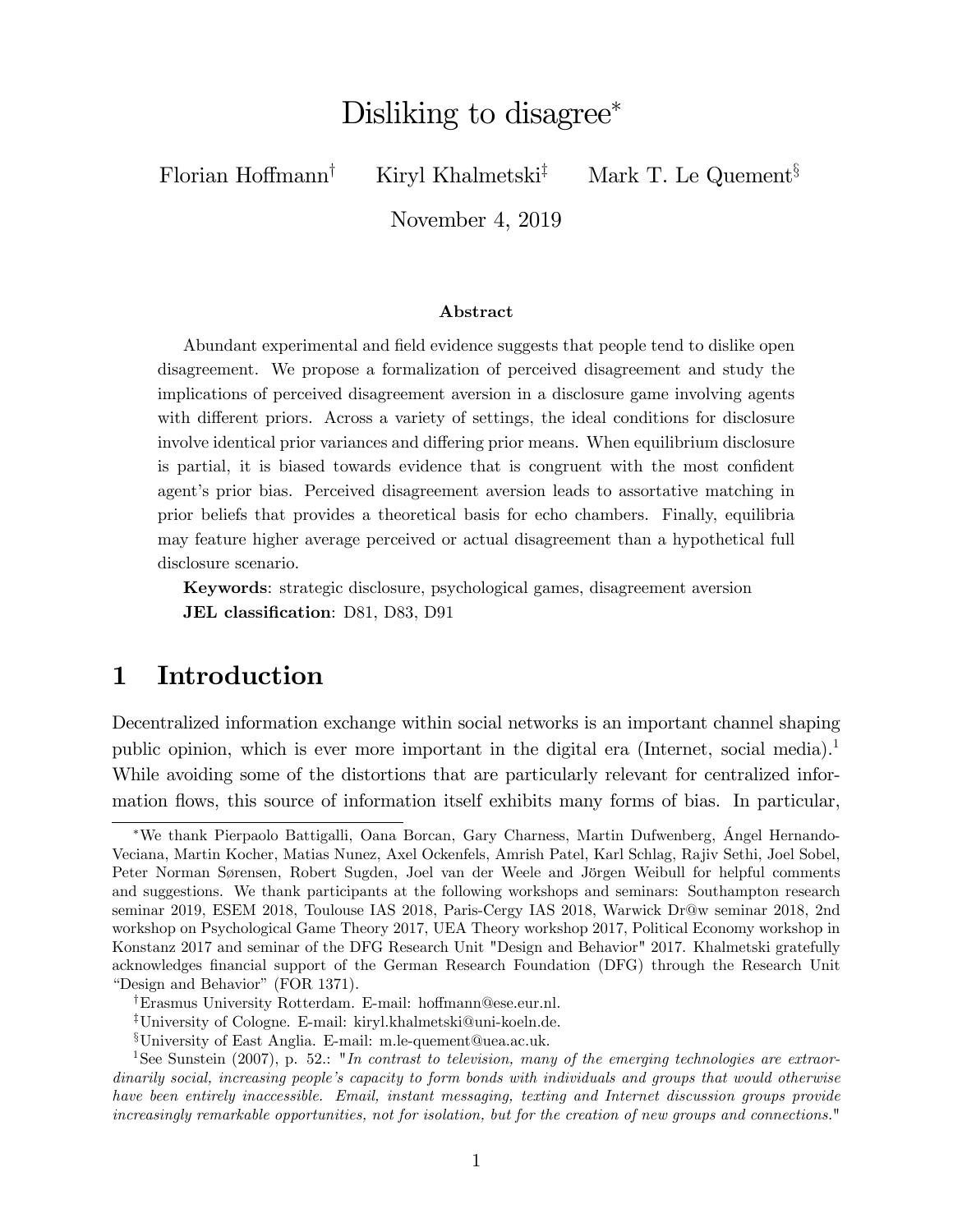people do not talk equally easily about all topics, are not equally willing to disclose all facts or opinions, and are not equally likely to talk to everyone. A 2016 poll by the online employment website *CareerBuilder* finds that 42 percent of respondents avoid talking politics at the office while 44 percent may talk about it but interrupt the conversation if it becomes heated.<sup>2,3</sup> Social-psychologists have developed a wide repertoire of concepts to describe informational biases arising in social networks, e.g. Taboos, Overton windows, opinion corridors, political correctness, conversational minefields, echo chambers, confirmation bias, pluralistic ignorance, information avoidance.

An important role in generating these biases can be attributed to the tendency to avoid conflict in opinions (i.e. to the desire to be perceived as having similar beliefs as the counterparty), or *perceived disagreement aversion*. A large body of experimental and field evidence documents that individuals tend to state opinions that conform to what they believe others think. In the seminal experiments conducted by Asch (1955), subjects wrongly evaluated the length of a line in public after being exposed to other participants' (artificially induced) wrong assessment. Deutsch and Gerard (1955) showed that this effect is weaker if subjects report their judgment privately, so that others' *perceived* disagreement is unaffected. Mutz (2006) reviews a number of studies showing that Americans avoid discussing politics with non like-minded people for fear of creating tensions.<sup>4</sup> Bursztyn et al. (2017) found that subjects were more likely to publicly reveal immigration-critical views two weeks after Donald Trump's victory than two weeks before it (i.e. before it became apparent that such views might be shared by a large fraction of the population). Prentice and Miller (1993) established that a large fraction of students refrained from expressing dissent with campus alcohol practices for fear of stigma, vastly underestimating the share of people sharing their opinion.<sup>5</sup>

<sup>&</sup>lt;sup>2</sup> Political Talk Heats Up the Workplace, According to New CareerBuilder Survey, CareerBuilder.com, Press Releases, July 2016.

<sup>&</sup>lt;sup>3</sup>See also for example the following recommendation from the gentleman's manual "*Hills Manual of Social*" and Business Forms" from  $(1879)$ : "Do not discuss politics or religion in general company.  $(\ldots)$  To discuss those topics is to arouse feeling without any good result."

<sup>&</sup>lt;sup>4</sup>See Mutz (2006), p. 107: "There is already ample evidence in support of the idea that people avoid politics as a means of maintaining interpersonal harmony. For example, in the mid 1950s, Rosenberg noted in his in-depth interviews that the threat to interpersonal harmony was a significant deterrent to political activity. More recent case studies have provided further support for this thesis. Still others have described in great detail the lengths to which people will go in order to maintain an uncontroversial atmosphere. Likewise, in focus group discussions of political topics, people report being aware of, and wary of, the risks of political discussion for interpersonal relationships. As one focus group participant put it, "It s not worth it to try and have an open discussion if it gets them [other citizens] upset."

<sup>5</sup>Disagreement aversion has many potential causes (see Golman et al., 2016, for a general review of what the authors term a preference for belief consonance). Individuals might experience an intrinsic psychological discomfort from being explicitly confronted with disagreement in views (Festinger, 1957; Domínguez et al., 2016). The aversion may instead be driven by the anticipation of adverse consequences stemming from disagreement. For instance, political practice in north-western Europe (e.g. Netherlands and the so-called Polder model, Scandinavia) puts a strong emphasis on reaching consensus, in particular in negotiations between different labor market organizations.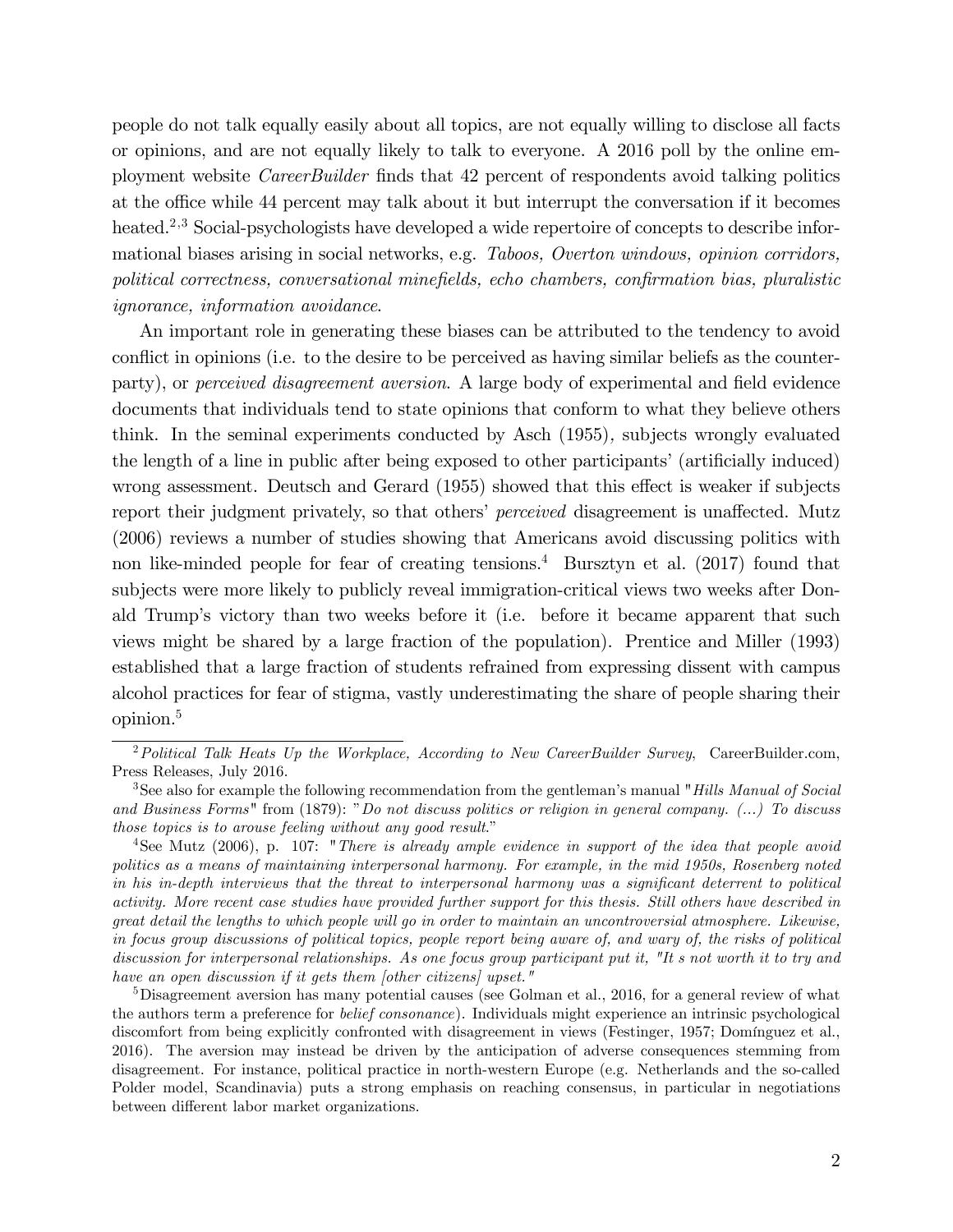While there is ample evidence of the relevance of perceived disagreement aversion, to the best of our knowledge it has not been formally modeled. This paper is a first step towards filling this gap. We suggest a formalization of perceived disagreement aversion and analyze its consequences for the incentives to share hard (verifiable) information with other agents which may have different prior beliefs. $6$  Given mutually known priors, our baseline specification measures is perceived disagreement between herself and another agent j simply as the (absolute) distance between  $i$ 's expected value of the state  $(i)$ 's first order belief) and is expectation of j's expected value of the state (i's second order belief), the utility of a perceived disagreement averse agent being strictly decreasing in this distance.

A main source of tension for information sharing originates in the mechanics of Bayesian updating: Though agents update their prior expectation in the same direction whatever the observed signal, the magnitude of belief adjustment depends on the prior belief distribution. It follows that disagreement may well increase following the disclosure of particular signal realizations.<sup>7</sup> As a consequence, a perceived disagreement averse agent has incentives to selectively reveal or hide his private information. The same robust intuition also implies that the benefits of generating costly information, as regards the reduction in (perceived) disagreement, also depends on agents' prior distributions. One of our contributions is to characterize how different specifications of prior heterogeneity may facilitate or hinder information sharing within a given group of disagreement averse agents, as well as affect the choice of conversation partners.

Our baseline model is a simple game of strategic disclosure by a potentially informed sender  $(S)$  who is averse to disagreement as perceived by an uninformed receiver  $(R)$ . The sender privately observes, with some commonly known probability, an informative signal drawn from a known distribution, and can decide whether to disclose it to the receiver or not.<sup>8</sup>

Information transmission in equilibrium can be characterized based on the differences in means and variances of the heterogeneous prior distributions. This is interesting because these quantities have a natural interpretation. The prior mean represents an agent's prior stance. The prior variance represents his confidence in his prior stance and his willingness to revise his stance as new information becomes available. While we consider various specifications of the state space, the prior distributions and the signal structure, the basic intuition

 $6$ Heterogeneous priors are an integral part of many social situations. Instances range from views on general questions (climate change, immigration, free trade, religion, minority rights) to how to manage a firm or optimize an investment portfolio. A key underlying source is that people have different personal histories (experiences, socialization, education). See Morris (1995) for an early general discussion, and Acemoglu et al. (2016), Banerjee and Somanathan (2001), Gentzkow and Shapiro (2006), and Dixit and Weibull (2007) for modeling applications.

<sup>7</sup>This is most easily seen by comparing the belief adjustment with a degenerate prior (which is zero) to the one with, e.g., a uniform prior (which is strictly positive).

<sup>8</sup>As is standard (see, e.g., Jung and Kwon, 1988), scope for selective disclosure emerges when the probability of being informed is interior, preventing full unraveling.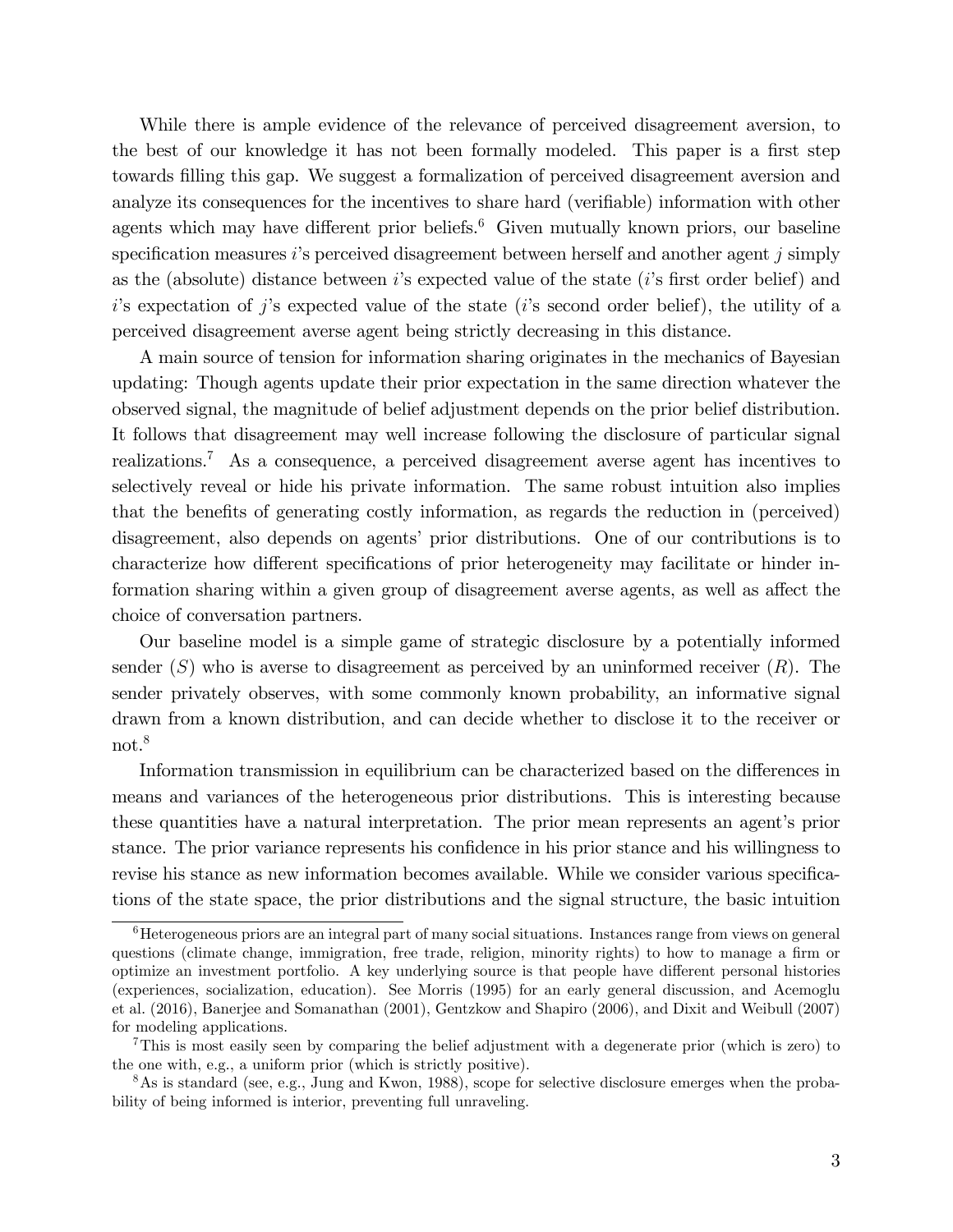is most apparent within the simple setup in which the state of the world is either 0 or 1 and  $S$ 's signal is binary and of known precision (call this the binary-binary setting). In this setup, we denote the commonly known prior beliefs that the state is 1 by  $\beta_i$ ,  $i \in \{S, R\}$ .

With heterogeneous priors, this game has (almost always) a unique pure-strategy equilibrium that always features some information transmission, as at least one signal realization is disclosed. Whether full disclosure is feasible however crucially depends on the prior profile. For any signal precision, full disclosure is feasible if  $\beta_S$  is close enough to  $1 - \beta_R$  while for low enough precision, full disclosure is not feasible if  $\beta_S$  is close enough (but not identical) to  $\beta_R$ . The profile of priors that makes it easiest to achieve full disclosure thus features similar prior variances and a potentially large difference in prior means. In such a profile, agents' willingness to revise their stance, and hence the magnitude of their belief adjustments, in the face of confirming and contradictory evidence is similar.<sup>9</sup> In contrast, given a small difference in prior variances, a potentially significant difference in prior means  $(\beta_S \approx 1 - \beta_R)$  is better than almost none  $(\beta_S \approx \beta_R)$ .<sup>10</sup> The reason is that sufficiently different means ensure that a player with a higher (lower) mean will be relatively less affected by a higher (lower) signal, which in turn implies convergence in posterior beliefs whatever signal is disclosed.

We find that if disclosure is partial, the information selectively revealed by  $S$  is biased towards evidence that is congruent with the more confident player's prior belief. As an illustration, in the binary-binary setting, consider the case in which the most confident player assigns higher probability to state 1. Then, if equilibrium involves partial disclosure, only 1-signals are shown. $^{11}$ 

We demonstrate in the binary-binary setting that perceived disagreement aversion generates echo chamber-like dynamics in simple matching scenarios. If receivers are randomly matched with senders and priors are publicly observed, a more confident receiver is less likely to encounter contradicting information, this probability tending to zero as his prior variance tends to 0. Allowing for repeated random pairwise encounters, this leads to inertia in learning dynamics. We then show that confirmatory information bias is further strengthened if disagreement averse senders can choose whom to be matched with, while society exhibits a sufficiently high degree of polarization in priors. Senders, rationally anticipating the nature of equilibrium disclosure, only interact with receivers whose prior mean is similar to their own (assortative matching). Our equilibrium characterization then implies that in the exclusively like-minded matches that are formed, only information congruent with the shared bias will be disclosed.

<sup>9</sup>This result extends beyond the binary world: In the canonical normal priors - normal signals setting, full disclosure is possible if and only if prior variances are identical, and full disclosure is the only equilibrium outcome if and only if prior means furthermore differ.

 $10$  In the normal-normal setting, when prior variances differ, the set of disclosed signals has zero measure under identical prior means and instead positive measure when prior means differ.

<sup>&</sup>lt;sup>11</sup>Within the normal-normal setting, consider a situation in which both prior means and variances differ across players. Then, only signals within a bounded interval are disclosed, and this interval is closer to the prior mean of the more confident player in terms of Hausdorff distance.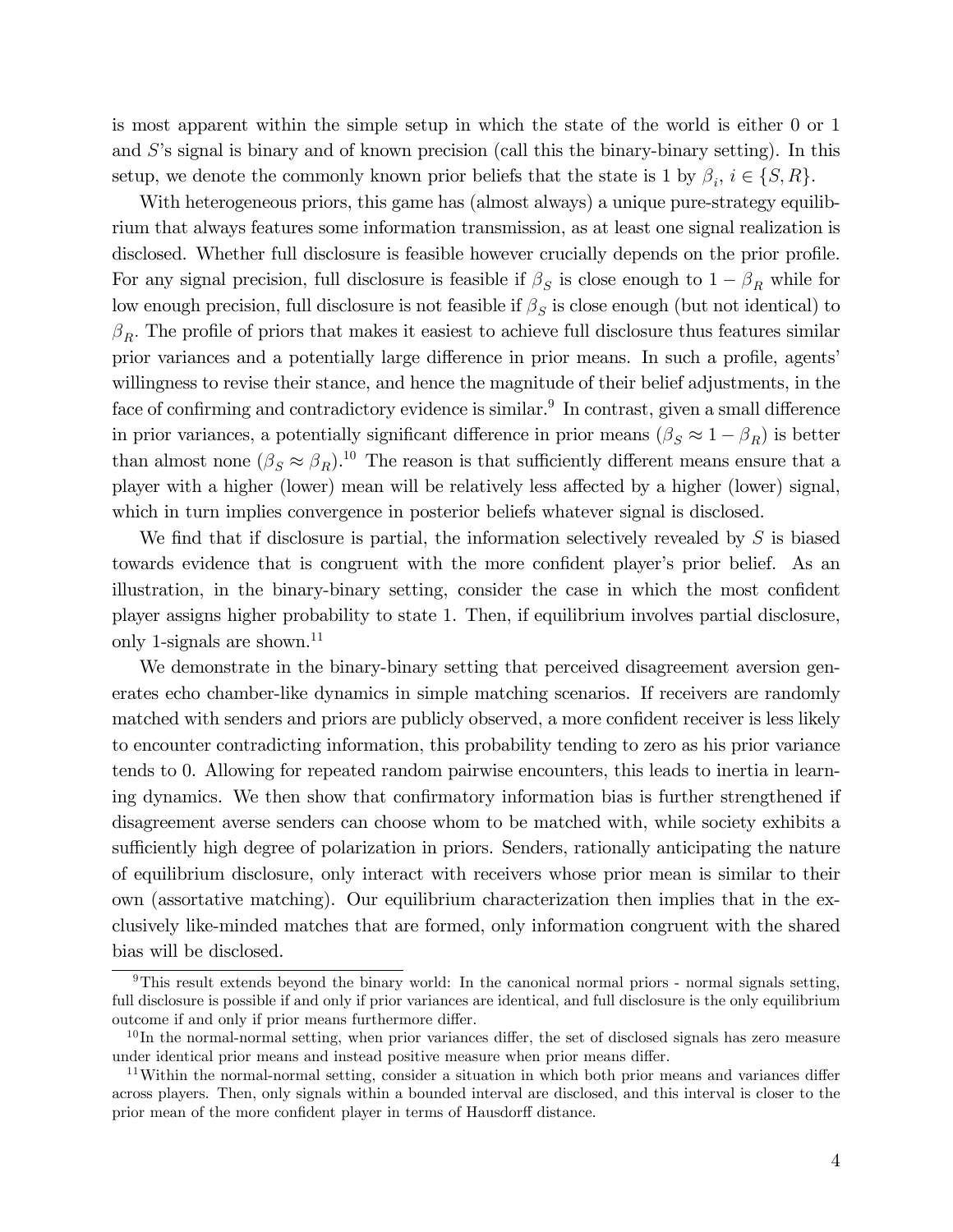Our theory of perceived disagreement aversion hence offers a putative explanation of the following two stylized facts. First, many citizens are exposed disproportionately to information that confirms their worldview (echo chambers). Second, there is very significant positive assortative matching in communicative behavior on the basis of worldviews (worldview homophily), partially as a result of the Internet. These stylized facts are often presented and discussed together.<sup>12</sup> Our tentative explanation of these facts rests on rationality, heterogeneous priors and aversion to (perceived) disagreement.<sup>13</sup>

We extend our analysis in various directions.<sup>14</sup> First, we adapt our baseline measure of perceived disagreement, which presumes commonly known priors, to allow for uncertainty about priors. Within our baseline bilateral disclosure game, (expected) prior heterogeneity in means continues to be conducive to information transmission, echoing the results obtained under known priors. Furthermore, we show that uncertainty about priors may actually be beneficial for information sharing in equilibrium.

In our baseline model of equilibrium disclosure the sender aims at being "politically correct," in the sense of selectively disclosing only signals that reduce perceived disagreement. There is an ongoing debate about the value of such self-censorship. In particular, critics of this view of political correctness often point to the benefits of encouraging people to freely speak their minds. Linking to this debate, we evaluate the value of commitment to a full disclosure strategy - or, respectively, the hidden cost of political correctness - and find that equilibrium disclosure by a perceived disagreement averse sender induces higher perceived disagreement in expectation than commitment to a full disclosure strategy if and only if the sender is more confident. Interestingly, equilibrium disclosure might also dominate full

<sup>13</sup>An alternative theory explaining these stylized facts is that people talk in order to make the right decisions (say, match the state) and induce others to do the same. This theory predicts that more similar worldviews lead to better information transmission but thereby fails to explain why homogeneity in groups seems to correlate with (confirmation) biased learning. One might assume that individuals underestimate the extent to which peer group members' information correlates with their own, and as a consequence overweight othersíinformation. This theory of so-called correlation neglect has been explored in Levy and Razin (2015) and Glaeser and Sunstein (2009). The theory assumes an element of bounded rationality, which is not the case of ours.

 $14$  For expository reasons we chose to present these extensions within the binary state - binary signal model.

<sup>&</sup>lt;sup>12</sup>See Mutz (2006), p. 9: "Social network studies have long suggested that likes talks to likes; in other words, people tend to selectively expose themselves to people who do not challenge their view of the world. Network survey after network survey has shown that people talk more to those who are like them than to those who are not, and political agreement is no exception to this general pattern." See also Sunstein (2007), p. 145: "because of self-sorting, people are often reading like-minded points of view, in a way that can breed greater confidence, more uniformity within groups, and more extremism. Note in this regard that shared identities are often salient on the blogosphere, in a way that makes polarization both more likely and more likely to be large." See also Sunstein (2007), p. 63: "The phenomenon of group polarization has conspicuous importance for the communications market, where groups with distinctive identities increasingly engage in within-group discussion.  $(\ldots)$  New technologies, emphatically including the Internet, make it easier for people to surround themselves (virtually of course) with the opinions of like-minded but otherwise isolated others, and to insulate themselves from competing views. For this reason alone, they are breeding ground for polarization, and potentially dangerous for both democracy and social peace."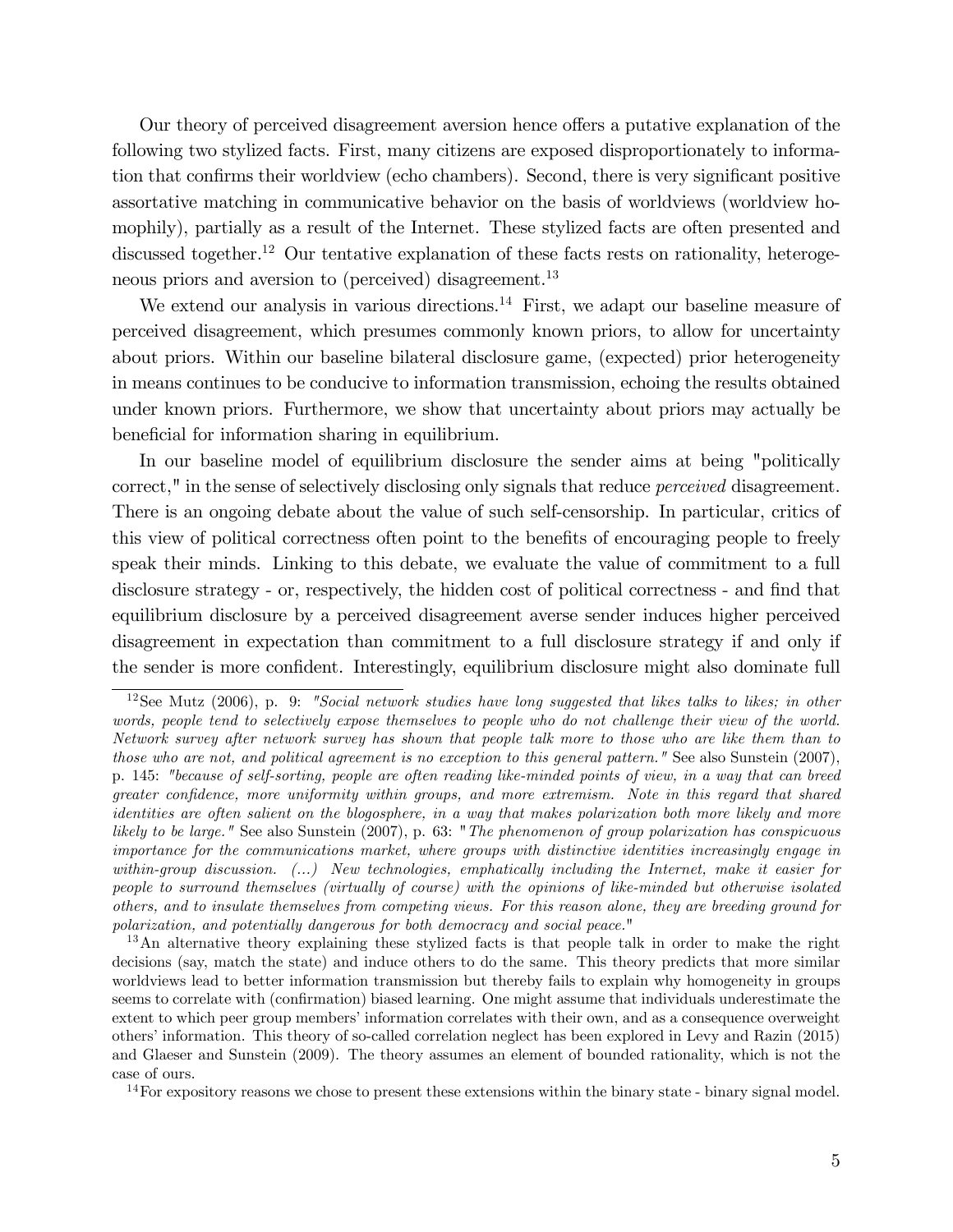disclosure with respect to expected *actual* disagreement. To see this, we take the perspective of a third party who cares about minimizing the expected ex post actual disagreement between  $S$  and  $R$ . Then, while it is immediate that full disclosure is the optimal commitment strategy whenever the third party shares the prior of either  $S$  or  $R$ , this need no longer be the case when the third party has a different prior, highlighting once again the role of prior heterogeneity.

Literature review In its foundations, our paper relates to a literature studying how (public) information relates to disagreement in beliefs. The literature so far focused on actual (instead of perceived) disagreement, trying to explain phenomena such as polarization, which refers to situations where individuals update in opposite directions on the basis of the same information. This may result from different prior beliefs (Dixit and Weibull, 2007; Acemoglu et al., 2007; Sethi and Yildiz, 2012), different privately observed prior signals (Andreoni and Mylovanov, 2012) as well as ambiguity (Baliga et al., 2013).<sup>15</sup> Under certain conditions, disagreement in beliefs may persist in the long run, i.e. asymptotically (Acemoglu et al., 2016; Andreoni and Mylovanov,  $2012$ ).<sup>16</sup>

An extensive body of research dating back to Grossman (1981), Milgrom (1981), and Milgrom and Roberts (1986) studies strategic disclosure of verifiable signals by a privately informed sender.<sup>17</sup> These models typically involve a difference in players' preferences over the receiver's action conditional on the state. Newer papers study the case of different prior beliefs, often featuring identical material preferences given the state, such as Banerjee and Somanathan (2001) and Kartik et al. (2015). While these papers, thus, share important elements of our analysis, perceived disagreement does not play a role in shaping equilibrium incentives for disclosure. Relatedly, Che and Kartik (2009) examine the effect of prior belief misalignment on the sender's incentives to privately acquire costly information. Prior misalignment hurts disclosure but increases information acquisition, so that the receiver may ultimately benefit from more misalignment. While potential benefits of prior misalignment also feature prominently in our analysis, this results from a different mechanism.<sup>18</sup> In particular, when information transmission is driven by perceived disagreement aversion, (some) prior misalignment encourages disclosure independently of whether information is given exogenously or acquired at some cost.

A strand of the literature on strategic information transmission features an endogenous preference for belief conformity arising from reputational concerns. Morris (2001) (see also

 $15$ Several papers in network economics consider the effect of individual conformity to the beliefs or opinions of others on belief polarization (Dandekar et al., 2013; Buechel et al., 2015; Golub and Jackson, 2012).

 $16$ Sethi and Yildiz (2016) focus on the fact that observing others' opinion over time, an observer learns both about their subjective prior and about their private information concerning some objective state, thereby triggering non-trivial dynamics in belief updating.

<sup>&</sup>lt;sup>17</sup>See in particular also Jung and Kwon (1988) for the baseline model of random disclosure as well as Shin (1994a,b). See Sobel (2013) for a general review of the literature on strategic information transmission.

<sup>&</sup>lt;sup>18</sup>This is apparent by noting that their result rests on strictly positive costs of information acquisition.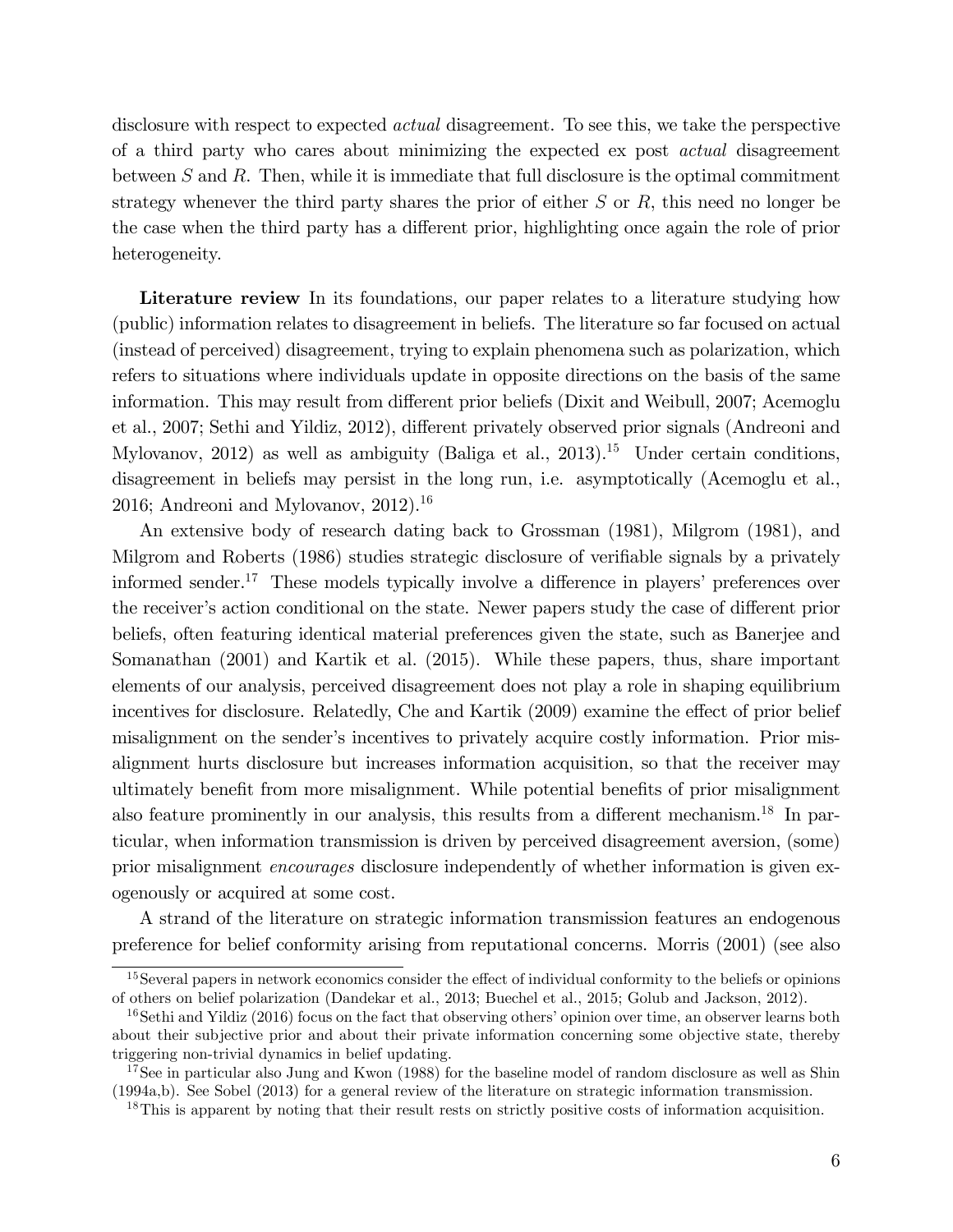Sobel, 1985; Benabou and Laroque, 1992; Ely and Välimäki, 2003) studies a sender-receiver game with an endogenous reputational concern of the sender for being perceived as unbiased, which leads to distorted communication.<sup>19</sup> In Gentzkow and Shapiro  $(2006)$ , the sender wishes to signal a high quality of her information to the receiver who may remain uninformed about the actual state. This leads her to bias her message towards the receiver's prior belief.<sup>20</sup> Similarly, in our setup if the sender is less confident, she omits signals contradicting the receiver's prior. The motivation is however very different: In our model the sender wants to mitigate perceived ex post disagreement with the quality of her information being known. This same objective will as a matter of fact lead the sender to omit signals that confirm the receiver's prior if the latter is less confident.

Our study also contributes to the growing body of literature on psychological game theory, which posits preferences that directly incorporate beliefs (of arbitrary order) about othersí strategies or beliefs (Geanakoplos et al., 1989; Battigalli and Dufwenberg, 2009). Here, our analysis is related to Ely et al. (2015) who consider the behavior of a principal wishing the beliefs of an agent to follow a specific time path exhibiting suspense or surprises. While this paper as well as our baseline specification focus on pure belief-based preferences, several more applied models allow preferences to depend on the interplay between beliefs and material payoffs, see, for instance, the models of reciprocity (Rabin, 1993; Dufwenberg and Kirchsteiger, 2004) or guilt aversion (Battigalli and Dufwenberg, 2007).

Our paper also relates to a rich theoretical and empirical literature in social psychology on biases in network formation, communication and norm adoption, dating back to the 1950s, 1960s and 1970s (see Newcomb, 1961; Homans, 1961; Asch, 1955; Lazarsfeld and Merton, 1954; Festinger, 1950; Rosenberg, 1954; Huston and Levinger, 1978; Goffman, 1959). Finally, our paper also links to a research agenda in political economy and political theory on deliberative and so-called epistemic democracy (see Estlund, 2009; Landemore and Elster, 2012; Sunstein, 2007; Mutz, 2006; Huckfeldt et al., 2004; Feddersen and Pesendorfer, 1998; Coughlan, 2000; Austen-Smith and Feddersen, 2006) originating in Condorcet's seminal work on majority voting. The agenda evaluates democratic institutions and practices in terms of their ability to aggregate information (their so-called truth-tracking properties), which ultimately rests on citizens' incentive or ability to use their private information as well as

 $19$ Loury (1994) offers a stimulating discussion of self-censorship and political correctness in public discourse stemming from such concerns.

<sup>&</sup>lt;sup>20</sup>The models in Ottaviani and Sørensen (2006a) and Ottaviani and Sørensen (2006b) embed a similar setting with ex post verifiable reports, resulting in  $S$ 's reporting conforming to his own prior. Visser and Swank (2007) study deliberative committees whose members want to signal high expertise. This gives them an incentive to pretend to have similar signals (i.e. to agree) and to decide against the prior. Within a similar setup Levy (2007) focuses on the impact of transparency rules on decision making. In a principalagent setting, Prendergast (1993) examines the agent's incentive to match the (noisy) information of the principal in his report. Bursztyn et al. (2017) consider a setting where a sender has to communicate his type to a receiver and has an incentive to appear of the same type as the receiver. BÈnabou (2012) shows that agents with anticipatory utility may converge to each other's wrong beliefs due to the dependence of one's payoffs on the actions of the others.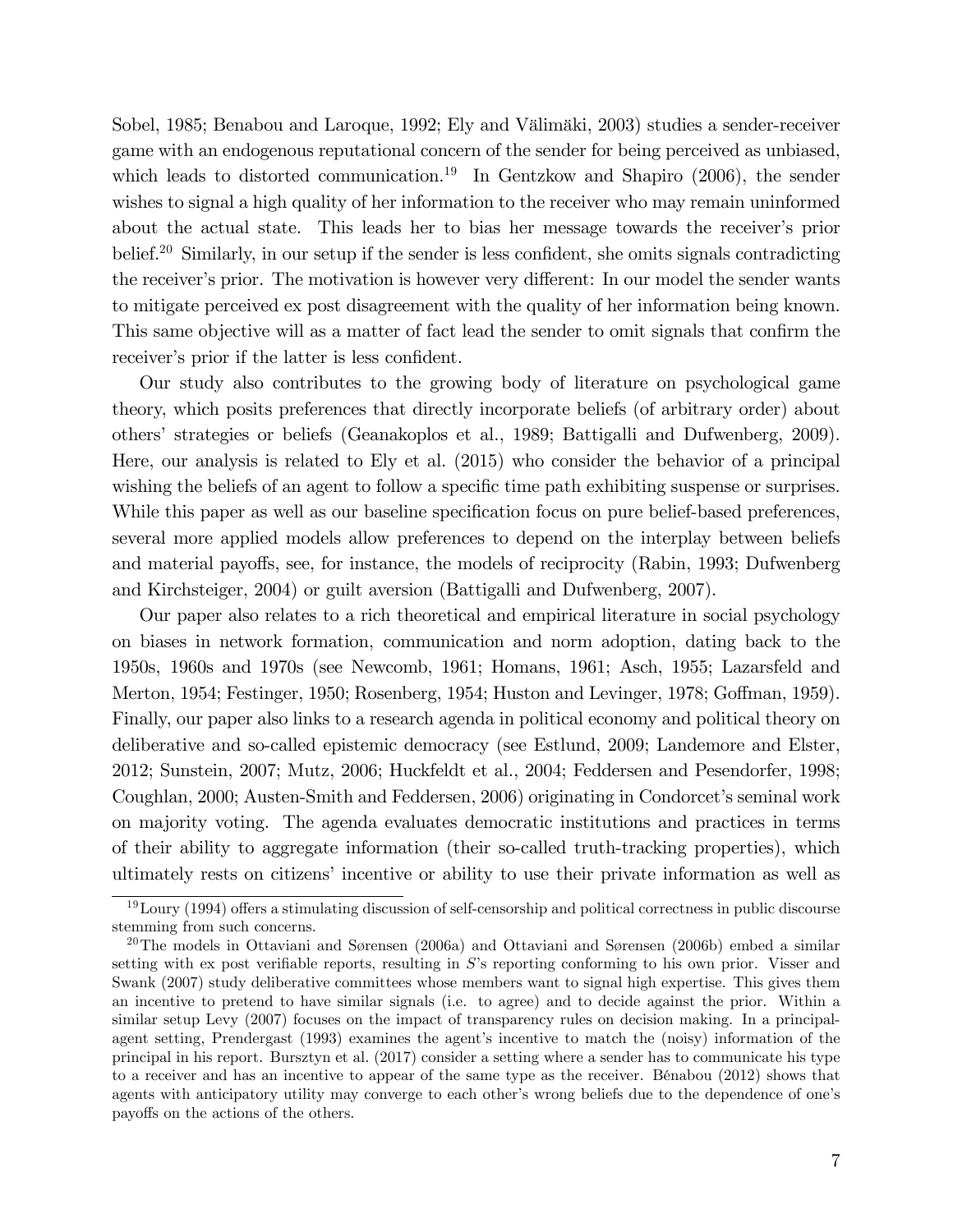share it with each other.

The remainder of the paper is organized as follows. Section 2 presents the benchmark model and the main theoretical results. Section 3 considers extensions of the model. Section 4 concludes. All proofs, unless explicitly stated otherwise, are relegated to the online Technical Appendix.

# 2 Main analysis

#### 2.1 The disclosure game

There are two agents - the sender  $(S, he)$  and the receiver  $(R, she)$  and a state of Nature  $\omega \in \{0,1\}$ . Player  $i \in S, R$  assigns prior probability  $\beta_i \in (0,1)$  to  $\omega = 1$ . Priors are common knowledge.<sup>21</sup> S holds with probability  $\varphi \in (0,1)$  a privately observed informative signal which has a value of either 0 or 1. Thus, S holds information  $\sigma \in \{0, 1, \emptyset\}$ , where  $\emptyset$  stands for no signal. If S obtains a signal, it is identical to the state with probability  $p \in \left(\frac{1}{2}\right)$  $\frac{1}{2}, 1]$ , i.e.  $P(\sigma = \omega) = p$  for  $\sigma \neq \emptyset$ . If S obtains a signal, he can disclose it to R or not. Denote S's disclosed information by d, where  $d \in \{0, 1, \emptyset\}$  and where  $\emptyset$  stands for no disclosure. R simply observes S's signal if disclosed and subsequently updates beliefs. Let  $\beta_S(\sigma)$  and  $\beta_R(d)$  denote the posterior probability assigned by S and R, respectively, to  $\omega = 1$  given obtained information ( $\sigma$  or d) and respective priors  $\beta_S$  and  $\beta_R$ .

After the disclosure stage,  $R$  evaluates how much  $S$ 's expected posterior belief is different from her own. In particular, R's perceived disagreement is

$$
\Delta(d, \beta_S, \beta_R) = |E_R[E_S[\omega|\sigma, \beta_S]|d] - E_R[\omega|d, \beta_R]|
$$
  
= 
$$
|E_R[\tilde{\beta}_S(\sigma)|d] - \tilde{\beta}_R(d)|.
$$
 (1)

The expression  $\Delta(d, \beta_S, \beta_R)$  captures the extent to which R thinks that S beliefs are ex ante biased in a specific direction relative to her own, conditional on disclosure  $d^{22}$ 

S is averse to perceived disagreement on the part of  $R$ , i.e. wants to minimize  $R$ 's ex post perception of disagreement. Hence, S's utility function for given priors  $\beta_S$  and  $\beta_R$  is given as

$$
U_S(\beta_S, \beta_R, d) = -\Delta(d, \beta_S, \beta_R). \tag{2}
$$

In other words, S's utility is maximized if R thinks that S holds the same posterior belief as she. Note also that S's *actual* posterior belief does not enter S's utility function.  $R$ 's

<sup>21</sup>We consider the case of privately known priors in section 2.5.

<sup>&</sup>lt;sup>22</sup>Note that the values of  $E_R[\beta_S(\sigma)|\varnothing]$  and  $\beta_R(d)$  depend on the assumed disclosure strategy of S, whereas  $\Delta(1,\beta_S,\beta_R)$  and  $\Delta(0,\beta_S,\beta_R)$  do not. To avoid any ambiguities, we often explicitly write  $\Delta^X(d,\beta_S,\beta_R)$ , where  $X$  is the putative equilibrium disclosure strategy of  $S$ . In the Appendix, we similarly introduce  $E_R^X[\widetilde{\beta}_S(\sigma)|\varnothing]$  and  $\widetilde{\beta}_R^X(\varnothing)$ .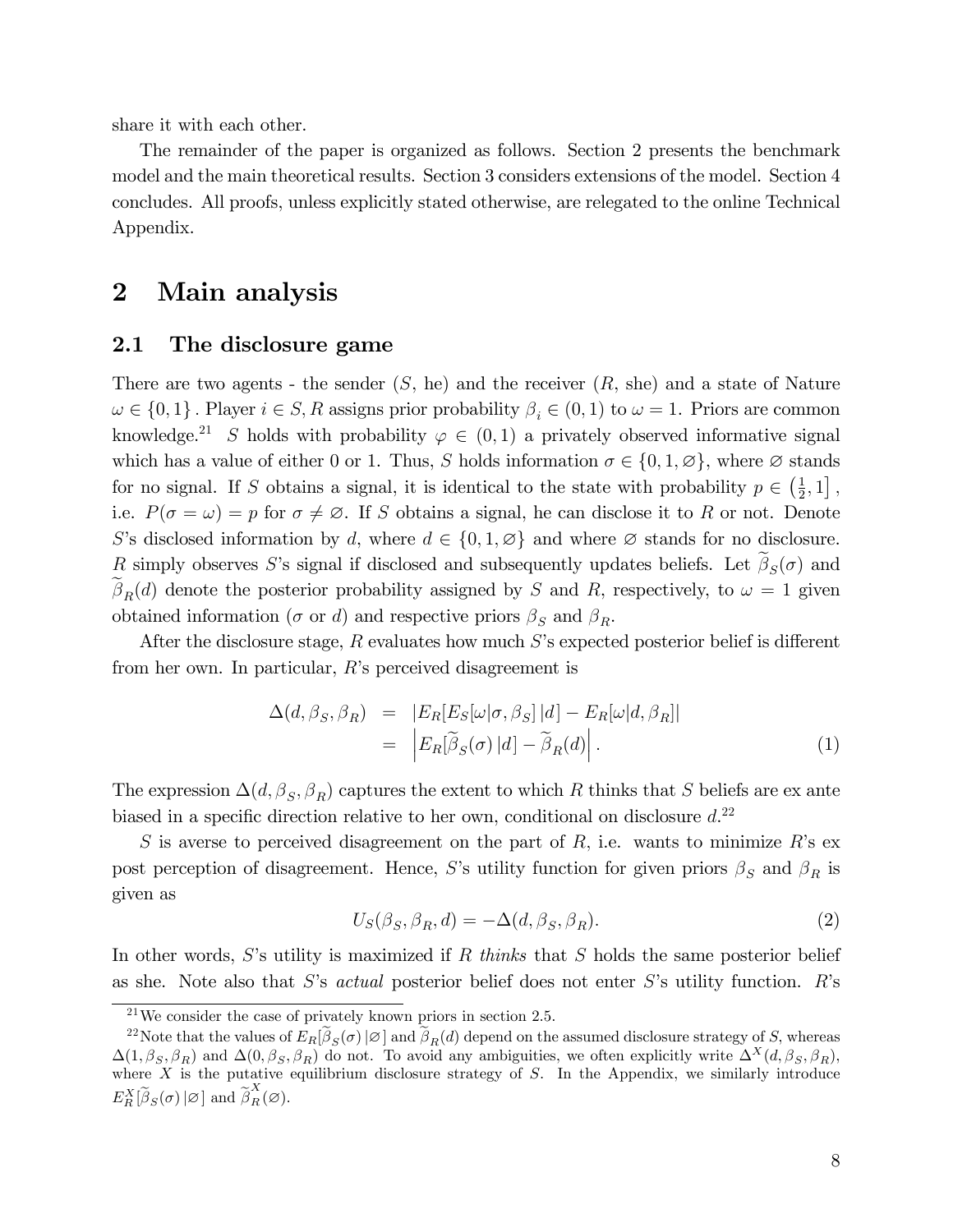preferences are left unspecified, this player being entirely passive.

Our equilibrium concept throughout is Perfect Bayesian equilibrium: Players' strategies are sequentially rational given their beliefs and others' equilibrium strategies. Second, beliefs are derived via Bayes' rule whenever possible.

A disclosure strategy of  $S$  specifies a probability of disclosing at each information set of S, and a disclosure strategy is informative if S discloses with positive ex ante probability. The three informative and pure disclosure strategies are respectively full disclosure (called FD), disclosure of only 1-signals or only 0-signals (called D1 and D0, respectively). We denote by ND the strategy of never disclosing. An equilibrium featuring disclosure strategy  $X \in \{FD, D1, D0, ND\}$  is called an X-equilibrium. An equilibrium featuring an informative disclosure strategy is called informative. If  $\beta_i > ()\frac{1}{2}$  $\frac{1}{2}$ , we say that *i*'s prior is *biased towards* state 1 (0). If  $\beta_i > \frac{1}{2}$  $\frac{1}{2}$ , a 1-signal is *congruent with i*'s prior bias and a 0-signal *contradicts* it (vice versa if  $\beta_i < \frac{1}{2}$  $\frac{1}{2}$ ). If  $\beta_i$  is strictly closer to the boundary than  $\beta_j$ , then i is said to be more *confident* than j (or i holds a more *confident* prior than j).

#### 2.2 Equilibrium characterization

As our next proposition shows,  $S$ 's optimal disclosure strategy depends on the relation between players' prior beliefs, i.e. on the position of  $\beta_S$  relative to the following thresholds:

$$
\beta_S^*(\beta_R, p) = \frac{(1-p)(1-\beta_R)}{1-p+\beta_R(2p-1)}, \n\beta_S^{**}(\beta_R, p) = \frac{p(1-\beta_R)}{\beta_R+p(1-2\beta_R)}.
$$

The above two functions have the following properties. For  $\beta_R \in (0,1)$  and  $p \in (\frac{1}{2})$  $\frac{1}{2}$ , 1], it always holds that  $0 \leq \beta_S^*(\beta_R, p) < \beta_S^{**}(\beta_R, p) \leq 1$ . Also,  $\beta_S^*(\beta_R, p)$  is decreasing in p while  $\beta_S^{**}(\beta_R, p)$  is increasing in p. Finally,  $\beta_S^{*}(\beta_R, \frac{1}{2})$  $(\frac{1}{2}) = \beta_S^*(\beta_R, \frac{1}{2})$  $\left(\frac{1}{2}\right) = 1 - \beta_R$  while  $\beta_S^*(\beta_R, 1) = 0$  and  $\beta_S^{**}(\beta_R, 1) = 1$ . As we shall see, for any given  $\beta_R$  these two functions divide the parameter space into three regions, each of which features a unique equilibrium prediction.

**Proposition 1** 1. If  $\beta_S = \beta_R$ , then any disclosure strategy of S is an equilibrium disclosure strategy.

- 2. Given  $\beta_S \neq \beta_R$ :
- a) There exists no ND-equilibrium.
- b) The D0-equilibrium exists if and only if  $\beta_S \in (0, \beta_S^*(\beta_R, p)]$ .
- c) The FD-equilibrium exists if and only if  $\beta_S \in [\beta_S^*(\beta_R, p), \beta_S^{**}(\beta_R, p)].$
- d) The D1-equilibrium exists if and only if  $\beta_S \in [\beta_S^{**}(\beta_R, p), 1)$ .
- e) Equilibria in mixed disclosure strategies exist if and only if
- $\beta_S \in {\beta_S^*(\beta_R, p), \beta_S^{**}(\beta_R, p)}.$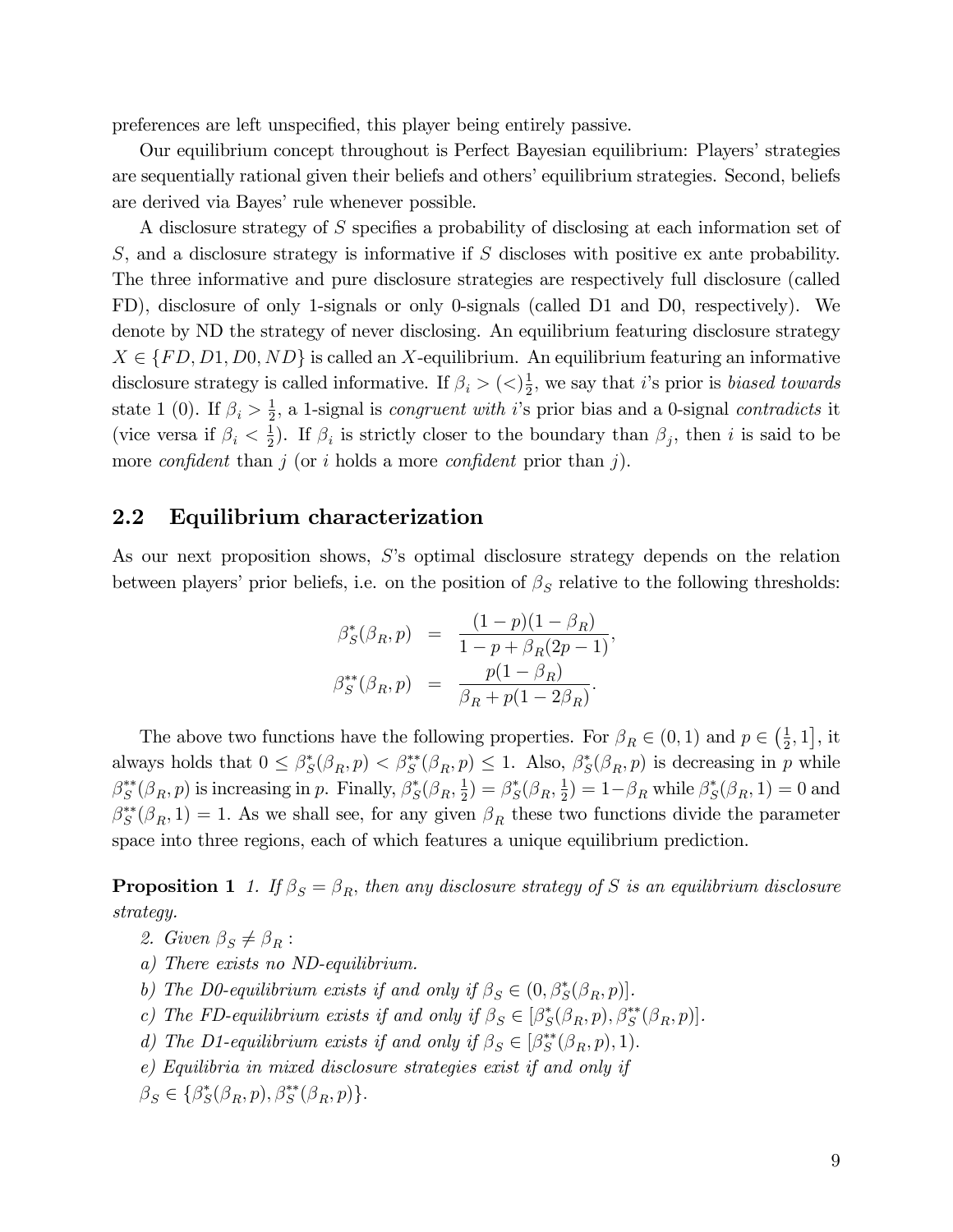

Figure 1: Equilibrium characterization in the baseline model.

Figure 1 provides an illustration of our characterization for  $\beta_R = 0.3$ . The thick curves correspond to  $\beta_S^*(0.3, p)$  and  $\beta_S^{**}(0.3, p)$ . Strictly between the two thick curves (in the gray area), only the FD-equilibrium exists. Instead, strictly above (below) of the upward (downward) sloping thick curve, only the D1 (D0) equilibrium exists. Finally, for  $\beta_S = \beta_R$ , the FD-, D0-, D1- and ND-equilibria exist for any  $p \geq \frac{1}{2}$  $\frac{1}{2}$ . Note that  $\varphi$  does not affect the parameter values for which the different types of equilibrium exist, and it is thus left unspecified for this figure.

Proposition 1 leads to the following corollary.

**Corollary 1** a) If  $\beta_S$  is sufficiently close to  $1 - \beta_R$ , then FD is the unique equilibrium.

b) Given  $p < \max \left\{ \frac{(1-\beta_R)^2}{(1-\beta_R)^2 + (1-\beta_R)^2} \right\}$  $\frac{(1-\beta_R)^2}{(1-\beta_R)^2+(\beta_R)^2}$ ,  $\frac{(\beta_R)^2}{(1-\beta_R)^2+(1-\beta_R)^2}$  $\frac{(\beta_R)^2}{(1-\beta_R)^2+(\beta_R)^2}$  and  $\beta_R \neq 1/2$ , if  $\beta_S$  is sufficiently close (but not equal to)  $\beta_R$ , then FD is not an equilibrium.

c) For given  $\beta_i$ , the set of  $\beta_j$  for which FD exists is increasing in p. It is  $(0,1)$  if  $p=1$ .

d) If equilibrium features partial disclosure of the D0 or D1 type, the signal that is disclosed is the one that is congruent with the bias of the more confident player.

Summarizing, our characterization exhibits the following key properties:

- 1. Except under knife-edge conditions, there is a unique equilibrium.
- 2. Unless  $\beta_S = \beta_R$ , there exists no ND-equilibrium. The reason is that for any p and  $\beta_S \neq$  $\beta_R$ , the disclosure of at least one type of signal (either 0 or 1) leads to a strict decrease in disagreement with respect to prior disagreement. This follows from the statistical property that (in this binary setup) from  $S$ 's ex ante perspective an informative signal always reduces disagreement by moving  $R$ 's belief towards his own prior in expectation.
- 3. Full disclosure is not always feasible. The intuition comes from contemplating the fact that belief updating has two dimensions: Direction and intensity. In our setup,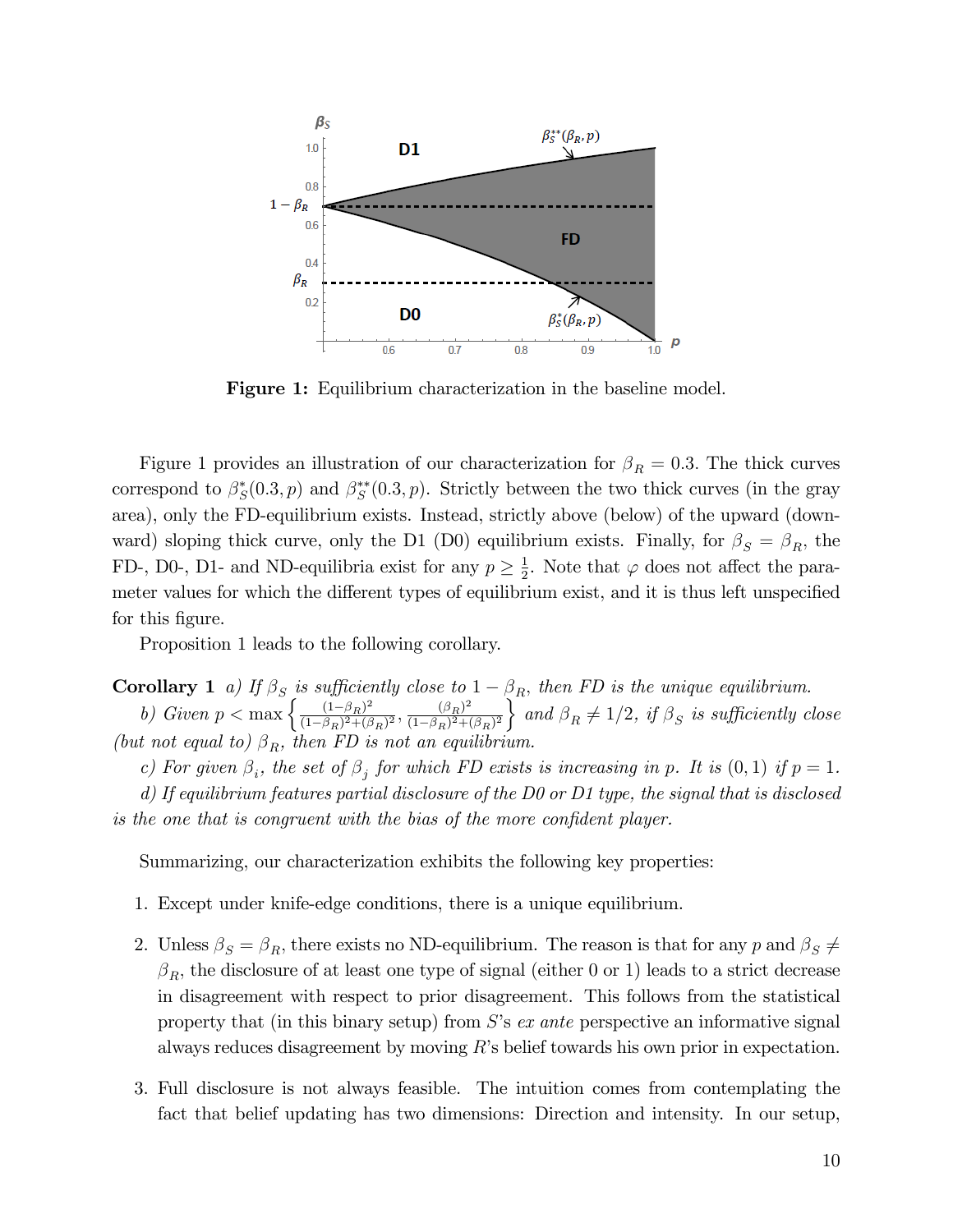

**Figure 2:** Intensity of belief updating given a 1-signal as a function of  $\beta_i$ .

players both update in the same direction after any signal (no polarization), but they update with different intensities. In Figure 2, the thin continuous curve shows  $\beta_i(1)$ as a function of  $\beta_i$  for  $p = 0.85$  and the thick curve plots  $\beta_i(1) - \beta_i$ , which is single peaked and concave in  $\beta_i$ . We see that very confident types update very little no matter the signal, while maximum updating arises for a prior moderately biased against the observed signal. Disagreement will increase after a signal if the player assigning the largest prior probability to the state indicated by the signal is also the player who updates the most. A 1-signal, for example, will increase disagreement if  $\beta_i < \beta_j$  and  $\beta_j$  shifts upward more than  $\beta_i$ .

4. Point a) of Corollary 1 states that for any p, FD is possible if  $\beta_S$  is close enough to  $1-\beta_R$ . Such S-prior can have a very different mean than R's prior but it has the same variance (i.e. exhibits the same confidence). A technical intuition is as follows. As noted above, for any  $\beta_S$ ,  $\beta_R$ ,  $p$  at least one signal (0 or 1) strictly decreases disagreement with respect to the status quo. Next, note that if  $\beta_S = 1 - \beta_R$ , both signals yields the same posterior disagreement, i.e.

$$
\widetilde{\beta}_S(1) - \widetilde{\beta}_R(1) = \widetilde{\beta}_S(0) - \widetilde{\beta}_R(0).
$$

Since at least one signal strictly reduces disagreement, the other must achieve the same. Hence, FD is achievable for any p for  $\beta_S = 1 - \beta_R$ .<sup>23</sup> A more concrete intuition (see Figure 2) is that when priors are symmetric around  $\frac{1}{2}$ , the prior with the highest (lowest) prior mean moves strictly less than the other prior after a 1-signal (0-signal). Thus the difference in posterior means is always smaller than the difference in prior means.

<sup>&</sup>lt;sup>23</sup>Note furthermore that updating prior  $\beta_S^*$  with a 1-signal or instead  $\beta_S^{**}$  with a 0-signal yields  $1-\beta_R$ .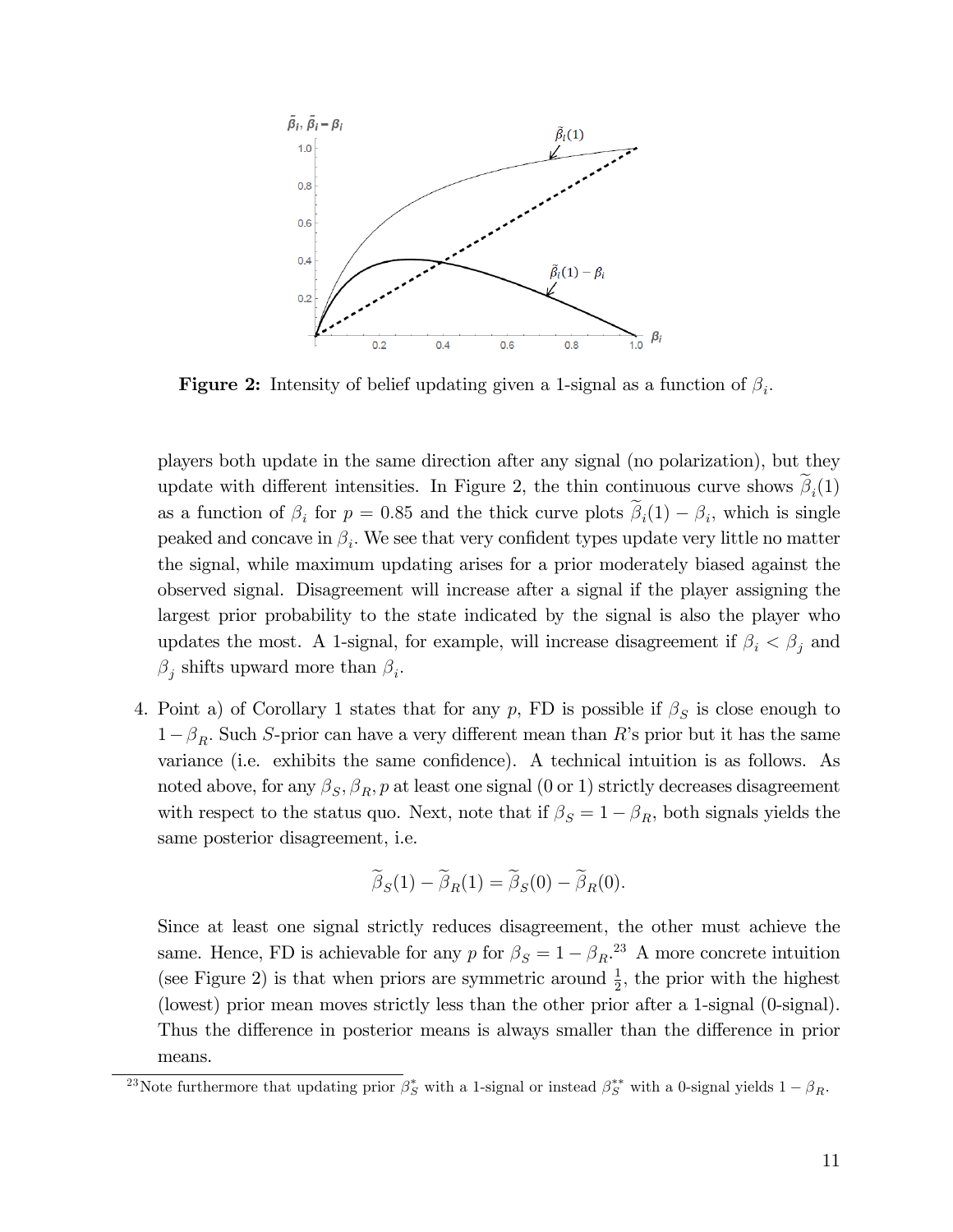- 5. Point b) of Corollary 1 states that for p low enough, FD is impossible if  $\beta_S$  is close enough (but not identical) to  $\beta_R$ . Note that prior variances are very similar if either prior means are approximately symmetric around  $\frac{1}{2}$ , or if these are approximately identical. Yet, full disclosure is significantly less robust in the latter case. The result shows that prior variances are not the only factor affecting disclosure and that prior means also play an important role. For an intuition, let both priors be strongly biased towards 0 and very close to each other. Given that  $\beta_i(1) - \beta_i$  is single peaked in  $\beta_i$  (see Figure 2), we see that after a 1-signal the player with the highest prior updates more intensely. In consequence, the spread between beliefs will increase after this signal.
- 6. Point c) of Corollary 1 means that a sufficiently precise signal allows for full disclosure. For an intuition, note that in the limit case of  $p = 1$  any signal trivially reduces disagreement to 0. Low signal quality thus triggers two types of costs for  $R$ ; exogenous and endogenous (i.e. strategic). The first is the lower informativeness of  $S$ 's signals and the second is the lower informativeness of  $S$ 's disclosure strategy.
- 7. For the intuition behind Point d) of Corollary 1, consider the case where the two players have opposite prior biases and let the most confident player be very confident and the other player's prior be close to  $\frac{1}{2}$ . The first player updates very little no matter the signal, so that her posterior is virtually identical to her prior no matter the signal observed. The moderate player instead updates significantly. Now, note that a signal congruent with (in contradiction with) the confident player's bias moves the belief of the moderate player closer to (away from) the confident player's prior.

## 2.3 Matching

#### 2.3.1 Non-selective matching

Within a simple random matching setup, Point d) of Corollary 1 naturally implies that the more  $R$ 's prior is biased towards a given state, the less likely she is to be exposed to information contradicting her prior. Assume that a given receiver  $\hat{R}$ , whose prior  $\beta_{\tilde{R}}$  is publicly observed, is randomly matched with a perceived disagreement averse sender whose publicly observed prior is drawn from the uniform distribution on [0, 1]. Given  $\beta_S$ ,  $\beta_{\widetilde{R}}$  and p; the standard disclosure game ensues. We call this game non-selective matching.

The following result characterizes the confirmatory bias arising under non-selective matching.

**Remark 1** For any  $\omega$ , p, under non-selective matching, the ex ante probability that  $\widetilde{R}$  observes a 0-signal (1-signal) is decreasing (increasing) in  $\beta_{\tilde{R}}$ .

For instance, consider the case of a 0-signal. By Proposition 1 the ex ante probability that R is exposed to a 0-signal is the probability that S's signal is 0 and that  $\beta_S$  is such that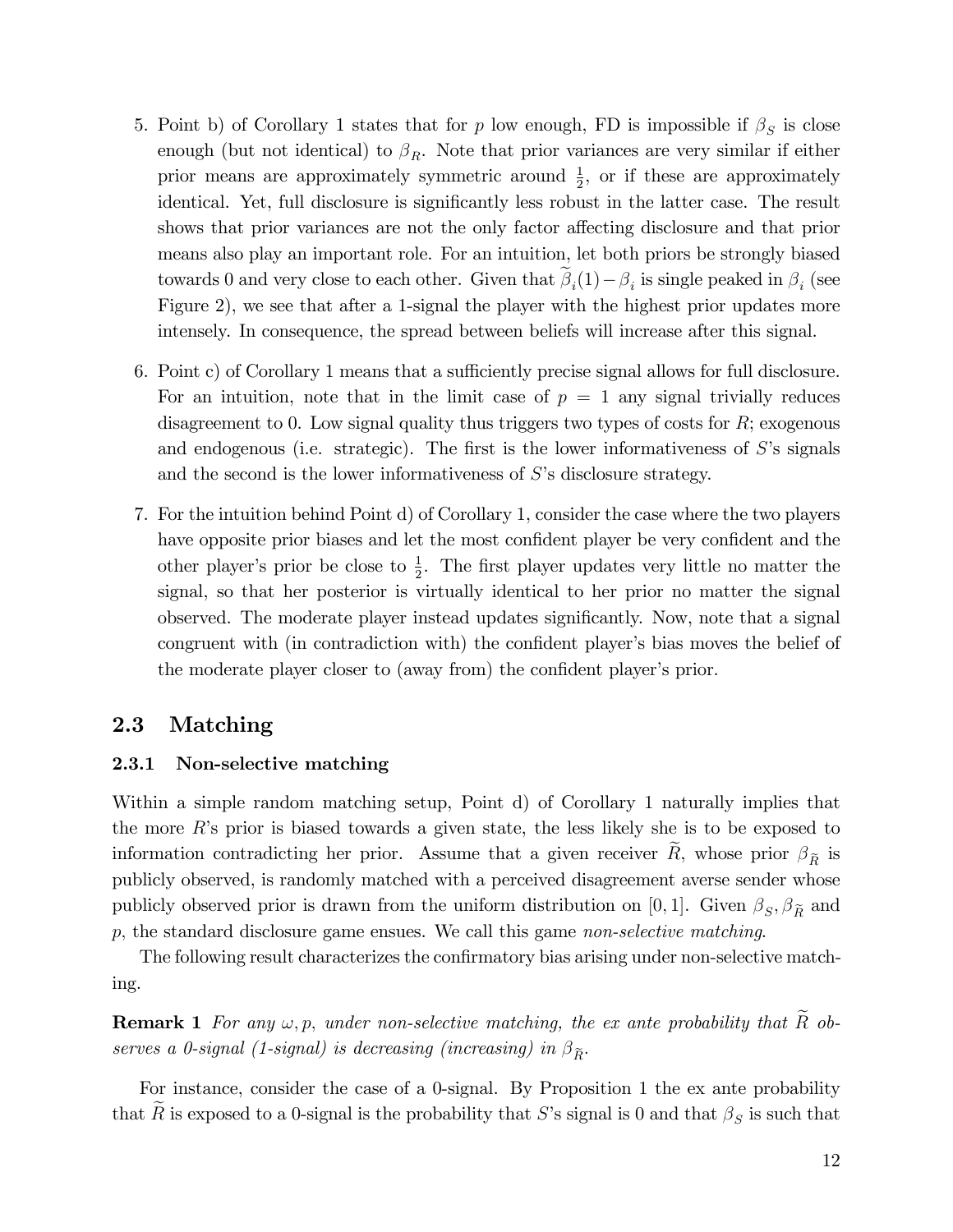the equilibrium is D0 or FD. This equals

$$
\Pr[\sigma = 0 | \omega] \Pr[\beta_S < \beta_S^{**}(\beta_{\widetilde{R}}, p)] = \Pr[\sigma = 0 | \omega] \beta_S^{**}(\beta_{\widetilde{R}}, p),
$$

which is strictly decreasing in  $\beta_{\tilde{R}}$ .

Within a dynamic version of the above non-selective matching scenario where  $R$  repeatedly plays the same one-shot disclosure game against short-sighted senders (i.e. who do not update from observing  $R$ 's period-t prior), perceived disagreement aversion on the part of senders thus slows down  $\tilde{R}$ 's learning of the true state (i.e. causes inertia in beliefs) if the state is not congruent with  $\widetilde{R}$ 's extreme prior bias. Note that  $\widetilde{R}$ 's learning is only slowed down as opposed to entirely impeded, as  $R$  acknowledges that no disclosure by  $S$  does not necessarily imply that he holds no information.

#### 2.3.2 Selective matching

In reality, individuals often choose their conversation partners and we now explore this possibility within the context of our model. We Önd that selective matching further increases the prospect of echo chambers: Individuals select matching partners with similar priors, which in turn induces partial and confirmatory disclosure.

We define the game of *selective matching* as follows. Suppose a large population of senders and receivers, all senders being (perceived) disagreement averse. As before, senders and receivers are randomly matched and observe each others' priors. Yet, in contrast to non-selective matching, a match becomes active if and only if the sender accepts it. We focus on the sender's payoffs. If the match does not become active, the sender obtains a payoff of 0, which represents his outside option. If the match becomes active, the standard disclosure game introduced in section 2.1 ensues and the sender's final payoff equals  $W > 0$ minus the ex post perceived disagreement after the disclosure stage. The interpretation of the payoffs is that psychological payoffs only arise once a sender explicitly decides to become involved in conversation. For simplicity, assume that the sender's match acceptance decision is made before his information is realized.

Let  $E_S[\Delta|\beta_S, \beta_R]$  denote the sender's ex ante expectation of the receiver's ex post perceived disagreement given  $\beta_S, \beta_R$  conditional on the match becoming active.<sup>24</sup> It follows that  $S$  will accept a match with  $R$  if and only if

$$
W \ge E_S[\Delta|\beta_S, \beta_R].\tag{3}
$$

Furthermore,  $E_S[\Delta|\beta_S, \beta_R]$  satisfies the following description.

<sup>&</sup>lt;sup>24</sup>Note that  $E_S[\Delta|\beta_S,\beta_R]$  is uniquely defined. In particular, if X and X' are two equilibrium disclosure rules given  $\beta_S$ ,  $\beta_R$ , then  $E_S[\Delta^X|\beta_S, \beta_R] = E_S[\Delta^{X'}|\beta_S, \beta_R]$  (as is shown in the proof of Proposition 2). Recall furthermore that by Proposition 1 there is a unique equilibrium disclosure rule except under knifeedge conditions.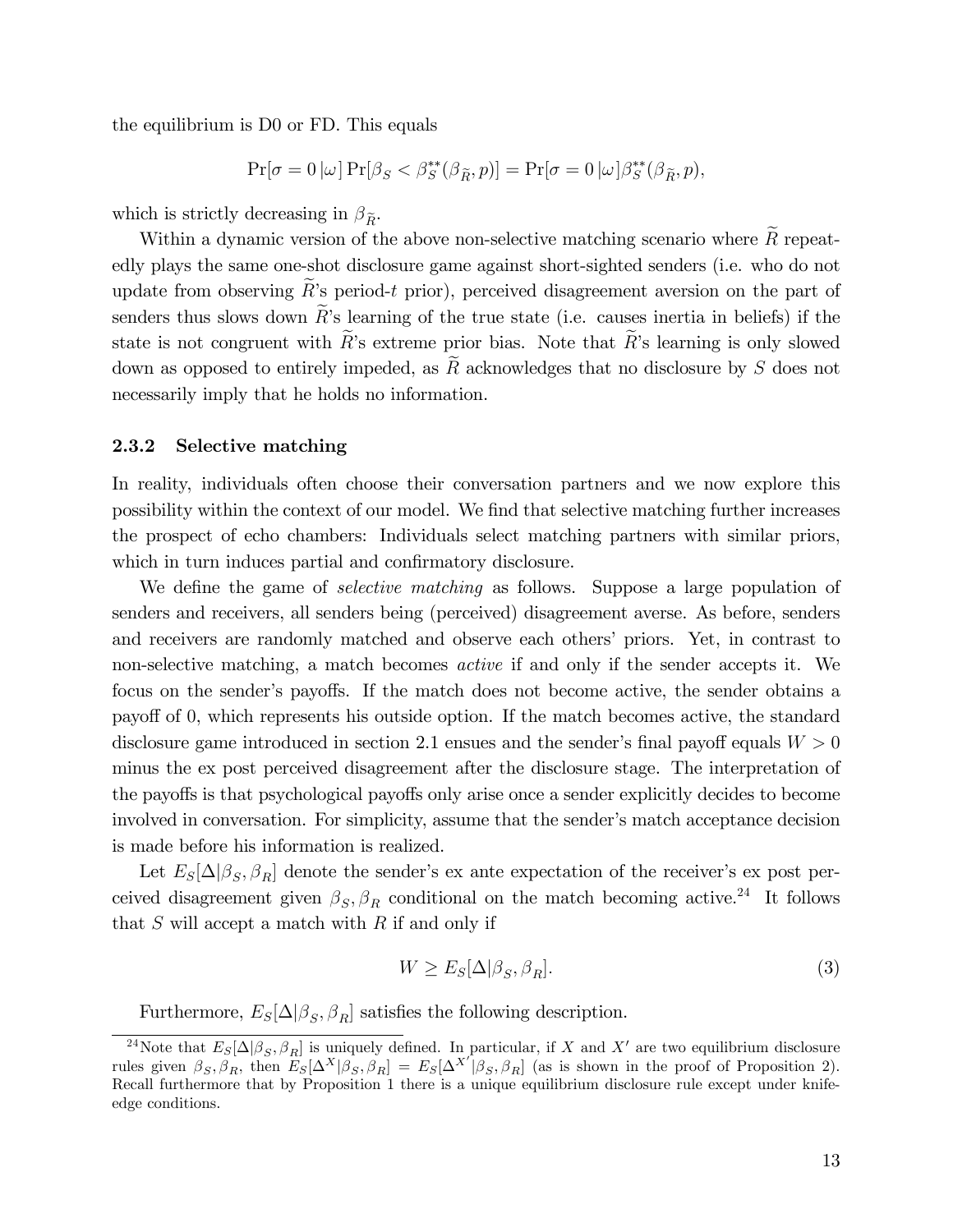

**Figure 3:** Perceived disagreement expected by S in equilibrium as a function of  $\beta_R$ .

**Proposition 2**  $E_S[\Delta|\beta_S, \beta_R]$  is continuous and V-shaped with respect to  $\beta_R$ , and it reaches its minimum of 0 at  $\beta_R = \beta_S$ .

Figure 3 illustrates the above proposition. We assume  $p = 0.9, \varphi = 0.6, \beta_S = 0.7$ . The thick curve shows  $E_S[\Delta|\beta_S, \beta_R]$  as a function of  $\beta_R$ . For  $W = 0.1$  (represented by the horizontal dotted line), only values of  $\beta_R$  situated between  $\beta_{R1}$  and  $\beta_{R2}$  satisfy (3). This is formalized in the following corollary.

**Corollary 2** Given W, p, there are thresholds  $\underline{\beta}_R < \beta_S < \beta_R$  such that S accepts a match with R if and only if  $\beta_R \in \left[\underline{\beta_R}, \overline{\beta_R}\right]$ , where  $\lim_{W \to 0}$  $\lim_{W\to 0} {\{\beta_R, \beta_R\}} = \beta_S.$ 

The above corollary states that the only matches that become active are those involving players whose priors are sufficiently similar.

Proposition 1 and this corollary imply that the prospect of confirmatory information bias is strengthened under selective matching in societies that are sufficiently polarized. To see this, consider the following scenario. Priors belong either to  $(0,\beta)$  or  $(\bar{\beta},1)$ , where  $\frac{\beta}{\alpha} < \frac{1}{2} < \overline{\beta} = 1 - \underline{\beta}$  and the conditional distribution of priors on each of the two intervals is uniform. Call this society  $(\underline{\beta}, \overline{\beta})$ . We consider throughout a receiver  $\widetilde{R}$  with  $\beta_{\widetilde{R}} > \overline{\beta}$ (i.e. biased towards 1) and compare outcomes under respectively non-selective and selective matching.

**Remark 2** Consider a society  $(\beta, \overline{\beta})$ . Let  $\overline{\beta} > \frac{p - \sqrt{p(1-p)}}{2p-1}$  $\frac{\partial P}{\partial p-1}$  and  $\beta_{\widetilde{R}} \geq \beta$ . Given  $\omega$ , for W small enough  $\tilde{R}$  observes a 0-signal with probability weakly larger than  $\frac{1}{2}$  $\left(\frac{1-\beta_{\widetilde{R}}}{\beta}\right)$  $\Big) P[\sigma = 0 |\omega]$ under non-selective matching and instead with probability zero under selective matching.

Under non-selective matching, with a probability bounded below by  $\frac{1}{2}$  $\left(\frac{1-\beta_{\widetilde{R}}}{\beta}\right)$  $\Big), \widetilde{R}$ 's match is such that the implied equilibrium is either FD or D0. To see this, note first that  $R$  is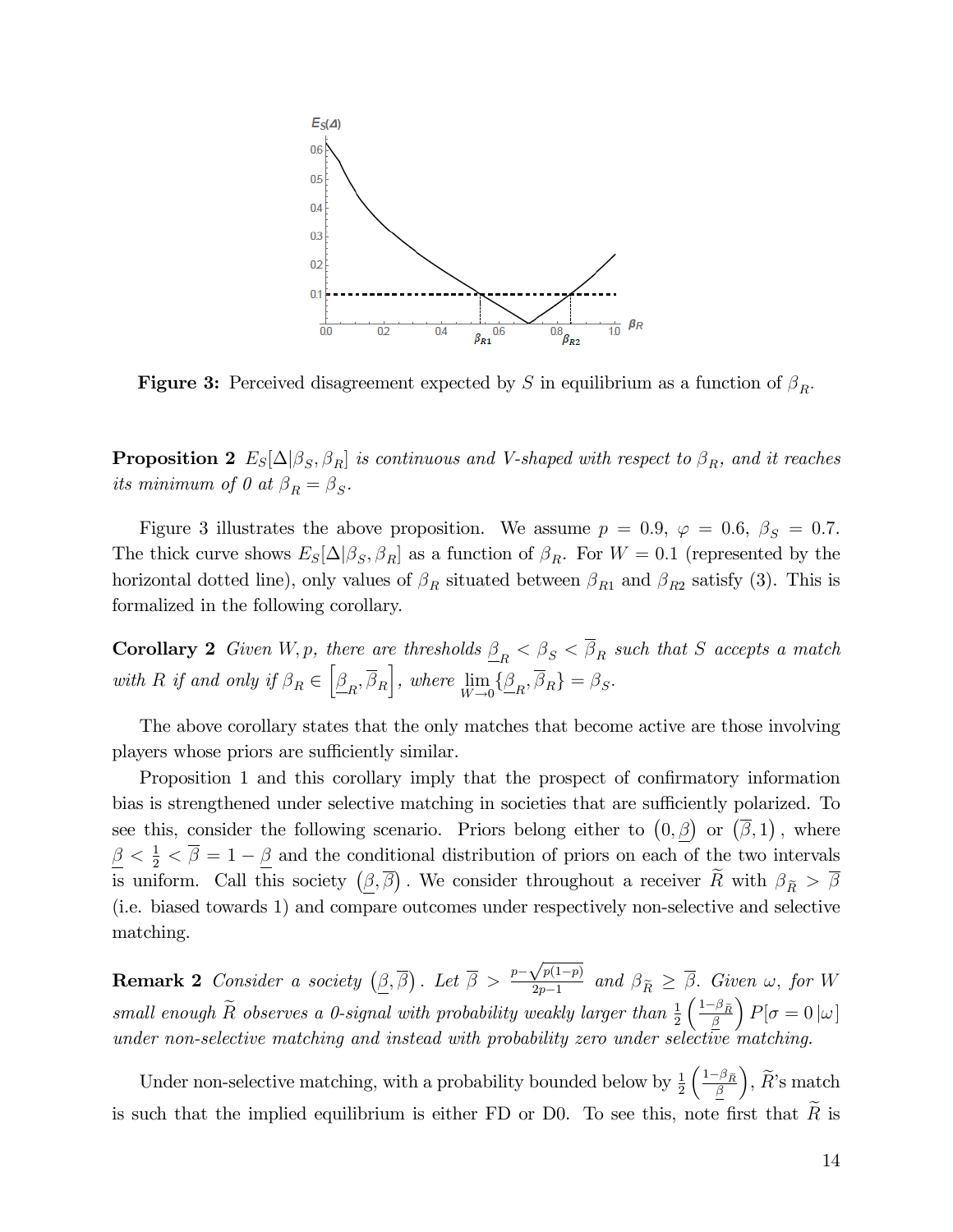matched half of the time with a sender satisfying  $\beta_S \in (0,\beta)$ . Second, conditional on  $\beta_S \in (0, \underline{\beta})$  the probability that  $\beta_S \leq 1 - \beta_{\widetilde{R}}$  (yielding FD or D0 by Corollary 1) is  $\frac{1-\beta_{\widetilde{R}}}{\underline{\beta}}$ . As long as  $\beta_{\tilde{R}}$  is not extremely high, there is thus a significant probability, weakly larger than  $P[\sigma=0|\omega]_{\frac{1}{2}}^{1}$ 2  $\left(\frac{1-\beta_{\widetilde{R}}}{\beta}\right)$ ), that  $\widetilde{R}$  encounters a 0-signal.

Selective matching yields a very different picture. For W very small, by Corollary 2 a sender S will accept a match with a receiver R if and only if  $\beta_R \approx \beta_S$ . As a result, any active match in which R (recall  $\beta_{\tilde{R}} > \beta$ ) participates will involve an S satisfying  $\beta_S > \beta$ . If furthermore  $\overline{\beta} > \frac{1}{2p-1}$  $(p - \sqrt{p(1-p)})$ , it holds true that  $\overline{\beta} > \beta_S^{**}(\beta_{\widetilde{R}}, p)$  so that by transitivity, any active match involving  $R_{\infty}$  satisfies  $\beta_S > \beta_S^{**}(\beta_{\tilde{R}}, p)$  and thus yields the D1 equilibrium by Proposition 1. Hence,  $R$  never observes a 0-signal no matter the state. Finally, note that  $\frac{1}{2p-1}$  $\overline{p(p-\sqrt{p(1-p)})}$  is increasing in p and not very large as long as p is not very high (for  $p=\frac{3}{4}$  $\frac{3}{4}$  it equals 0.634), which shows that weak societal polarization suffices to create strong echo chamber dynamics under selective matching.

## 2.4 The hidden cost of political correctness

Can S's attempt to minimize perceived disagreement be counter-productive from an ex ante perspective, thereby revealing a hidden cost of political correctness (relative to a hypothetical case of full transparency)? We address this question in two different ways: first, from  $S$ 's own perspective in terms of perceived disagreement, and then from the perspective of a third party (e.g., a social planner) who cares about actual disagreement (i.e. would like to reduce social polarization).

First, from S's ex ante perspective, can the expected value of ex post *perceived* disagreement be higher in a (partial disclosure) equilibrium than it would be under (non-equilibrium) full disclosure? In such a case, S would prefer to commit to full disclosure if he could. This question is answered in the next proposition.

**Proposition 3** 1. Let parameters be such that D1 is the unique equilibrium. If  $\beta_S > \beta_R$ , then S ex ante strictly prefers full disclosure over the D1-equilibrium. Vice versa if  $\beta_S < \beta_R$ .

2. Let parameters be such that D0 is the unique equilibrium. If  $\beta_S < \beta_R$ , then S ex ante strictly prefers full disclosure over the D0-equilibrium. Vice versa if  $\beta_S > \beta_R$ .

In a partial disclosure equilibrium, S would thus ex ante prefer to instead commit to full disclosure if and only if he is the most confident player, which always holds true in D1 (D0) when  $\beta_S > \beta_R$  ( $\beta_S < \beta_R$ ). The intuition is as follows. In a partial disclosure equilibrium, e.g. D0, the omission of 1-signals has two countervailing effects. The upside is that S benefits from hiding a 1-signal once he holds it. The downside is that when  $S$ holds no signal, R interprets silence as a possible concealment of a 1-signal, which increases perceived disagreement relative to prior disagreement. The negative effect of equilibrium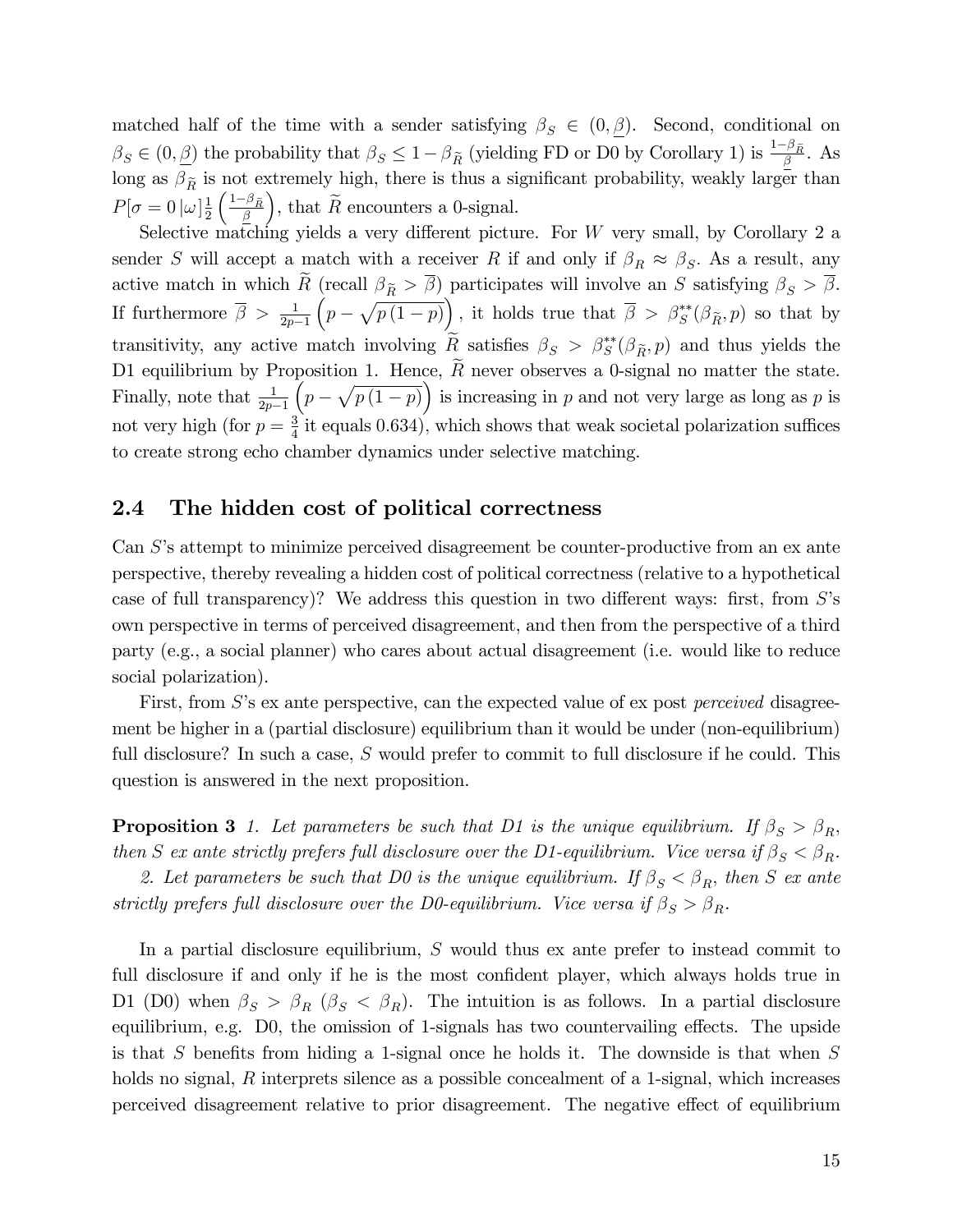concealment overweighs its positive effect if  $S$  is the most confident party. Recall that in this case, S omits signals contradicting his bias in a partial disclosure equilibrium (see Corollary 1.d). But R places a higher weight on the state corresponding to the omitted signal that S does, which leads R to overweight (in S's eyes) the probability that such a signal is held (and omitted) by  $S$ , thereby inflating perceived disagreement after no disclosure. Instead, under full disclosure,  $R$ 's prior does not affect her ex post perception of  $S$ 's posterior (which is always common knowledge).

A second key question is whether from the ex ante perspective of a third party (TP) endowed with a prior  $\widehat{\beta}$ , the expected value of ex post *actual* disagreement can be higher in equilibrium than it would be under FD. I.e. would TP prefer a truthful sender or a perceived disagreement averse sender if aiming at minimizing the expected ex post actual disagreement? Note that actual disagreement is different from perceived disagreement. The actual disagreement given that S holds signal  $\sigma$  and discloses d is  $\left| \widetilde{\beta}_{S}(\sigma) - \widetilde{\beta}_{R}(d) \right|$ , where  $\beta_R(d)$  is pinned down by R's beliefs concerning S's disclosure rule. In what follows, if  $\beta_i < \beta < \beta_j$ , we say that S and R's priors are on different sides of  $\beta$ .

Proposition 4 Let parameters be such that there exists no FD-equilibrium. In the eyes of a third party with prior  $\widehat{\beta}$  the expected actual disagreement:

1. is strictly larger in equilibrium than under FD if at least one of the following conditions holds:

a) S's and R's priors are on different sides of  $\widehat{\beta}$ ,

b) R's prior is further away from  $\widehat{\beta}$  than is S's prior.

2. is strictly smaller in equilibrium than under FD if the following two conditions hold simultaneously:

a) S's and R's priors are either both strictly smaller or both strictly larger than  $\widehat{\beta}$ ,

b) S's prior is further away from  $\widehat{\beta}$  than R's prior and is sufficiently close to the boundary.

Part 1 of the proposition finds that equilibrium information omission can indeed be counterproductive while Part 2 identifies conditions under which it is helpful. A general intuition behind our results is that TP expects new information to lead  $S$ 's and  $R$ 's beliefs to converge to her prior. The disclosure strategy of  $S$  affects only the speed of convergence of  $R$ 's beliefs, as  $S$ 's actual posterior beliefs are independent of his disclosure strategy.

In Point 1.a), S's and R's priors are on different sides of  $\widehat{\beta}$ . Here, given that S's and R's beliefs move closer to  $\widehat{\beta}$  in expectation, they must also be moving closer to each other. Hence TP would prefer that both  $S$  and  $R$  learn as fast as possible and would thus prefer FD over partial disclosure. The second case in Point 1 is when  $\beta_S$  and  $\beta_R$  are on the same side of  $\beta$ , but R is further away. An instance of this is the case of  $\beta < \beta_S < \beta_R$ . Again TP expects S and R to converge to her prior  $\widehat{\beta}$ , i.e. to both decrease. R will move towards S (since R's prior decreases) but S will simultaneously move away from R (since S's prior also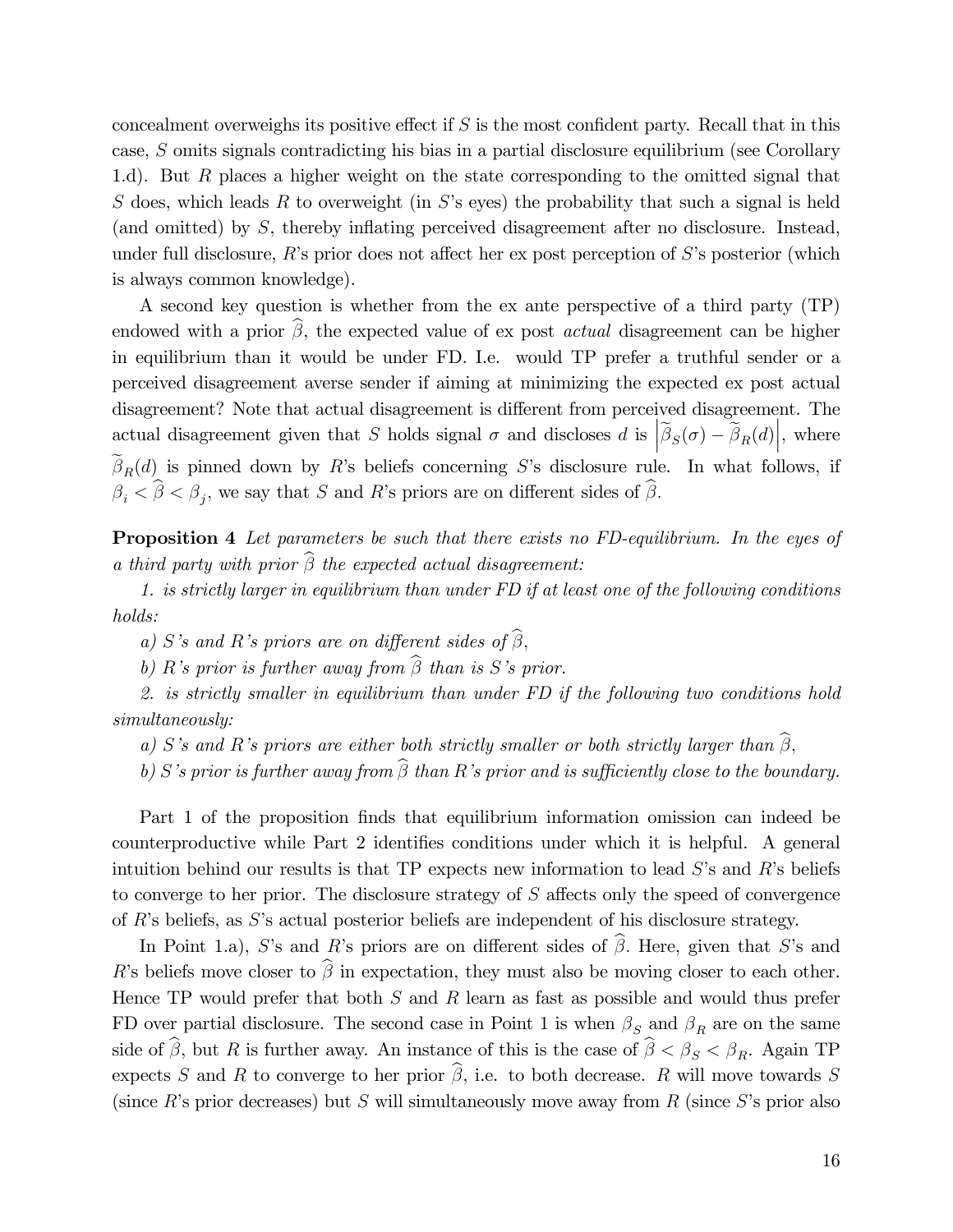decreases). In consequence, TP would prefer to speed up  $R$ 's convergence by giving her full information.

Point 2 describes the case when  $\beta_S$  and  $\beta_R$  are on the same side of  $\widehat{\beta}$ , but S is further away from  $\beta$  and is close to the boundary. An instance of this is the case of  $\beta < \beta_R < \beta_S \approx 1$ . Here, both players' beliefs decrease. But decreasing R's belief moves it away from  $S$ 's. So TP would prefer to slow down Rís learning and thus would choose partial disclosure.

# 2.5 Strangers' talk

Conversations often take place between parties who do not exactly know each others' priors but who might hold some relevant information concerning these priors (for example, by observing each other's accent, dressing style, profession, social networks). We now characterize equilibrium outcomes for a set of stylized scenarios featuring privately known priors.

Technically, since the measure of disagreement (1) is defined for given priors, the expected disagreement perceived by R under unknown  $\beta_S$ , given disclosure d, is

$$
E_{R,\{\beta_S\}}[\Delta(d,\beta_S,\beta_R)] = E_{R,\{\beta_S\}}\left[\left|E_{R,\{\sigma\}}[\widetilde{\beta}_S(\sigma) | d] - \widetilde{\beta}_R(d)\right|\right],
$$

where  $E_{i,\{z\}}$  stands for an expectation over different possible realized values of the random variable z, as computed by i. Note that R takes the expectations sequentially: first, over all possible signal realizations to compute her second-order belief for given  $\beta_S$ , and only then over all possible realizations of  $\beta_S$  to compute the expected disagreement. In other words, she treats different cases of  $\beta_S$  as separate instances of disagreement. For example, an uninformed receiver with prior equal to 0:5 would not consider a sender with the same prior as disagreeing with her if S is known to hold either a 0- or a 1-signal (with  $50\%$  chance each), yet would treat their disagreement as having a positive value in case if S is known to hold the prior belief of either 0 or 1. Besides being more tractable, this approach reflects the intuition that disagreement caused by different priors is essentially more severe than the one caused by different private signals. Indeed, while the latter type of disagreement can generally be resolved by information exchange (Aumann, 1976), the disagreement caused by different prior beliefs cannot, since it is driven by a difference in initial worldviews which are beyond discussion.

In turn, the expected utility of S under privately known priors becomes

$$
-E_{S,\{\beta_R\}}[E_{R,\{\beta_S\}}[\Delta(d,\beta_S,\beta_R)]]= -E_{S,\{\beta_R\}}E_{R,\{\beta_S\}}\left[\Big|E_{R,\{\sigma\}}[\widetilde{\beta}_S(\sigma)|d] - \widetilde{\beta}_R(d)\Big|\right].
$$

These preferences give rise to the following equilibrium characterization.

**Proposition 5** Let priors be privately observed and drawn from publicly known distributions  $G<sub>S</sub>$  and  $G<sub>R</sub>$ , endowed with respective probability density functions  $g<sub>S</sub>$  and  $g<sub>R</sub>$ .

a) If  $g_S$  and  $g_R$  are both symmetric around  $1/2$ , then there exists an FD-equilibrium.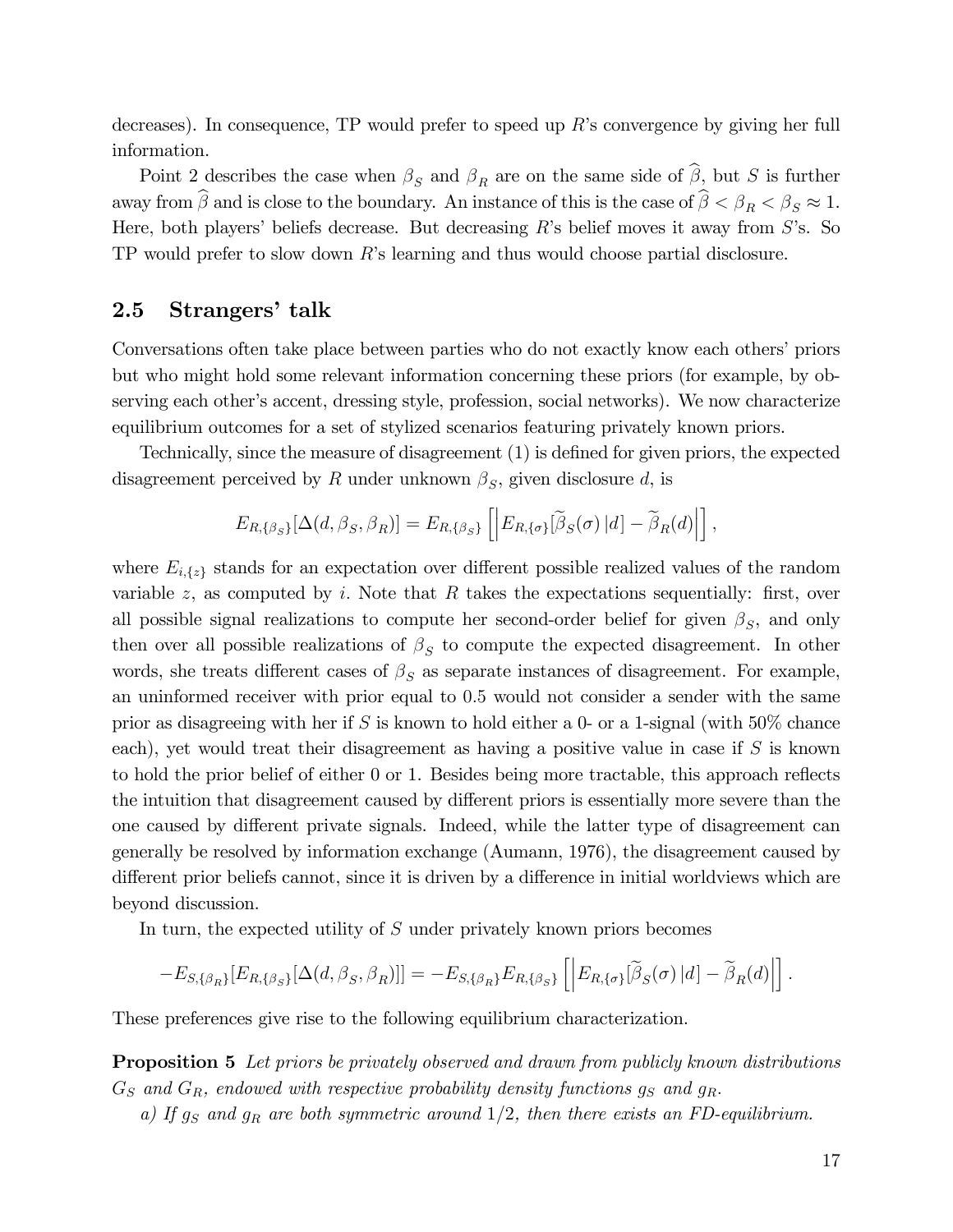

Figure 4: Equilibrium characterization under uncertainty about priors.

b) If  $g_S$  and  $g_R$  are s.t.  $g_S(x) = g_R(1-x)$  for all  $x \in [0,1]$  (i.e. they are symmetric w.r.t. each other around  $\frac{1}{2}$ ) and  $\frac{gs(x)}{g_R(x)}$  is monotone in x, then there exists an FD-equilibrium.

c) If  $g_S$  and  $g_R$  are identical and sufficiently skewed to the right (left), then there exists a D1  $(D0)$  equilibrium, but no FD and D0  $(D1)$  equilibrium.

d) If S's prior is commonly known and sufficiently close to  $1/2$  while  $g_R$  is symmetric around  $1/2$ , then there exists an FD-equilibrium.

Point a) shows that two-sided uncertainty about priors is beneficial to disclosure if none of the two players is a priori biased in one or the other direction. If this condition is satisfied, this provides an argument for not encouraging revelation of information about respective biases (e.g., disclosing one's own prior political stance in a conversation). For an intuition, note that if  $g_S$  and  $g_R$  are both symmetric around  $1/2$ , in a putative FD-equilibrium the payoff from disclosing is the same no matter the signal held by  $S$ . Since it is impossible that both signals increase disagreement under FD (i.e. that an informative experiment increases expected disagreement from the ex ante perspective), this implies that both should at worst leave disagreement unchanged. Full disclosure is thus incentive compatible for S.

Point b) shows that if players are both a priori biased in different directions but in an equivalent (i.e. mirror-image like) fashion, then an FD-equilibrium exists. This contrasts with point c), which states that FD may be infeasible if both priors are drawn from the same biased distribution. The findings of Points b) and c) echo Proposition 1, which highlights the benefit of diversity. For example, for  $p = 0.7$ , if  $\beta_S$  and  $\beta_R$  are both distributed according to the same truncated normal distribution with mean  $3/4$  and standard deviation  $\sigma = 0.3$ , the only (pure strategy) equilibrium is D1. The FD-equilibrium instead exists if the distribution of  $\beta_R$  stays the same while the distribution of  $\beta_S$  is reflected around 1/2, i.e. changed to a truncated normal with mean  $1/4$  and standard deviation  $\sigma = 0.3$ . Figure 4 provides examples of profiles of distributions of prior beliefs, complemented by a description (in bold) of the implied equilibrium disclosure.

Finally, Point d) shows that two-sided uncertainty is not strictly necessary to ensure FD.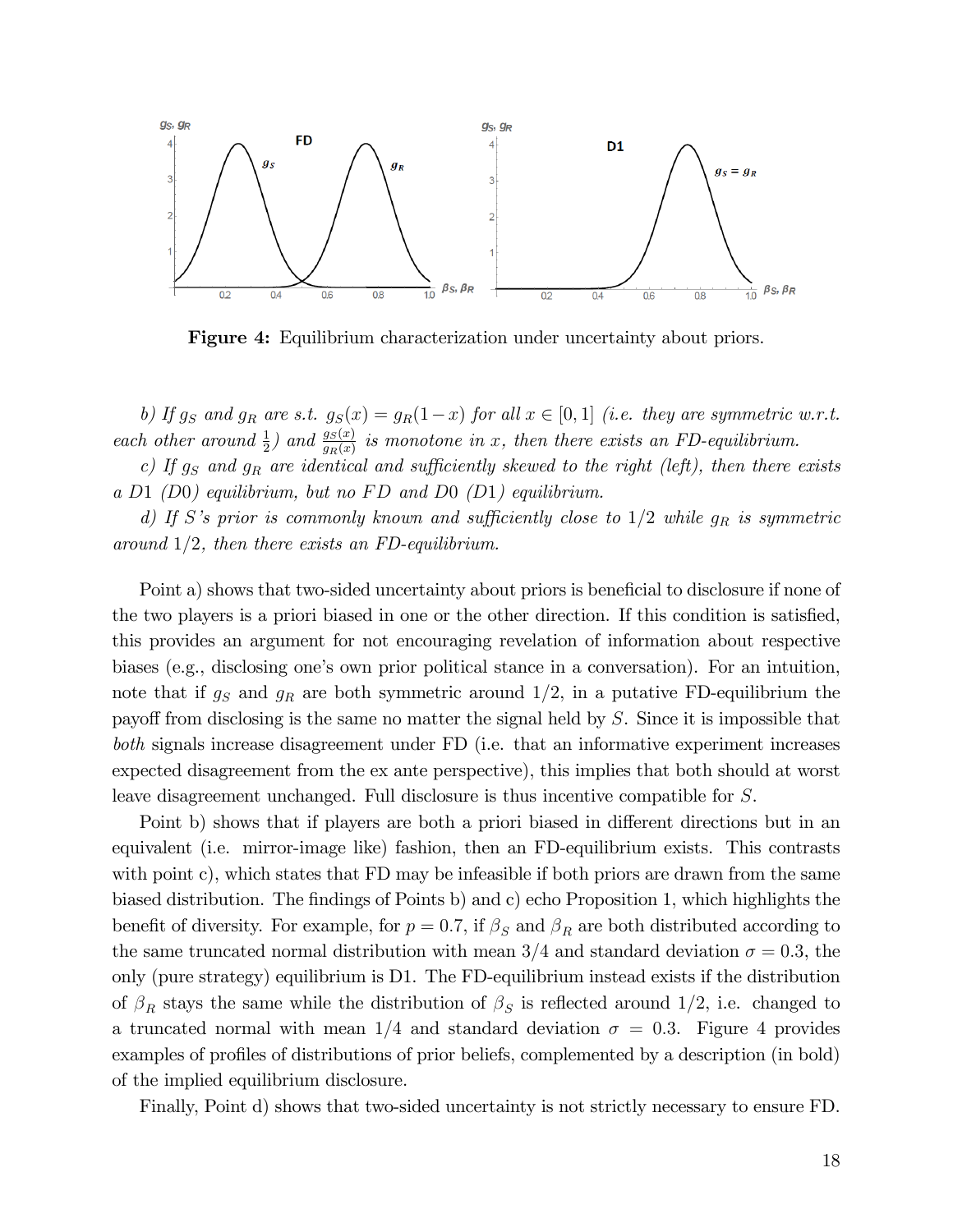The latter is feasible if S's prior is known and close to  $\frac{1}{2}$  while R's prior is symmetrically distributed around  $\frac{1}{2}$ .

Note that all results in Proposition 5 hold in approximation, i.e. as one density function (uniformly) converges to the other density, or instead to the symmetric reflection around  $\frac{1}{2}$ of the other density.<sup>25</sup>

# 3 Extensions

In what follows, we consider a set of key extensions of our main setup. We first consider a general information structure with continuous signals satisfying the marginal likelihood ratio property (MLRP), while maintaining the assumption of a binary state. In the second subsection, we assume a continuous state space, considering a Normal priors-Normal signals setup. The third subsection finds that perceived disagreement aversion arises endogenously in a variety of simple dynamic games. In our final subsection, we consider disagreement aversion within a game of costly collective acquisition of public signals.

## 3.1 Binary state and continuous signals

We now show that our equilibrium characterization in the baseline setting carries over qualitatively to the case of an information structure with continuous signals satisfying MLRP. Assume that S's signal s is drawn from an interval  $[s, \overline{s}]$ . Given state  $\omega \in \{0, 1\}$ , s is distributed according to  $F(s|\omega)$  with continuous and differentiable density  $f(s|\omega)$ . Assume that d  $\frac{d}{ds} \frac{f(s|1)}{f(s|0)} > 0$  (MLRP), meaning that a higher signal implies a higher conditional probability of state 1. Upon learning  $s$ , the updated belief of  $i$  is

$$
\widetilde{\beta}_i(s) = \frac{\beta_i f(s|1)}{\beta_i f(s|1) + (1 - \beta_i) f(s|0)} = \frac{\beta_i}{\beta_i + (1 - \beta_i) \frac{f(s|0)}{f(s|1)}},
$$

which is increasing in s. Assume furthermore that the extreme signals s  $(\bar{s})$  are such that  $\lim_{s\to s} \frac{f(s|1)}{f(s|0)} = 0$  and  $\lim_{s\to s} \frac{f(s|1)}{f(s|0)} = \infty$ . Each of these two extreme signal realizations makes the observer (almost) sure that the state is 0 or 1, respectively. Note that there exists a threshold signal  $\tilde{s} \in (\underline{s}, \overline{s})$  such that whatever  $\beta_i \in (0, 1)$ , it holds true that  $\beta_i(s) \geq \beta_i$ for  $s \geq \tilde{s}$ . Signal  $\tilde{s}$  satisfies  $f(s|0) = f(s|1)$  and we call it the uninformative signal. We say that signal  $s > \langle \langle \rangle$  is indicates state 1 (0). We say that signal  $s > \langle \langle \rangle$  is congruent with j's prior bias if  $\beta_j > (\langle \rangle)^1_2$  $\frac{1}{2}$ . We call the above setup the *binary state-continuous* signals environment. We call simple disclosure equilibrium (SD equilibrium) an equilibrium featuring two thresholds  $s \leq s_1 \leq s_2 \leq \overline{s}$  such that S discloses s if and only if  $s \leq s_1$  or  $s \geq s_2$ . As with the binary signals environment, we call full disclosure (FD) an equilibrium

<sup>&</sup>lt;sup>25</sup>A formal proof is available upon request.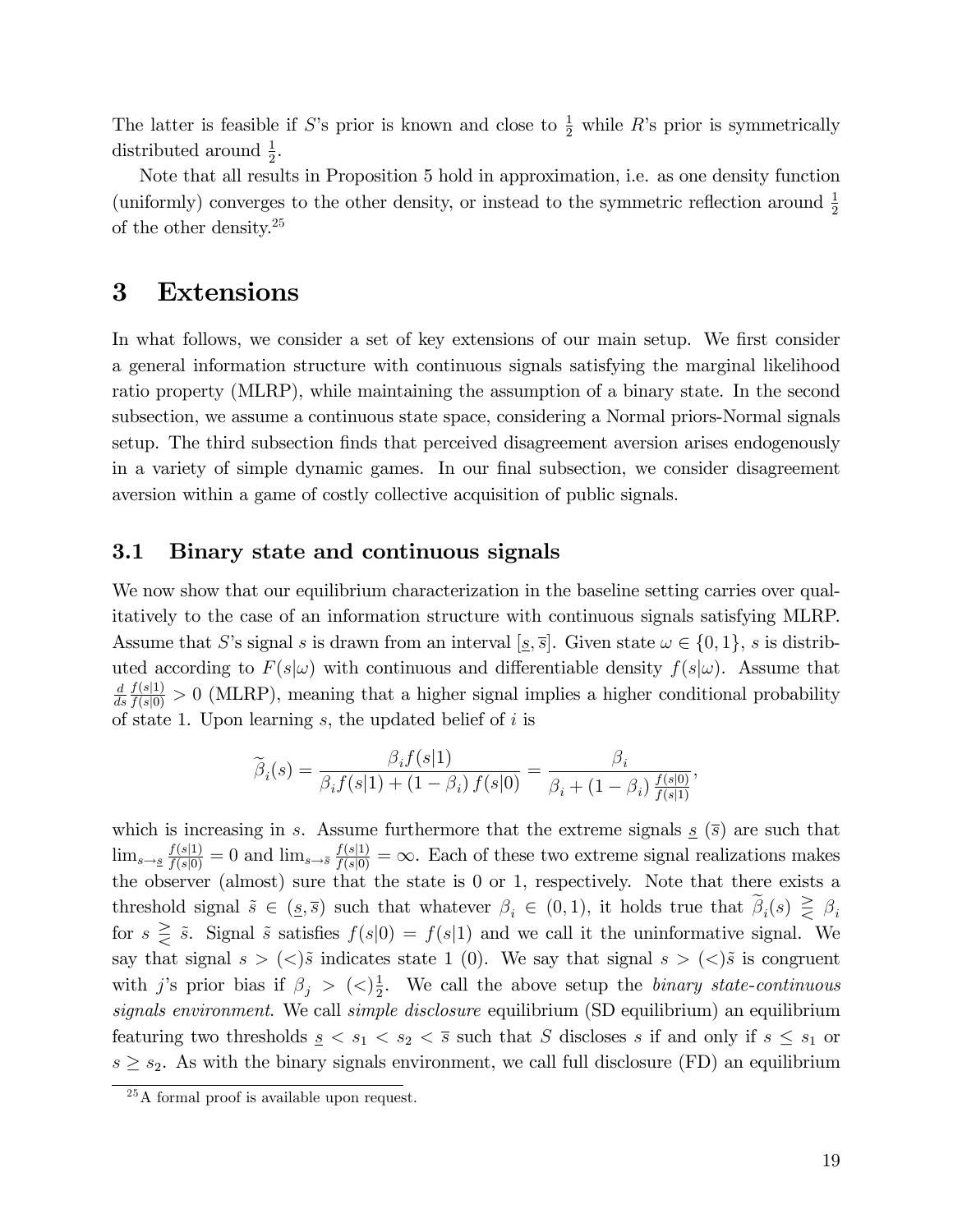where S discloses all signals. We obtain the following equilibrium characterization.

**Proposition 6** 1. If  $\beta_S \in {\beta_R, 1-\beta_R}$  then there exists an FD-equilibrium. If  $\beta_S \notin$  $\{\beta_R, 1 - \beta_R\}$ , then the unique equilibrium is an SD equilibrium.

2. In equilibrium, all signals congruent with the bias of the more confident player are disclosed. Signals contradicting the bias of the more confident player are partially disclosed.

The fundamental qualitative features of equilibrium echo those arising under binary signals. Except under knife-edged conditions, the equilibrium is unique. Only signals that are congruent with the prior of the more confident player are fully revealed. Furthermore, if  $\beta_S = 1 - \beta_R$ , a full disclosure equilibrium exists, implying that increasing prior misalignment can be helpful.

We now reexamine the issue of the hidden cost of political correctness already studied for the case of binary signals. Our original results (Propositions 2 and 3) carry over essentially identically to the continuous signals setup.

**Proposition 7** 1. Let parameters be such that in the unique equilibrium, the non-disclosure interval contains signals indicating state 0. If  $\beta_S > \beta_R$ , then S ex ante strictly prefers full disclosure over the SD equilibrium. Vice versa if  $\beta_S < \beta_R$ .

2. Let parameters be such that in the unique equilibrium, the non-disclosure interval contains signals indicating state 1. If  $\beta_S < \beta_R$ , then S ex ante strictly prefers full disclosure over the D0-equilibrium. Vice versa if  $\beta_S > \beta_R$ .

**Proposition 8** All the statements in Proposition 4 apply.

## 3.2 Continuous state space and continuous signals

Assume that the state space is  $\Re$ . S and R's commonly known priors are normal and given by respectively  $N(\mu_S, \gamma_S^2)$  and  $N(\mu_R, \gamma_R^2)$ . S is known to hold a signal with probability  $\varphi \in (0,1)$ . Given realized state  $\omega$ , S's signal equals  $\omega + \varepsilon$ , where  $\varepsilon \sim N(0, \gamma_{\varepsilon})$ , this being commonly known.<sup>26</sup> We denote signal realizations by  $\sigma$ . Note the standard result that

$$
E_i\left[\omega\left|\sigma\right.\right]=\frac{\mu_i\frac{1}{\gamma_i^2}+\sigma\frac{1}{\gamma_\varepsilon^2}}{\frac{1}{\gamma_i^2}+\frac{1}{\gamma_\varepsilon^2}}.
$$

We provide an equilibrium characterization for the same one-shot disclosure game. S, if he holds a signal, is free to either disclose it or omit it. We say that a signal  $\sigma$  increases (decreases) disagreement if and only if  $\Delta(\sigma) > ($ )  $|\mu_S - \mu_R|$ , i.e. if the distance between

 $^{26}$ A previous version of this paper contains an analysis of the case where priors are beta distributions and signals are drawn according to a state-dependent binomial distribution. Results (available upon request) echo those obtained in the binary and normal environments, in that they highlight the central role of differences in prior variances.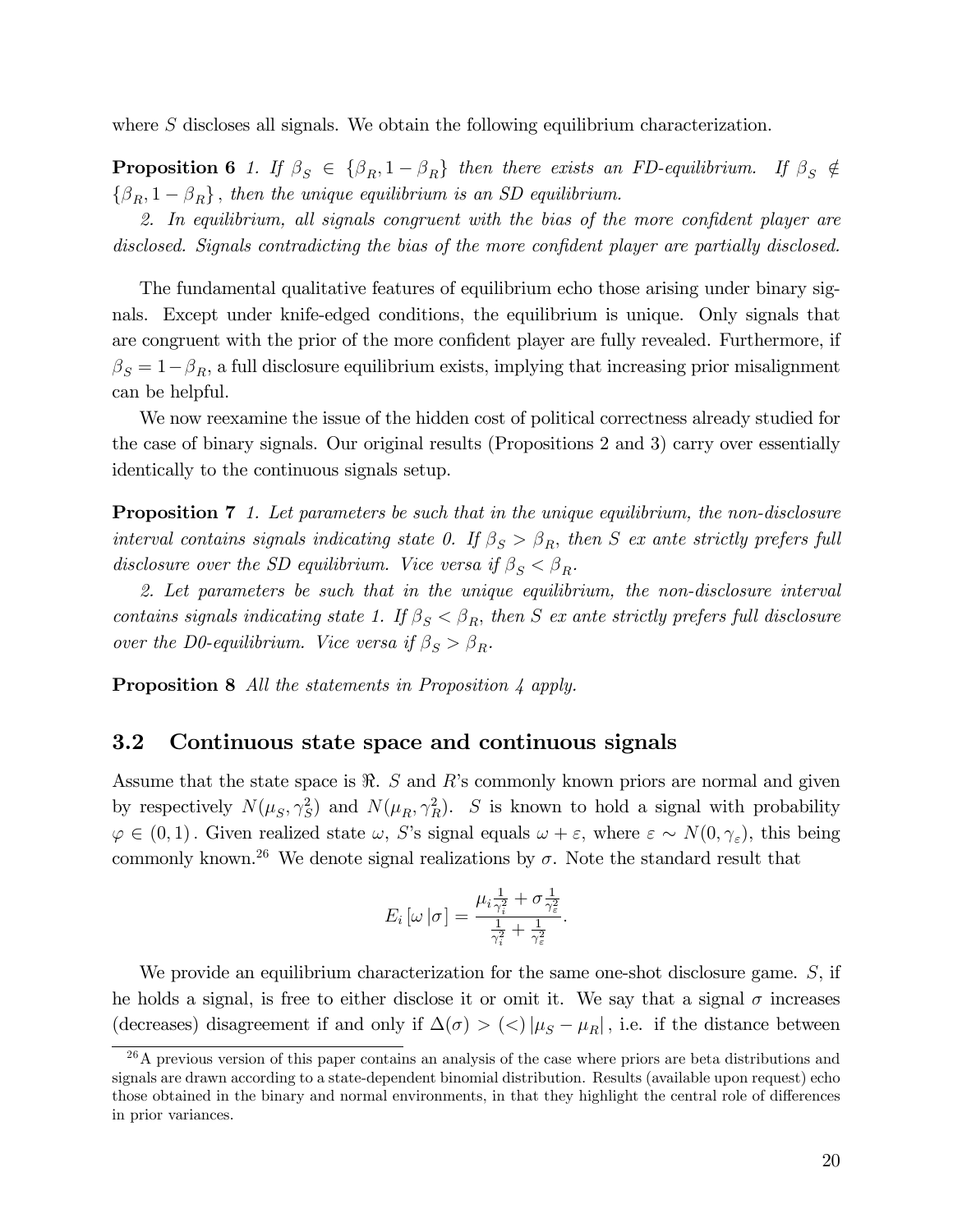posterior means conditional on  $\sigma$  is larger (smaller) than that between prior means. We say that player i is more confident than j if and only if the variance of i's prior belief is smaller, i.e.  $\gamma_i < \gamma_j$ . This is analogous to our previous definition of confidence for the binary state case, which also implies that a more confident player has a smaller variance of prior beliefs.<sup>27</sup>

We obtain the following equilibrium characterization.

## **Proposition 9** 1. Let  $\gamma_S \neq \gamma_R$  and  $\mu_S \neq \mu_R$ .

a) Any equilibrium features a finite  $\eta > 0$  such that S discloses his signal if and only if  $\sigma \in I = [\tilde{\sigma} - \eta, \tilde{\sigma} + \eta],$  where

$$
\widetilde{\sigma} = \frac{\mu_S(\gamma_R^2 + \gamma_\varepsilon^2) - \mu_R(\gamma_S^2 + \gamma_\varepsilon^2)}{\gamma_R^2 - \gamma_S^2}.
$$

b) In any equilibrium, the interval of disclosed signals is closer to the prior mean of the more confident player in terms of Hausdorff distance. In particular,  $\tilde{\sigma} \notin (\mu_S, \mu_R)$  and  $\tilde{\sigma}$  is strictly closer to the prior mean of the more confident player.

2. Let  $\gamma_S \neq \gamma_R$  and  $\mu_S = \mu_R$ . Any signal other than  $\sigma = \mu$  strictly increases disagreement and there exists no equilibrium in which any signal other than  $\mu$  is disclosed. In any equilibrium, S discloses with ex ante probability zero.

3. Let  $\gamma_S^2 = \gamma_R^2$ . If  $\mu_S = \mu_R$ , then any signal leaves disagreement equal to the (zero) prior disagreement and any disclosure rule is an equilibrium disclosure rule. If  $\mu_S \neq \mu_R$ , then any signal strictly decreases disagreement and the only equilibrium is FD.

Point 1 states that if both priors have the same variance, then all signals weakly reduce disagreement, resulting in existence of the FD-equilibrium.<sup>28</sup> This is analogous to the binary state case, where FD exists when players are equally confident as they have identical prior variances (i.e.  $\beta_S = \beta_R$  or  $\beta_S = 1 - \beta_R$ ). Note that if and only if  $\mu_S \neq \mu_R$ , all signals strictly reduce disagreement and FD is the *unique* equilibrium, which indicates a positive role of differences in prior means, as in the binary case.

Points 2 and 3 consider the case of different prior variances. Point 2 assumes  $\gamma_S \neq \gamma_R$ and  $\mu_S = \mu_R = \mu$ . Here, any signal  $\sigma \neq \mu$  strictly increases disagreement, as posterior means always differ after disclosure. For any  $\sigma \neq \mu$ , the posterior mean of the more confident player is closer to  $\mu$  than that of the other player, as a lower prior variance causes higher inertia in belief updating. In equilibrium, S always conceals  $\sigma \neq \mu$  and thereby induces a perceived disagreement of 0. In consequence,  $S$  essentially never discloses (i.e. with ex ante probability 0).

Point 3.a states that given  $\gamma_S \neq \gamma_R$  and  $\mu_S \neq \mu_R$ , equilibrium communication features a non-degenerate interval of signals that are disclosed. A difference in means, conditional

<sup>&</sup>lt;sup>27</sup>In the binary state case, the variance of prior beliefs of player *i* is given by  $\beta_i(1-\beta_i)$ , which is strictly decreasing in the distance of  $\beta_i$  from 1/2.

<sup>&</sup>lt;sup>28</sup>The result that all signals reduce disagreement under  $\gamma_i = \gamma_j$  in the normal-learning setup has also been shown in Che and Kartik (2009).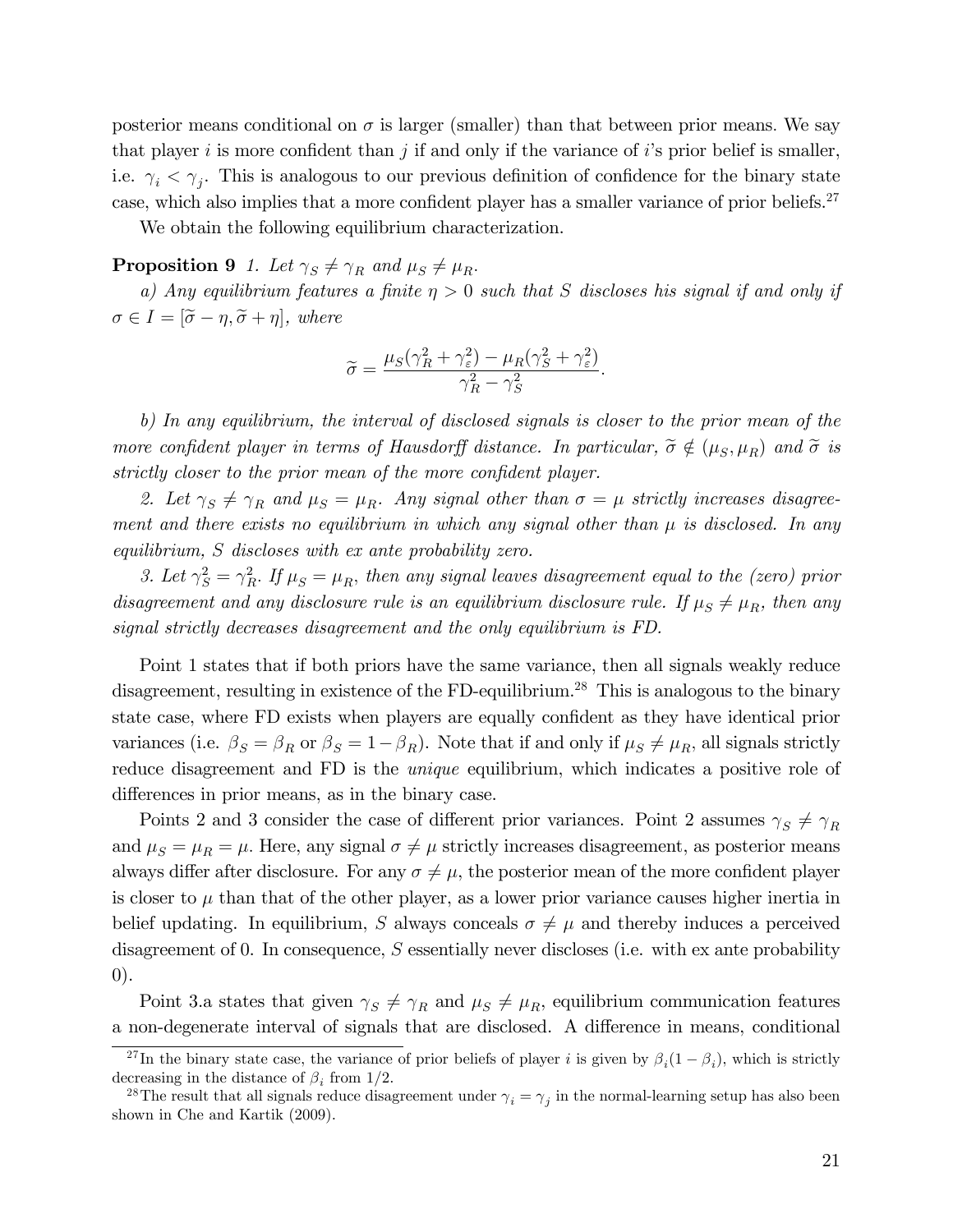on different (though potentially arbitrary close) variances, thus improves disclosure in comparison to the case of identical means. This echoes our finding for the binary model (cf. Corollary 1, points a) and b)). Qualitatively, the equilibrium exhibits the "opinion corridor" property. Only evidence that belongs to some predetermined interval  $I$  is disclosed. Again, the underlying mechanism is that the difference in belief inertias implies that sufficiently high and sufficiently low signals increase disagreement. Finally, Point 3.b is reminiscent of Corollary 1.d, obtained in the binary setting. The set of disclosed signals is biased towards the prior mean of the more confident player. Concluding, our main qualitative insights from the analysis of the discrete state space carry over to this continuous state space setup.

# 4 Conclusion

This paper introduces a new type of belief-dependent preferences reflecting an aversion to perceived disagreement. Our analysis has identified a range of implications for important instances of strategic communication and social learning. Disagreement aversion often leads to biases in information disclosure, in which case selective disclosure is biased towards the prior mean of the most confident player. Such disclosure bias may in turn be counterproductive from an ex ante perspective, in terms of minimizing ex post perceived disagreement or actual disagreement in beliefs. Generally, more similar prior variances beneficially affect disclosure while some heterogeneity in prior means is helpful. If matching of informed and uninformed parties is endogenous, informed parties unfortunately prefer to interact with parties whose prior is similar, leading to incomplete disclosure featuring confirmatory bias.

Our results provide a plausible explanation for stylized facts such as echo chambers and increasing social polarization. Further work building on the assumption of disagreementaversion might provide more insight into the causes and consequences of contemporary societal patterns of belief heterogeneity.

# References

- Acemoglu, D., V. Chernozhukov, and M. Yildiz (2016). Fragility of asymptotic agreement under Bayesian learning. *Theoretical Economics 11*(1), 187–225.
- Acemoglu, D., V. Chernozhukov, M. Yildiz, et al. (2007). Learning and Disagreement in an Uncertain World. Technical report, Collegio Carlo Alberto.
- Andreoni, J. and T. Mylovanov (2012). Diverging opinions. American Economic Journal: *Microeconomics*  $4(1)$ , 209–232.
- Asch, S. E. (1955). Opinions and social pressure. Readings about the social animal 193,  $17 - 26$ .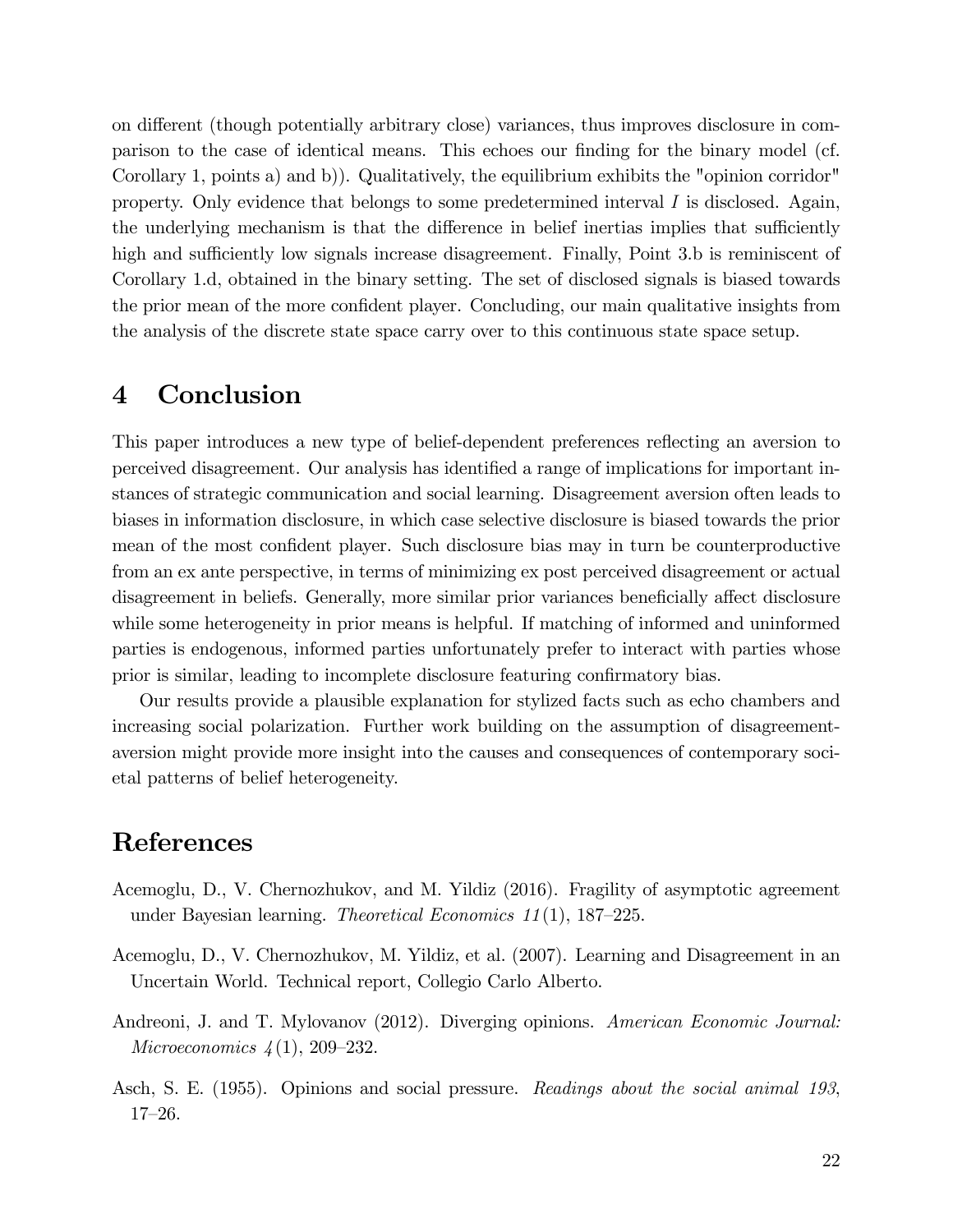Aumann, R. J. (1976). Agreeing to disagree. The annals of statistics  $\lambda(6)$ , 1236–1239.

- Austen-Smith, D. and T. J. Feddersen (2006). Deliberation, preference uncertainty, and voting rules. American political science review  $100(2)$ , 209-217.
- Baliga, S., E. Hanany, and P. Klibanoff (2013). Polarization and ambiguity. The American Economic Review  $103(7)$ , 3071–3083.
- Banerjee, A. and R. Somanathan (2001). A simple model of voice. The Quarterly Journal of Economics  $116(1)$ , 189–227.
- Battigalli, P. and M. Dufwenberg (2007). Guilt in games. The American economic review  $97(2)$ , 170-176.
- Battigalli, P. and M. Dufwenberg (2009). Dynamic psychological games. Journal of Economic Theory  $144(1)$ , 1–35.
- Bénabou, R. (2012). Groupthink: Collective delusions in organizations and markets. The Review of Economic Studies 80, rds030.
- Benabou, R. and G. Laroque (1992). Using privileged information to manipulate markets: Insiders, gurus, and credibility. The Quarterly Journal of Economics  $107(3)$ , 921–958.
- Buechel, B., T. Hellmann, and S. Klößner (2015). Opinion dynamics and wisdom under conformity. Journal of Economic Dynamics and Control 52, 240–257.
- Bursztyn, L., G. Egorov, and S. Fiorin (2017). From extreme to mainstream: How social norms unravel. Technical report, National Bureau of Economic Research.
- Che, Y.-K. and N. Kartik (2009). Opinions as incentives. Journal of Political Economy  $117(5)$ , 815–860.
- Coughlan, P. J. (2000). In defense of unanimous jury verdicts: Mistrials, communication, and strategic voting. American Political science review  $94(2)$ , 375–393.
- Dandekar, P., A. Goel, and D. T. Lee (2013). Biased assimilation, homophily, and the dynamics of polarization. Proceedings of the National Academy of Sciences 110(15), 5791– 5796.
- Deutsch, M. and H. B. Gerard (1955). A study of normative and informational social influences upon individual judgment. The journal of abnormal and social psychology  $51(3)$ , 629.
- Dixit, A. K. and J. W. Weibull (2007). Political polarization. *Proceedings of the National* Academy of Sciences  $104(18)$ , 7351–7356.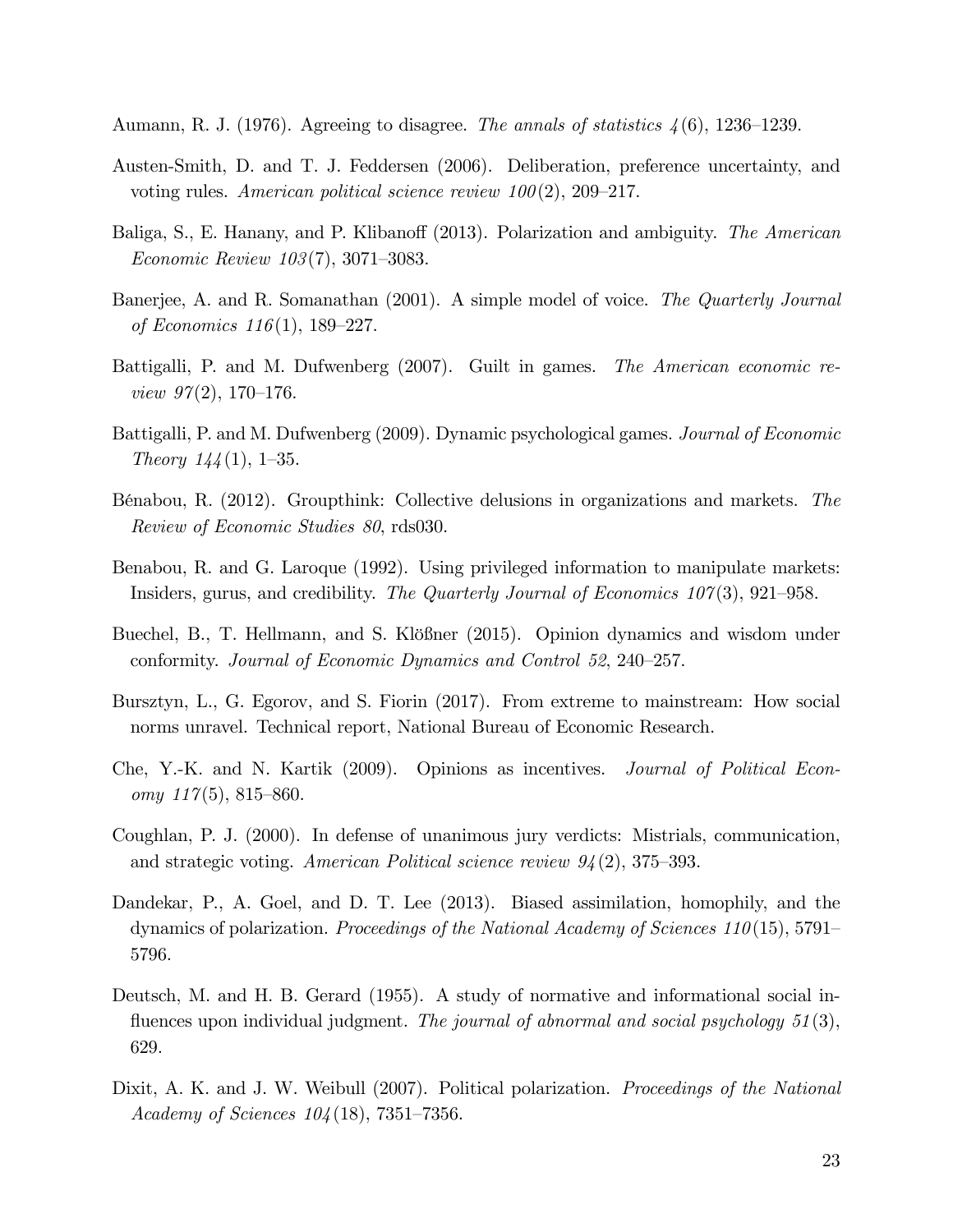- Domínguez, D., F. Juan, S. A. Taing, and P. Molenberghs (2016). Why do some find it hard to disagree? An fMRI study. Frontiers in human neuroscience 9, 718.
- Dufwenberg, M. and G. Kirchsteiger (2004). A theory of sequential reciprocity. *Games and* economic behavior  $\frac{1}{4}7(2)$ , 268–298.
- Ely, J., A. Frankel, and E. Kamenica (2015). Suspense and surprise. Journal of Political Economy  $123(1)$ ,  $215-260$ .
- Ely, J. C. and J. Välimäki (2003). Bad reputation. The Quarterly Journal of Economics  $118(3)$ , 785–814.
- Estlund, D. M. (2009). Democratic authority: A philosophical framework. Princeton University Press.
- Feddersen, T. and W. Pesendorfer (1998). Convicting the innocent: The inferiority of unanimous jury verdicts under strategic voting. American Political science review  $92(1)$ ,  $23-35$ .
- Festinger, L. (1950). Informal social communication. Psychological review 57(5), 271.
- Festinger, L. (1957). A theory of cognitive dissonance. Evanston, Il: Row, Peterson.
- Geanakoplos, J., D. Pearce, and E. Stacchetti (1989). Psychological Games and Sequential Rationality. *Games and Economic Behavior 1,* 60–79.
- Gentzkow, M. and J. M. Shapiro (2006). Media bias and reputation. Journal of political Economy  $114(2)$ , 280–316.
- Glaeser, E. L. and C. R. Sunstein (2009). Extremism and social learning. *Journal of Legal* Analysis  $1(1)$ , 263–324.
- Goffman, E. (1959). The presentation of self in everyday life. Garden City, NY: Doubleday Anchor Books.
- Golman, R., G. Loewenstein, K. O. Moene, and L. Zarri (2016). The preference for belief consonance. The Journal of Economic Perspectives  $30(3)$ , 165–187.
- Golub, B. and M. O. Jackson  $(2012)$ . How homophily affects the speed of learning and best-response dynamics. The Quarterly Journal of Economics  $127(3)$ , 1287–1338.
- Grossman, S. J. (1981). The Informational Role of Warranties and Private Disclosure about Product Quality. The Journal of Law & Economics  $24(3)$ , 461–483.
- Homans, G. C. (1961). Human behavior: Its elementary forms.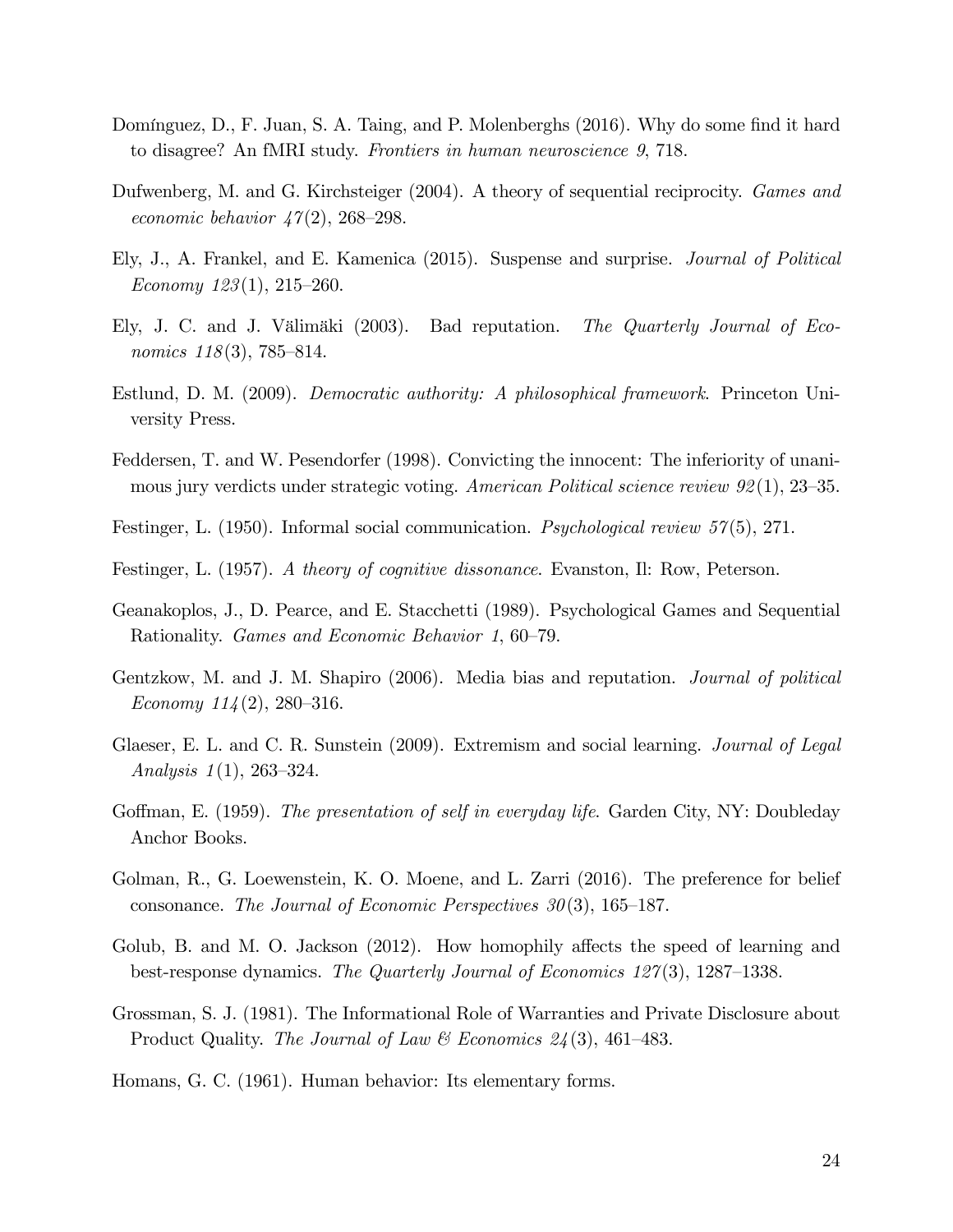- Huckfeldt, R., P. E. Johnson, and J. Sprague (2004). Political disagreement: The survival of diverse opinions within communication networks. Cambridge University Press.
- Huston, T. L. and G. Levinger (1978). Interpersonal attraction and relationships. Annual review of psychology  $29(1)$ , 115–156.
- Jung, W.-O. and Y. K. Kwon (1988). Disclosure When the Market Is Unsure of Information Endowment of Managers. Journal of Accounting Research  $26(1)$ , 146–153.
- Kartik, N., F. X. Lee, and W. Suen (2015). Does competition promote disclosure. Technical report.
- Landemore, H. and J. Elster (2012). Collective wisdom: Principles and mechanisms. Cambridge University Press.
- Lazarsfeld, P. F. and R. K. Merton (1954). Friendship as a social process: A substantive and methodological analysis. Freedom and control in modern society  $18(1)$ , 18–66.
- Levy, G. (2007). Decision making in committees: Transparency, reputation, and voting rules. American economic review  $97(1)$ , 150–168.
- Levy, G. and R. Razin (2015). Correlation neglect, voting behavior, and information aggregation. American Economic Review  $105(4)$ , 1634–45.
- Loury, G. C. (1994). Self-censorship in public discourse: a theory of "political correctness" and related phenomena. Rationality and Society  $6(4)$ , 428–461.
- Milgrom, P. and J. Roberts (1986). Relying on the Information of Interested Parties. The RAND Journal of Economics  $17(1)$ , 18–32.
- Milgrom, P. R. (1981). Good news and bad news: Representation theorems and applications. The Bell Journal of Economics  $12(2)$ , 380–391.
- Morris, S. (1995). The common prior assumption in economic theory. Economics  $\mathcal B$  Philosophy  $11(2)$ , 227–253.
- Morris, S. (2001). Political correctness. *Journal of political Economy*  $109(2)$ , 231–265.
- Mutz, D. C. (2006). Hearing the other side: Deliberative versus participatory democracy. Cambridge University Press.
- Newcomb, T. M. (1961). The acquaintance process. Holt, Rinehart & Winston.
- Ottaviani, M. and P. N. Sørensen (2006a). Reputational cheap talk. The Rand journal of economics  $37(1)$ , 155–175.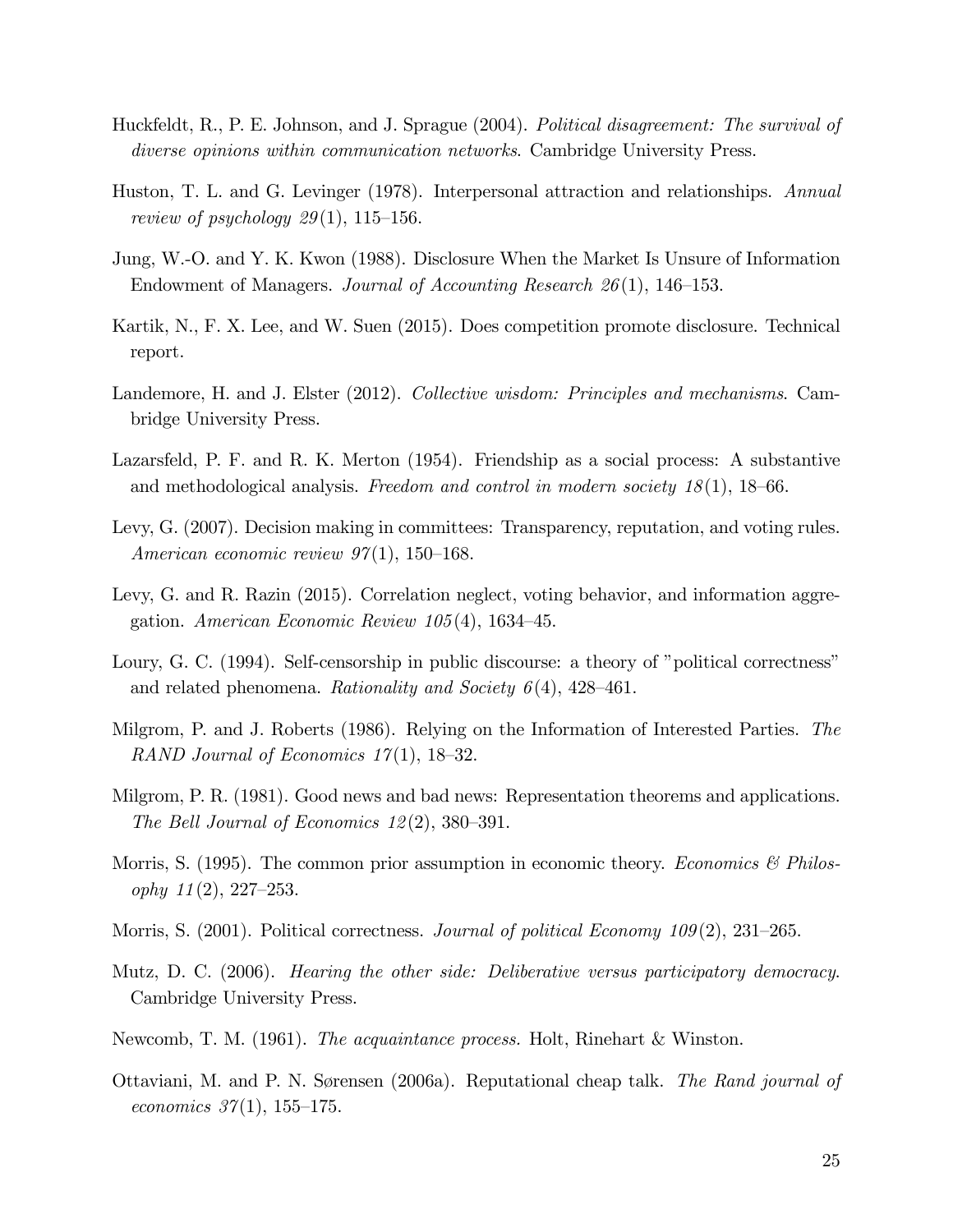- Ottaviani, M. and P. N. Sørensen (2006b). The strategy of professional forecasting. Journal of Financial Economics  $81(2)$ , 441–466.
- Prendergast, C. (1993). A theory of "yes men". The American Economic Review 83(4), 757-770.
- Prentice, D. A. and D. T. Miller (1993). Pluralistic ignorance and alcohol use on campus: some consequences of misperceiving the social norm. Journal of personality and social psychology 64(2), 243.
- Rabin, M. (1993). Incorporating Fairness Into Game Theory and Economics. American  $Economic Review 83, 1281–1302.$
- Rosenberg, M. (1954). Some determinants of political apathy. Public Opinion Quarterly  $18(4)$ , 349–366.
- Sethi, R. and M. Yildiz (2012). Public Disagreement. American Economic Journal. Microeconomics  $\frac{1}{3}$ , 57.
- Sethi, R. and M. Yildiz (2016). Communication with unknown perspectives. *Economet*rica  $84(6)$ , 2029–2069.
- Shin, H. S. (1994a). The burden of proof in a game of persuasion. Journal of Economic Theory  $64(1)$ , 253–264.
- Shin, H. S. (1994b). News management and the value of firms. The RAND Journal of Economics  $25(1)$ , 58–71.
- Sobel, J. (1985). A Theory of Credibility. Review of Economic Studies 52, 557–573.
- Sobel, J. (2013). Giving and receiving advice. In M. Acemoglu, D. Arellano and E. Dekel (Eds.), Advances in Economics and Econometrics: Tenth World Congress, pp. 305–341. New York: Cambridge University Press.
- Sunstein, C. R. (2007). Republic. com 2.0. Princeton University Press.
- Visser, B. and O. H. Swank (2007). On committees of experts. The Quarterly Journal of Economics  $122(1)$ , 337–372.
- Vives, X. (2010). Information and learning in markets: the impact of market microstructure. Princeton University Press.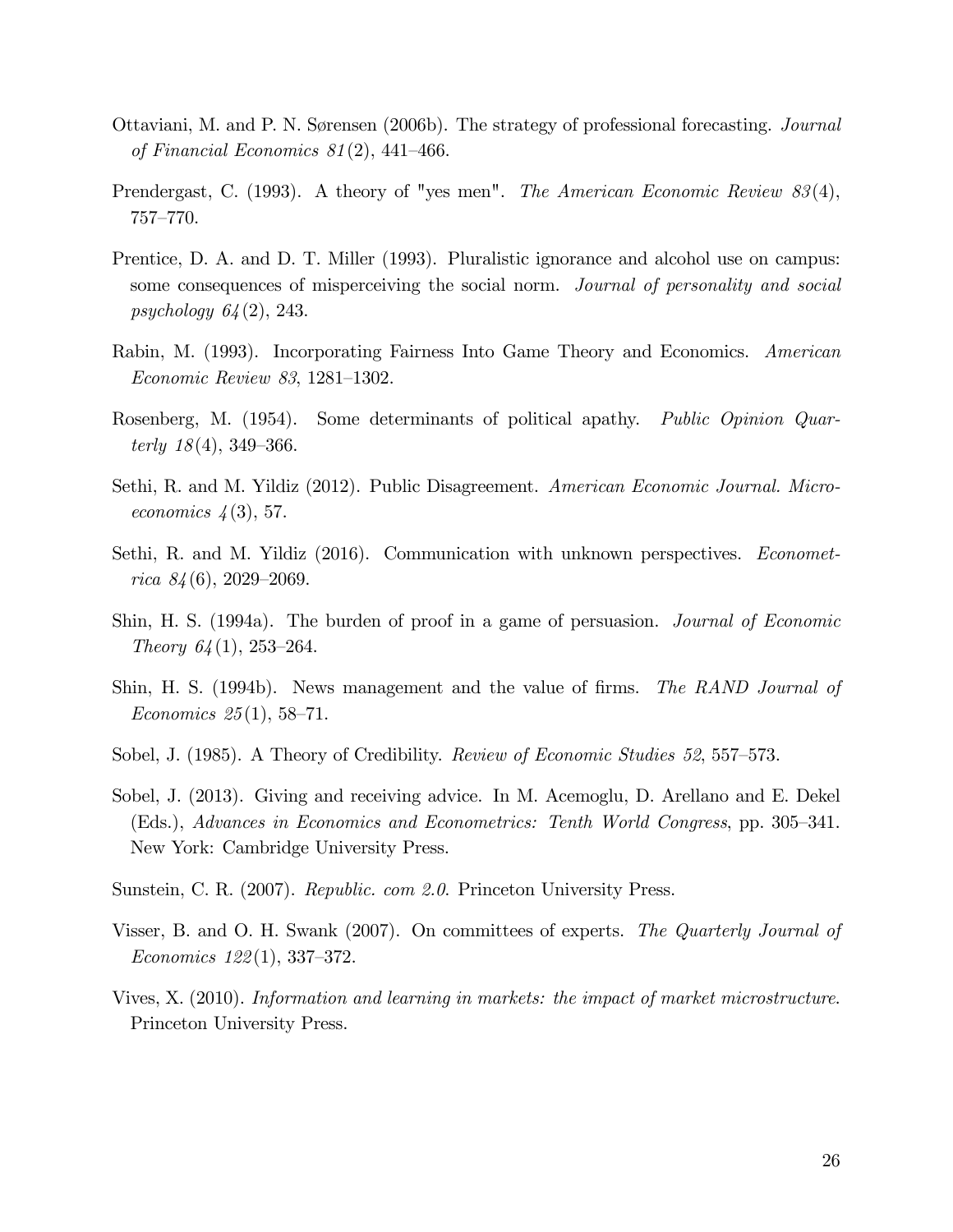# Disliking to disagree

Florian Ho§mann, Kiryl Khalmetski, Mark T. Le Quement

# Technical Appendix

# Appendix I: Preliminaries

Throughout the proofs we use the following notation for the perceived disagreement under equilibrium of type  $X = \{D0, D1, FD, ND\}$  given the disclosed information  $d = \{0, 1, \emptyset\}$ :

$$
\Delta^X(d) = \left| E_R[\widetilde{\beta}_S(\sigma)|d] - \widetilde{\beta}_R(d) \right|.
$$

Note that trivially,  $\Delta^X(1)$  and  $\Delta^X(0)$  are actually independent of X while  $\Delta^X(\emptyset)$  is not, so that we typically omit the superscript in the first two cases. Note also that the notation is slightly abusive in the sense that it does not make explicit that  $\Delta^X(d)$  depends on  $\beta_S, \beta_R$ . Besides, it is convenient to denote the highest and the lowest prior belief as, respectively

$$
\overline{\beta} = \max{\beta_S, \beta_R},
$$
  

$$
\underline{\beta} = \min{\beta_S, \beta_R}.
$$

We now characterize equilibrium posterior beliefs (obtained by applying Bayes' rule) that shall be used in checking incentives in different putative equilibria. Note that in any equilibrium

$$
\widetilde{\beta}_i(1) = \frac{\Pr[\sigma = 1 | \omega = 1] \beta_i}{\Pr[\sigma = 1 | \omega = 1] \beta_i + \Pr[\sigma = 1 | \omega = 0] (1 - \beta_i)} = \frac{p\beta_i}{p\beta_i + (1 - p)(1 - \beta_i)},
$$
  
\n
$$
\widetilde{\beta}_i(0) = \frac{\Pr[\sigma = 0 | \omega = 1] \beta_i}{\Pr[\sigma = 0 | \omega = 1] \beta_i + \Pr[\sigma = 0 | \omega = 0] (1 - \beta_i)} = \frac{(1 - p)\beta_i}{(1 - p)\beta_i + p(1 - \beta_i)},
$$

In a ND-equilibrium,  $\widetilde{\beta}_R^{ND}(\varnothing) = \beta_R$  and

$$
E_R^{ND}[\tilde{\beta}_S|\varnothing] = \Pr[\sigma = 0|d = \varnothing, ND]\tilde{\beta}_S(0) + \Pr[\sigma = 1|d = \varnothing, ND]\tilde{\beta}_S(1)
$$
  
+ 
$$
\Pr[\sigma = \varnothing|d = \varnothing, ND]\beta_S
$$
  
= 
$$
\varphi((1-p)\beta_R + p(1-\beta_R))\tilde{\beta}_S(0)
$$
  
+ 
$$
\varphi(p\beta_R + (1-p)(1-\beta_R))\tilde{\beta}_S(1)
$$
  
+ 
$$
(1-\varphi)\beta_S.
$$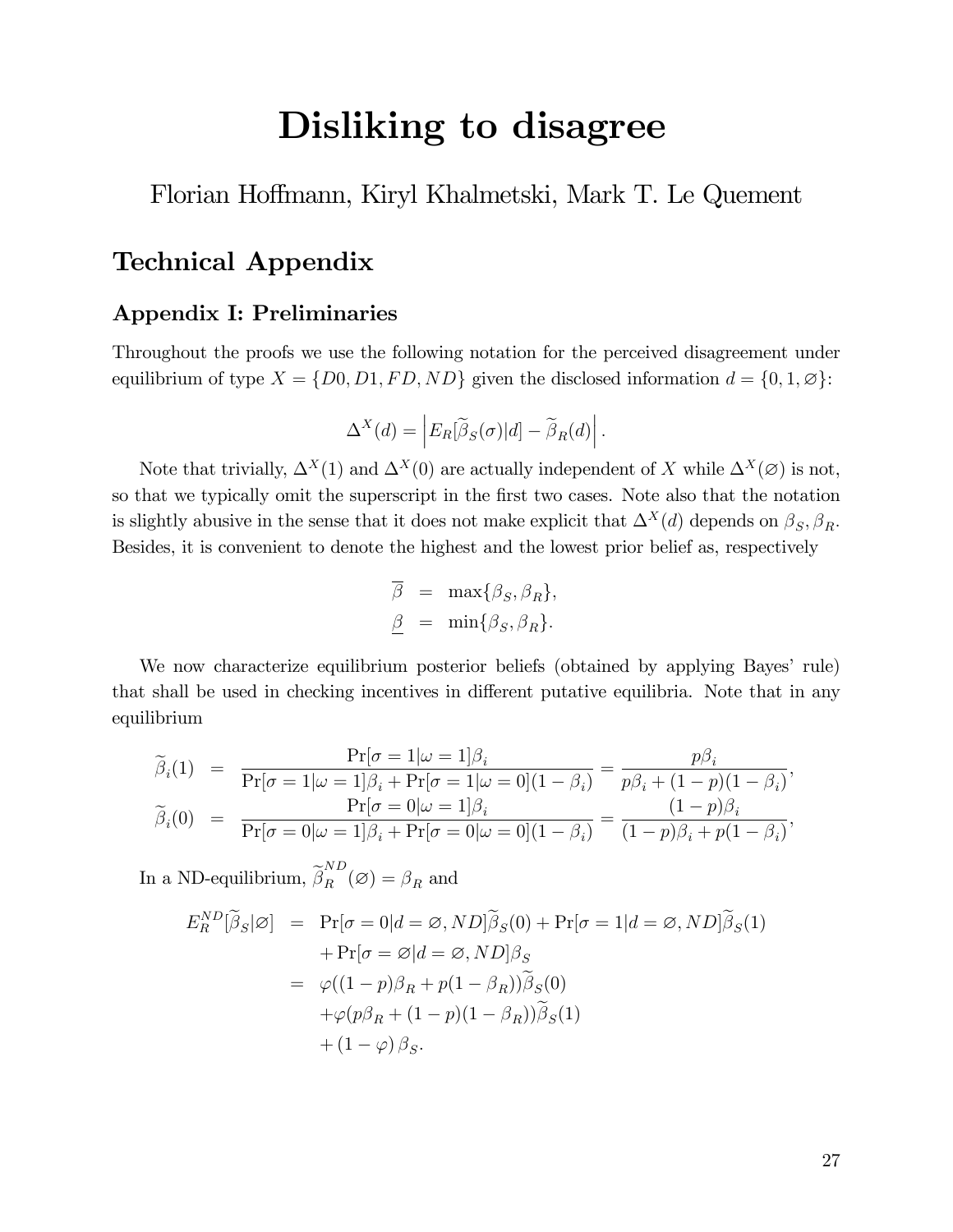In a D1-equilibrium:

$$
\tilde{\beta}_R^{D1}(\varnothing) = \Pr[\sigma = 0 | d = \varnothing, D1] \tilde{\beta}_R(0) + \Pr[\sigma = \varnothing | d = \varnothing, D1] \beta_R \n= \frac{\Pr[\sigma = 0]}{\Pr[\sigma = 0] + \Pr[\sigma = \varnothing]} \tilde{\beta}_R(0) + \frac{\Pr[\sigma = \varnothing]}{\Pr[\sigma = 0] + \Pr[\sigma = \varnothing]} \beta_R \n= \frac{\varphi((1-p)\beta_R + p(1-\beta_R))}{\varphi((1-p)\beta_R + p(1-\beta_R)) + (1-\varphi)} \tilde{\beta}_R(0) \n+ \frac{1-\varphi}{\varphi((1-p)\beta_R + p(1-\beta_R)) + (1-\varphi)} \beta_R, \nE_R^{D1}[\tilde{\beta}_S|\varnothing] = \Pr[\sigma = 0 | d = \varnothing, D1] \tilde{\beta}_S(0) + \Pr[\sigma = \varnothing | d = \varnothing, D1] \beta_S \n= \frac{\varphi((1-p)\beta_R + p(1-\beta_R))}{\varphi((1-p)\beta_R + p(1-\beta_R)) + (1-\varphi)} \tilde{\beta}_S(0) \n+ \frac{1-\varphi}{\varphi((1-p)\beta_R + p(1-\beta_R)) + (1-\varnothing)} \beta_S.
$$

In a D0-equilibrium:

$$
\widetilde{\beta}_R^{D0}(\varnothing) = \Pr[\sigma = 1 | d = \varnothing, D0] \widetilde{\beta}_R(1) + \Pr[\sigma = \varnothing | d = \varnothing, D0] \beta_R \n= \frac{\Pr[\sigma = 1]}{\Pr[\sigma = 1] + \Pr[\sigma = \varnothing]} \widetilde{\beta}_R(1) + \frac{\Pr[\sigma = \varnothing]}{\Pr[\sigma = 1] + \Pr[\sigma = \varnothing]} \beta_R \n= \frac{\varphi(p\beta_R + (1 - p)(1 - \beta_R))}{\varphi(p\beta_R + (1 - p)(1 - \beta_R)) + (1 - \varphi)} \widetilde{\beta}_R(1) \n+ \frac{1 - \varphi}{\varphi(p\beta_R + (1 - p)(1 - \beta_R)) + (1 - \varphi)} \beta_R,
$$

$$
E_R^{D0}[\tilde{\beta}_S|\varnothing] = \Pr[\sigma = 1 | d = \varnothing, D0] \tilde{\beta}_S(1) + \Pr[\sigma = \varnothing | d = \varnothing, D0] \beta_S
$$
  
= 
$$
\frac{\varphi(p\beta_R + (1 - p)(1 - \beta_R))}{\varphi(p\beta_R + (1 - p)(1 - \beta_R)) + (1 - \varphi)} \tilde{\beta}_S(1)
$$
  
+ 
$$
\frac{1 - \varphi}{\varphi(p\beta_R + (1 - p)(1 - \beta_R)) + (1 - \varphi)} \beta_S.
$$

# Appendix II: Proposition 1 and Corollary 1

#### Proof of Proposition 1

Proposition 1 follows from a set of Lemmas, which are stated and proved in what follows.

**Lemma II.A** Assume  $\beta_S \neq \beta_R$ . Then,  $E_S[\Delta^{FD}] < |\beta_S - \beta_R|$ . I.e. under full disclosure, from  $S$ 's ex ante perspective, the expected value of  $R$ 's ex post perceived disagreement is strictly reduced relative to prior disagreement.

**Proof.** Assume without loss of generality that  $\beta_S > \beta_R$ . Then, the difference between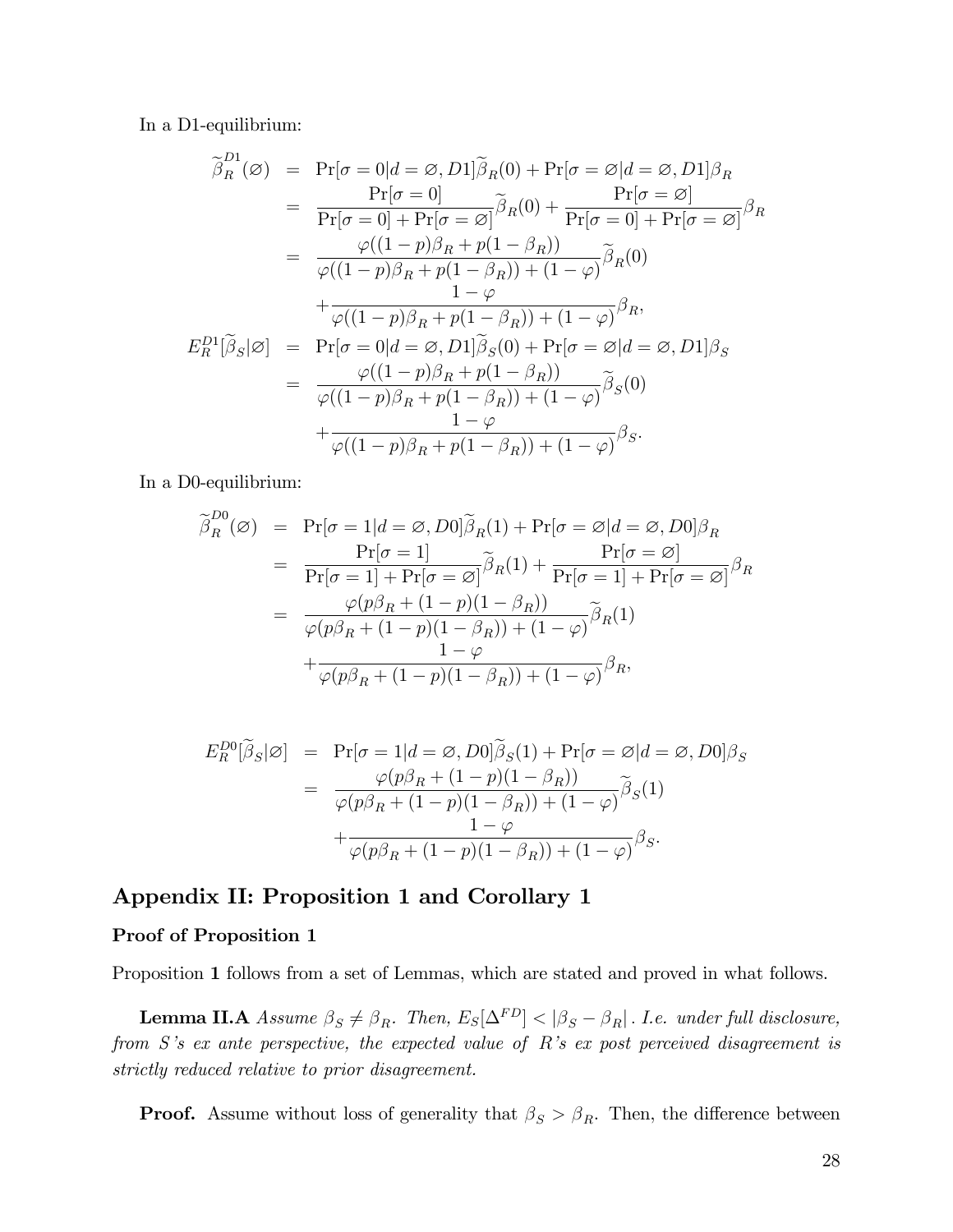prior disagreement and  $S$ 's ex ante expected value of ex post perceived disagreement under full disclosure is

$$
(\beta_S - \beta_R) - E_S[\Delta^{FD}] = (\beta_S - \beta_R) \n- \varphi(\beta_S p + (1 - \beta_S)(1 - p))\Delta(1) \n- \varphi(\beta_S(1 - p) + (1 - \beta_S)p)\Delta(0) \n- (1 - \varphi)(\beta_S - \beta_R) \n= (\beta_S - \beta_R) - \varphi(\beta_S p + (1 - \beta_S)(1 - p)) \n\times \left( \frac{\beta_S p}{\beta_S p + (1 - \beta_S)(1 - p)} - \frac{\beta_R p}{\beta_R p + (1 - \beta_R)(1 - p)} \right) \n- \varphi(\beta_S(1 - p) + (1 - \beta_S)p) \n\times \left( \frac{\beta_S(1 - p)}{\beta_S(1 - p) + (1 - \beta_S)p} - \frac{\beta_R(1 - p)}{\beta_R(1 - p) + (1 - \beta_R)p} \right) \n- (1 - \varphi)(\beta_S - \beta_R)
$$

$$
= \varphi \frac{(\beta_S - \beta_R)(1 - \beta_R)\beta_R(2p - 1)^2}{(1 - p + \beta_R(2p - 1))(\beta_R + p(1 - 2\beta_R))} > 0.
$$

Hence, from  $S$ 's ex ante perspective, the full disclosure strategy will on average reduce perceived disagreement relative to prior disagreement.

**Lemma II.B** Unless  $\beta_S = \beta_R$ , there exists no ND-equilibrium (where S omits to disclose all signals).

#### Proof.

Consider  $\beta_S > \beta_R$ . Assume by contradiction that there exists an ND-equilibrium. Then, R's perceived disagreement conditional on no disclosure is

$$
\Delta^{ND}(\varnothing) = \left| E_R^{ND}[\widetilde{\beta}_S(\sigma)|\varnothing] - \widetilde{\beta}_R^{ND}(\varnothing) \right|
$$
  
= 
$$
\sum_{\sigma \in \{0,1,\varnothing\}} \left( P(\sigma | \beta_R) \left( \widetilde{\beta}_S(\sigma) - \widetilde{\beta}_R(\sigma) \right) \right),
$$

where  $P(\sigma | \beta_R)$  is the ex ante probability attributed by R to signal  $\sigma \in \{0, 1, \emptyset\}$ , where  $\emptyset$ stands for no signal. If  $\beta_S \neq \beta_R$ , then Lemma II.A implies

$$
\min{\{\widetilde{\beta}_S(0)-\widetilde{\beta}_R(0),\widetilde{\beta}_S(1)-\widetilde{\beta}_R(1)\}}<\beta_S-\beta_R.
$$

Consequently, for  $\beta_S \neq \beta_R$  we have (given that  $\beta_S(\emptyset) - \beta_R(\emptyset) = \beta_S - \beta_R$ )

$$
\sum_{\sigma \in \{0,1,\varnothing\}} \left( P(\sigma \,|\beta_R) \left( \widetilde{\beta}_S(\sigma) - \widetilde{\beta}_R(\sigma) \right) \right) > \min \{ \widetilde{\beta}_S(0) - \widetilde{\beta}_R(0), \widetilde{\beta}_S(1) - \widetilde{\beta}_R(1) \}.
$$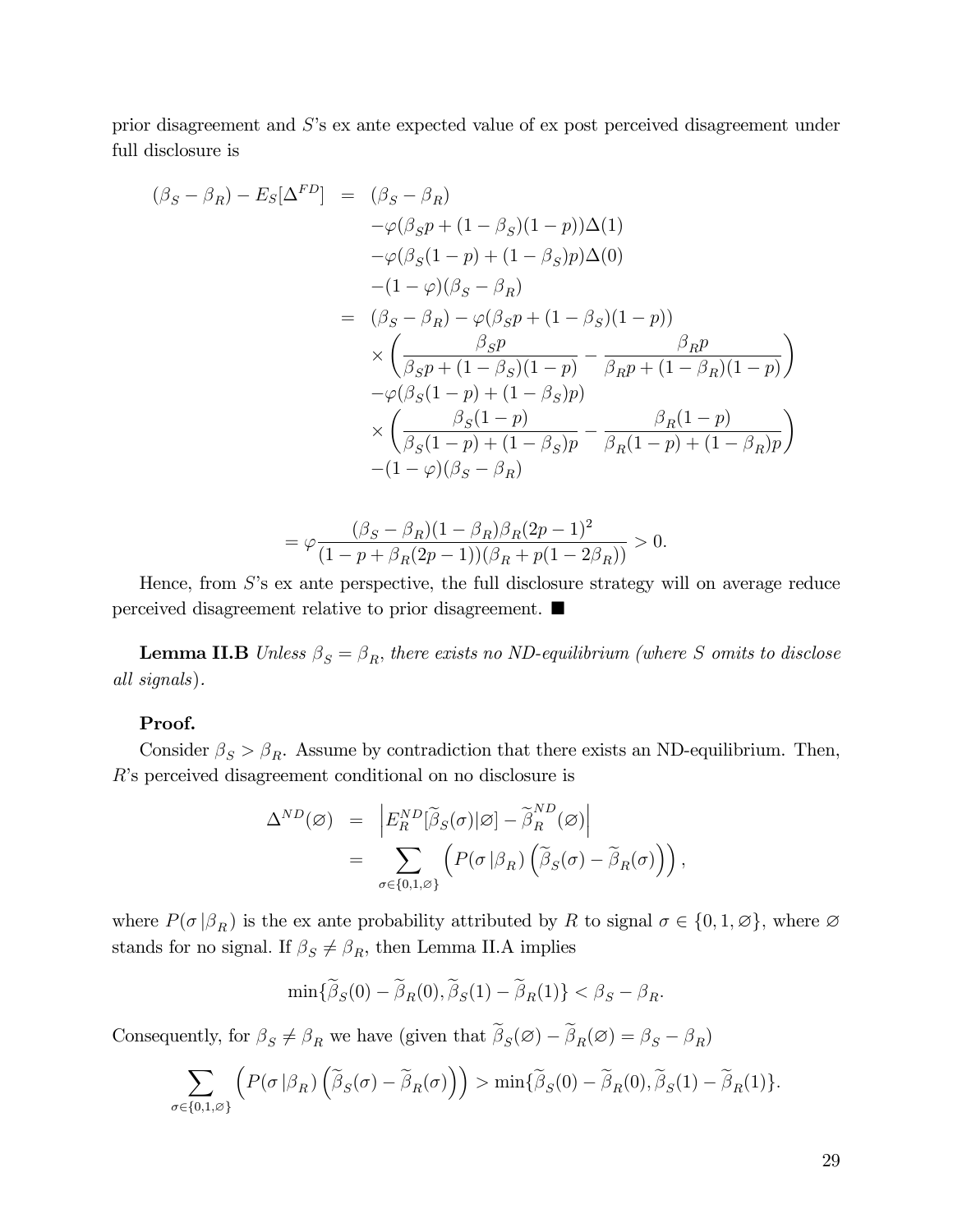Hence, in a putative ND-equilibrium, for some  $\sigma \in \{0,1\}$  S would have a strict incentive to deviate by disclosing  $\sigma$ . The case of  $\beta_R > \beta_S$  proceeds analogously.

Finally, if  $\beta_S = \beta_R$ , we trivially have

$$
\sum_{\sigma \in \{0,1,\varnothing\}} \left( P(\sigma \,|\beta_R) \left( \widetilde{\beta}_S(\sigma) - \widetilde{\beta}_R(\sigma) \right) \right) = 0 = \widetilde{\beta}_S(0) - \widetilde{\beta}_R(0) = \widetilde{\beta}_S(1) - \widetilde{\beta}_R(1),
$$

so that S has no strict incentive to deviate from the equilibrium strategy given  $\sigma \in \{0, 1\}$ .  $\blacksquare$ 

**Lemma II.C** If  $\beta_S = \beta_R$ , then any disclosure strategy is an equilibrium disclosure strategy.

**Proof.** Let  $\beta_S = \beta_R$  and fix any disclosure strategy  $\widetilde{D}$  of S. Denote by  $\delta_I^{\eta}$  $R \atop R$  the probability assigned by R to  $\sigma = \eta$  given  $d = \emptyset$ , R's prior being  $\beta_R$ . I.e., formally,  $\delta_R^{\eta} = Pr[\sigma = \eta | d =$  $\varnothing, \beta_R]$ . We have

$$
\Delta^{\tilde{D}}(\varnothing) = \left| E_R^{\tilde{D}}[\tilde{\beta}_S|\varnothing] - \tilde{\beta}_R^{\tilde{D}}(\varnothing) \right|
$$
  
\n
$$
= \left| \begin{array}{l} \delta_R^0 \tilde{\beta}_S(0) + \delta_R^1 \tilde{\beta}_S(1) + (1 - \delta_R^0 - \delta_R^1) \beta_S \\ -\delta_R^0 \tilde{\beta}_R(0) - \delta_R^1 \tilde{\beta}_R(1) - (1 - \delta_R^0 - \delta_R^1) \beta_R \\ -\delta_R^0 (\tilde{\beta}_S(0) - \tilde{\beta}_R(0)) + \delta_R^1 (\tilde{\beta}_S(1) - \tilde{\beta}_R(1)) \\ + (1 - \delta_R^0 - \delta_R^1) (\beta_S - \beta_R) \end{array} \right| = 0,
$$
\n(4)

where the last equality is due to  $\beta_S = \beta_R$ . Hence, S will be indifferent between disclosure of any signal (leading to 0 posterior disagreement) and non-disclosure. Consequently, the specified disclosure strategy constitutes an equilibrium.  $\blacksquare$ 

**Lemma II.D** Let  $\beta_S \neq \beta_R$ . D0 exists if and only if  $\beta_S \leq \beta_S^*(\beta_R)$ .

**Proof.** The D0-equilibrium exists if and only if the following  $S$ 's incentive constraints are satisfied:

$$
\Delta^{D0}(0) \le \Delta^{D0}(\emptyset) \le \Delta^{D0}(1). \tag{5}
$$

Using (4), the second incentive constraint simplifies to (denoting again  $\delta_R^{\eta} = Pr[\sigma =$  $\eta | d = \varnothing, \beta_R$ ):

$$
\Delta^{D0}(\varnothing) - \Delta^{D0}(1) \le 0 \Leftrightarrow \qquad (6)
$$

$$
\left| \delta_R^1(\tilde{\beta}_S(1) - \tilde{\beta}_R(1)) + (1 - \delta_R^1)(\beta_S - \beta_R) \right| - \left| \tilde{\beta}_S(1) - \tilde{\beta}_R(1) \right| \leq 0 \Leftrightarrow \tag{7}
$$

$$
(1 - \delta_R^1) \left( \overline{\beta} - \underline{\beta} - \frac{\overline{\beta}p}{\overline{\beta}p + (1 - \overline{\beta})(1 - p)} + \frac{\underline{\beta}p}{\underline{\beta}p + (1 - \underline{\beta})(1 - p)} \right) \leq 0 \Leftrightarrow \tag{8}
$$

30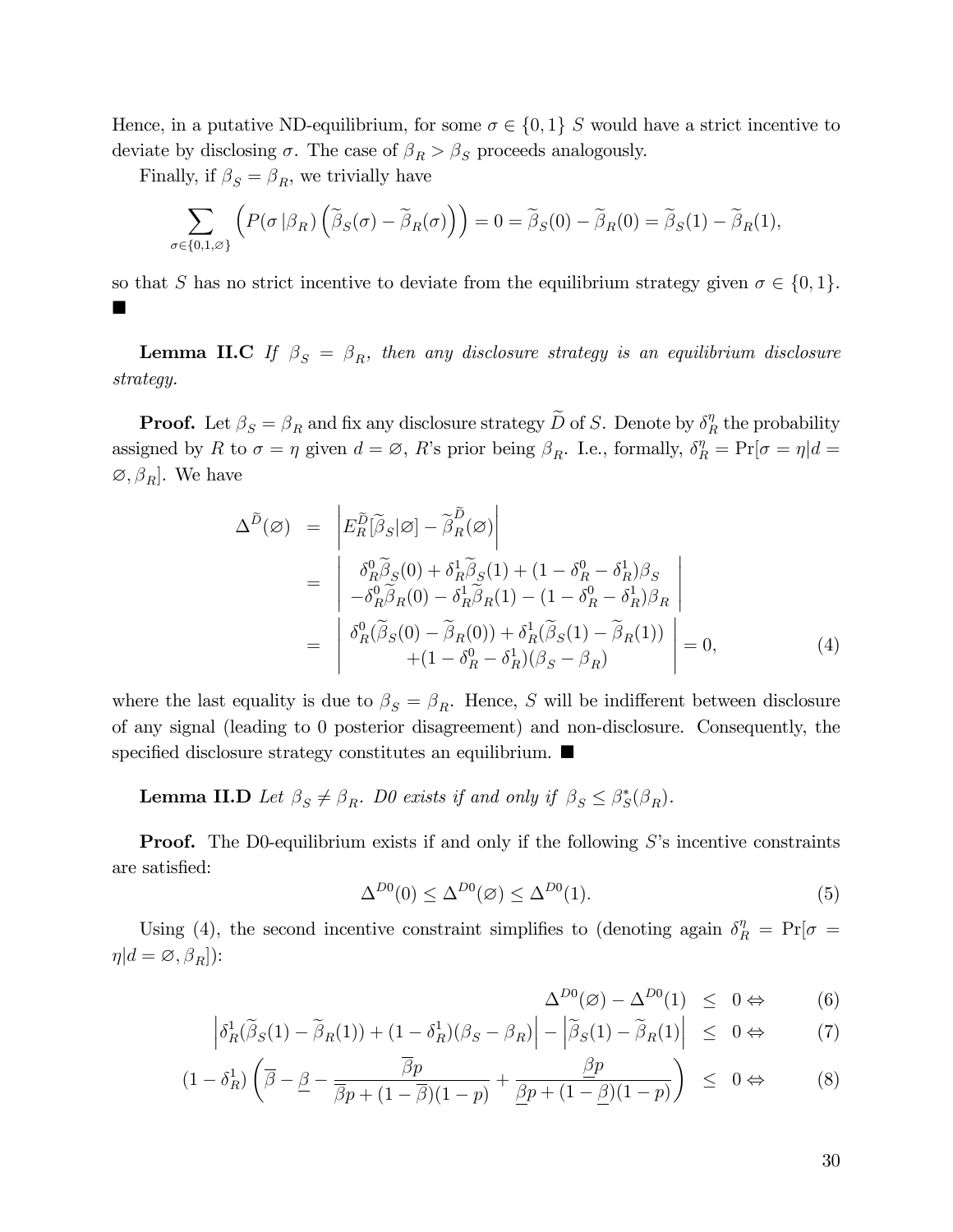$$
\left(1 - \frac{\varphi(\underline{\beta}p + (1 - \underline{\beta})(1 - p))}{\varphi(\underline{\beta}p + (1 - \underline{\beta})(1 - p)) + (1 - \varphi)}\right)
$$
\n
$$
\times \left(\overline{\beta} - \underline{\beta} - \frac{\overline{\beta}p}{\overline{\beta}p + (1 - \overline{\beta})(1 - p)} + \frac{\underline{\beta}p}{\underline{\beta}p + (1 - \underline{\beta})(1 - p)}\right) \le 0 \Leftrightarrow
$$
\n
$$
(\overline{\beta} - \beta)(2p - 1)(1 - \varphi) \tag{9}
$$

$$
\times \frac{\overline{\beta}(1-p+\underline{\beta}(2p-1)) - (1-p)(1-\underline{\beta})}{(1-p+\overline{\beta}(2p-1))(1-p+\underline{\beta}(2p-1))(1-\varphi(p-\underline{\beta}(2p-1)))} \leq 0.
$$
 (10)

On the left-hand side of the last inequality, all terms are always positive except for the numerator, which is increasing in both  $\overline{\beta}$  and  $\beta$  and is equal to 0 if and only if

$$
\overline{\beta} = \frac{(1-\underline{\beta})(1-p)}{1-p+\underline{\beta}(2p-1)} \Leftrightarrow \underline{\beta} = \frac{(1-\overline{\beta})(1-p)}{1-p+\overline{\beta}(2p-1)}.
$$

Thus, independently of whether  $\beta_S = \overline{\beta}$  or  $\beta_S = \underline{\beta}$  (i.e. of whether  $\beta_S > \beta_R$  or  $\beta_S < \beta_R$ ) we have

$$
\Delta^{D0}(\varnothing) - \Delta^{D0}(1) \le 0 \text{ if and only if } \beta_S \le \frac{(1 - \beta_R)(1 - p)}{1 - p + \beta_R(2p - 1)} = \beta_S^*(\beta_R). \tag{11}
$$

Note further that  $\Delta^{D_0}(\emptyset) - \Delta^{D_0}(1) \leq 0$  implies  $\Delta^{D_0}(0) \leq \Delta^{D_0}(\emptyset)$ . Indeed, otherwise we would have  $\Delta^{D_0}(\emptyset) \le \min\{\Delta^{D_0}(0), \Delta^{D_0}(1)\}\)$ , i.e. it would hold true that

$$
\delta_R^1|\widetilde{\beta}_S(1)-\widetilde{\beta}_R(1)|+(1-\delta_R^1)|\beta_S-\beta_R|\leq \min\left\{\left|\widetilde{\beta}_S(0)-\widetilde{\beta}_R(0)\right|,\left|\widetilde{\beta}_S(1)-\widetilde{\beta}_R(1)\right|\right\}.
$$

This, in turn, yields

$$
|\beta_S - \beta_R| \leq |\widetilde{\beta}_S(\eta) - \widetilde{\beta}_R(\eta)|, \forall \eta \in \{0, 1\}.
$$

The latter would imply that (a putative) full disclosure equilibrium does not yield an expected value of ex post perceived disagreement that is strictly smaller than prior disagreement. But this contradicts Lemma II.A. Thus, (5) holds if and only if  $\beta_S \leq \beta_S^*(\beta_R)$ .

**Lemma II.E** Let  $\beta_S \neq \beta_R$ . D1 exists if and only if  $\beta_S \geq \beta_S^{**}(\beta_R)$ .

**Proof.** The D1-equilibrium exists if and only if the following  $S$ 's incentive constraints are satisfied:

$$
\Delta^{D1}(1) \le \Delta^{D1}(\varnothing) \le \Delta^{D1}(0). \tag{12}
$$

Using (4), the second incentive constraint simplifies to (denoting again  $\delta_R^{\eta} = Pr[\sigma =$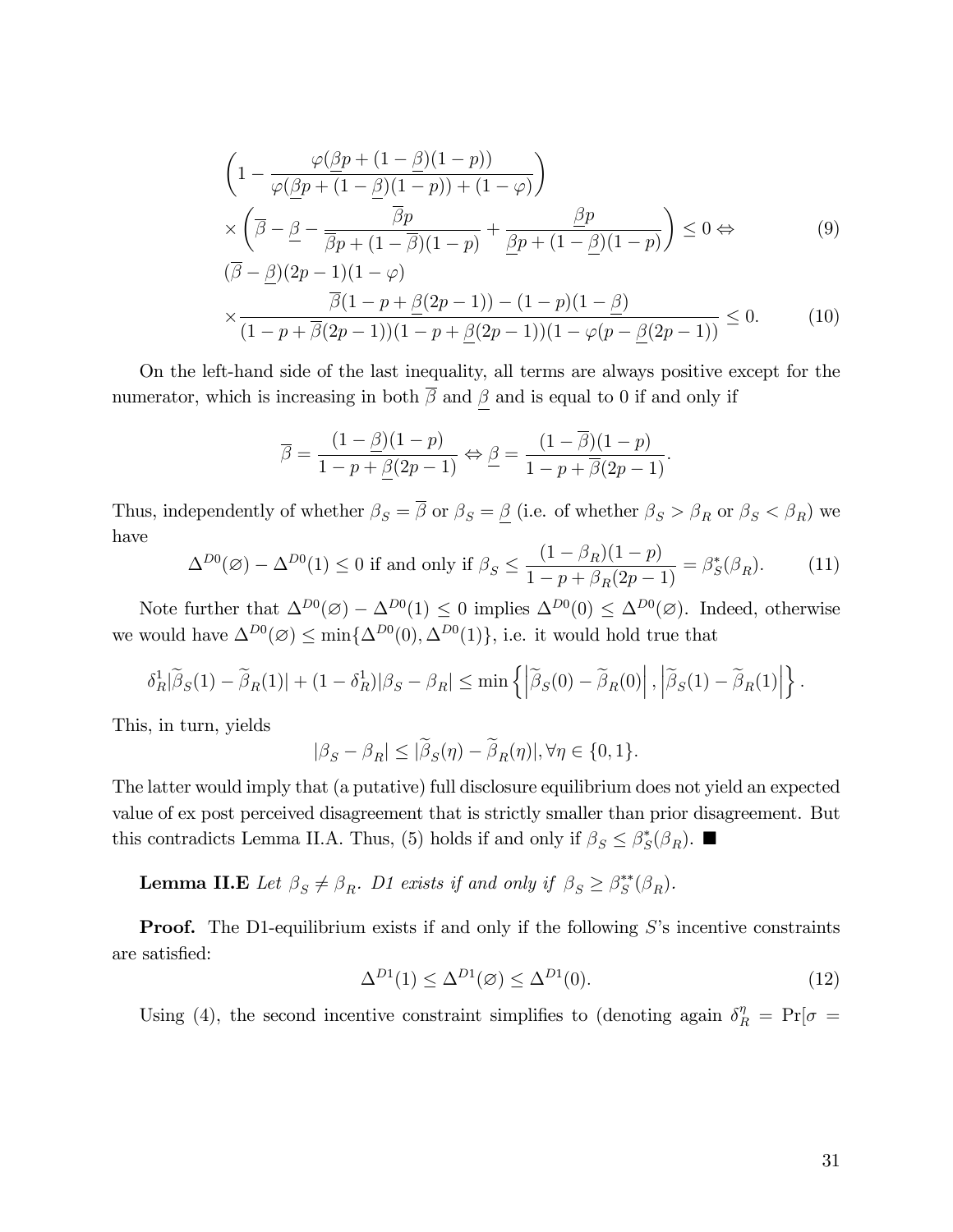$\eta | d = \varnothing, \beta_R |$ :

$$
\Delta^{D1}(\varnothing) - \Delta^{D1}(0) \le 0 \Leftrightarrow (13)
$$

$$
\left| \delta_R^0(\tilde{\beta}_S(0) - \tilde{\beta}_R(0)) + (1 - \delta_R^0)(\beta_S - \beta_R) \right| - \left| \tilde{\beta}_S(0) - \tilde{\beta}_R(0) \right| \leq 0 \Leftrightarrow (14)
$$

$$
(1 - \delta_R^0) \left( \overline{\beta} - \underline{\beta} - \frac{\overline{\beta}(1-p)}{\overline{\beta}(1-p) + (1-\overline{\beta})p} + \frac{\underline{\beta}(1-p)}{\underline{\beta}(1-p) + (1-\underline{\beta})p} \right) \leq 0 \Leftrightarrow (15)
$$
\n
$$
\left( 1 - \frac{\varphi(\underline{\beta}(1-p) + (1-\underline{\beta})p)}{\varphi(\underline{\beta}(1-p) + (1-\underline{\beta})p) + (1-\varphi)} \right)
$$
\n
$$
\times \left( \overline{\beta} - \underline{\beta} - \frac{\overline{\beta}(1-p)}{\overline{\beta}(1-p) + (1-\overline{\beta})p} + \frac{\underline{\beta}(1-p)}{\underline{\beta}(1-p) + (1-\underline{\beta})p} \right) \leq 0 \Leftrightarrow (16)
$$
\n
$$
\frac{\overline{\beta}(\underline{\beta}(2p-1) - p) + p(1-\underline{\beta})}{\overline{\beta}(\underline{\beta}(2p-1) - p) + p(1-\underline{\beta})} \leq 0 \Leftrightarrow (17)
$$

$$
\times \frac{\sqrt{(p-\beta(2p-1))(p-\beta(2p-1))(1-\varphi(1-p+\beta(2p-1))})}{(p-\beta(2p-1))(1-\varphi(1-p+\beta(2p-1))} \leq 0. \tag{17}
$$

On the left-hand side of the last inequality, all terms are always positive except for the numerator, which is decreasing in both  $\overline{\beta}$  and  $\beta$  and is equal to 0 if and only if

$$
\overline{\beta} = \frac{p(1-\underline{\beta})}{\underline{\beta} + p(1-2\underline{\beta})} \Leftrightarrow \underline{\beta} = \frac{p(1-\overline{\beta})}{\overline{\beta} + p(1-2\overline{\beta})}.
$$

Thus, independently of whether  $\beta_S = \overline{\beta}$  or  $\beta_S = \underline{\beta}$  (i.e. of whether  $\beta_S > \beta_R$  or  $\beta_S < \beta_R$ ) we have

$$
\Delta^{D1}(\varnothing) - \Delta^{D1}(0) \le 0 \text{ if and only if } \beta_S \ge \frac{p(1 - \beta_R)}{\beta_R + p(1 - 2\beta_R)} = \beta_S^{**}(\beta_R). \tag{18}
$$

Note further that  $\Delta^{D_1}(\emptyset) - \Delta^{D_1}(0) \leq 0$  implies  $\Delta^{D_1}(1) \leq \Delta^{D_1}(\emptyset)$  by the same argument as in the proof of Lemma II.D. Thus, (12) holds if and only if  $\beta_S \geq \beta_S^{**}(\beta_R)$ .

**Lemma II.F** Let  $\beta_S \neq \beta_R$ . FD exists if and only if  $\beta_S \in [\beta_S^*(\beta_R), \beta_S^{**}(\beta_R)]$ .

**Proof.** The FD-equilibrium exists if and only if the following  $S$ 's incentive constraints are satisfied:

$$
|\beta_S - \beta_R| \geq \Delta^{FD}(1), \tag{19}
$$

$$
|\beta_S - \beta_R| \geq \Delta^{FD}(0). \tag{20}
$$

Note that the reverse inequality to (19) holds under the same conditions as (8), which is turn is equivalent to (6). Hence, by the proof of Lemma II.D  $|\beta_S - \beta_R| \leq \Delta^{FD}(1)$  iff  $\beta_S \leq \beta_S^*(\beta_R)$  (with  $|\beta_S - \beta_R| = \Delta^{FD}(1)$  iff  $\beta_S = \beta_S^*(\beta_R)$ ). Consequently, (19) holds if and only if  $\beta_S \geq \beta_S^*(\beta_R)$ . Analogously, from the proof of Lemma II.E we obtain that (20) holds if and only if  $\beta_S \leq \beta_S^{**}(\beta_R)$ . Hence, both constraints hold simultaneously if and only if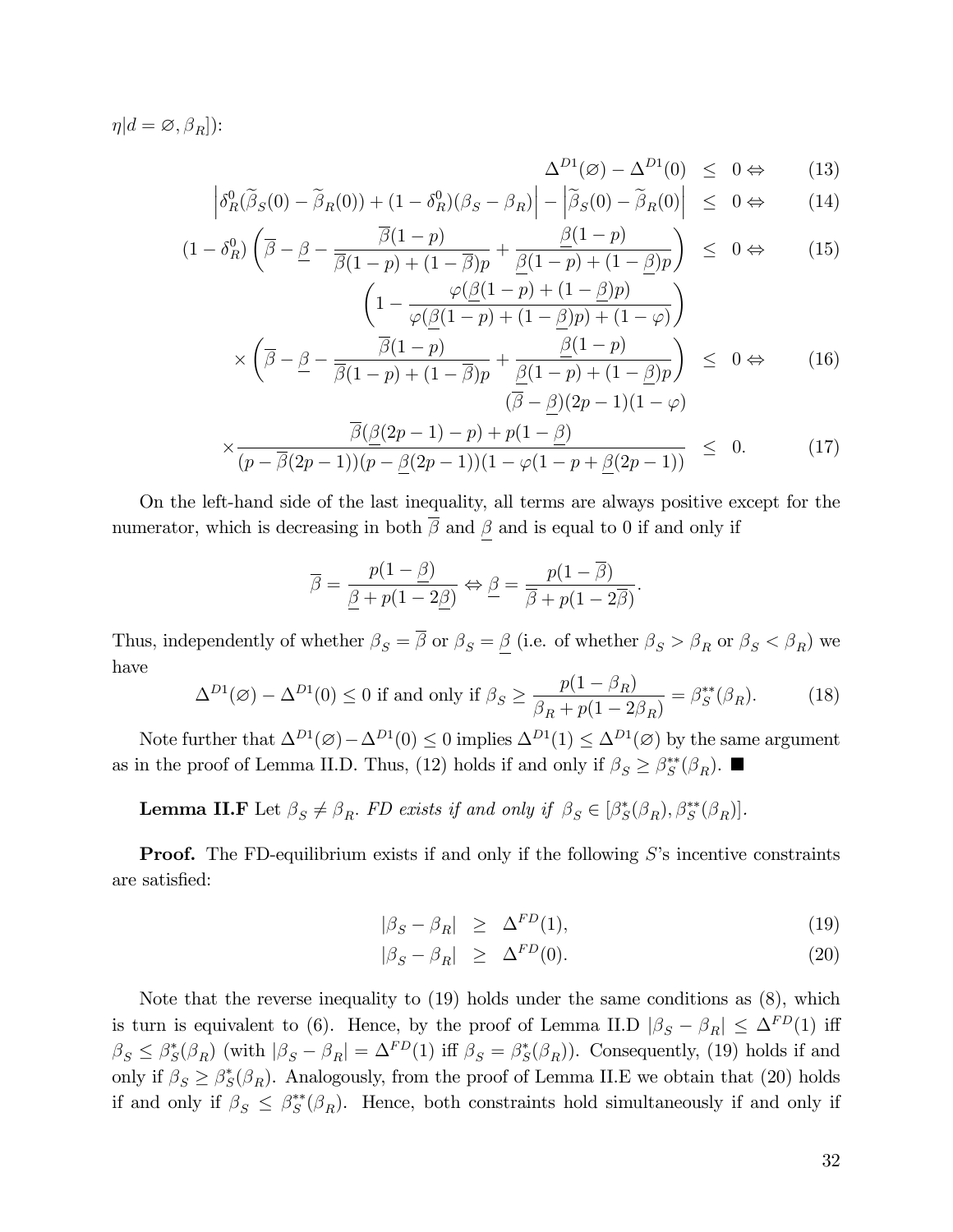$\beta_S \in [\beta_S^*(\beta_R), \beta_S^{**}(\beta_R)].$ 

**Lemma II.G** Let  $\beta_S \neq \beta_R$ . Mixed strategy equilibria exist if and only if  $\beta_S \in {\beta_S^*(\beta_R), \beta_S^{**}(\beta_R)}$ .

**Proof.** First, if  $\beta_S \neq \beta_R$ , there cannot be an equilibrium in which S's disclosure strategy (call this strategy  $M$ ) specifies omitting to disclose with a non-degenerate probability after both signals 0 and 1. Indeed, by the same arguments as in the proof of Lemma II.B (using the same notation), one can show that in such an equilibrium (call it an  $M$ -equilibrium), it will be true that

$$
\Delta^M(\varnothing) = \sum_{\sigma} P(\sigma \,|\beta_R)|\beta_S(\sigma) - \beta_R(\sigma)| > \min\{\left|\widetilde{\beta}_S(0) - \widetilde{\beta}_R(0)\right|, \left|\widetilde{\beta}_S(1) - \widetilde{\beta}_R(1)\right|\}.
$$

Hence, after some signal  $\tilde{\sigma} \in \{0, 1\}$ , ex post perceived disagreement will be strictly smaller than  $\Delta^M(\emptyset)$ . But given this, S would deviate to disclosing for sure when holding signal  $\tilde{\sigma}$ .

Consider now the remaining case of an equilibrium in which  $S$ 's disclosure strategy (call this strategy  $M$ ) specifies mixing between disclosure and non-disclosure only for one signal  $\sigma^* \in \{0, 1\}.$ 

For the case of  $\sigma^* = 1$ , such an equilibrium requires the indifference condition  $\Delta^M(\emptyset)$  –  $\Delta(1) = 0$ . Letting  $\delta_R^{\eta}$  denote the probability, in the eyes of R, of S holding a signal  $\eta$ conditional on no disclosure, this is equivalent to:

$$
\left| \delta_R^1(\tilde{\beta}_S(1) - \tilde{\beta}_R(1)) + (1 - \delta_R^1)(\beta_S - \beta_R) \right| - \left| \tilde{\beta}_S(1) - \tilde{\beta}_R(1) \right| = 0 \Leftrightarrow (21)
$$

$$
(1 - \delta_R^1) \left( \overline{\beta} - \underline{\beta} - \frac{\overline{\beta}p}{\overline{\beta}p + (1 - \overline{\beta})(1 - p)} + \frac{\underline{\beta}p}{\underline{\beta}p + (1 - \underline{\beta})(1 - p)} \right) = 0 \Leftrightarrow (22)
$$

$$
\overline{\beta} - \underline{\beta} - \frac{\overline{\beta}p}{\overline{\beta}p + (1 - \overline{\beta})(1 - p)} + \frac{\underline{\beta}p}{\underline{\beta}p + (1 - \underline{\beta})(1 - p)} = 0 \Leftrightarrow (23)
$$

$$
\left\{\underline{\beta}, \frac{(1-\underline{\beta})(1-p)}{1-p+\underline{\beta}(2p-1)}\right\} = \overline{\beta} \Leftrightarrow (24)
$$

$$
\left\{\overline{\beta}, \frac{(1-\overline{\beta})(1-p)}{1-p+\overline{\beta}(2p-1)}\right\} = \underline{\beta}.
$$
 (25)

Thus, given  $\beta_S \neq \beta_R$ , S is indifferent between sending 1 and no disclosure if and only if  $\beta_S = \beta_S^*(\beta_R)$ . It then holds true that  $\Delta^M(\varnothing) > \Delta(0)$  since

$$
\min\{\left|\widetilde{\boldsymbol{\beta}}_{S}(0)-\widetilde{\boldsymbol{\beta}}_{R}(0)\right|,\left|\widetilde{\boldsymbol{\beta}}_{S}(1)-\widetilde{\boldsymbol{\beta}}_{R}(1)\right|\}<\left|\boldsymbol{\beta}_{S}-\boldsymbol{\beta}_{R}\right|
$$

by Lemma II.A.

For the case of  $\sigma^* = 0$ , analogously, such an equilibrium requires the indifference condition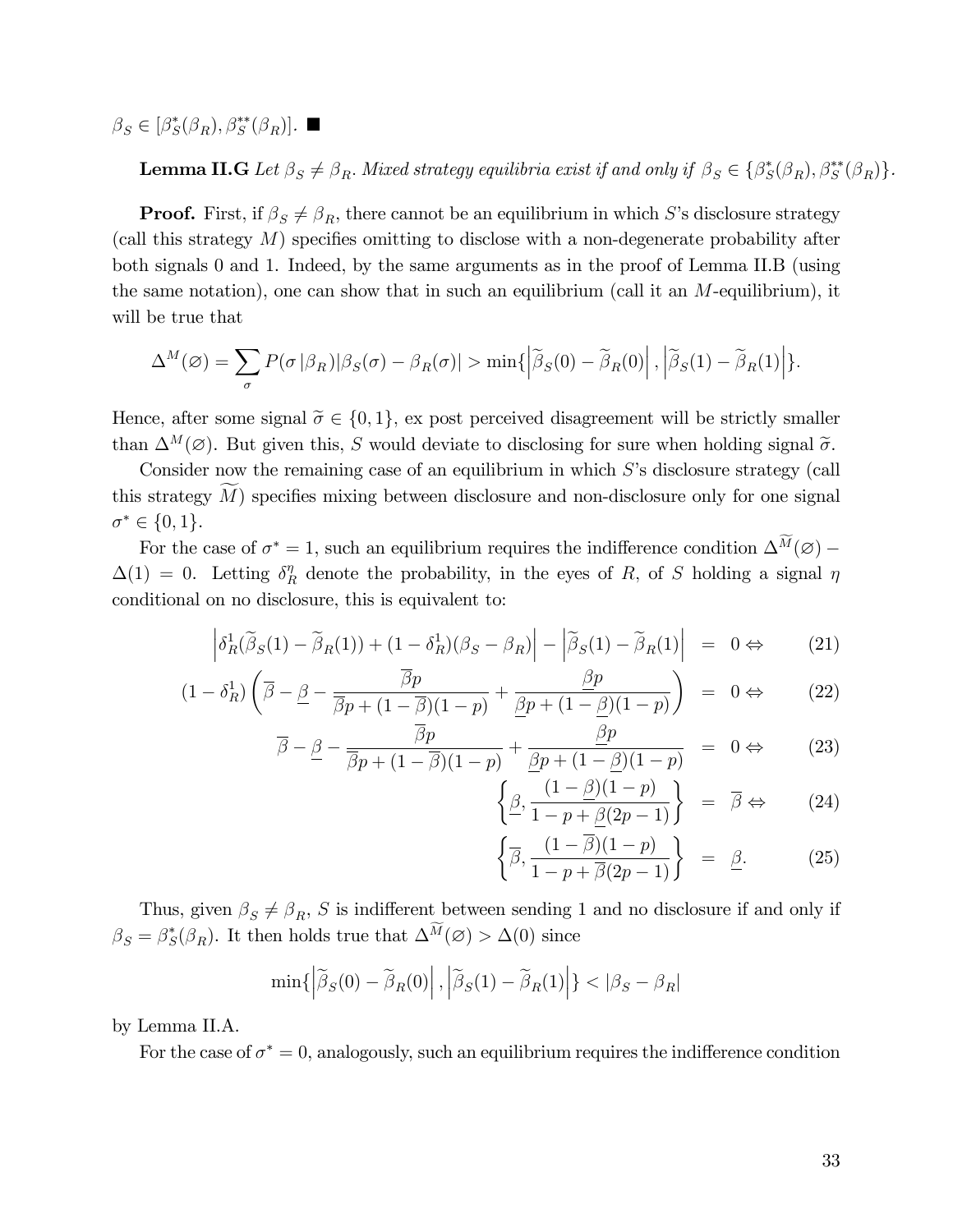$\Delta^{\widetilde{M}}(\emptyset) - \Delta^{\widetilde{M}}(0) = 0$ . This is further equivalent to:

$$
\left| \delta_R^0(\tilde{\beta}_S(0) - \tilde{\beta}_R(0)) + (1 - \delta_R^0)(\beta_S - \beta_R) \right| - \left| \tilde{\beta}_S(0) - \tilde{\beta}_R(0) \right| = 0 \Leftrightarrow (26)
$$

$$
(1 - \delta_R^0) \left( \overline{\beta} - \underline{\beta} - \frac{\overline{\beta}(1 - p)}{\overline{\beta}(1 - p) + (1 - \overline{\beta})p} + \frac{\underline{\beta}(1 - p)}{\underline{\beta}(1 - p) + (1 - \underline{\beta})p} \right) = 0 \Leftrightarrow (27)
$$

$$
\left(\overline{\beta}-\underline{\beta}-\frac{\overline{\beta}(1-p)}{\overline{\beta}(1-p)+(1-\overline{\beta})p}+\frac{\underline{\beta}(1-p)}{\underline{\beta}(1-p)+(1-\underline{\beta})p}\right) = 0 \Leftrightarrow (28)
$$

$$
\left\{\underline{\beta}, \frac{p(1-\underline{\beta})}{\underline{\beta} + p(1-2\underline{\beta})}\right\} = \overline{\beta} \Leftrightarrow \tag{29}
$$

$$
\left\{\overline{\beta}, \frac{p(1-\overline{\beta})}{\overline{\beta}+p(1-2\underline{\beta})}\right\} = \underline{\beta}.
$$
\n(30)

This similarly leads to  $\beta_S = \beta_S^{**}(\beta_R)$ .

#### Proof of Corollary 1.

**Step 1.** Point a) follows from the fact that  $\beta_S^*(\beta_R) < 1 - \beta_R < \beta_S^{**}(\beta_R)$ . By Proposition 1, this means that for  $\varepsilon$  small enough,  $\beta_S \in (1 - \beta_R - \varepsilon, 1 - \beta_R + \varepsilon)$  satisfies conditions such that the FD-equilibrium is the unique equilibrium.

**Step 2.** This proves Point b). Consider first  $\beta_R < 1/2$  and  $\beta_S$  sufficiently close to  $\beta_R$ . Then, by Proposition 1, given that  $\beta_S^*(\beta_R) < 1 - \beta_R < \beta_S^{**}(\beta_R)$ , the equilibrium features no full disclosure if and only if  $\beta_R < \beta_S^*(\beta_R, p)$ . In turn, for  $\beta_R < 1/2$  we have

$$
\beta_R < \beta_S^*(\beta_R, p) \Leftrightarrow \np < \frac{(1 - \beta_R)^2}{(1 - \beta_R)^2 + (\beta_R)^2}.
$$
\n(31)

Hence, for any  $\beta_S$  sufficiently close to  $\beta_R < 1/2$  under the above condition we obtain  $\beta_S <$  $\beta_{S}^{*}(\beta_{R}, p)$ , in which case D0 is the unique equilibrium.

Consider  $\beta_R > 1/2$  and  $\beta_S$  sufficiently close to  $\beta_R$ . Then, by Proposition 1, given that  $\beta_S^*(\beta_R) < 1 - \beta_R < \beta_S^{**}(\beta_R)$ , the equilibrium features no full disclosure if and only if  $\beta_R > \beta_S^{**}(\beta_R, p)$ . In turn, for  $\beta_R > 1/2$  we have

$$
\beta_R > \beta_S^{**}(\beta_R, p) \Leftrightarrow
$$
\n
$$
p < \frac{(\beta_R)^2}{(1 - \beta_R)^2 + (\beta_R)^2}.
$$
\n(32)

Hence, for any  $\beta_S$  sufficiently close to  $\beta_R > 1/2$  under the above condition we obtain  $\beta_S >$  $\beta_S^{**}(\beta_R, p)$ , in which case D1 is the unique equilibrium.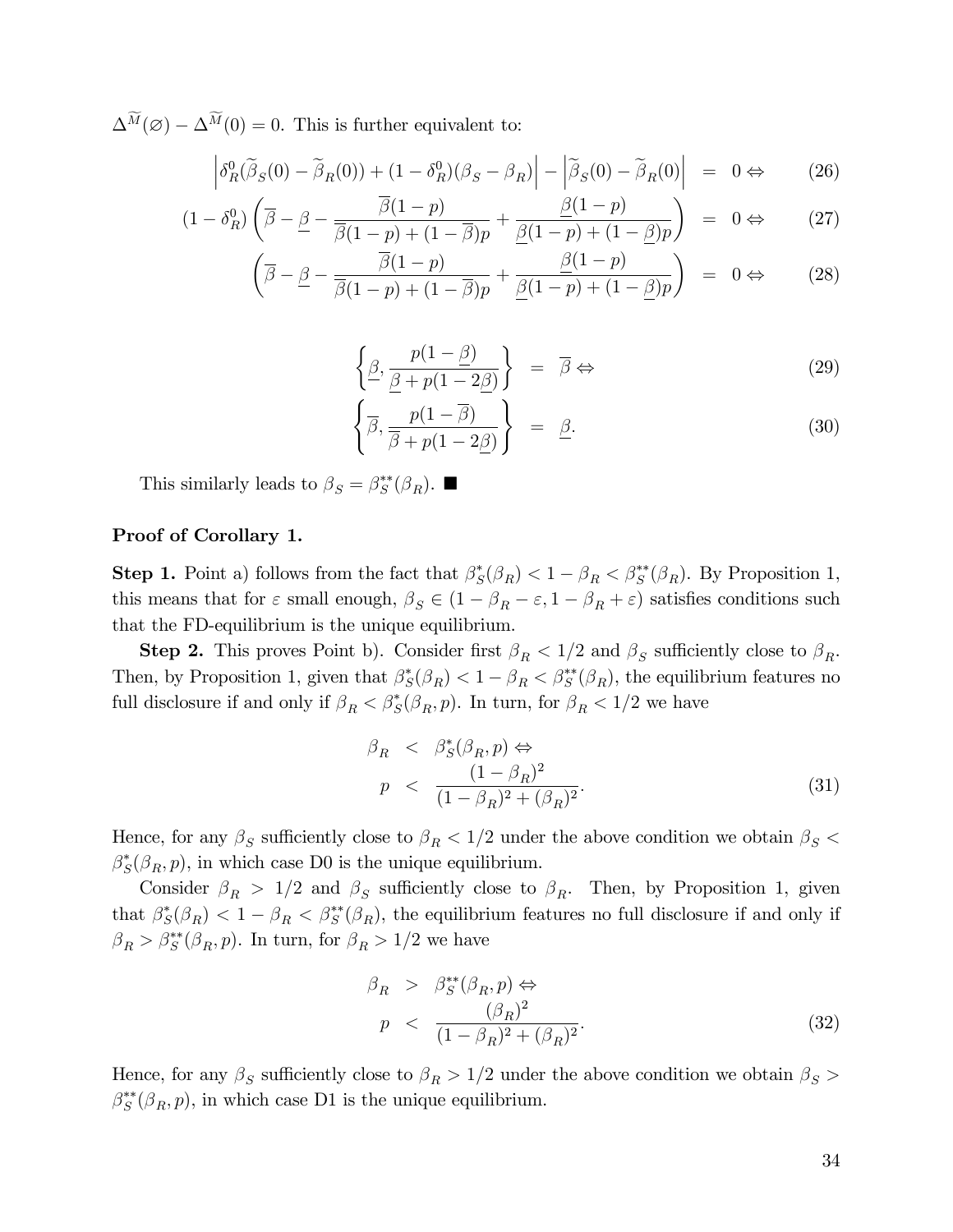Finally, note that (31) and (32) combine into

$$
\beta_R \notin \left[ \beta_S^*(\beta_R, p), \beta_S^{**}(\beta_R, p) \right] \Leftrightarrow
$$
\n
$$
p < \max \left\{ \frac{(1 - \beta_R)^2}{(1 - \beta_R)^2 + (\beta_R)^2}, \frac{(\beta_R)^2}{(1 - \beta_R)^2 + (\beta_R)^2} \right\}
$$

:

This together with Proposition 1 leads to the claim.

**Step 3.** Point c) follows due to  $\beta_S^*(\beta_R, p)$  (resp.  $\beta_S^{**}(\beta_R, p)$ ) being continuously decreasing (resp. increasing) in p and being equal to 0 (1) if  $p = 1$ .

**Step 4.** This proves point d). Let  $\beta_R < 1/2$ , i.e. R is biased towards 0.

By Proposition 1, a D1-equilibrium exists if and only if  $\beta_S \geq \beta_S^{**}(\beta_R) > 1 - \beta_R$ . This implies that  $\beta_S$  is closer to 1 than  $\beta_R$  is close to 0, meaning that  $\beta_S$  is biased towards 1 and  $S$  is more confident than  $R$ .

By Proposition 1, a D0-equilibrium exists if and only if  $\beta_S \leq \beta_S^*(\beta_R) < 1 - \beta_R$ . This in turn is compatible with two cases: Either  $\beta_R$  is the most confident prior or  $\beta_S$  is the most confident prior, in which case it also holds true that  $\beta_S \leq \beta_R$ . In both cases, note that that the most confident of the two priors is smaller than  $\frac{1}{2}$ , i.e. the more confident player is biased towards 0:

Let R be biased towards 1 ( $\beta_R \geq 1/2$ ). The symmetric argument as given for the case of  $\beta_R < 1/2$  applies.

# Appendix III: Propositions 3 and 4

#### Proof of Proposition 3

**Step 1.** Consider the case  $\beta_S > \beta_R$  in D0-equilibrium. From S's ex ante perspective, the expected ex post perceived disagreement is

$$
E_S[\Delta^{D0}] = (\Pr[\sigma = 1 | \beta_S] + \Pr[\sigma = \varnothing | \beta_S])(E_R^{D0}[\tilde{\beta}_S | \varnothing] - \tilde{\beta}_R^{D0}(\varnothing))
$$

$$
+ \Pr[\sigma = 0 | \beta_S](\tilde{\beta}_S(0) - \tilde{\beta}_R(0)).
$$

At the same time, under full disclosure

$$
E_S[\Delta^{FD}] = \Pr[\sigma = 1 | \beta_S] (\tilde{\beta}_S(1) - \tilde{\beta}_R(1)) + \Pr[\sigma = 0 | \beta_S] (\tilde{\beta}_S(0) - \tilde{\beta}_R(0))
$$

$$
+ \Pr[\sigma = \varnothing | \beta_S] (\beta_S - \beta_R).
$$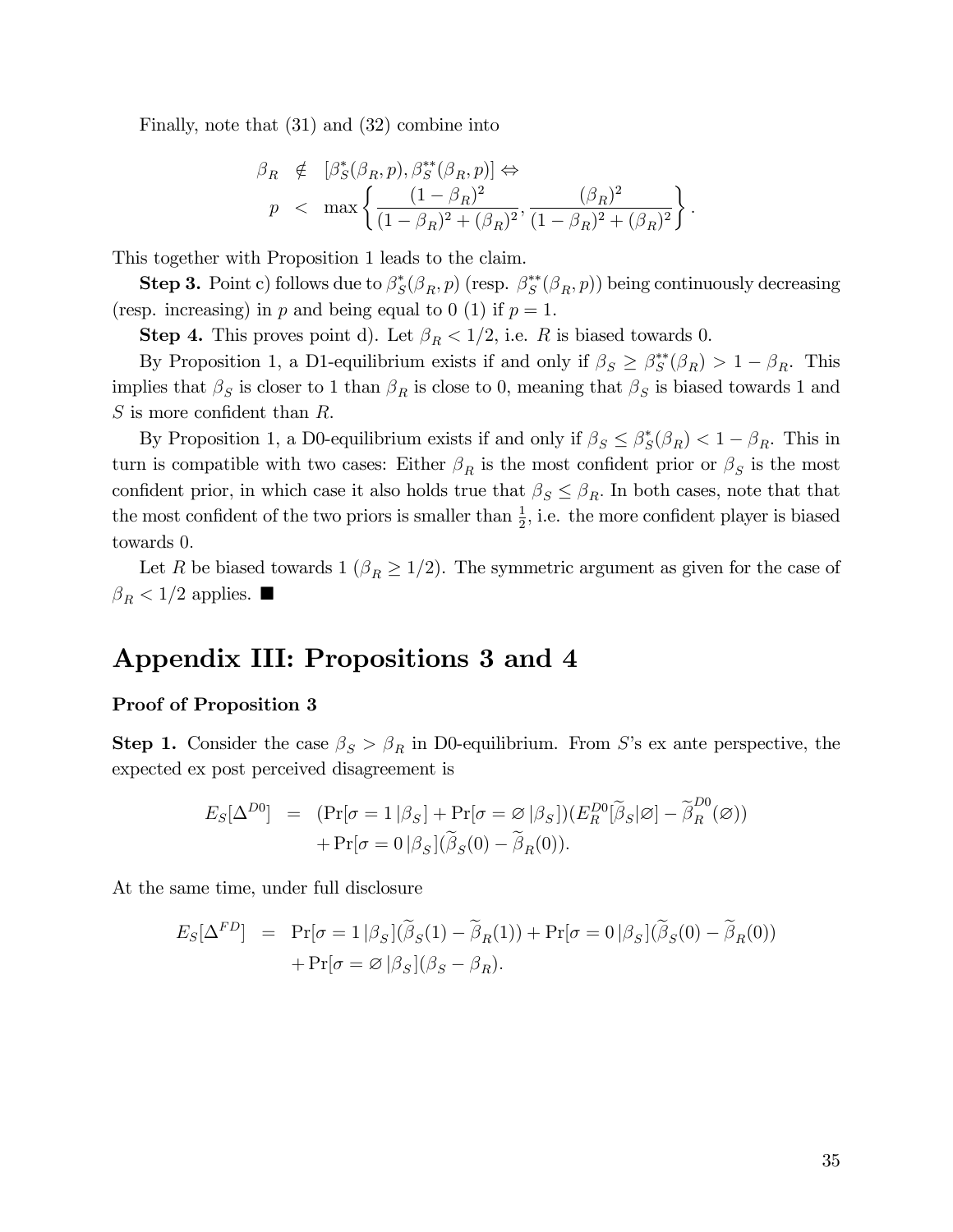Using the expressions obtained in Appendix I, it follows that:

$$
E_{S}[\Delta^{D0}] - E_{S}[\Delta^{FD}]
$$
\n
$$
= \Pr[\sigma = 1 | \beta_{S}] (E_{R}^{D0}[\tilde{\beta}_{S}|\varnothing] - \tilde{\beta}_{R}^{D0}(\varnothing) - (\tilde{\beta}_{S}(1) - \tilde{\beta}_{R}(1)))
$$
\n
$$
+ \Pr[\sigma = \varnothing | \beta_{S}] (E_{R}^{D0}[\tilde{\beta}_{S}|\varnothing] - \tilde{\beta}_{R}^{D0}(\varnothing)
$$
\n
$$
- (\beta_{S} - \beta_{R}))
$$
\n
$$
= \varphi(\beta_{S}p + (1 - \beta_{S})(1 - p))
$$
\n
$$
\times \left( \begin{array}{c} (\frac{\varphi(\beta_{R}p + (1 - \beta_{R})(1 - p))}{\varphi(\beta_{R}p + (1 - \beta_{R})(1 - p)) + (1 - \varphi)} - 1) (\tilde{\beta}_{S}(1) - \tilde{\beta}_{R}(1)) \\ + (\frac{(\beta_{R}p + (1 - \beta_{R})(1 - p)) + (1 - \varphi)}{\beta_{R}p + (1 - \beta_{R})(1 - p) + (1 - \varphi)}) (\beta_{S} - \beta_{R}) \end{array} \right)
$$
\n
$$
+ (1 - \varphi) \left( \begin{array}{c} (\frac{\varphi(\beta_{R}p + (1 - \beta_{R})(1 - p))}{\varphi(\beta_{R}p + (1 - \beta_{R})(1 - p)) + (1 - \varphi)}) (\tilde{\beta}_{S}(1) - \tilde{\beta}_{R}(1)) \\ + (\frac{(\beta_{R}p + (1 - \beta_{R})(1 - p)) + (1 - \varphi)}{\beta_{R}p + (1 - \beta_{R})\varphi(1 - p) + (1 - \varphi)} - 1) (\beta_{S} - \beta_{R}) \end{array} \right)
$$

where

$$
\Phi_1 = \frac{(\beta_S - \beta_R)^2 (1 - 2p)^2 (1 - \varphi)\varphi}{(\beta_R p + (1 - \beta_R)(1 - p))(\beta_S p + (1 - \beta_S)(1 - p)) (1 - p\varphi + \beta_R \varphi(2p - 1))} > 0,
$$
  

$$
\Phi_2 = (\beta_R + \beta_S - 1)(1 - p) + \beta_R \beta_S (2p - 1).
$$

Note that  $\Phi_2$  is an increasing function of  $\beta_S$ . At the same time, by Proposition 1, it must be true that  $\beta_S < \beta_S^*$  if the D0-equilibrium is the unique equilibrium. Consequently,

$$
\Phi_2(\beta_S) < \Phi_2(\beta_S^*) = \left(\beta_R + \frac{(1 - \beta_R)(1 - p)}{1 - p + \beta_R(2p - 1)} - 1\right)(1 - p) \\
 \quad + \beta_R \frac{(1 - \beta_R)(1 - p)}{1 - p + \beta_R(2p - 1)}(2p - 1) \\
 \quad = 0.
$$

Hence,  $\Phi_1\Phi_2<0$  so that

$$
E_S[\Delta^{D0}] - E_S[\Delta^{FD}] < 0,
$$

i.e. the sender would ex ante prefer D0 over FD.

**Step 2.** Consider the case  $\beta_S > \beta_R$  in D1-equilibrium. From S's perspective, the ex ante expected ex post perceived disagreement is

$$
E_S[\Delta^{D1}] = (\Pr[\sigma = 0 | \beta_S] + \Pr[\sigma = \varnothing | \beta_S])(E_R^{D1}[\tilde{\beta}_S | \varnothing] - \tilde{\beta}_R^{D1}(\varnothing))
$$

$$
+ \Pr[\sigma = 1 | \beta_S](\tilde{\beta}_S(1) - \tilde{\beta}_R(1))
$$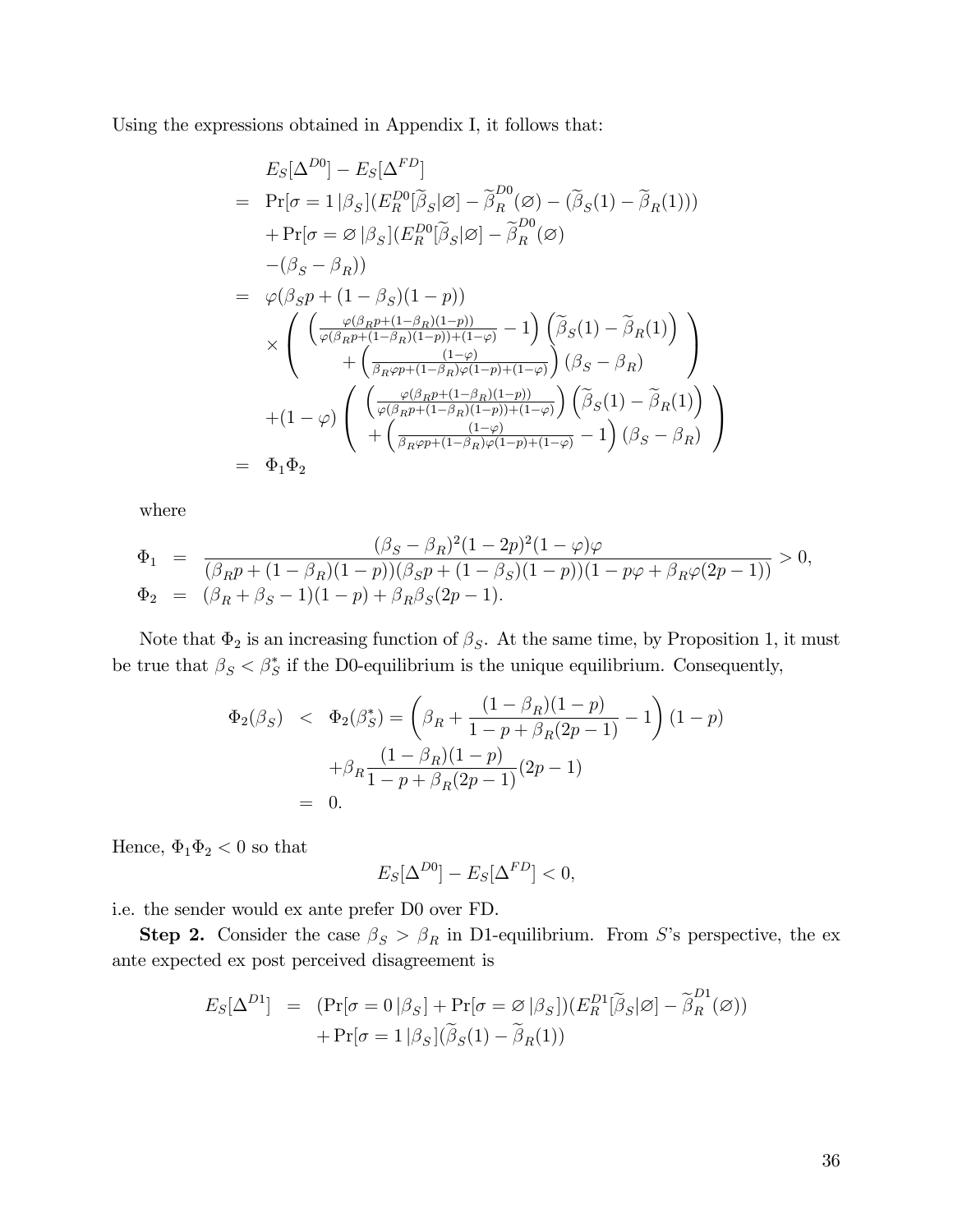It follows that

$$
E_S[\Delta^{D1}] - E_S[\Delta^{FD}]
$$
  
=  $\varphi(\beta_S(1-p) + (1-\beta_S)p)$   
 $\times \left( \begin{array}{c} \left( \frac{\varphi(\beta_R(1-p) + (1-\beta_R)p)}{\varphi(\beta_R(1-p) + (1-\beta_R)p) + (1-\varphi)} - 1 \right) \left( \tilde{\beta}_S(0) - \tilde{\beta}_R(0) \right) \\ + \left( \frac{(1-\varphi)}{\varphi(\beta_R(1-p) + (1-\beta_R)p) + (1-\varphi)} \right) (\beta_S - \beta_R) \end{array} \right)$   
+  $(1-\varphi) \left( \begin{array}{c} \left( \frac{\varphi(\beta_R(1-p) + (1-\beta_R)p)}{\varphi(\beta_R(1-p) + (1-\beta_R)p) + (1-\varphi)} \right) \left( \tilde{\beta}_S(0) - \tilde{\beta}_R(0) \right) \\ + \left( \frac{(1-\varphi)}{\varphi(\beta_R(1-p) + (1-\beta_R)p) + (1-\varphi)} - 1 \right) (\beta_S - \beta_R) \end{array} \right)$   
=  $\Phi_3 \Phi_4$ ,

where

$$
\Phi_3 = -\frac{(\beta_S - \beta_R)^2 (1 - 2p)^2 (1 - \varphi)\varphi}{(\beta_R(1 - p) + (1 - \beta_R)p)(\beta_S(1 - p) + (1 - \beta_S)p)}
$$
  

$$
\times \frac{1}{1 - \varphi((1 - \beta_R)(1 - p) + \beta_R p)}
$$
  

$$
< 0,
$$
  

$$
\Phi_4 = p(1 - \beta_R) - \beta_S(p(1 - \beta_R) + \beta_R(1 - p)).
$$

Function  $\Phi_4$  is decreasing in  $\beta_S$ . At the same time, by Proposition 1 it must be true that  $\beta_S > \beta_S^{**}$  if the D1-equilibrium is the unique equilibrium. Consequently,

$$
\Phi_4(\beta_S) < \Phi_4(\beta_S^{**}) = p(1 - \beta_R) - \frac{p(1 - \beta_R)}{\beta_R + p(1 - 2\beta_R)}(p(1 - \beta_R) + \beta_R(1 - p)) = 0.
$$

Hence,  $\Phi_3 \Phi_4 > 0$ , i.e.

$$
E_S[\Delta^{D1}] - E_S[\Delta^{FD}] > 0,
$$

i.e. the sender would ex ante prefer FD over D1.

**Step 3.** Consider the case  $\beta_S < \beta_R$ . Then, it can be shown that

$$
E_S[\Delta^{D0}] - E_S[\Delta^{FD}] = -\Phi_1 \Phi_2 > 0,
$$
  
\n
$$
E_S[\Delta^{D1}] - E_S[\Delta^{FD}] = -\Phi_3 \Phi_4 < 0.
$$

Thus, the sender would ex ante prefer FD over D0 and D1 over FD whenever D0 and D1 are the unique equilibria, respectively.  $\blacksquare$ 

#### Proof of Proposition 4

**Step 1.** In Steps 1-4 below, we consider the case that  $\beta_S > \beta_R$ . Define as  $\Theta(\text{Partial}, \beta)$  and  $\Theta$ (Full, $\beta$ ) the expected actual disagreement under partial and full disclosure respectively,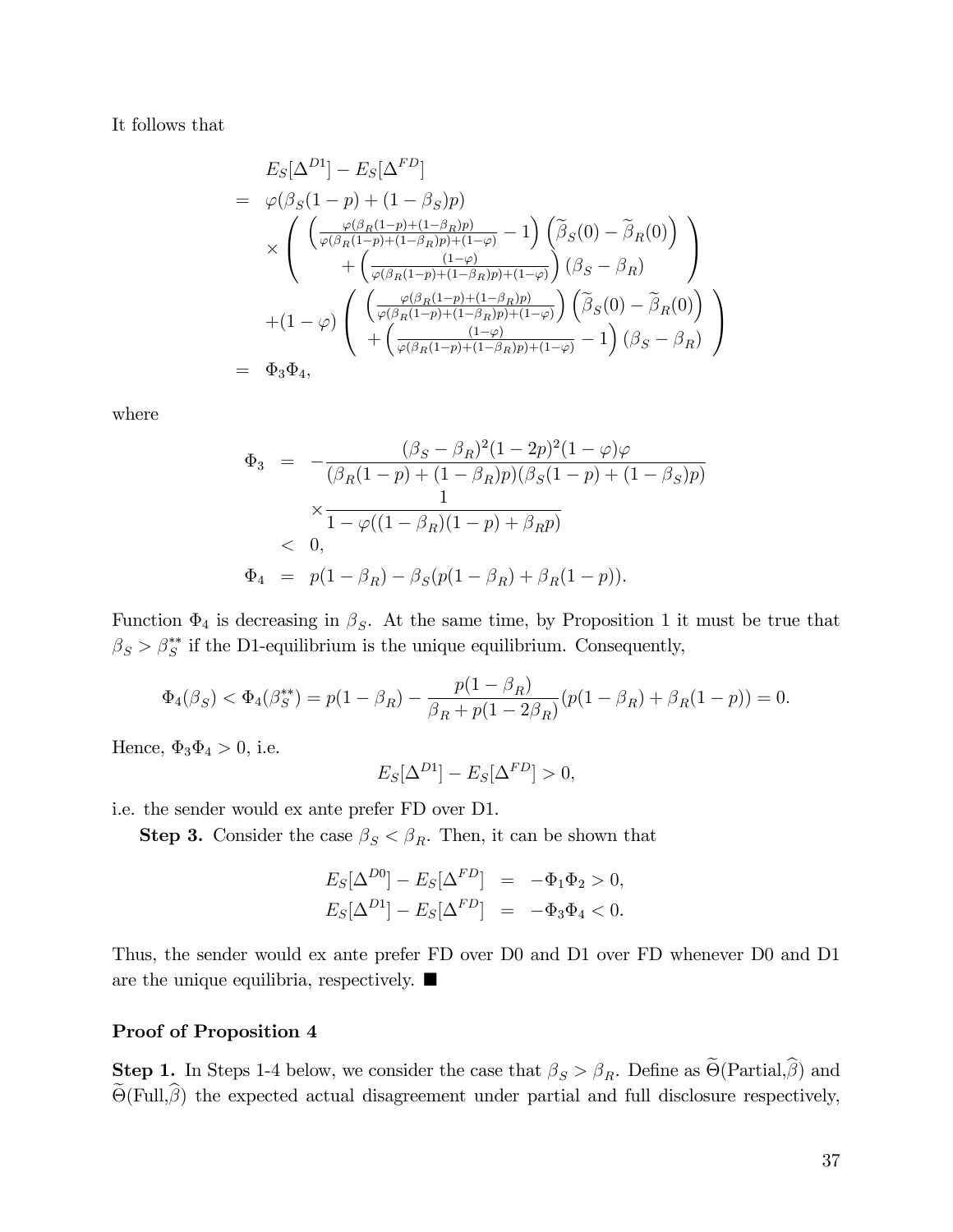from the perspective of a third party endowed with prior  $\beta$ . Denote further by  $\beta_i(\iota, \text{Partial})$ and  $\beta_i(\iota, \text{Full})$  the posterior of player i conditional on obtained information  $\iota$  under partial and full disclosure respectively. We have:

$$
\widetilde{\Theta}(\text{Partial}, \widehat{\beta}) = E_{\widehat{\beta}} \left[ \left| \widetilde{\beta}_{S}(\sigma, \text{Partial}) - \widetilde{\beta}_{R}(d, \text{Partial}) \right| \right] \n\geq E_{\widehat{\beta}} \left[ \widetilde{\beta}_{S}(\sigma, \text{Partial}) - \widetilde{\beta}_{R}(d, \text{Partial}) \right] \n= E_{\widehat{\beta}}[\widetilde{\beta}_{S}(\sigma, \text{Partial})] - E_{\widehat{\beta}}[\widetilde{\beta}_{R}(d, \text{Partial})] \n= E_{\widehat{\beta}} \left[ \widetilde{\beta}_{S}(\sigma, \text{Full}) \right] - E_{\widehat{\beta}} \left[ \widetilde{\beta}_{R}(d, \text{Partial}) \right].
$$
\n(33)

In the above, the equality  $E_{\widehat{\beta}}[\widetilde{\beta}_S(\sigma,\text{Partial})] = E_{\widehat{\beta}}\left[\widetilde{\beta}_S(\sigma,\text{Full})\right]$  follows from the fact that  $S$ 's expected posterior is independent of the disclosure rule. Note on the other hand that

$$
\widetilde{\Theta}(\text{Full}, \widehat{\beta}) = E_{\widehat{\beta}} \left[ \left| \widetilde{\beta}_S(\sigma, \text{Full}) - \widetilde{\beta}_R(d, \text{Full}) \right| \right] \n= E_{\widehat{\beta}} \left[ \widetilde{\beta}_S(\sigma, \text{Full}) \right] - E_{\widehat{\beta}} \left[ \widetilde{\beta}_R(d, \text{Full}) \right].
$$
\n(34)

To see this, note that under FD, it always holds true that  $d = \sigma$ . Recall also that  $\beta_S(\sigma) > \beta_R(\sigma)$  for any  $\sigma$  given  $\beta_S > \beta_R$ .

It follows from the above analysis that

$$
\widetilde{\Theta}(\text{Partial}, \widehat{\beta}) - \widetilde{\Theta}(\text{Full}, \widehat{\beta}) \ge E_{\widehat{\beta}} \left[ \widetilde{\beta}_R(d, \text{Full}) \right] - E_{\widehat{\beta}} \left[ \widetilde{\beta}_R(d, \text{Partial}) \right]. \tag{35}
$$

**Step 2.** We now show that  $E_{\widehat{\beta}}\left[\widetilde{\beta}_R(d, \text{Full})\right] - E_{\widehat{\beta}}\left[\widetilde{\beta}_R(d, \text{Partial})\right] > 0$  if and only if  $\beta > \beta_R$ . Here we follow the steps of the analysis presented in Kartik et al. (2015). One can verify that

$$
\widetilde{\beta}_R(d)=\frac{\widetilde{\beta}(d)\frac{\beta_R}{\beta}}{\widetilde{\beta}(d)\frac{\beta_R}{\beta}+(1-\widetilde{\beta}(d))\frac{1-\beta_R}{1-\beta}},
$$

where  $\tilde{\beta}(d)$  denotes the hypothetical posterior belief of R if she had a prior  $\hat{\beta}$  and observed d. One can verify that the above function is concave in  $\beta(d)$  if  $\beta < \beta_R$  and convex if the opposite inequality holds. Blackwell (1953) has shown that a garbling increases (resp. reduces) an individual's expectation of any concave (resp. convex) function of his posterior. Then, since partial disclosure is a garbling of full disclosure,<sup>29</sup> we obtain that

$$
E_{\widehat{\beta}}\left[\widetilde{\beta}_R(d, \text{Partial})\right] < (>)E_{\widehat{\beta}}\left[\widetilde{\beta}_R(d, \text{Full})\right] \text{ if } \widehat{\beta} > (>)\beta_R \tag{36}
$$

given that R's posterior is a convex (concave) function of  $\beta(\sigma)$  if  $\beta > ( \langle \beta \rangle_R$ .

 $^{29}$ See Kartik et al. (2015) for a formal definition of garbling.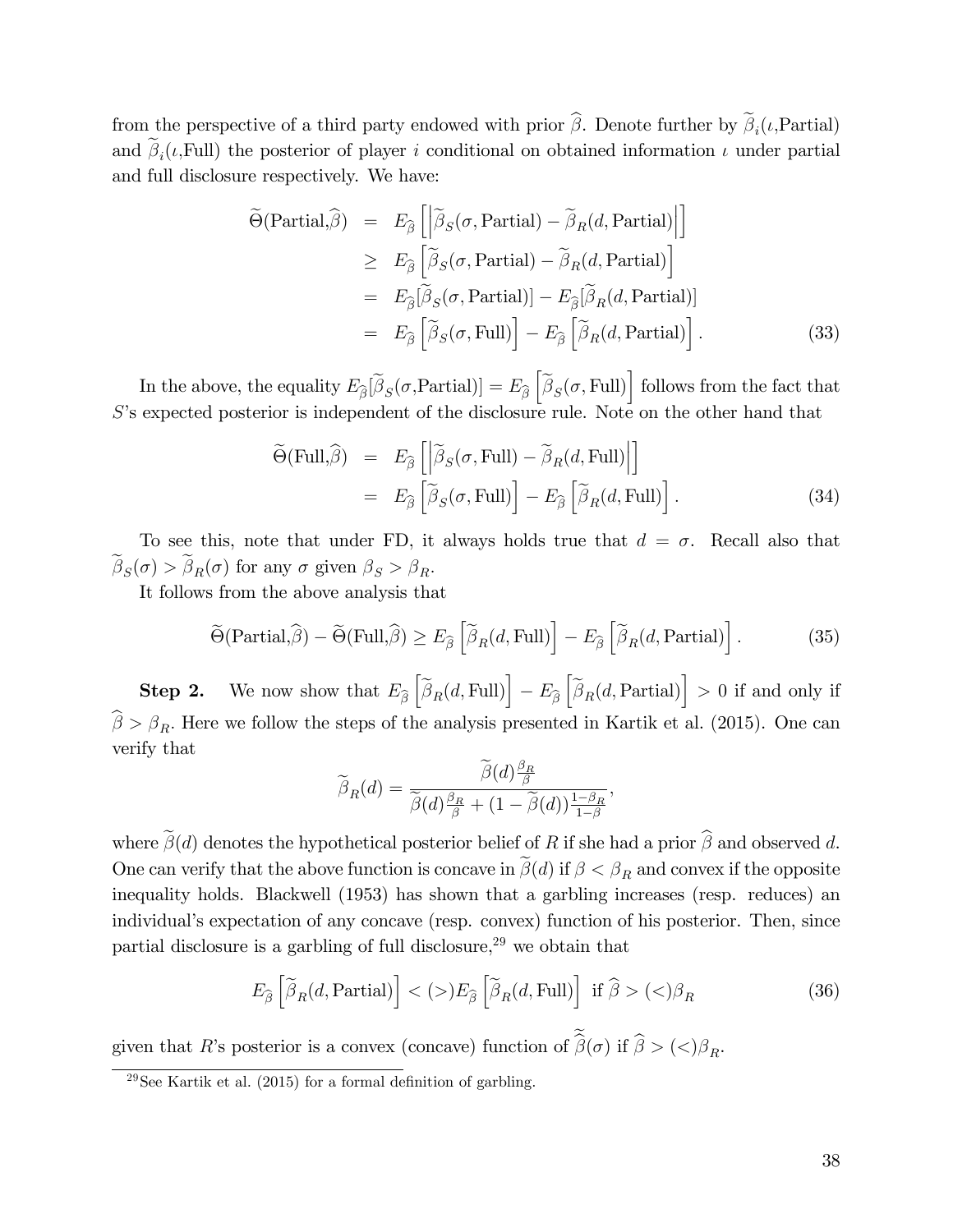Step 3. (35) and (36) together imply

$$
\widetilde{\Theta}(\text{Partial}, \widehat{\beta}) - \widetilde{\Theta}(\text{Full}, \widehat{\beta}) > 0 \text{ if } \widehat{\beta} > \beta_R.
$$

Thus, the third party would prefer full disclosure over partial disclosure whenever  $\beta > \beta_R$ , i.e. whenever  $\beta_R < \beta \leq \beta_S$  or  $\beta \geq \beta_S > \beta_R$ .

**Step 4.** Consider  $\beta < \beta_R < \beta_S$ . If  $\beta_S$  is sufficiently close to 1, then we have:

$$
\widetilde{\Theta}(\text{Partial}, \widehat{\beta}) = E_{\widehat{\beta}} \left[ \left| \widetilde{\beta}_S(\sigma, \text{Partial}) - \widetilde{\beta}_R(d, \text{Partial}) \right| \right]
$$
\n
$$
= E_{\widehat{\beta}} \left[ \widetilde{\beta}_S(\sigma, \text{Partial}) - \widetilde{\beta}_R(d, \text{Partial}) \right]
$$
\n
$$
= E_{\widehat{\beta}}[\widetilde{\beta}_S(\sigma, \text{Partial})] - E_{\widehat{\beta}}[\widetilde{\beta}_R(d, \text{Partial})]
$$
\n
$$
= E_{\widehat{\beta}} \left[ \widetilde{\beta}_S(\sigma, \text{Full}) \right] - E_{\widehat{\beta}} \left[ \widetilde{\beta}_R(d, \text{Partial}) \right].
$$

Note in the above that we have equalities at all stages in contrast to (33). This together with  $(34)$  and  $(36)$  implies

$$
\widetilde{\Theta}(\text{Partial}, \widehat{\beta}) - \widetilde{\Theta}(\text{Full}, \widehat{\beta}) = E_{\widehat{\beta}}\left[\widetilde{\beta}_R(d, \text{Full})\right] - E_{\widehat{\beta}}\left[\widetilde{\beta}_R(d, \text{Partial})\right] < 0.
$$

Hence, in this case the third party would prefer partial disclosure over full disclosure in terms of minimizing expected actual disagreement.

**Step 5.** The proof for the remaining case of  $\beta_S < \beta_R$  is conceptually identical to what has been presented, and is hence omitted. We obtain the following counterparts of the statements proven above:

$$
\begin{aligned}\n\widetilde{\Theta}(\text{Partial}, \widehat{\beta}) - \widetilde{\Theta}(\text{Full}, \widehat{\beta}) &> 0 \text{ if } \widehat{\beta} < \beta_R, \\
\widetilde{\Theta}(\text{Partial}, \widehat{\beta}) - \widetilde{\Theta}(\text{Full}, \widehat{\beta}) &< 0 \text{ if } \beta_S < \beta_R < \widehat{\beta} \text{ and } \beta_S \text{ is close to } 0.\n\end{aligned}
$$

#### $\blacksquare$

# Appendix IV: Proposition 5

#### Proof of Proposition 5.a)

**Step 1.** Consider a putative FD-equilibrium. Let  $G_S(G_R)$  denote the (symmetric) cumulative distribution function of  $S$ 's  $(R$ 's) prior belief. Then, if the sender discloses 0-signal, the receiver with the prior  $\beta_R$  believes that the disagreement is

$$
\Delta(0) = \int_{\beta_S=0}^1 \left| \tilde{\beta}_S(0) - \tilde{\beta}_R(0) \right| dG_S(\beta_S).
$$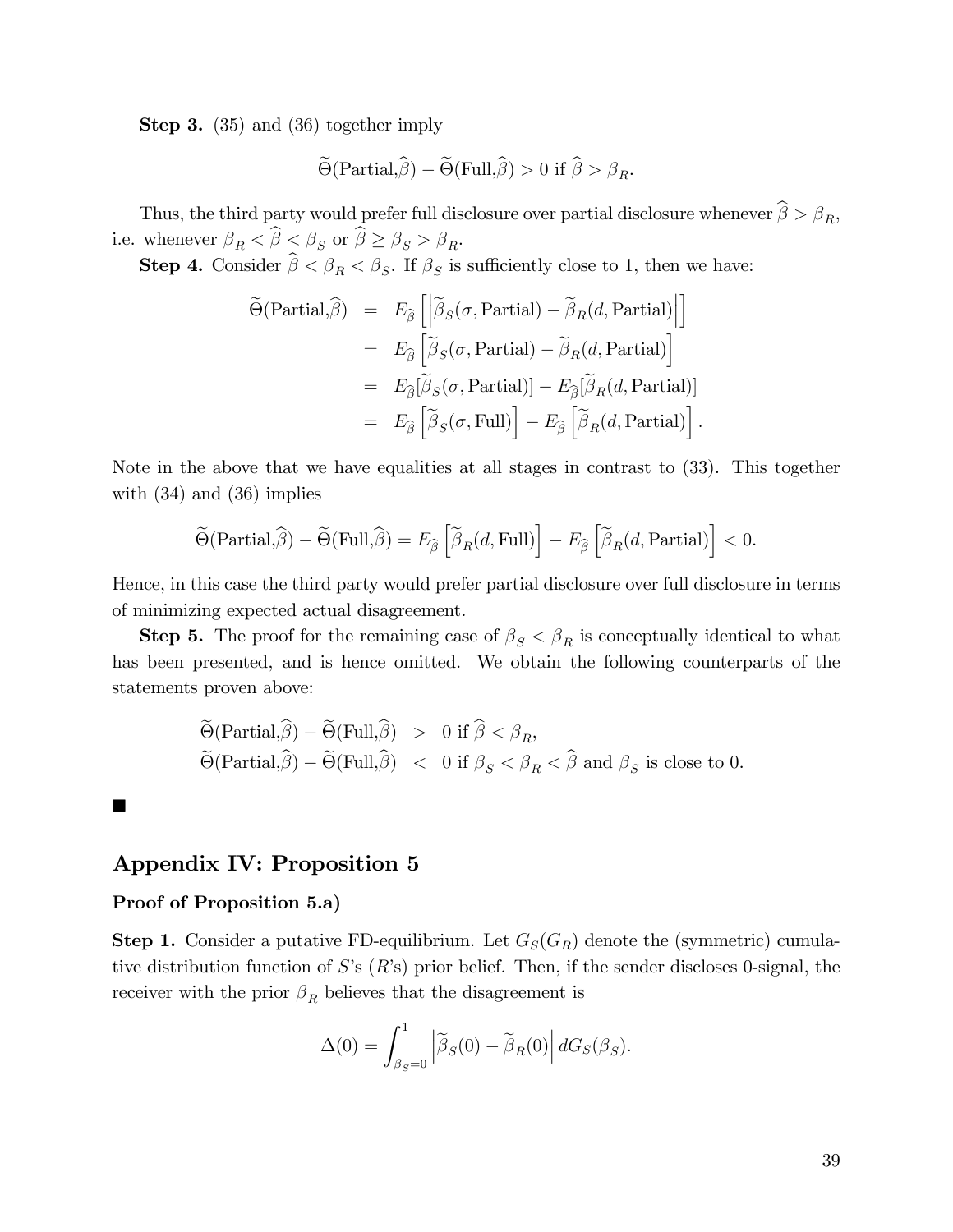In turn, the sender expects that the receiver's perceived disagreement is

$$
E_S[\Delta(0)] = \int_{\beta_R=0}^1 \int_{\beta_S=0}^1 \left| \tilde{\beta}_S(0) - \tilde{\beta}_R(0) \right| dG_S(\beta_S) dG_R(\beta_R).
$$

If the sender does not disclose, the expected perceived disagreement is

$$
E_S[\Delta^{FD}(\varnothing)] = \int_{\beta_R=0}^1 \int_{\beta_S=0}^1 |\beta_S - \beta_R| dG_S(\beta_S) dG_R(\beta_R).
$$

In FD-equilibrium we must have  $E_S[\Delta(0)] - E_S[\Delta^{FD}(\varnothing)] < 0$ . We have

$$
E_S[\Delta(0)] - E_S[\Delta^{FD}(\varnothing)]
$$
  
=  $\int_{\beta_R=0}^1 \int_{\beta_S=0}^1 (|\widetilde{\beta}_S(0) - \widetilde{\beta}_R(0)| - |\beta_S - \beta_R|) dG_S(\beta_S) dG_R(\beta_R).$ 

Denote  $\beta(\sigma, \beta)$  the posterior belief given obtained/disclosed signal  $\sigma$  and prior belief  $\beta$ . Besides, denote  $\kappa(\beta_i, \beta_j) = |\tilde{\beta}(0, \beta_i) - \tilde{\beta}(0, \beta_j)| - |\beta_i - \beta_j|$ . Then,

$$
\int_{\beta_{R}=0}^{1} \int_{\beta_{S}=0}^{1} (|\tilde{\beta}_{S}(0) - \tilde{\beta}_{R}(0)| - |\beta_{S} - \beta_{R}|) dG_{S}(\beta_{S}) dG_{R}(\beta_{R})
$$
\n
$$
= \int_{\beta_{R}=0}^{1} \int_{\beta_{S}=0}^{1} \kappa(\beta_{S}, \beta_{R}) dG_{S}(\beta_{S}) dG_{R}(\beta_{R})
$$
\n
$$
= \int_{\beta_{R}=0}^{0.5} \int_{\beta_{S}=0}^{1} \kappa(\beta_{S}, \beta_{R}) dG_{S}(\beta_{S}) dG_{R}(\beta_{R})
$$
\n
$$
+ \int_{\beta_{R}=0}^{0.5} \int_{\beta_{S}=0}^{1} \kappa(\beta_{S}, 1 - \beta_{R}) dG_{S}(\beta_{S}) dG_{R} (1 - \beta_{R})
$$
\n
$$
= \int_{\beta_{R}=0}^{0.5} \int_{\beta_{S}=0}^{1} \kappa(\beta_{S}, \beta_{R}) dG_{S}(\beta_{S}) dG_{R}(\beta_{R})
$$
\n
$$
+ \int_{\beta_{R}=0}^{0.5} \int_{\beta_{S}=0}^{1} \kappa(\beta_{S}, 1 - \beta_{R}) dG_{S}(\beta_{S}) dG_{R}(\beta_{R})
$$
\n
$$
= \int_{\beta_{R}=0}^{0.5} \int_{\beta_{S}=0}^{1} (\kappa(\beta_{S}, \beta_{R}) + \kappa(\beta_{S}, 1 - \beta_{R})) dG_{S}(\beta_{S}) dG_{R}(\beta_{R}),
$$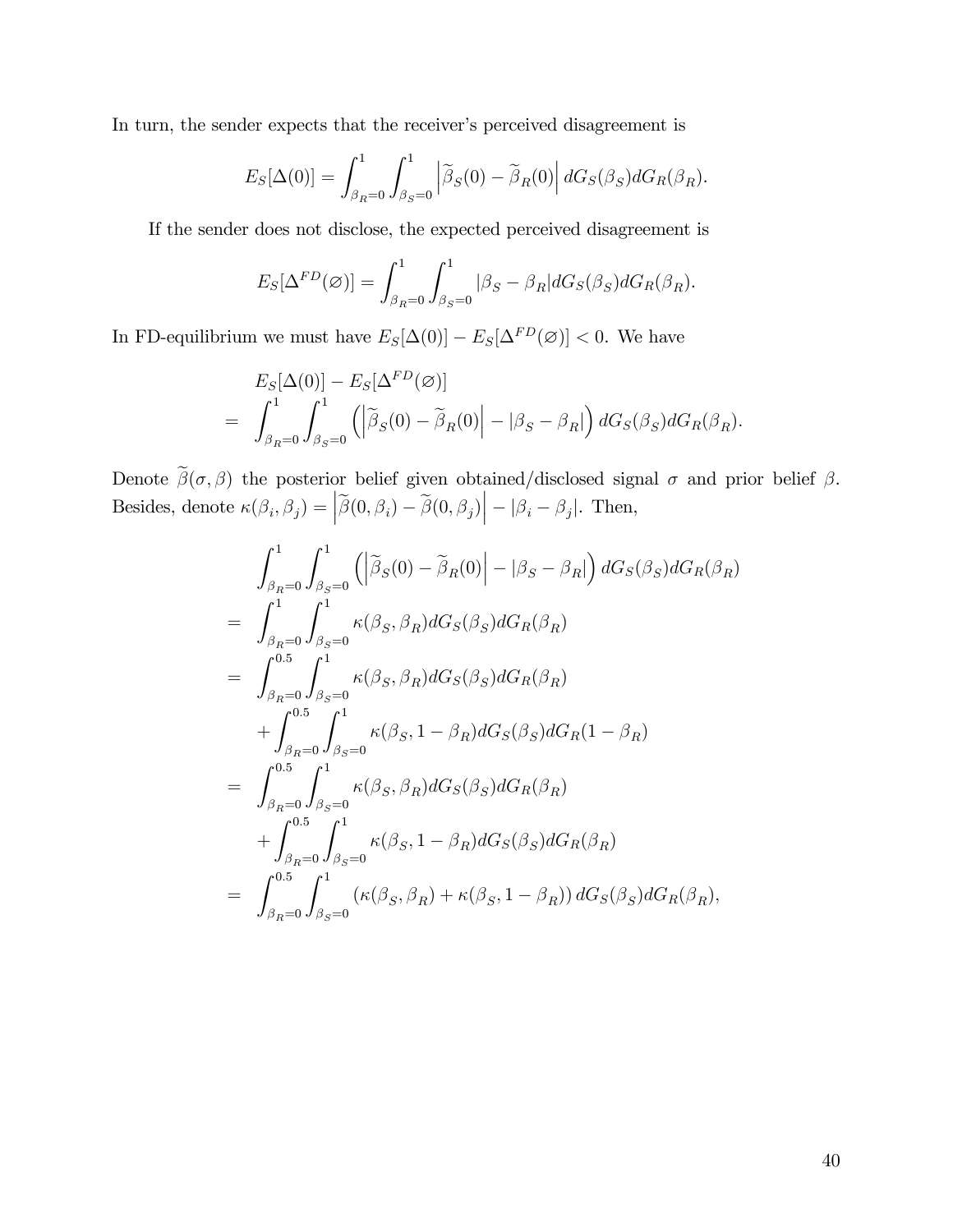where the third equality follows due to symmetry of G. Next, denote  $\lambda(\beta_S, \beta_R) = \kappa(\beta_S, \beta_R) +$  $\kappa(\beta_S, 1 - \beta_R)$ . Then, similarly,

$$
\int_{\beta_R=0}^{0.5} \int_{\beta_S=0}^1 \left( \kappa(\beta_S, \beta_R) + \kappa(\beta_S, 1 - \beta_R) \right) dG_S(\beta_S) dG_R(\beta_R)
$$
  
\n
$$
= \int_{\beta_R=0}^{0.5} \int_{\beta_S=0}^1 \lambda(\beta_S, \beta_R) dG_S(\beta_S) dG_R(\beta_R)
$$
  
\n
$$
= \int_{\beta_R=0}^{0.5} \left( \int_{\beta_S=0}^{0.5} \lambda(\beta_S, \beta_R) dG_S(\beta_S) \right) dG_R(\beta_R)
$$
  
\n
$$
= \int_{\beta_R=0}^{0.5} \int_{\beta_S=0}^{0.5} \lambda(1 - \beta_S, \beta_R) dG_S(1 - \beta_S) \right) dG_R(\beta_R)
$$
  
\n
$$
= \int_{\beta_R=0}^{0.5} \int_{\beta_S=0}^{0.5} (\lambda(\beta_S, \beta_R) + \lambda(1 - \beta_S, \beta_R)) dG_S(\beta_S) dG_R(\beta_R).
$$

Let us now show that  $\lambda(\beta_S, \beta_R) + \lambda(1 - \beta_S, \beta_R) < 0$  for any  $\beta_S < 0.5$  and  $\beta_R < 0.5$  in which case the whole integral on the right-hand side is negative. Denote as before  $\beta = \max\{\beta_S, \beta_R\}$ and  $\underline{\beta} = \min\{\beta_S, \beta_R\}$ . Then, (noting that  $1 - \underline{\beta} > 1 - \beta > \beta > \underline{\beta}$  due to both  $\beta < 0.5$  and  $\underline{\beta} < 0.5)$ 

$$
\lambda(\beta_S, \beta_R) + \lambda(1 - \beta_S, \beta_R)
$$
\n
$$
= \kappa(\beta_S, \beta_R) + \kappa(\beta_S, 1 - \beta_R) + \kappa(1 - \beta_S, \beta_R) + \kappa(1 - \beta_S, 1 - \beta_R)
$$
\n
$$
= \left(\tilde{\beta}(0, \overline{\beta}) - \tilde{\beta}(0, \underline{\beta})\right) - \left(\overline{\beta} - \underline{\beta}\right)
$$
\n
$$
+ \left(\tilde{\beta}(0, 1 - \overline{\beta}) - \tilde{\beta}(0, \underline{\beta})\right) - (1 - \overline{\beta} - \underline{\beta})
$$
\n
$$
+ \left(\tilde{\beta}(0, 1 - \underline{\beta}) - \tilde{\beta}(0, \overline{\beta})\right) - (1 - \underline{\beta} - \overline{\beta})
$$
\n
$$
+ \left(\tilde{\beta}(0, 1 - \underline{\beta}) - \tilde{\beta}(0, 1 - \overline{\beta})\right) - (1 - \underline{\beta} - (1 - \overline{\beta}))
$$
\n
$$
= 2(\tilde{\beta}(0, 1 - \underline{\beta}) - \tilde{\beta}(0, \underline{\beta}) + 2\underline{\beta} - 1)
$$
\n
$$
= 2\left(\frac{(1 - \underline{\beta})(1 - p)}{(1 - \underline{\beta})(1 - p) + \underline{\beta}p} - \frac{\underline{\beta}(1 - p)}{\underline{\beta}(1 - p) + (1 - \underline{\beta})p} + 2\underline{\beta} - 1\right)
$$
\n
$$
= -\frac{2(1 - 2p)^2(1 - \underline{\beta})(1 - 2\underline{\beta})\underline{\beta}}{(1 - p + \underline{\beta}(2p - 1))(\underline{\beta} + p(1 - 2\underline{\beta}))} < 0,
$$

where the inequality follows due to  $\beta < 0.5$ .

**Step 2.** By symmetry considerations, the same property holds for 1-signals, i.e.  $E_S E_R[\Delta(1)]$  $E_{S}E_{R}[\Delta^{FD}(\varnothing)] < 0.$  Formally, the proof proceeds analogously redefining  $\kappa(\beta_i, \beta_j) = \left| \widetilde{\beta}(1, \beta_i) - \widetilde{\beta}(1, \beta_j) \right| |\beta_i - \beta_j|$ .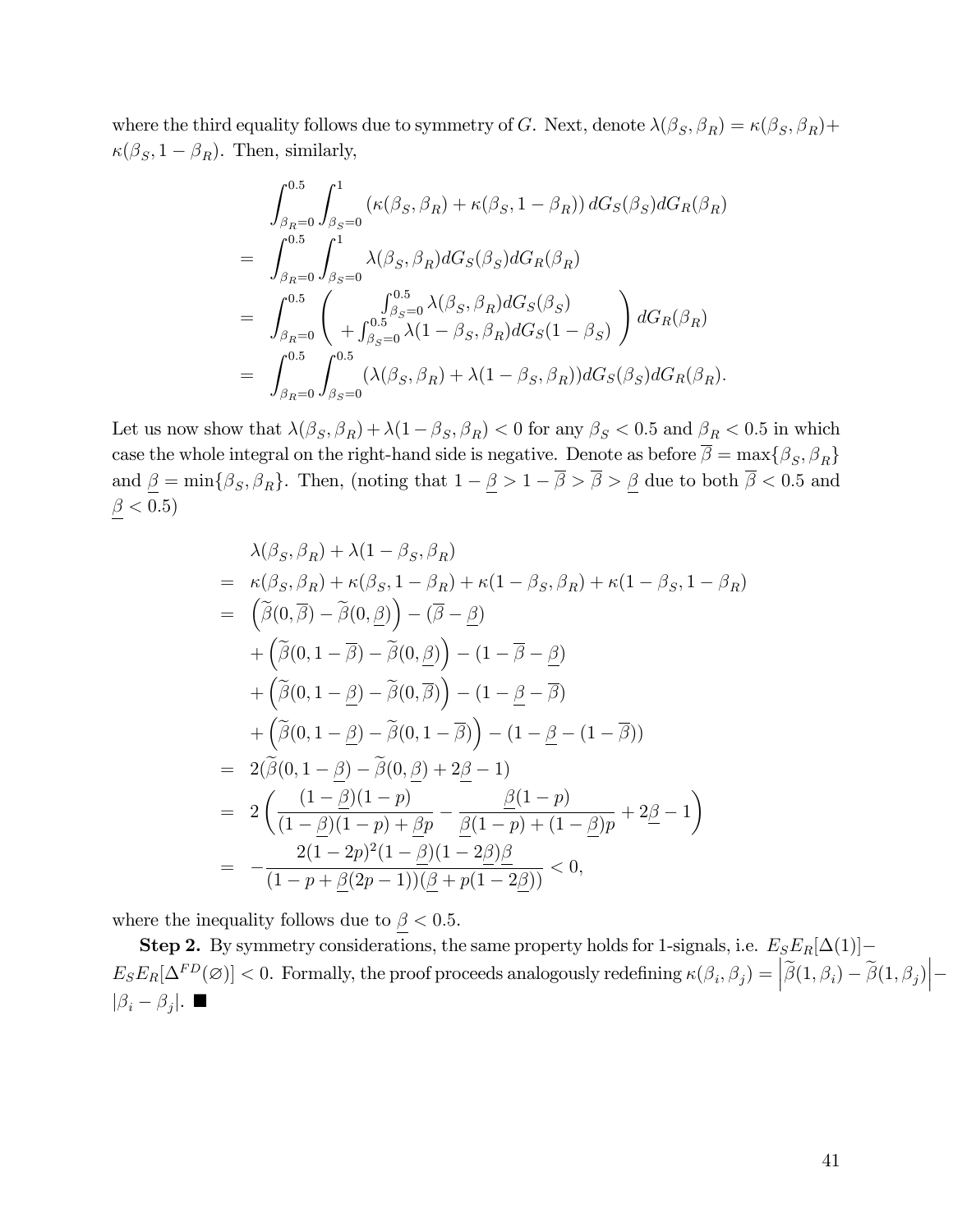#### Proof of Proposition 5.b)

In what follows, we assume without loss of generality that MLRP is satisfied as

$$
\frac{\partial}{\partial x}\frac{g_S(x)}{g_R(x)} > 0.\tag{37}
$$

**Step 1.** Denote the difference in disagreement under disclosure and no disclosure in a putative FD-equilibrium as

$$
\begin{array}{rcl}\kappa_0(\beta_S,\beta_R) & = & |\beta_S - \beta_R| - \left|\widetilde{\beta}(0,\beta_S) - \widetilde{\beta}(0,\beta_R)\right|, \\
\kappa_1(\beta_S,\beta_R) & = & |\beta_S - \beta_R| - \left|\widetilde{\beta}(1,\beta_S) - \widetilde{\beta}(1,\beta_R)\right|. \end{array}
$$

In FD, we have

$$
\int_{\beta_R=0}^1 \int_{\beta_S=0}^1 \kappa_0(\beta_S, \beta_R) g_S(\beta_S) g_R(\beta_R) d\beta_S d\beta_R \geq 0,
$$
  

$$
\int_{\beta_R=0}^1 \int_{\beta_S=0}^1 \kappa_1(\beta_S, \beta_R) g_S(\beta_S) g_R(\beta_R) d\beta_S d\beta_R \geq 0.
$$

Since the joint distribution of priors is completely symmetric with respect to either boundary  $(0 \text{ or } 1)$ , the effect of 0-disclosure on the expected disagreement should be equivalent to the effect of 1-disclosure, i.e.

$$
\int_{\beta_R=0}^1 \int_{\beta_S=0}^1 \kappa_0(\beta_S, \beta_R) g_S(\beta_S) g_R(\beta_R) d\beta_S d\beta_R
$$
  
= 
$$
\int_{\beta_R=0}^1 \int_{\beta_S=0}^1 \kappa_1(\beta_S, \beta_R) g_S(\beta_S) g_R(\beta_R) d\beta_S d\beta_R.
$$

This implies that for  $i = 0, 1$ 

$$
\int_{\beta_R=0}^1 \int_{\beta_S=0}^1 \kappa_i(\beta_S, \beta_R) g_S(\beta_S) g_R(\beta_R) d\beta_S d\beta_R \geq 0 \Leftrightarrow
$$
  

$$
\int_{\beta_R=0}^1 \int_{\beta_S=0}^1 \eta(\beta_S, \beta_R) g_S(\beta_S) g_R(\beta_R) d\beta_S d\beta_R \geq 0.
$$

where  $\eta(\beta_S, \beta_R) = \kappa_0(\beta_S, \beta_R) + \kappa_1(\beta_S, \beta_R)$ .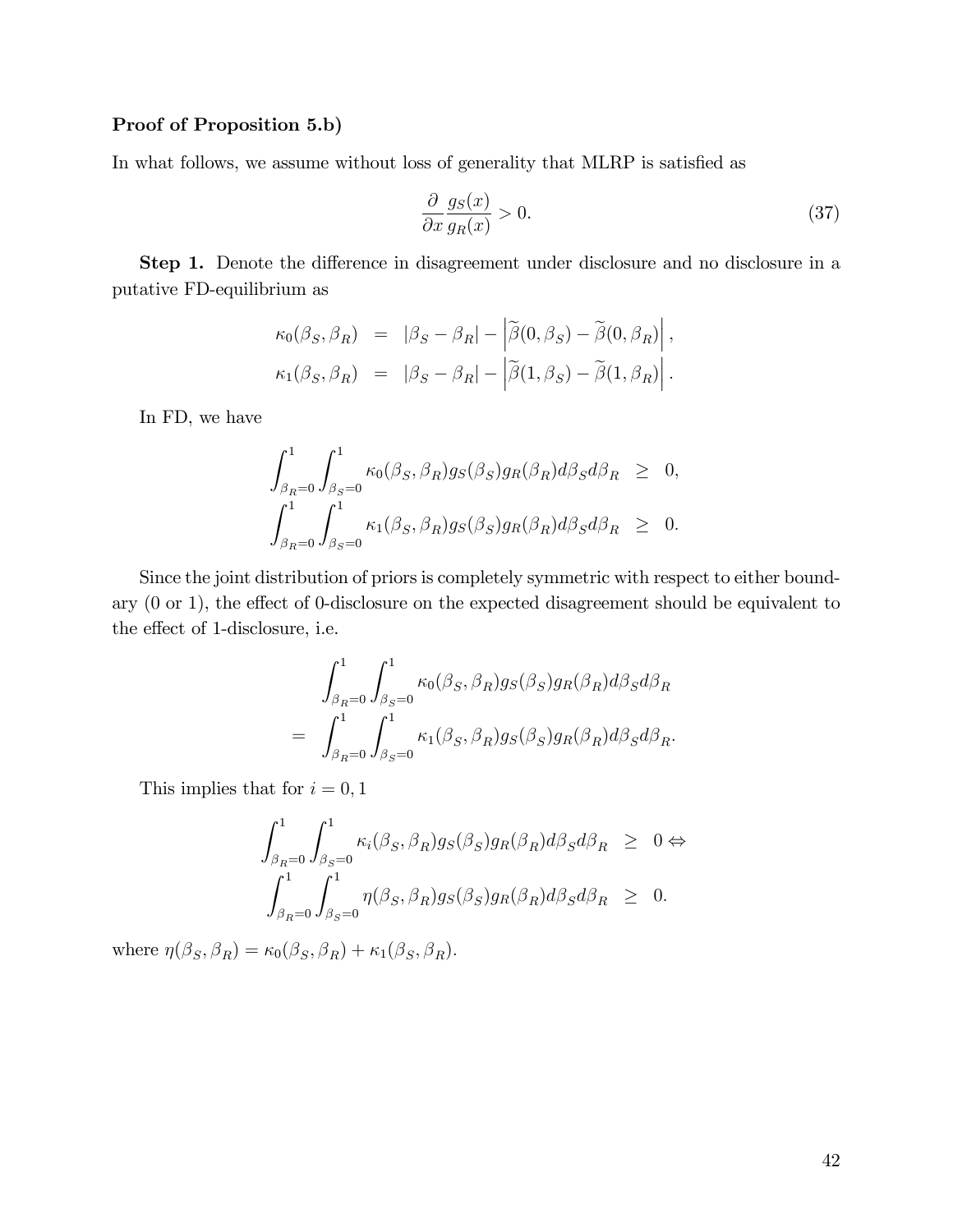Step 2. We have

$$
\int_{\beta_{R}=0}^{1} \int_{\beta_{S}=0}^{1} \eta(\beta_{S}, \beta_{R}) g_{S}(\beta_{S}) g_{R}(\beta_{R}) d\beta_{S} d\beta_{R}
$$
\n
$$
= \int_{\beta_{R}=0}^{0.5} \int_{\beta_{S}=0}^{1} \eta(\beta_{S}, \beta_{R}) g_{S}(\beta_{S}) g_{R}(\beta_{R}) d\beta_{S} d\beta_{R}
$$
\n
$$
+ \int_{\beta_{R}=0}^{0.5} \int_{\beta_{S}=0}^{1} \eta(\beta_{S}, 1 - \beta_{R}) g_{S}(\beta_{S}) g_{R} (1 - \beta_{R}) d\beta_{S} d\beta_{R}
$$
\n
$$
= \int_{\beta_{R}=0}^{0.5} \int_{\beta_{S}=0}^{0.5} \eta(\beta_{S}, \beta_{R}) g_{S}(\beta_{S}) g_{R}(\beta_{R}) d\beta_{S} d\beta_{R}
$$
\n
$$
+ \int_{\beta_{R}=0}^{0.5} \int_{\beta_{S}=0}^{0.5} \eta(1 - \beta_{S}, \beta_{R}) g_{S} (1 - \beta_{S}) g_{R}(\beta_{R}) d\beta_{S} d\beta_{R}
$$
\n
$$
+ \int_{\beta_{R}=0}^{0.5} \int_{\beta_{S}=0}^{0.5} \eta(\beta_{S}, 1 - \beta_{R}) g_{S}(\beta_{S}) g_{R} (1 - \beta_{R}) d\beta_{S} d\beta_{R}
$$
\n
$$
+ \int_{\beta_{R}=0}^{0.5} \int_{\beta_{S}=0}^{0.5} \eta(1 - \beta_{S}, 1 - \beta_{R}) g_{S} (1 - \beta_{S}) g_{R} (1 - \beta_{R}) d\beta_{S} d\beta_{R}
$$
\n
$$
= \int_{\beta_{R}=0}^{0.5} \int_{\beta_{S}=0}^{0.5} \zeta(\beta_{S}, \beta_{R}) d\beta_{S} d\beta_{R},
$$

where

$$
\begin{aligned}\n\varsigma(\beta_S, \beta_R) &= \eta(\beta_S, \beta_R) g_S(\beta_S) g_R(\beta_R) + \eta(1 - \beta_S, \beta_R) g_S(1 - \beta_S) g_R(\beta_R) \\
&\quad + \eta(\beta_S, 1 - \beta_R) g_S(\beta_S) g_R(1 - \beta_R) + \eta(1 - \beta_S, 1 - \beta_R) g_S(1 - \beta_S) g_R(1 - \beta_R).\n\end{aligned}
$$

Hence, given Step 1, for the main claim it is sufficient to show that  $\varsigma(\beta_S, \beta_R) \geq 0$  for any  $\{\beta_S, \beta_R\} \in [0, 0.5]^2.$ 

**Step 3.** Let us show that  $\varsigma(\beta_S, \beta_R)$  is increasing in p for  $p \in (1/2, 1)$  and  $\{\beta_S, \beta_R\} \in$  $[0, 0.5]^2$ . To simplify the notation, let us denote  $g_S(\beta_S) \equiv g_{S1}, g_R(\beta_R) \equiv g_{R1}, g_S(1 - \beta_S) \equiv g_{S1}$  $g_{S2}, g_R(1 - \beta_R) \equiv g_{R2}.$ 

Consider first  $0.5 \ge \beta_R > \beta_S$ . Substituting all expressions into  $\varsigma(\beta_S, \beta_R)$  and simplifying, we obtain

$$
\varsigma(\beta_S, \beta_R) = \tau_1(\beta_R + \beta_S - 1)(g_{R2}g_{S1} + g_{R1}g_{S2}) \n+ \tau_2(\beta_R - \beta_S)(g_{R1}g_{S1} + g_{R2}g_{S2}),
$$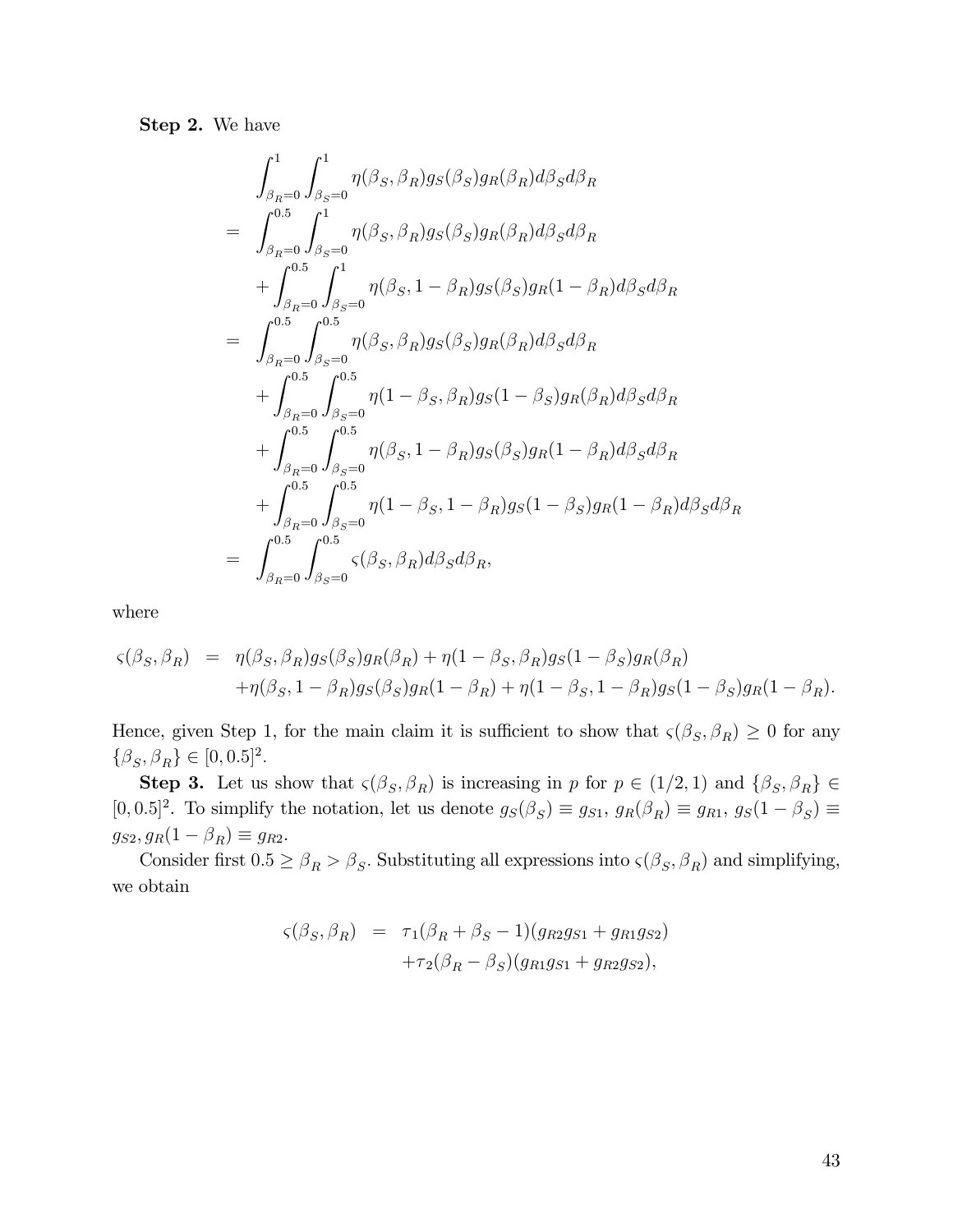where

$$
\tau_1 = -2 - \frac{(1-p)p}{(\beta_R + p - 2\beta_R p)(\beta_S + p - 2\beta_S p - 1)} \n- \frac{(1-p)p}{(\beta_R + p - 2\beta_R p - 1)(\beta_S + p - 2\beta_S p)}, \n\tau_2 = 2 - \frac{(1-p)p}{(\beta_R + p - 2\beta_R p - 1)(\beta_S + p - 2\beta_S p - 1)} \n- \frac{(1-p)p}{(\beta_R + p - 2\beta_R p)(\beta_S + p - 2\beta_S p)}.
$$

Taking the derivative of  $\varsigma(\beta_S, \beta_R)$  with respect to p and simplifying we obtain

$$
\frac{\partial \varsigma(\beta_S, \beta_R)}{\partial p} = T_1 + T_2,
$$
  
\n
$$
T_1 = (1 - \beta_R)\beta_R \frac{(2p - 1)(1 - 2\beta_R)}{(\beta_R + p - 2\beta_R p - 1)^2(\beta_R + p - 2\beta_R p)^2}
$$
  
\n
$$
\times (g_{R2} - g_{R1})(g_{S1} - g_{S2}),
$$
  
\n
$$
T_2 = (1 - \beta_S)\beta_S \frac{(2p - 1)(1 - 2\beta_S)}{(\beta_S + p - 2\beta_S p - 1)^2(\beta_S + p - 2\beta_S p)^2}
$$
  
\n
$$
\times (g_{R2} + g_{R1})(g_{S1} + g_{S2}).
$$

Consider now the case  $\beta_R < \beta_S \leq 0.5$ . Substituting all expressions into  $\varsigma(\beta_S, \beta_R)$  and simplifying, we obtain in this case

$$
\begin{array}{rcl} \varsigma(\beta_S, \beta_R) & = & \tau_1(\beta_R + \beta_S - 1)(g_{R2}g_{S1} + g_{R1}g_{S2}) \\ & & + \tau_2(\beta_S - \beta_R)(g_{R1}g_{S1} + g_{R2}g_{S2}), \end{array}
$$

Taking the derivative of  $\varsigma(\beta_S, \beta_R)$  with respect to p and simplifying we obtain

$$
\frac{\partial \varsigma(\beta_S, \beta_R)}{\partial p} = \widehat{T}_1 + \widehat{T}_2,
$$

where

$$
\widehat{T}_1 = (1 - \beta_R)\beta_R \frac{(2p - 1)(1 - 2\beta_R)}{(\beta_R + p - 2\beta_R p - 1)^2(\beta_R + p - 2\beta_R p)^2} \times (g_{R2} + g_{R1})(g_{S1} + g_{S2}),
$$
\n
$$
\widehat{T}_2 = (1 - \beta_R)\beta_R \frac{(2p - 1)(1 - 2\beta_S)}{(\beta_S + p - 2\beta_S p - 1)^2(\beta_S + p - 2\beta_S p)^2} \times (g_{R2} - g_{R1})(g_{S1} - g_{S2}).
$$

Recall that  $\{\beta_S, \beta_R\} \in [0, 0.5]^2$  by assumption. Hence, to show that  $\frac{\partial \varsigma(\beta_S, \beta_R)}{\partial p} \geq 0$  in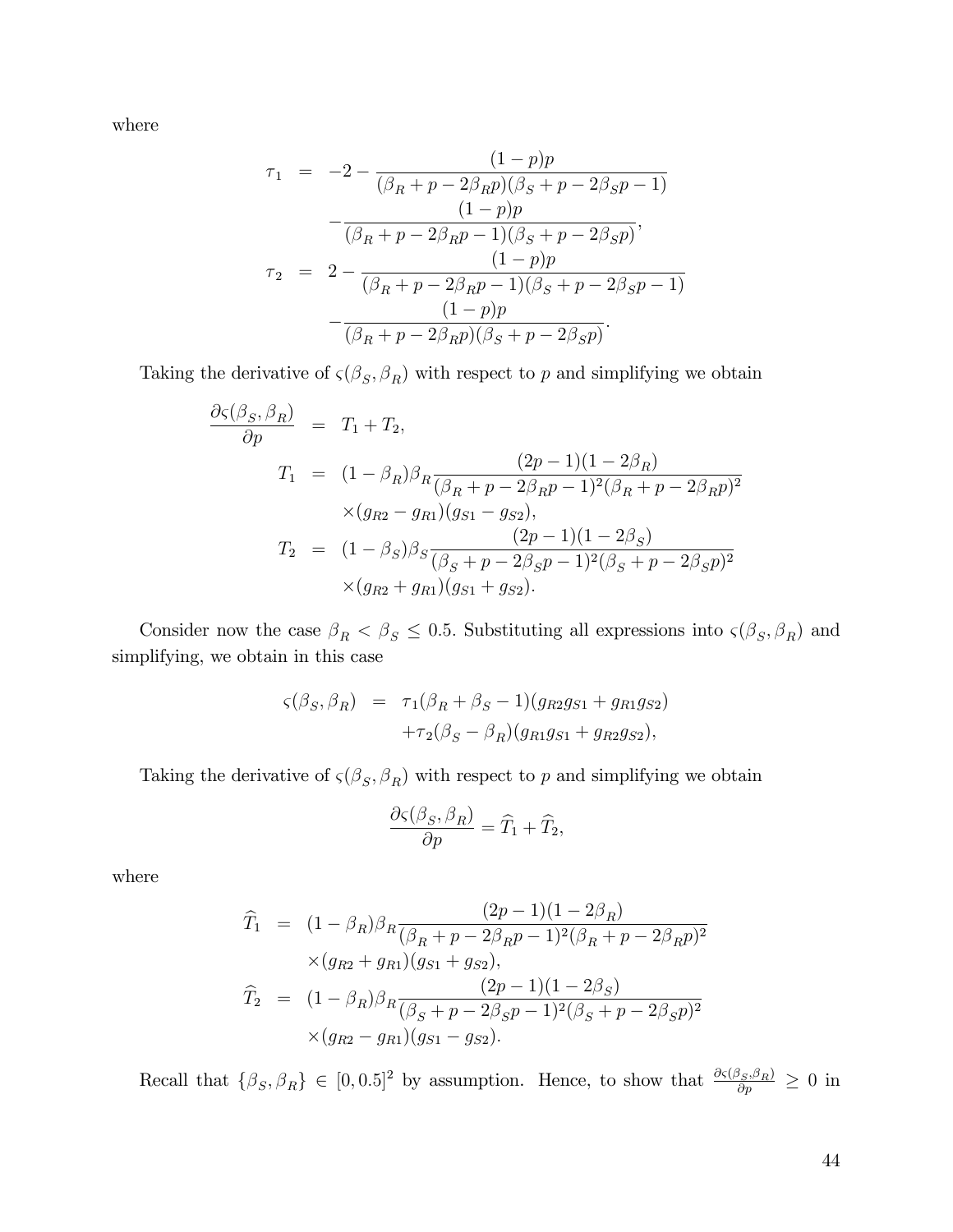either case we need to show that

$$
(g_{R2} - g_{R1})(g_{S1} - g_{S2}) > 0.
$$

This is done in the next step.

**Step 4.** By initial assumption, we have that for any  $x$ 

$$
g_R(x) = g_S(1-x).
$$

In particular, this implies

$$
\frac{g_R(0.5)}{g_S(0.5)} = 1.
$$

Note that then the MLRP in (37) implies that for any  $\beta_R < 0.5$  and  $\beta_S < 0.5$ 

$$
\frac{g_S(\beta_S)}{g_R(\beta_S)} < \frac{g_S(0.5)}{g_R(0.5)} < \frac{g_S(1 - \beta_R)}{g_R(1 - \beta_R)} \Leftrightarrow \n\frac{g_S(\beta_S)}{g_R(\beta_S)} < 1 < \frac{g_S(1 - \beta_R)}{g_R(1 - \beta_R)}.\n\tag{38}
$$

Since by initial assumption  $g_R(x) = g_S(1-x)$ , (38) is equivalent to

$$
\frac{g_S(\beta_S)}{g_S(1-\beta_S)} < 1 < \frac{g_R(\beta_R)}{g_R(1-\beta_R)}.
$$

In terms of our previous notation, this is equivalent to

$$
g_{S1} < g_{S2},
$$
  

$$
g_{R1} > g_{R2}.
$$

Finally, this leads to

$$
(g_{R2} - g_{R1})(g_{S1} - g_{S2}) > 0.
$$
\n(39)

**Step 5.** Applying (39) to the expressions for  $\frac{\partial \varsigma(\beta_S,\beta_R)}{\partial p}$  from Step 3, we obtain

$$
\frac{\partial \varsigma(\beta_S, \beta_R)}{\partial p} \ge 0.
$$

At the same time, it is easy to verify that  $\varsigma(\beta_S, \beta_R) = 0$  for  $p = 1/2$ . Consequently,  $\varsigma(\beta_S, \beta_R) \geq 0$  for any  $p > 1/2$ . Then, by Step 2 this results in

$$
\int_{\beta_R=0}^1 \int_{\beta_S=0}^1 \eta(\beta_S, \beta_R) g_S(\beta_S) g_R(\beta_R) d\beta_S d\beta_R \ge 0.
$$

By Step 1, this implies that the incentive constraints for full disclosure are satisfied.  $\blacksquare$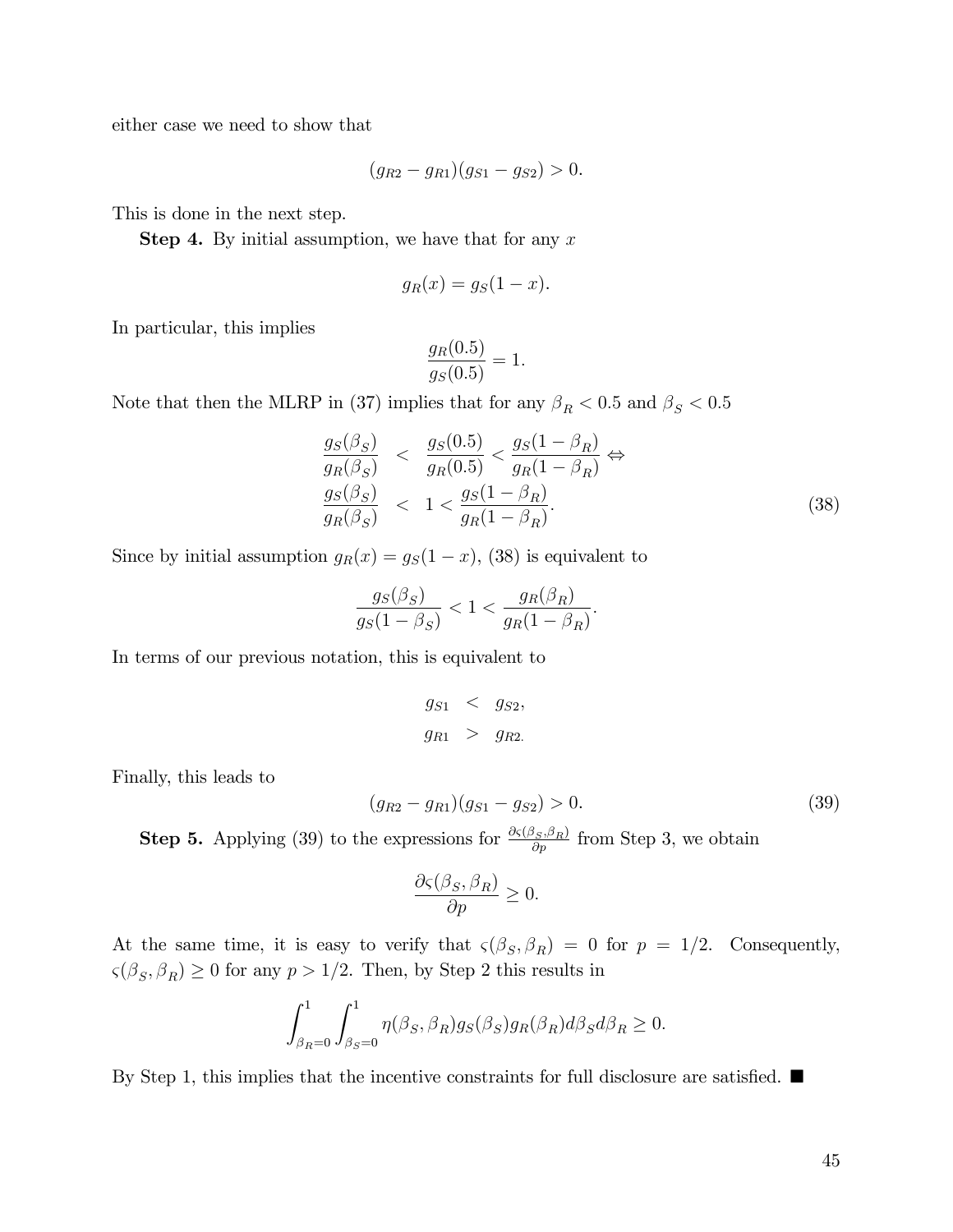#### Proof of Proposition 5.c)

**Step 1.** Let us show that for sufficiently high x, it holds that  $\beta_S > \beta_S^{**}(\beta_R) = \frac{p(1-\beta_R)}{\beta_R+p(1-2\beta_R)}$ for any  $\{\beta_S, \beta_R\} \in [x, 1]^2$ . Indeed, it is easy to verify that  $x > \beta_S^{**}(x)$  if and only if  $x > \frac{p}{p + \sqrt{p(1-p)}}$ . Thus, we have that for  $x > \frac{p}{p + \sqrt{p(1-p)}}$  and any  $\{\beta_S, \beta_R\} \in [x, 1]^2$  it holds

$$
\beta_S \ge x > \beta^{**}(x) \ge \beta^{**}(\beta_R),
$$

where the last inequality is due to  $\beta_S^{**}(x)$  decreasing in x. Hence,  $\beta_S > \beta_S^{**}(\beta_R)$  for any  $\{\beta_S, \beta_R\} \in [x, 1]^2.$ 

Analogously, one can show that for any sufficiently small  $y$  (in particular, for any  $y <$  $p+\sqrt{p(1-p)}-1$  $\frac{p(1-p)-1}{2p-1}$ , it holds  $\beta_S < \beta_S^*(\beta_R)$  for any  $\{\beta_S, \beta_R\} \in [0, y]^2$ .

**Step 2.** Let us show that if the common distribution of priors  $g$  is shifted to the right, then D1-equilibrium always exists. The incentive constraints for D1 are (see Step 1 in the proof of Proposition 5.a)

$$
\int_{\beta_R=0}^1 \int_{\beta_S=0}^1 \widetilde{\kappa}_0(\beta_S, \beta_R) g(\beta_S) g(\beta_R) d\beta_S d\beta_R \leq 0,
$$
\n(40)

$$
\int_{\beta_R=0}^1 \int_{\beta_S=0}^1 \widetilde{\kappa}_1(\beta_S, \beta_R) g(\beta_S) g(\beta_R) d\beta_S d\beta_R \geq 0,
$$
\n(41)

where

$$
\widetilde{\kappa}_0(\beta_S, \beta_R) = \Delta^{D1}(\varnothing; \beta_S, \beta_R) - \Delta(0; \beta_S, \beta_R), \n\widetilde{\kappa}_1(\beta_S, \beta_R) = \Delta^{D1}(\varnothing; \beta_S, \beta_R) - \Delta(1; \beta_S, \beta_R).
$$

At the same time, for any constellation  $\{\beta_S, \beta_R\} \in [x, 1]^2$  and x sufficiently high we have  $\beta_S > \beta_S^{**}(\beta_R)$  by Step 1, which then implies by Proposition 1

$$
\begin{aligned}\n\widetilde{\kappa}_0(\beta_S, \beta_R) &\leq 0, \\
\widetilde{\kappa}_1(\beta_S, \beta_R) &\geq 0.\n\end{aligned}
$$

Consequently,

$$
\int_{\beta_R=x}^1 \int_{\beta_S=x}^1 \kappa_0(\beta_S, \beta_R) g_S(\beta_S) g_R(\beta_R) d\beta_S d\beta_R \leq 0,
$$
\n(42)

$$
\int_{\beta_R=x}^1 \int_{\beta_S=x}^1 \kappa_1(\beta_S, \beta_R) g_S(\beta_S) g_R(\beta_R) d\beta_S d\beta_R \geq 0.
$$
 (43)

Finally,  $(42)$  and  $(43)$  result in  $(40)$  and  $(41)$  as far as q is sufficiently skewed to the right.

**Step 3.** The non-existence of other pure strategy equilibria (besides D1) if  $g$  is sufficiently shifted to the right follows by the analogous argument. In particular, by Step 1 and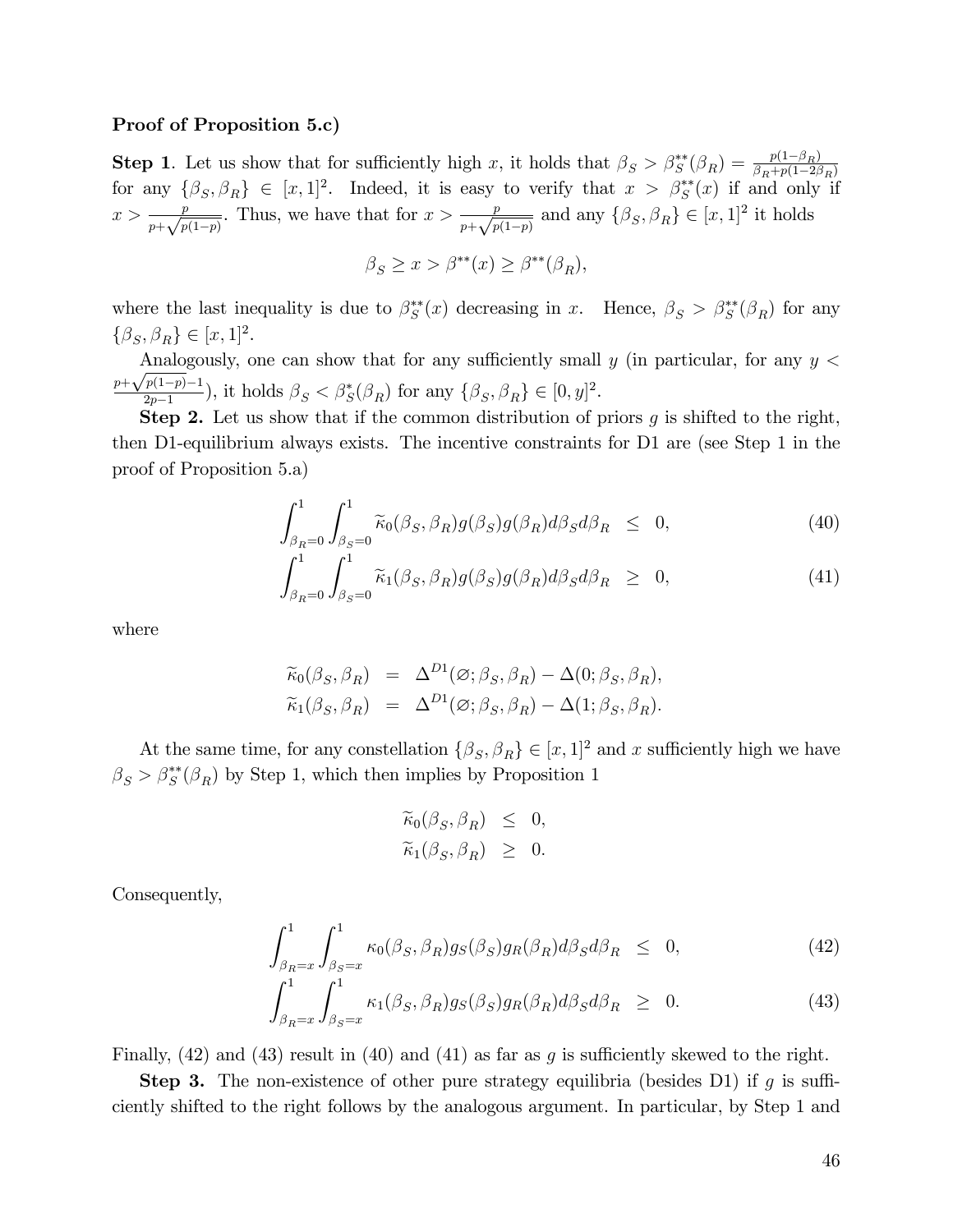Proposition 1 for any given constellation  $\{\beta_S, \beta_R\} \in [x, 1]^2$  with x sufficiently high the S's incentive constraints for other equilibria (D0 and FD) are not satisfied. Consequently, they are still not satisfied once we integrate them over all possible constellations  $\{\beta_S, \beta_R\} \in [x, 1]^2$ like in Step 2. If the probability mass set on  $\{\beta_S, \beta_R\} \notin [x, 1]^2$  gets sufficiently small, the same applies to the integration over all possible constellations  $\{\beta_S, \beta_R\} \in [0, 1]^2$ .

**Step 4.** Consider the case when the distribution  $g$  is sufficiently skewed to the left, i.e. to values  $[0, y]^2$ . As before, Step 1 implies that for any given  $\{\beta_S, \beta_R\} \in [0, y]^2$  we have  $\beta_S < \beta_S^*(\beta_R)$ , i.e. the S's incentive constraints for D0 are satisfied, while for D1 and FD they are not satisfied. Consequently, the same holds once we integrate them over all possible priors constellations in  $[0, y]^2$ , and hence in  $[0, 1]^2$  (under sufficiently skewed distribution).

#### Proof of Proposition 5.d)

Suppose that S's prior  $\beta_S$  is commonly known. That of R is drawn from a symmetric distribution G over  $[0, 1]$ . Then, by the same steps as in the proof of Proposition 5.a we obtain

$$
E_S[\Delta(0)] - E_S[\Delta^{FD}(\varnothing)] = \int_{\beta_R=0}^1 \left( \left| \tilde{\beta}_S(0) - \tilde{\beta}_R(0) \right| - |\beta_S - \beta_R| \right) dG_R(\beta_R)
$$
  
= 
$$
\int_{\beta_R=0}^{0.5} \left( \kappa_0(\beta_S, \beta_R) + \kappa_0(\beta_S, 1 - \beta_R) \right) dG_R(\beta_R). \tag{44}
$$

Consider  $\beta_R < 0.5$  such that  $1-\beta_R > \beta_S > \beta_R.$  For such  $\beta_R$  it holds

$$
\kappa_0(\beta_S, \beta_R) + \kappa_0(\beta_S, 1 - \beta_R) \n= \left( \tilde{\beta}(0, \beta_S) - \tilde{\beta}(0, \beta_R) \right) - (\beta_S - \beta_R) \n+ \left( \tilde{\beta}(0, 1 - \beta_R) - \tilde{\beta}(0, \beta_S) \right) - (1 - \beta_R - \beta_S) \n= \tilde{\beta}(0, 1 - \beta_R) - \tilde{\beta}(0, \beta_R) + 2\beta_R - 1 \n= \frac{(1 - \beta_R)(1 - p)}{(1 - \beta_R)(1 - p) + \beta_R p} - \frac{\beta_R(1 - p)}{\beta_R(1 - p) + (1 - \beta_R)p} + 2\beta_R - 1 \n= -\frac{(1 - 2p)^2(1 - \beta_R)(1 - 2\beta_R)\beta_R}{(1 - p + \beta_R(2p - 1))(\beta_R + p(1 - 2\beta_R))} < 0.
$$

Since the probability mass of  $\beta_R < 0.5$  such that the condition  $1 - \beta_R > \beta_S > \beta_R$ is satisfied is sufficiently large for  $\beta_S$  sufficiently close to 0.5, the right-hand side of (44) is negative as well. Hence, the sender would prefer to disclose 0-signal over no disclosure. The same claim for 1-signals follows by symmetry considerations. Consequently, the FDequilibrium exists.  $\blacksquare$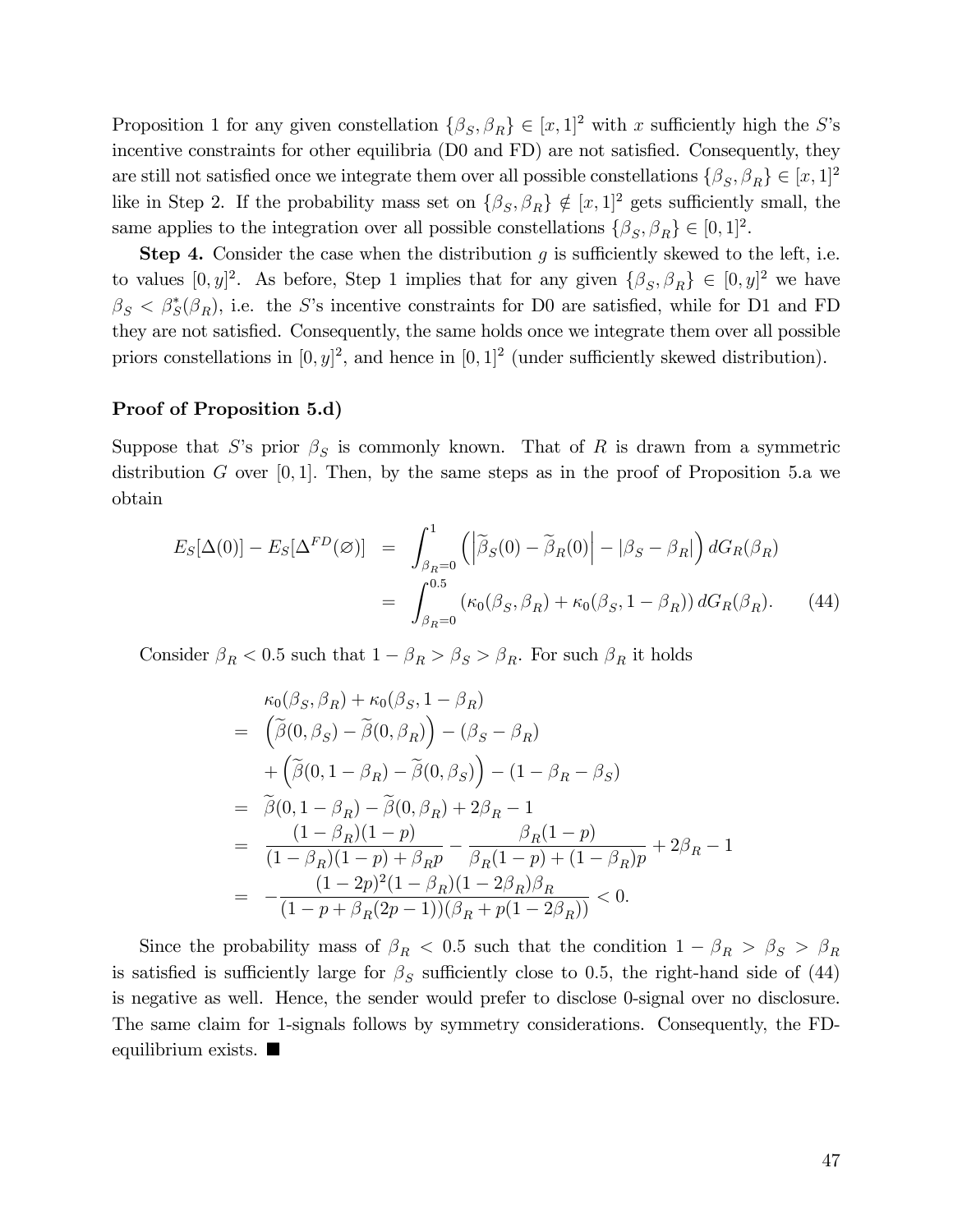## Appendix V: Proposition 2

**Step 1.** First, note that  $\Delta(0, \beta_S, \beta_R)$  and  $\Delta(1, \beta_S, \beta_R)$  are V-shaped with respect to either  $\beta_S$  or  $\beta_R$  reaching its minimum at  $\beta_S = \beta_R$ . Indeed, since  $\beta_i(0)$  is increasing in  $\beta_i$ , it follows that  $\Delta(0, \beta_i, \beta_j)$  decreases in  $\beta_i$  if  $\beta_i < \beta_j$  and increases in  $\beta_i$  otherwise, being equal to 0 for  $\beta_i = \beta_j$ . The same argument applies to  $\Delta(1, \beta_S, \beta_R)$ .

**Step 2.** Let us show another auxiliary result that  $E_S[\Delta^{D0}(\emptyset, \beta_S, \beta_R)]$  and  $E_S[\Delta^{D1}(\emptyset, \beta_S, \beta_R)]$ are V-shaped with respect to  $\beta_R$  reaching its minimum at  $\beta_S = \beta_R$ . Consider  $E_S[\Delta^{D1}(\emptyset, \beta_S, \beta_R)]$ . Using the expressions from Appendix I, we get:

$$
E_S[\Delta^{D1}(\emptyset, \beta_S, \beta_R)]
$$
  
= 
$$
\frac{p(1 - p\varphi) - \beta_S(2p - 1)(1 - \varphi)}{p - \beta_S(2p - 1)} \frac{|\beta_S - \beta_R|}{1 - \varphi(1 - p + \beta_R(2p - 1))}.
$$
 (45)

Taking the derivative with respect to  $\beta_R$  and simplifying we obtain (for  $\beta_R \neq \beta_S$ )

$$
\frac{\partial E_S[\Delta^{D1}(\emptyset, \beta_S, \beta_R)]}{\partial \beta_R} = \operatorname{sgn}[\beta_R - \beta_S] \frac{p(1 - p\varphi) - \beta_S(2p - 1)(1 - \varphi)}{p - \beta_S(2p - 1)} \frac{1 - \varphi(1 - p + \beta_S(2p - 1))}{(1 - \varphi(1 - p + \beta_R(2p - 1)))^2}
$$

It is easy to verify that all terms on the right-hand side following the sign function are always positive. Hence, the sign of the derivative is determined by  $sgn[\beta_R - \beta_S]$ , which implies that function  $E_S[\Delta^{D1}(\emptyset, \beta_S, \beta_R)]$  is V-shaped with respect to  $\beta_R$ , being kinked at  $\beta_S = \beta_R$  where it is equal to 0 (see 45).

Consider  $E_S[\Delta^{D0}(\emptyset, \beta_S, \beta_R)]$ . Using the expressions from Appendix I, we get:

$$
E_S[\Delta^{D0}(\emptyset, \beta_S, \beta_R)]
$$
  
= 
$$
\frac{1 - p + \beta_S(2p - 1)(1 - \varphi) - (1 - p)^2 \varphi}{1 - p + \beta_S(2p - 1)} \frac{|\beta_S - \beta_R|}{1 - \varphi(p - \beta_R(2p - 1))}.
$$
 (46)

Taking the derivative with respect to  $\beta_R$  and simplifying we obtain (for  $\beta_R \neq \beta_S$ )

$$
\frac{\partial E_S[\Delta^{D0}(\emptyset, \beta_S, \beta_R)]}{\partial \beta_R}
$$
\n
$$
= \text{sgn}[\beta_R - \beta_S] \frac{1 - p + \beta_S(2p - 1)(1 - \varphi) - (1 - p)^2 \varphi}{1 - p + \beta_S(2p - 1)} \frac{1 - \varphi(p - \beta_S(2p - 1))}{(1 - \varphi(p - \beta_R(2p - 1)))^2}
$$

It is easy to verify that all terms on the right-hand side following the sign function are always positive. Hence, the sign of the derivative is determined by  $sgn[\beta_R - \beta_S]$ , which again implies that function  $E_S[\Delta^{D0}(\emptyset, \beta_S, \beta_R)]$  is V-shaped with respect to  $\beta_R$ , being kinked at  $\beta_S = \beta_R$ where it is equal to  $0$  (see 46).

**Step 3.** Let us show that  $E_S[\Delta^{FD}], E_S[\Delta^{D0}],$  and  $E_S[\Delta^{D1}]$  are all V-shaped with respect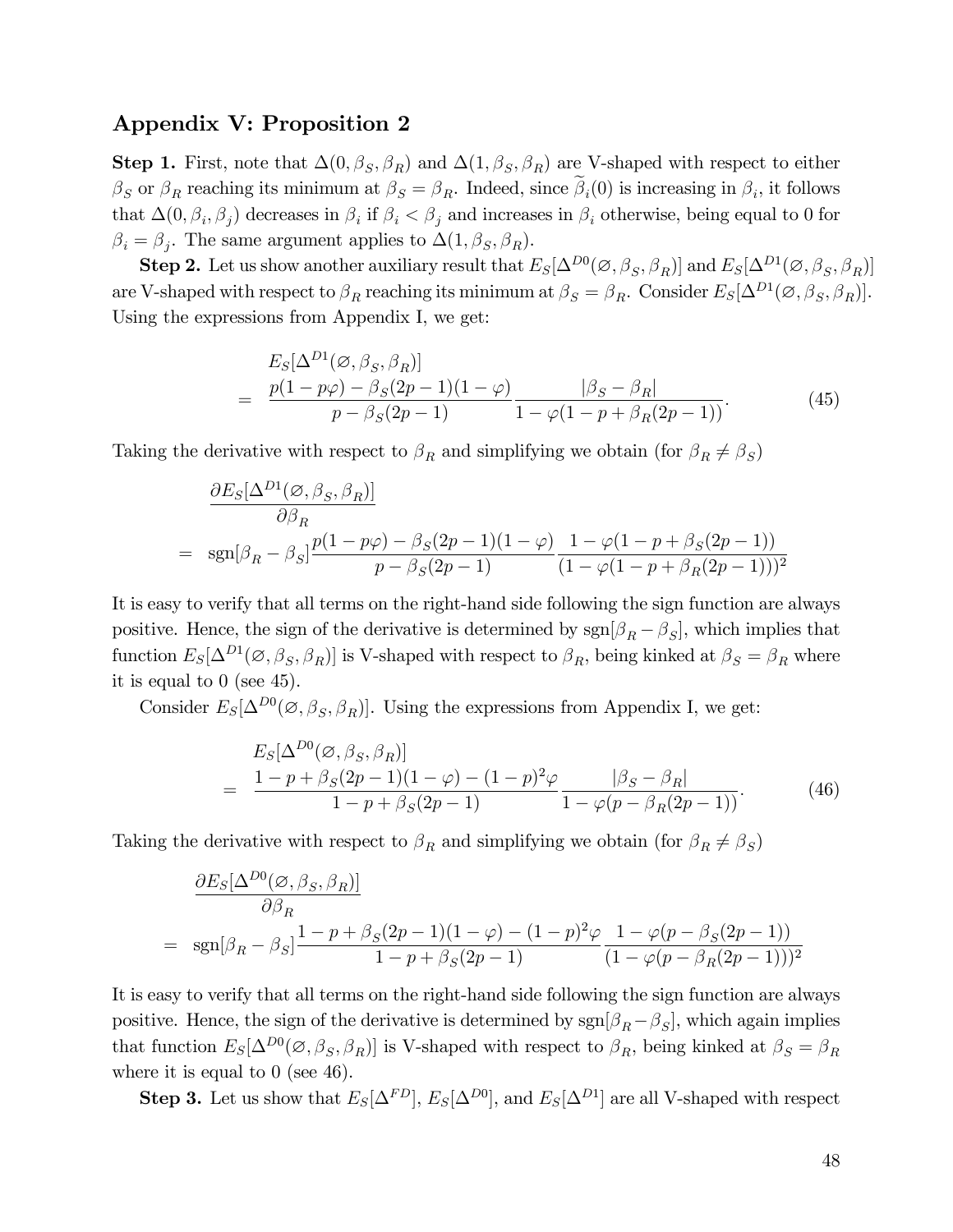to  $\beta_R$  and reach their minimum at  $\beta_S = \beta_R$ . We have

$$
E_S[\Delta^{FD}] = \Pr[\sigma_S = 1|\beta_S] \Delta(1, \beta_S, \beta_R)
$$
  
+ 
$$
\Pr[\sigma_S = 0|\beta_S] \Delta(0, \beta_S, \beta_R) + \Pr[\sigma_S = \varnothing | \beta_S] |\beta_S - \beta_R|,
$$
 (47)

$$
E_S[\Delta^{D0}] = \Pr[\sigma_S = 0 | \beta_S] \Delta(0, \beta_S, \beta_R)
$$
  
 
$$
+ (1 - \Pr[\sigma_S = 0 | \beta_S]) \Delta^{D0}(\emptyset, \beta_S, \beta_R), \qquad (48)
$$

$$
E_S[\Delta^{D1}] = \Pr[\sigma_S = 1|\beta_S] \Delta(1, \beta_S, \beta_R)
$$
  
 
$$
+ (1 - \Pr[\sigma_S = 1|\beta_S]) \Delta^{D1}(\emptyset, \beta_S, \beta_R).
$$
 (49)

Note now that by Steps 1 and 2, it holds true that  $\Delta(0, \beta_S, \beta_R)$ ,  $\Delta(1, \beta_S, \beta_R)$ ,  $\Delta^{D0}(\varnothing, \beta_S, \beta_R)$ ,  $\Delta^{D_1}(\emptyset, \beta_S, \beta_R)$  and  $|\beta_S - \beta_R|$  are all V-shaped and reach their minimum (which equals 0) for  $\beta_S = \beta_R$ . It follows immediately that  $E_S[\Delta^{FD}], E_S[\Delta^{D0}]$  and  $E_S[\Delta^{D1}]$  exhibit these same properties.

**Step 4.** Let us show that  $E_S[\Delta]$  is uniquely defined, i.e. that if X and X' are two equilibrium disclosure rules given  $\beta_S, \beta_R$ , then  $E_S[\Delta^X|\beta_S, \beta_R] = E_S[\Delta^{X'}|\beta_S, \beta_R]$ . First note that  $E_S[\Delta] = 0$  in any equilibrium if  $\beta_S = \beta_R$  (see the proof of Lemma II.C). Consider  $\beta_S \neq \beta_R$ . Then, by Proposition 1 the only instances where the equilibrium is not unique are when  $\beta_S = \beta_S^*(\beta_R)$  and  $\beta_S = \beta_S^{**}(\beta_R)$ . Consider  $\beta_S = \beta_S^*(\beta_R)$ , in which case by Proposition 1 there exist FD, D0 and mixed disclosure equilibria. By (21)-(25) in the proof of Lemma II.G, if  $\beta_S = \beta_S^*(\beta_R)$ , then S must be indifferent between disclosing  $\sigma = 1$  and non-disclosure for any  $\delta_R^1$ , i.e. in any disclosure equilibrium in which  $\sigma = 1$  is not disclosed with positive probability (this includes D0). I.e. it must be true that:

$$
\Delta(1, \beta_S^*(\beta_R), \beta_R) = \Delta^{D0}(\varnothing, \beta_S^*(\beta_R), \beta_R). \tag{50}
$$

Note that by (4)  $\Delta^{D_0}(\emptyset, \beta_S^*(\beta_R), \beta_R)$  is a weighted average between  $\Delta(1, \beta_S^*(\beta_R), \beta_R)$  and  $|\beta_{S}^{*}(\beta_{R}) - \beta_{R}|$ . Together with (50), this implies

$$
\Delta(1, \beta_S^*(\beta_R), \beta_R) = |\beta_S^*(\beta_R) - \beta_R|.\tag{51}
$$

(47), (48), (50) and (51) jointly imply that  $E_S[\Delta^{FD}|\beta_S = \beta_S^*(\beta_R)]$  is equal to  $E_S[\Delta^{D0}|\beta_S =$  $\beta_{S}^{*}(\beta_{R})$ , as well as to the corresponding value under any other equilibrium involving randomization between disclosure and non-disclosure when  $\sigma = 1$  (recall that this is the only possible mixed-disclosure strategy equilibrium if  $\beta_S = \beta_S^*(\beta_R)$  by the proof of Lemma II.G). Consequently,  $E_S[\Delta]$  is uniquely defined if  $\beta_S = \beta_S^*(\beta_R)$ . By an analogous argument,  $E_S[\Delta]$ is uniquely defined if  $\beta_S = \beta_S^{**}(\beta_R)$ .

**Step 5.** Let us show that  $E_S[\Delta]$  is continuous in  $\beta_R$ . Note first that  $E_S[\Delta^{D0}]$ ,  $E_S[\Delta^{FD}]$ and  $E_S[\Delta^{D1}]$  are all continuous in  $\beta_R$ . Besides, by Step 4,  $E_S[\Delta]$  is uniquely defined. This together with Proposition 1 implies that  $E_S[\Delta]$  is equal either to  $E_S[\Delta^{D0}]$ ,  $E_S[\Delta^{FD}]$  or  $E_S[\Delta^{D1}]$  depending on whether, respectively,  $\beta_S \in (0, \beta_S^*(\beta_R)], \beta_S \in [\beta_S^*(\beta_R), \beta_S^{**}(\beta_R)]$  and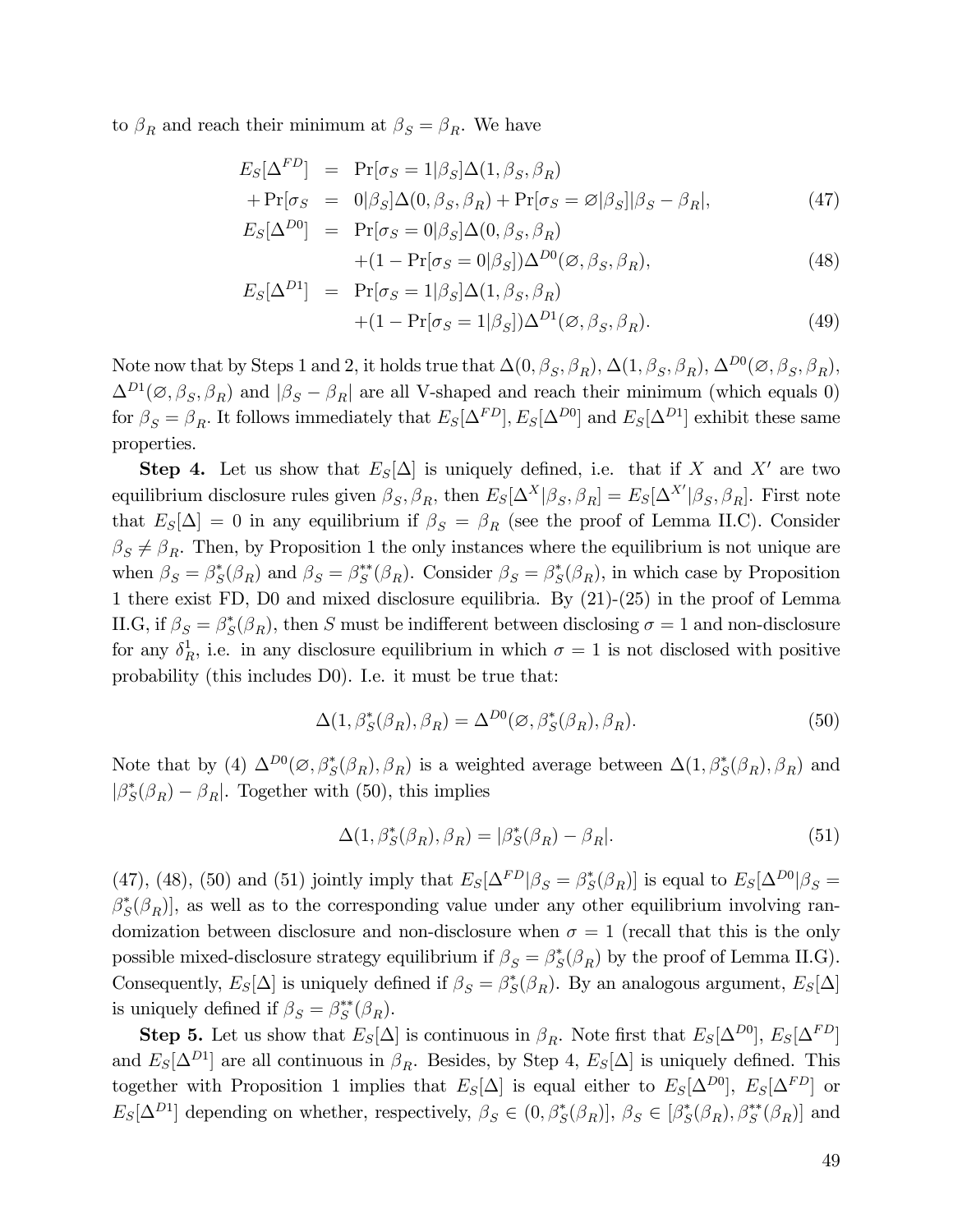$\beta_S \in [\beta_S^{**}(\beta_R), 1)$ , being continuous at  $\beta_R = (\beta_S^*)^{-1}(\beta_S)$  and  $\beta_R = (\beta_S^{**})^{-1}(\beta_S)$ . Consequently,  $E_S[\Delta]$  is also continuous in  $\beta_R$ .

**Step 6.** Consider finally the perceived disagreement from  $S$ 's perspective. By Step 5,  $E_S[\Delta]$  is continuous in  $\beta_R$  and is equal either to  $E_S[\Delta^{D0}]$ ,  $E_S[\Delta^{FD}]$  or  $E_S[\Delta^{D1}]$ . By Step 3, all these functions are V-shaped with respect to  $\beta_R$  reaching its minimum at  $\beta_S = \beta_R$ . Consequently, the same holds for  $E_S[\Delta]$ .

## Appendix VI: Proposition 6

Proposition 6 follows from a set of Lemmas (Lemmas V.A to V.D), which are stated and proved in what follows. In a given SDE featuring the non-disclosure interval  $(s_1, s_2)$ , we denote R's perceived disagreement conditional on disclosure of a signal s by  $\Delta(s)$  and conditional on non-disclosure by  $\Delta^{(s_1,s_2)}(\varnothing)$ :

$$
\Delta(s) = \left| \widetilde{\beta}_S(s) - \widetilde{\beta}_R(s) \right| \text{ for } s \in [\underline{s}, \overline{s}],
$$
  

$$
\Delta^{(s_1, s_2)}(\varnothing) = \left| E_R^{s_1, s_2}[\widetilde{\beta}_S|\varnothing] - \widetilde{\beta}_R^{s_1, s_2}(\varnothing) \right|.
$$

**Lemma V.A** If  $\beta_s \neq \beta_R$ , then  $\Delta(s)$  satisfies the following:

i)  $\lim_{s \to s} \Delta(s) = \lim_{s \to \overline{s}} \Delta(s) = 0.$ 

ii) There exists  $\hat{s}$  such that  $\Delta(s)$  is increasing in s for all  $s < \hat{s}$  and decreasing in s for all  $s > \widehat{s}$ .

iii)  $\tilde{s} > \langle \langle \rangle \tilde{s}$  if and only if the player with the lower prior is less (more) confident. Instead,  $\widetilde{s} = \widehat{s}$  if and only if  $\beta_S = 1 - \beta_R$ , i.e. if players are equally confident.

#### Proof.

**Step 1.** i) is immediate. To show ii) we first prove that there is a unique  $\hat{s}$  such that

$$
\frac{d}{ds}\left(\widetilde{\beta}_S(\widehat{s}) - \widetilde{\beta}_R(\widehat{s})\right) = 0
$$

Indeed,

$$
\frac{d}{ds} \left( \tilde{\beta}_{S}(s) - \tilde{\beta}_{R}(s) \right) \n= \frac{d}{ds} \left( \frac{\beta_{S}}{\beta_{S} + (1 - \beta_{S}) \frac{f(s|0)}{f(s|1)}} - \frac{\beta_{R}}{\beta_{R} + (1 - \beta_{R}) \frac{f(s|0)}{f(s|1)}} \right) \n= \frac{f(s|0)}{f(s|1)} \left( \frac{\beta_{R} (1 - \beta_{R})}{\left( \beta_{R} + (1 - \beta_{R}) \frac{f(s|0)}{f(s|1)} \right)^{2}} - \frac{\beta_{S} (1 - \beta_{S})}{\left( \beta_{S} + (1 - \beta_{S}) \frac{f(s|0)}{f(s|1)} \right)^{2}} \right) \frac{d}{ds}.
$$
\n(52)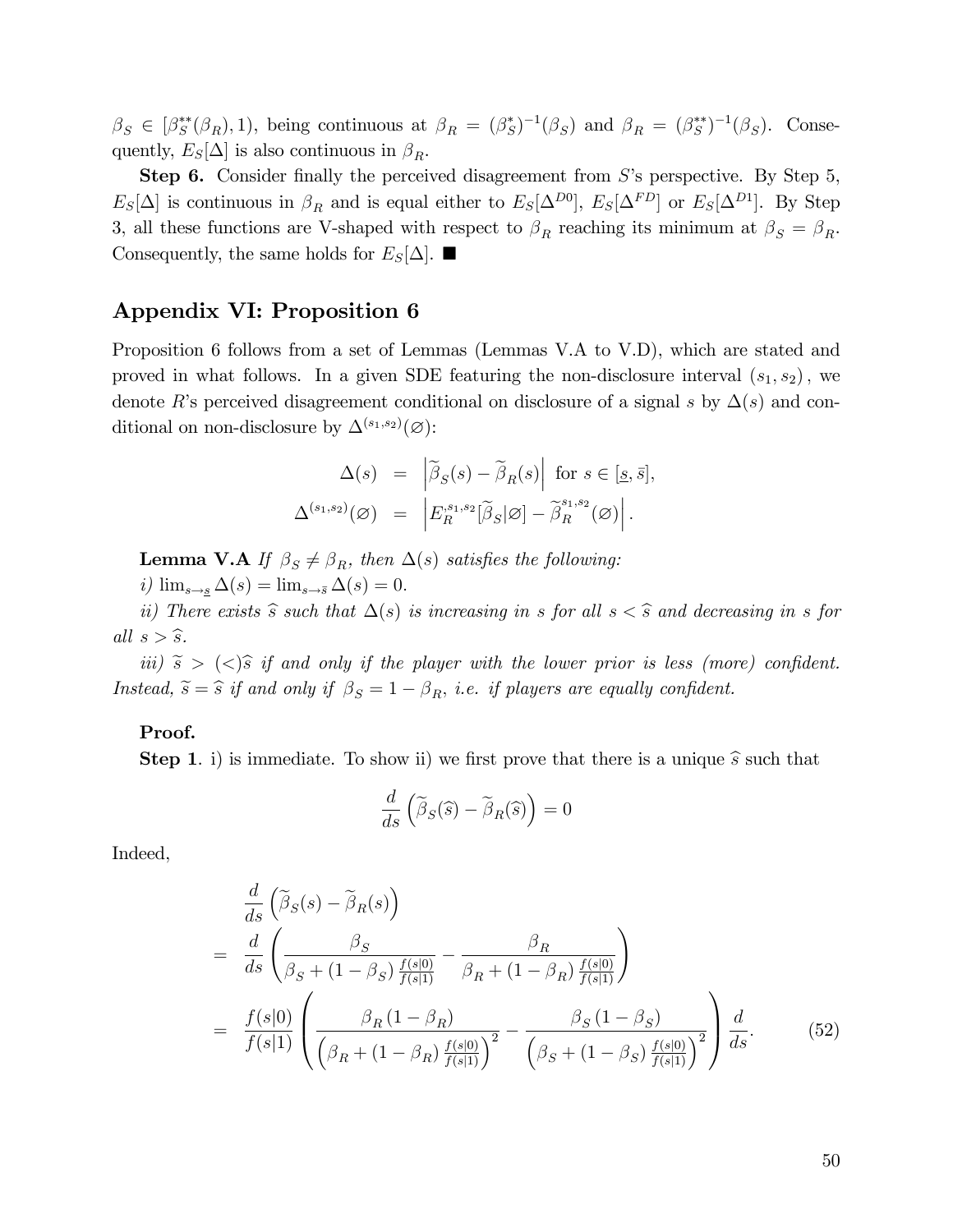Consider the solution to

$$
\beta_R (1 - \beta_R) \left( \beta_S + (1 - \beta_S) \frac{f(s|0)}{f(s|1)} \right)^2 = \beta_S (1 - \beta_S) \left( \beta_R + (1 - \beta_R) \frac{f(s|0)}{f(s|1)} \right)^2.
$$

Both sides are decreasing in  $s$ , but we claim that they increase at different rates. To see this, note that

$$
\frac{d}{ds}\beta_R (1 - \beta_R) \left(\beta_S + (1 - \beta_S) \frac{f(s|0)}{f(s|1)}\right)^2
$$
\n
$$
= 2\beta_R (1 - \beta_R) (1 - \beta_S) \left(\beta_S + (1 - \beta_S) \frac{f(s|0)}{f(s|1)}\right) \frac{d}{ds} \frac{f(s|0)}{f(s|1)},
$$
\n
$$
\frac{d}{ds}\beta_S (1 - \beta_S) \left(\beta_R + (1 - \beta_R) \frac{f(s|0)}{f(s|1)}\right)^2
$$
\n
$$
= 2\beta_S (1 - \beta_R) (1 - \beta_S) \left(\beta_R + (1 - \beta_R) \frac{f(s|0)}{f(s|1)}\right) \frac{d}{ds} \frac{f(s|0)}{f(s|1)}.
$$

The result then follows from the fact that

$$
2\beta_R (1 - \beta_R) (1 - \beta_S) \left(\beta_S + (1 - \beta_S) \frac{f(s|0)}{f(s|1)}\right) \frac{d}{ds} \frac{f(s|0)}{f(s|1)}
$$
  

$$
\geq 2\beta_S (1 - \beta_R) (1 - \beta_S) \left(\beta_R + (1 - \beta_R) \frac{f(s|0)}{f(s|1)}\right) \frac{d}{ds} \frac{f(s|0)}{f(s|1)}
$$

is equivalent to

$$
\beta_R \beta_S + \beta_R (1 - \beta_S) \frac{f(s|0)}{f(s|1)} \leq \beta_R \beta_S + \beta_S (1 - \beta_R) \frac{f(s|0)}{f(s|1)}
$$

which, in turn, is equivalent to  $\beta_R \leq \beta_S$ . Hence,  $\widehat{s}$  (where  $\Delta(s)$  reaches its extremum) must be unique. Then, claim ii) follows from continuity and (i) together with  $\Delta(\tilde{s}) = |\beta_S - \beta_R| > 0$ .

**Step 2**. To show (iii), define again  $\beta = \max\{\beta_S, \beta_R\}$  and  $\underline{\beta} = \min\{\beta_S, \beta_R\}$  such that  $\Delta(s) = \tilde{\beta}(s, \overline{\beta}) - \tilde{\beta}(s, \beta)$ . From (52) we then have:

$$
\frac{d}{ds}\Delta(\tilde{s}) = (\underline{\beta}(1-\underline{\beta}) - \overline{\beta}(1-\overline{\beta})) \frac{d}{ds} \frac{f(\tilde{s}|0)}{f(\tilde{s}|1)} \gtrless 0
$$
  

$$
\iff \underline{\beta}(1-\underline{\beta}) \leq \overline{\beta}(1-\overline{\beta}),
$$

so that by claim ii)  $\tilde{s} > (\langle \rangle \hat{s}$  if and only if  $\underline{\beta}$  is less (more) confident than  $\overline{\beta}$ , and  $\tilde{s} = \hat{s}$  if and only if players are equally confident.  $\blacksquare$ 

**Lemma V.B** (i) If  $\beta_S = {\beta_R, 1 - \beta_R}$ , then there exists an FD-equilibrium.

(ii) If  $\beta_S \neq {\beta_R, 1 - \beta_R}$ , then in any equilibrium a positive measure of signals is not disclosed.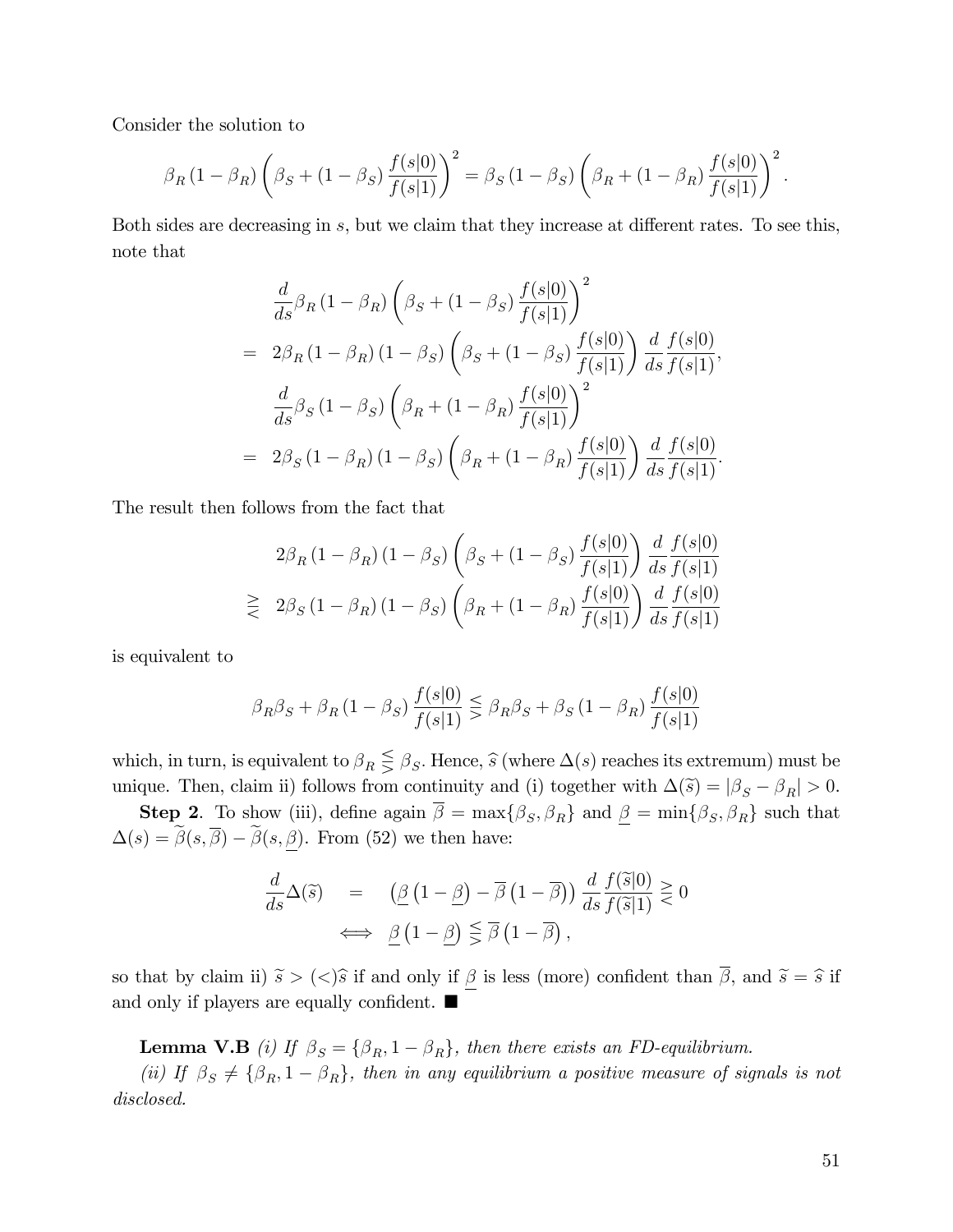#### Proof.

**Step 1.** Let us show the existence of FD for  $\beta_S = {\beta_R, 1-\beta_R}$ . If  $\beta_S = \beta_R$  then trivially  $\Delta(s) = 0$  for any s, so that S has always an incentive to disclose s. If  $\beta_S = 1 - \beta_R$ , then  $\widetilde{s} = \widehat{s}$  by Lemma V.A(iii). Consequently, for any  $s \in [s, \overline{s}]$  we obtain

$$
\Delta^{FD}(\varnothing) = |\beta_S - \beta_R| = \Delta(\widetilde{s}) = \Delta(\widetilde{s}) \ge \Delta(s),
$$

where the last inequality is by Lemma V.A (ii). Hence,  $S$  has an incentive to disclose all signals in equilibrium.

**Step 2.** Let us show that for  $\beta_S \neq {\beta_R, 1 - \beta_R}$  there exists no equilibrium where the set of non-disclosed signals has 0-measure. Assume by contradiction that this is the case. Consider thus a putative equilibrium featuring a disclosure rule  $\widetilde{D}$  such that the set of nondisclosed signals has 0-measure. Then, the perceived disagreement upon non-disclosure is  $\Delta^D(\emptyset) = |\beta_S - \beta_R|$ , since R assigns probability 1 to the fact that S is uninformed. At the same time, since  $\Delta(s)$  is single peaked at  $\hat{s}$  by Lemma V.A(ii) and  $\hat{s} \neq \hat{s}$  by Lemma V.A(iii), we have

$$
\Delta(\widehat{s}) > \Delta(\widetilde{s}) = |\beta_S - \beta_R| = \Delta^D(\varnothing),
$$

so that S has an incentive not to disclose all signals located sufficiently close to  $\hat{s}$ , which is a contradiction.

**Lemma V.C** If  $\beta_S \neq {\beta_R, 1 - \beta_R}$ , then the unique equilibrium is an SDE.

#### Proof.

Step 0. Steps 1-2 introduce key equilibrium conditions. In steps 3-4, we show that there exists a unique SDE. Step 5 proves that any equilibrium is an SDE.

In what follows, we assume  $\beta_S > \beta_R$ . The proof for the reverse case follows the same steps and is omitted.

Step 1. Consider a putative simple disclosure equilibrium with non-disclosure interval  $(s_1, s_2)$ . From R's point of view, S does not disclose an observed signal with probability

$$
\Pr_R(s \in (s_1, s_2)) = \beta_R \int_{s_1}^{s_2} f(s|1)ds + (1 - \beta_R) \int_{s_1}^{s_2} f(s|0)ds.
$$

When  $S$  does not disclose,  $R$ 's posterior is

$$
\widetilde{\beta}_{R}^{s_{1},s_{2}}(\varnothing)
$$
\n
$$
= \frac{\varphi}{(1-\varphi)+\varphi \Pr_{R}(s \in (s_{1}, s_{2}))} \int_{s_{1}}^{s_{2}} (\beta_{R}f(s|1) + (1-\beta_{R}) f(s|0)) \widetilde{\beta}_{R}(s) ds
$$
\n
$$
+ \frac{(1-\varphi)}{(1-\varphi)+\varphi \Pr_{R}(s \in (s_{1}, s_{2}))} \beta_{R}
$$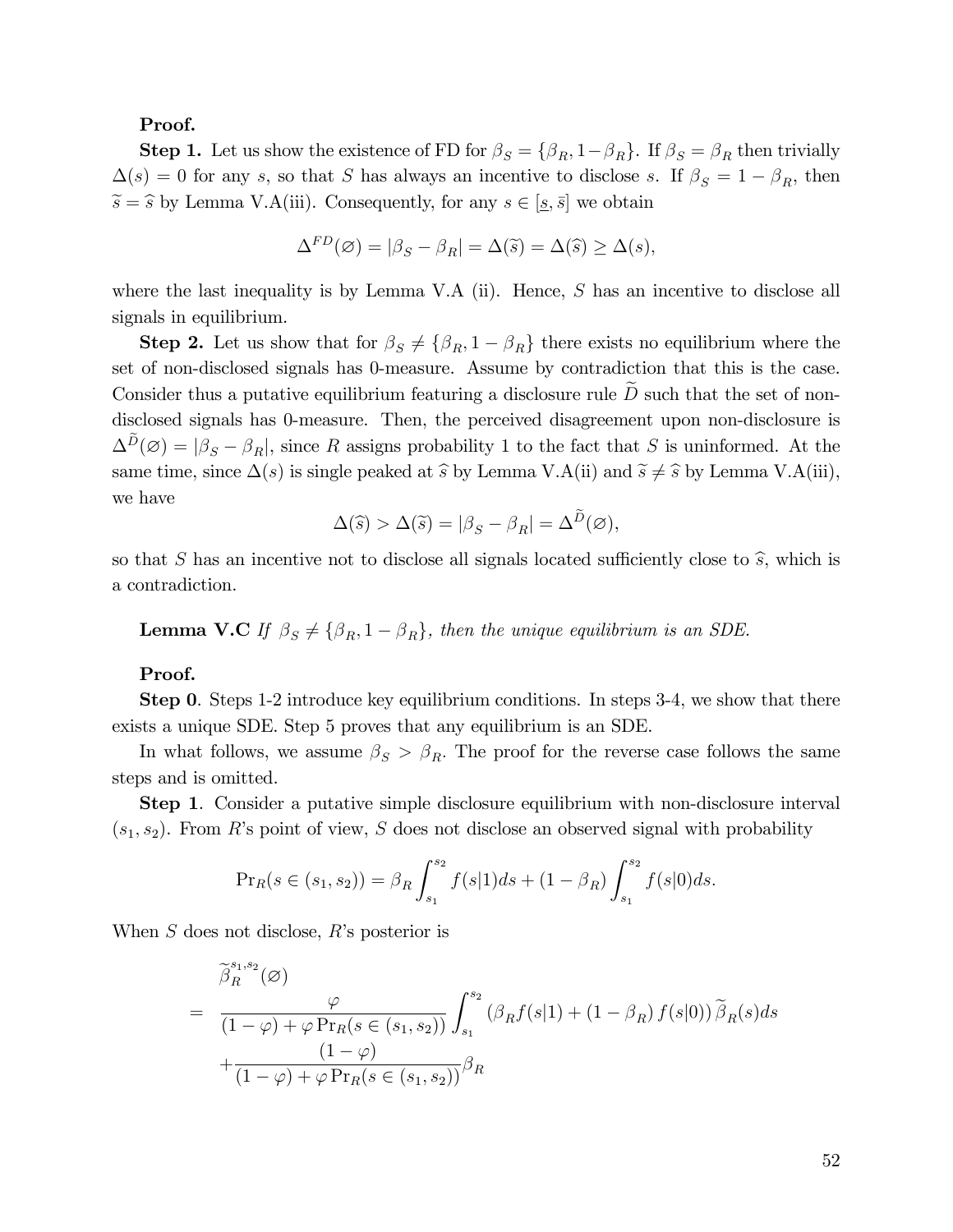Similarly,  $R$ 's belief about  $S$ 's posterior in this case is

$$
E_R^{s_1, s_2}[\tilde{\beta}_S|\varnothing]
$$
\n
$$
= \frac{\varphi}{(1-\varphi)+\varphi \Pr_R(s \in (s_1, s_2))} \int_{s_1}^{s_2} (\beta_R f(s|1) + (1-\beta_R) f(s|0)) \tilde{\beta}_S(s) ds
$$
\n
$$
+ \frac{(1-\varphi)}{(1-\varphi)+\varphi \Pr_R(s \in (s_1, s_2))} \beta_S.
$$

**Step 2.** Given the definition of SDE and the fact that  $\Delta(s)$  is single peaked, S must be indifferent between disclosure and non-disclosure at  $s_1$  and  $s_2$ . Hence, we require

$$
\Delta(s) = \Delta^{(s_1, s_2)}(\varnothing) \text{ for } s = s_1, s_2.
$$
\n
$$
(53)
$$

Next, implicitly define  $s_2^*(s_1)$  as a value of  $s_2 \neq s_1$  equalizing

$$
\Delta(s_1) = \Delta(s_2)
$$

for given  $s_1 < \hat{s}$ . There is a unique such value by Lemma V.A (ii). We additionally (abusively) define  $s_2^*(\widehat{s}) = \widehat{s}$ . Then, the equilibrium condition (53) holds if and only if

$$
\Delta(s_1) = \Delta^{(s_1, s_2^*(s_1))}(\varnothing).
$$

Define the function

$$
\gamma(s_1) \equiv \Delta^{(s_1, s_2^*(s_1))}(\varnothing) - \Delta(s_1).
$$

It follows that the SDE featuring the non-disclosure interval  $(s_1, s_2^*(s_1))$  exists if and only if

$$
\gamma(s_1) = 0.\tag{54}
$$

In the next steps, we show that there always exists a unique value of  $s<sub>1</sub>$  satisfying the above condition, which implies that there always exists a unique SDE.

**Step 3.** This step proves existence of an SDE, i.e. show that there exists  $s_1$  such that  $\gamma(s_1) = 0$ . Denote  $s'_1$  the smallest value of s such that  $\Delta(s) = \Delta(\tilde{s}) = \beta_S - \beta_R$ . Note that  $s'_1 < \hat{s}$  given  $\beta_S \neq {\beta_R, 1 - \beta_R}$ . Indeed, we know from Lemma V.B. that in this case  $\Delta(\hat{s}) > \beta_S - \beta_R$ , and we also know from Lemma V.A that  $\Delta(s)$  is single peaked in s with a maximum at  $\hat{s}$  and with  $\lim_{s\to s} \Delta(s) = \lim_{s\to \bar{s}} \Delta(s) = 0.$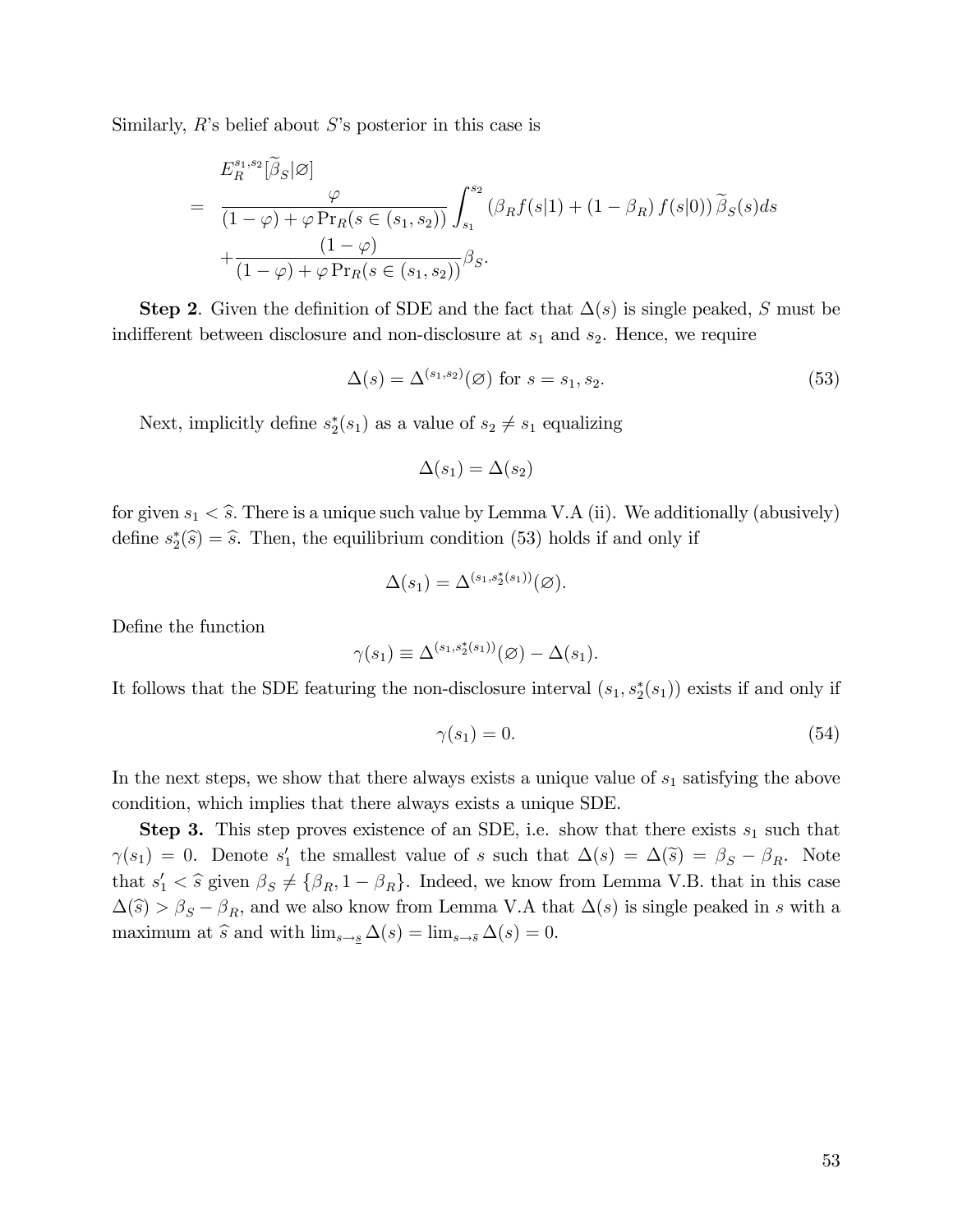Let us prove that  $\gamma(s_1') > 0$ . By Step 1 we have

$$
\Delta^{(s'_1, s_2^*(s'_1))}(\varnothing) = \frac{\varphi}{(1-\varphi)+\varphi \Pr_R[s \in (s'_1, s_2^*(s'_1))]} \int_{s'_1}^{s_2^*(s'_1)} (\beta_S(s) - \beta_R(s)) \tilde{f}(s) ds \n+ \left(1 - \frac{\varphi \Pr_R[s \in (s'_1, s_2^*(s'_1))]}{(1-\varphi)+\varphi \Pr_R[s \in (s'_1, s_2^*(s'_1))]} \right) (\beta_S - \beta_R) \n= \frac{\varphi}{(1-\varphi)+\varphi \Pr_R[s \in (s'_1, s_2^*(s'_1))]} \int_{s'_1}^{s_2^*(s'_1)} (\beta_S(s) - \beta_R(s)) \tilde{f}(s) ds \n+ \left(1 - \frac{\varphi \Pr_R[s \in (s'_1, s_2^*(s'_1))]}{(1-\varphi)+\varphi \Pr_R[s \in (s'_1, s_2^*(s'_1))]} \right) \Delta(s'_1) \n> \Delta(s'_1)
$$
\n(55)

where the second equality is by construction of  $s'_{1}$ , and the strict inequality follows from the fact that  $\beta_S(s) - \beta_R(s) > \Delta(s'_1)$  for all  $s \in (s'_1, s_2^*(s'_1))$  since  $s'_1 < \hat{s}$  as noted above. This implies that  $\gamma(s'_1) = \Delta^{(s'_1, s^*_2(s'_1))}(\emptyset) - \Delta(s'_1) > 0.$ 

Now let us show that  $\gamma(\widehat{s}) < 0$ . Since  $\widehat{s} = s_2^*(\widehat{s})$  by construction, it holds that  $\Pr_R [s \in (\widehat{s}, s_2^*(\widehat{s}))] =$ 0 so that

$$
\Delta^{(\widehat{s},s_2^*(\widehat{s}))}(\varnothing) = \beta_S - \beta_R = \Delta(s_1') < \Delta(\widehat{s}),\tag{56}
$$

where the inequality is due to  $s'_1 < \hat{s}$ .

Thus, we have shown that  $\gamma(s_1') > 0$  and  $\gamma(\hat{s}) < 0$ . From continuity of  $\gamma(s)$  on  $[s_1', \hat{s}],$  it then follows that there exists at least one  $s_1 \in (s'_1, \hat{s})$  such that  $\gamma(s_1) = 0$ .

Step 4. We now show that there exists a unique SDE. By Step 1 we have

$$
\Delta^{(s_1, s_2^*(s_1))}(\varnothing)
$$
\n
$$
= \frac{\varphi}{(1-\varphi)+\varphi \Pr_R(s \in (s_1, s_2^*(s_1)))} \int_{s_1}^{s_2^*(s_1)} (\beta_S(s) - \beta_R(s)) \tilde{f}(s) ds
$$
\n
$$
+ \left(1 - \frac{\varphi \Pr_R(s \in (s_1, s_2^*(s_1)))}{(1-\varphi)+\varphi \Pr_R(s \in (s_1, s_2^*(s_1)))}\right) (\beta_S - \beta_R)
$$
\n
$$
= \frac{\varphi}{(1-\varphi)+\varphi \Pr_R(s \in (s_1, s_2^*(s_1)))} \left(\begin{array}{c} \int_{s_1}^{s_2^*(s_1)} (\beta_S(s) - \beta_R(s)) \tilde{f}(s) ds \\ -\Pr_R[s \in (s_1, s_2^*(s_1))] (\beta_S - \beta_R) \end{array}\right)
$$
\n
$$
+ (\beta_S - \beta_R).
$$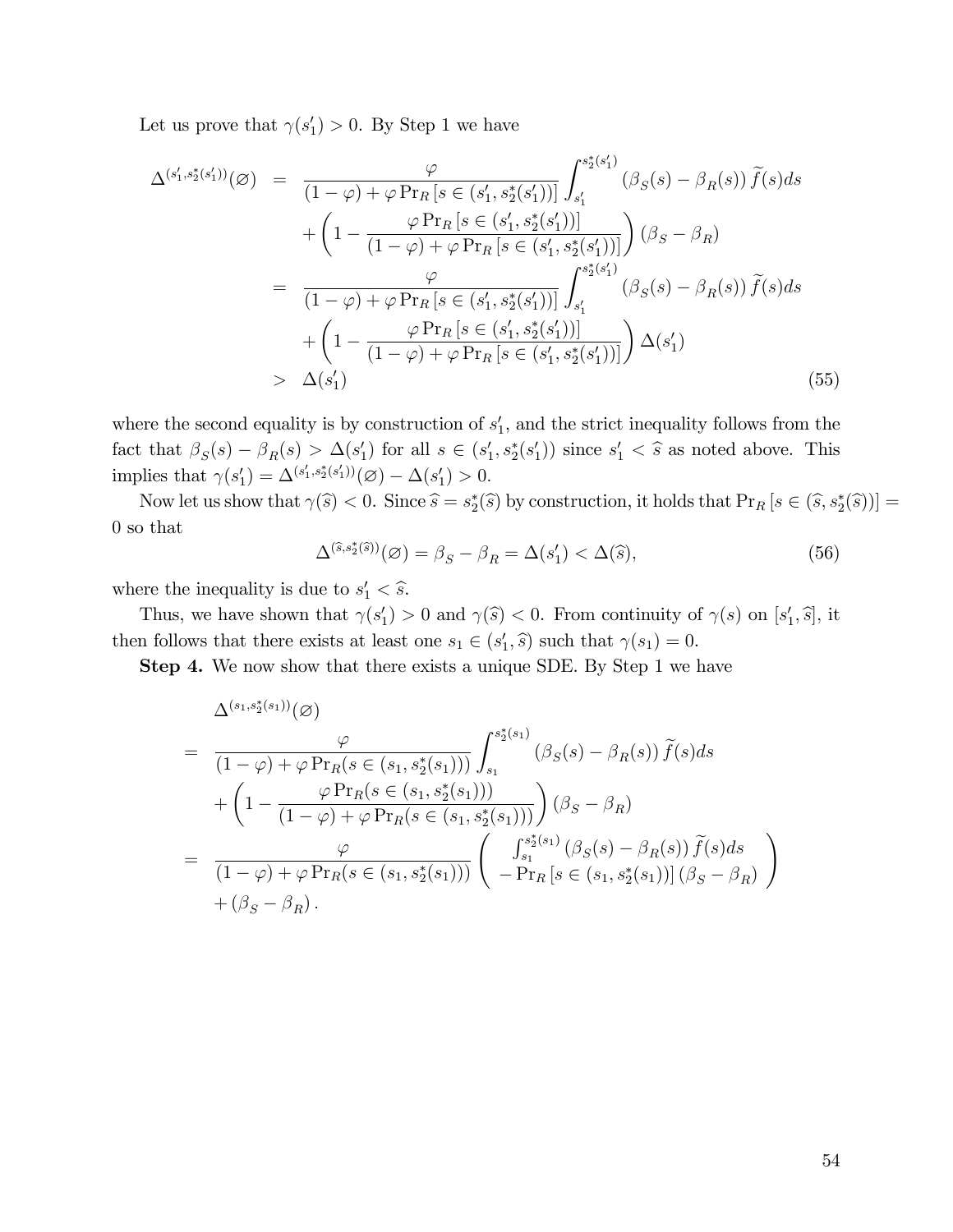Denote  $\eta(s_1) = \frac{\varphi}{(1-\varphi)+\varphi \Pr_R[s\in (s_1,s_2^*(s_1)]]}$  so that

$$
\eta'(s_1) = \frac{\partial \eta(s_1)}{\partial s_1} = -\left(\frac{\varphi}{(1-\varphi) + \varphi \Pr_R[s \in (s_1', s_2^*(s_1'))]}\right)^2
$$

$$
\times \left(\frac{\partial \Pr_R[s \in (s_1', s_2^*(s_1'))]}{\partial s_1} + \frac{\partial \Pr_R[s \in (s_1', s_2^*(s_1'))]}{\partial s_2^*}\frac{\partial s_2^*(s_1)}{\partial s_1}\right)
$$

$$
= [\eta(s_1)]^2 \left(\widetilde{f}(s_1) - \widetilde{f}(s_2^*)\frac{\partial s_2^*}{\partial s_1}\right) > 0.
$$

Then, taking the derivative of  $\Delta^{(s_1,s_2^*(s_1))}(\emptyset)$  with respect to  $s_1$  we obtain

$$
\frac{\partial \Delta^{(s_1,s_2^*(s_1))}(\varnothing)}{\partial s_1} \n= \eta'(s_1) \left( \int_{s_1}^{s_2^*} (\beta_S(s) - \beta_R(s)) \tilde{f}(s) ds - \Pr_R[s \in (s_1', s_2^*(s_1'))] (\beta_S - \beta_R) \right) \n+ \eta(s_1) (-(\beta_S(s_1) - \beta_R(s_1)) \tilde{f}(s_1) + (\beta_S(s_2^*) - \beta_R(s_2^*)) \tilde{f}(s_2^*) \frac{\partial s_2^*}{\partial s_1} \n+ (\beta_S - \beta_R) \left( \tilde{f}(s_1) - \tilde{f}(s_2^*) \frac{\partial s_2^*}{\partial s_1} \right) \n= [\eta(s_1)]^2 \left( \tilde{f}(s_1) - \tilde{f}(s_2^*) \frac{\partial s_2^*}{\partial s_1} \right) \n\times \left( \int_{s_1}^{s_2^*} (\beta_S(s) - \beta_R(s)) \tilde{f}(s) ds - \Pr_R[s \in (s_1', s_2^*(s_1'))] (\beta_S - \beta_R) \right) \n- \eta(s_1) ((\beta_S(s_1) - \beta_R(s_1)) \left( \tilde{f}(s_1) - \tilde{f}(s_2^*) \frac{\partial s_2^*}{\partial s_1} \right) \n+ (\beta_S - \beta_R) \left( \tilde{f}(s_1) - \tilde{f}(s_2^*) \frac{\partial s_2^*}{\partial s_1} \right) \n= \eta(s_1) \left( \tilde{f}(s_1) - \tilde{f}(s_2^*) \frac{\partial s_2^*}{\partial s_1} \right) \left( \begin{array}{c} \eta(s_1) \int_{s_1}^{s_2^*} (\beta_S(s) - \beta_R(s)) \tilde{f}(s) ds \\ \eta(s_1) \int_{s_2}^{s_2^*} (\beta_S(s) - \beta_R(s)) \tilde{f}(s) ds \\ \eta(s_1) \int_{s_1}^{s_2^*} (\beta_S(s) - \beta_R(s)) \end{array} \right) \n= \eta(s_1) \left( \tilde{f}(s_1) - \tilde{f}(s_2^*) \frac{\partial s_2^*}{\partial s_1} \right) (\Delta^{s_
$$

Thus,

$$
\frac{\partial \gamma(s_1)}{\partial s_1} = \eta(s_1) \left( \tilde{f}(s_1) - \tilde{f}(s_2) \frac{\partial s_2^*}{\partial s_1} \right) \gamma(s_1) - \Delta'(s_1). \tag{57}
$$

Note that  $\Delta'(s_1) > 0$  and  $\frac{\partial s_2^*}{\partial s_1} < 0$  for any  $s_1 < \hat{s}$  by Lemma V.A (ii). Then, (57) implies that for any  $s_1 < \hat{s}$  such that  $\gamma(s_1) \leq 0$  it holds  $\gamma'(s_1) < 0$ . Consequently, if  $\gamma(s') = 0$  for some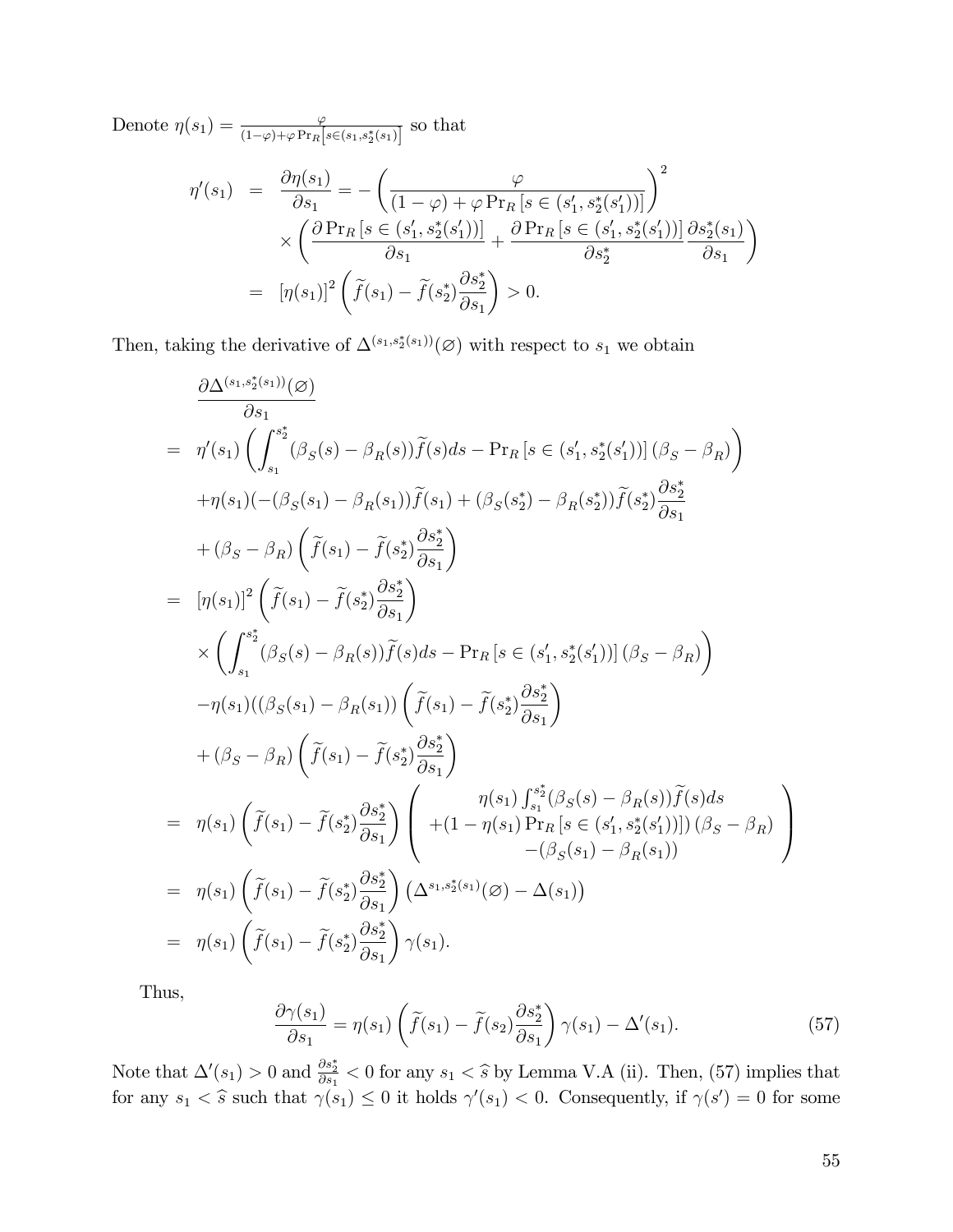$s' < \hat{s}$ , it is strictly decreasing for all  $s_1 \in [s', \hat{s})$ . Hence, the equilibrium condition  $\gamma(s_1) = 0$ can be satisfied for at most one value of  $s_1 < \hat{s}$ .

**Step 5.** We prove by contradiction that any equilibrium is a simple disclosure equilibrium. Assume thus an equilibrium which is not an SDE. By Lemma V.B, the set of non-disclosed signals has a positive measure. Upon non-disclosure, let the perceived disagreement be denoted by  $C > 0$ . Conditional on obtaining a signal, S wants to disclose if and only if the resulting disagreement  $\Delta(s)$  is smaller than C. Recall now that  $\Delta(s)$  is single peaked at  $\hat{s}$  by Lemma V.A(ii). Hence, given that a positive measure of signals is not disclosed, we must have  $C < \Delta(\hat{s})$ . Then, there are  $s_1, s_2$  satisfying  $s \leq s_1 < s_2 < \bar{s}$  such that the actual disagreement is strictly higher than C after disclosing  $s \in (s_1, s_2)$  and strictly lower than C after disclosing  $s < s_1$  and  $s > s_2$ . In other words, this implies that for any putative equilibrium, there are  $s_1, s_2$  satisfying  $s \leq s_1 \leq s_2 \leq \overline{s}$  such that S would strictly prefer not to disclose for  $\sigma \in (s_1, s_2)$  and strictly prefer to disclose if  $\sigma < s_1$  and  $\sigma > s_2$ . putative equilibrium which is not an SDE thus gives rise to strict deviation incentives for S. П

#### Lemma V.D

a) Assume that  $\beta_S > \beta_R$ . If  $\beta_R < 1 - \beta_S$ , i.e. R is more confident than S, then the equilibrium features  $\tilde{s} < s_1 < s_2$ , i.e. all signals congruent with R's prior bias are disclosed. If  $\beta_R > 1 - \beta_S$ , i.e. R is less confident than S, then the equilibrium features  $s_1 < s_2 < \tilde{s}$ , *i.e.* all signals congruent with  $S$ 's prior bias are disclosed.

b) Assume that  $\beta_S < \beta_R$ . If  $\beta_R > 1 - \beta_S$ , i.e. R is more confident than S, then the equilibrium features  $s_1 < s_2 < \tilde{s}$ , i.e. all signals congruent with R's prior bias are disclosed. If  $\beta_R < 1 - \beta_S$ , i.e. R is less confident than S, then the equilibrium features  $\tilde{s} < s_1 < s_2$ , *i.e.* all signals congruent with  $S's$  prior bias are disclosed.

#### Proof.

We use the definitions of  $\gamma(s_1)$ ,  $s'_1$  and  $s_2^*(s_1)$  used in the proof of Lemma V.C (see Steps 2 and 3 there). By  $(56)$ ,  $\gamma(\hat{s}) < 0$ . At the same time, by  $(55)$  we have that  $\gamma(s_1') > 0$ . Consequently, by the uniqueness of the SDE

$$
s_1' < s_1. \tag{58}
$$

Given that  $\Delta(s)$  is single-peaked and the definition of  $s_2^*$ , this further implies

$$
s_2 = s_2^*(s_1) < s_2^*(s_1').\tag{59}
$$

Now note that by construction  $s'_1 = \tilde{s}$  if  $\tilde{s} < \hat{s}$ , and  $s_2^*(s'_1) = \tilde{s}$  if  $\tilde{s} > \hat{s}$ . Then, the claims a) and b) follow by Lemma V.A(ii) together with (58) and (59).  $\blacksquare$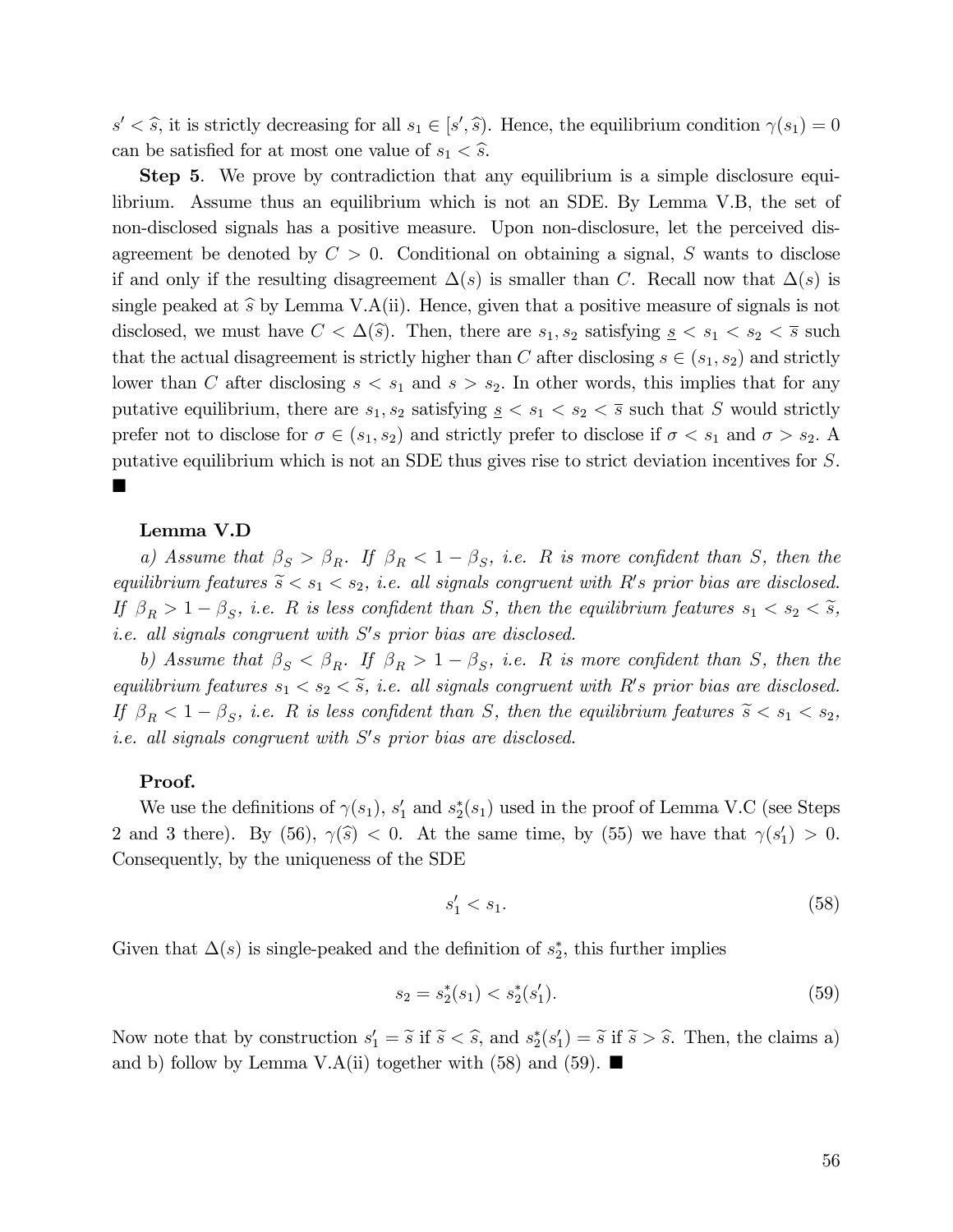## Appendix VII: Propositions 7 and 8

#### Proof of Proposition 7

**Step 0.** We prove Point 1 in what follows. By assumption, it holds true that  $s_1 < s_2 < \tilde{s}$ . By Lemmas V.C and V.D it follows that  $\beta_R > 1 - \beta_S$ . We focus on proving that S would strictly prefer to commit to full disclosure if  $\beta_S > \beta_R$ . Note that combining  $\beta_R > 1 - \beta_S$  and  $\beta_S > \beta_R$  implies  $\beta_S > \frac{1}{2}$  $\frac{1}{2}$  and  $\beta_R \in (1 - \beta_S, \beta_S)$ . The proof that S instead prefers equilibrium disclosure given  $\beta_S < \beta_R$  and  $s_1 < s_2 < \tilde{s}$  is briefly outlined in our final step. The proof of Point 2 is conceptually identical to that of Point 1 and thus entirely omitted.

**Step 1**. Assume that  $\beta_S > \beta_R$ . From S's perspective, the ex ante perceived disagreement in the SDE featuring thresholds  $\{s_1, s_2\}$  is given by:

$$
(1 - \varphi) \left[ E_R[\tilde{\beta}_S^{s_1, s_2} | \varnothing] - \tilde{\beta}_R^{s_1, s_2}(\varnothing) \right]
$$
  
+  $\varphi \int_{s_1}^{s_2} (\beta_S f(s|1) + (1 - \beta_S) f(s|0)) ds \left[ E_R[\tilde{\beta}_S^{s_1, s_2} | \varnothing] - \tilde{\beta}_R^{s_1, s_2}(\varnothing) \right]$   
+  $\varphi \int_{s_1}^{s_2} (\beta_S f(s|1) + (1 - \beta_S) f(s|0)) \Delta(s) ds.$ 

Recall also that we know from Step 1 in the proof of Lemma V.C that

$$
E_R[\tilde{\beta}_S^{s_1, s_2} | \varnothing] - \tilde{\beta}_R^{s_1, s_2}(\varnothing) = \frac{\varphi}{(1 - \varphi) + \varphi \Pr_R(s \in (s_1, s_2))}
$$

$$
\times \int_{s_1}^{s_2} (\beta_R f(s | 1) + (1 - \beta_R) f(s | 0)) \Delta(s) ds
$$

$$
+ \frac{(1 - \varphi)}{(1 - \varphi) + \varphi \Pr_R(s \in (s_1, s_2))} (\beta_S - \beta_R).
$$

**Step 2.** We here consider a putative full disclosure equilibrium. From  $S$ 's perspective, the ex ante perceived disagreement in an equilibrium with full disclosure is simply

$$
\varphi \int_{s_1}^{s_2} (\beta_S f(s|1) + (1 - \beta_S) f(s|0)) \Delta(s) ds
$$
  
+
$$
\varphi \int_{s_1}^{s_2} (\beta_S f(s|1) + (1 - \beta_S) f(s|0)) \Delta(s) ds
$$
  
+
$$
(1 - \varphi) [\beta_S - \beta_R].
$$

**Step 3**. We introduce two expressions which we shall call  $\Theta$ (Partial) and  $\Theta$ (Full). These describe the expected perceived disagreement in  $S$ 's eyes under each of the two disclosure rules, when restricting ourselves to those events where either  $s \in [s_1, s_2]$  or S holds no signal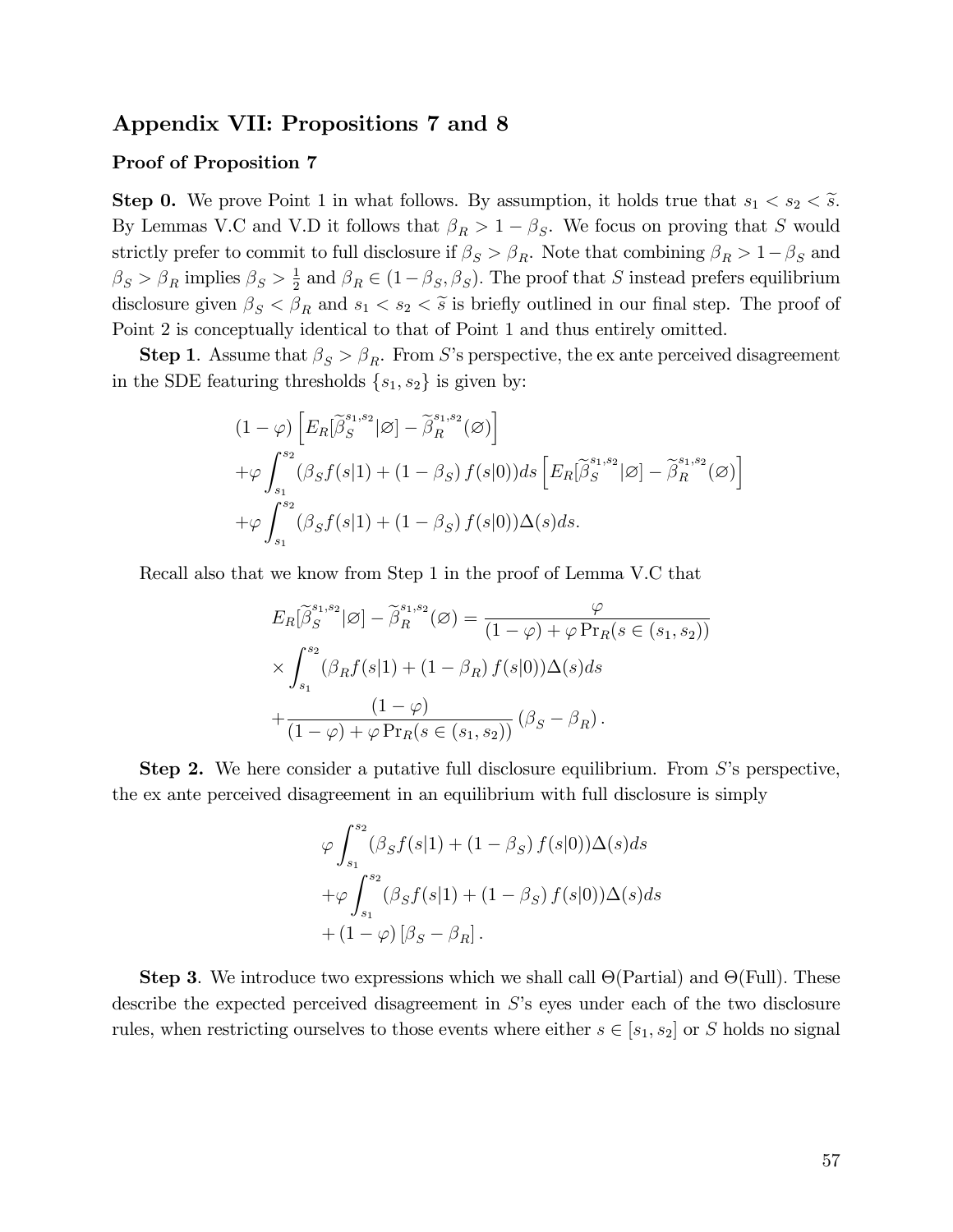(as otherwise the perceived disagreement is identical under the two regimes). We have:

$$
\Theta(\text{Partial})
$$
\n
$$
= [\varphi \Pr_S(s \in (s_1, s_2)) + (1 - \varphi)] \left[ E_R[\tilde{\beta}_S^{s_1, s_2} | \varnothing] - \tilde{\beta}_R^{s_1, s_2}(\varnothing) \right]
$$
\n
$$
= [\varphi \Pr_S(s \in (s_1, s_2)) + (1 - \varphi)]
$$
\n
$$
\times \left[ \frac{\varphi}{(1 - \varphi) + \varphi \Pr_R(s \in (s_1, s_2))} \int_{s_1}^{s_2} (\beta_R f(s|1) + (1 - \beta_R) f(s|0)) \Delta(s) ds \right]
$$
\n
$$
+ \frac{(1 - \varphi)}{(1 - \varphi) + \varphi \Pr_R(s \in (s_1, s_2))} (\beta_S - \beta_R)
$$

and

$$
\Theta(\text{Full}) = \varphi \int_{s_1}^{s_2} \left[ \beta_S f(s|1) + (1 - \beta_S) f(s|0) \right] \Delta(s) ds + (1 - \varphi) \left( \beta_S - \beta_R \right).
$$

Our objective is to identify conditions under which  $\Theta(\text{Partial}) > \Theta(\text{Full})$ , i.e.

$$
[\varphi \Pr_S(s \in (s_1, s_2)) + (1 - \varphi)] \left[ E_R[\tilde{\beta}_S^{s_1, s_2} | \varnothing] - \tilde{\beta}_R^{s_1, s_2}(\varnothing) \right]
$$
  
> 
$$
\varphi \int_{s_1}^{s_2} [\beta_S f(s|1) + (1 - \beta_S) f(s|0)] \Delta(s) ds + (1 - \varphi) (\beta_S - \beta_R).
$$

**Step 4.** Define  $\Pr_{\widehat{\beta}_R}(s \in (s_1, s_2))$  as the ex ante probability assigned  $s \in [s_1, s_2]$ , when using the prior  $\beta_R$ . I.e. let:

$$
\Pr_{\widehat{\beta}_R}(s \in (s_1, s_2)) = \int_{s_1}^{s_2} (\widehat{\beta}_R f(s|1) + \left(1 - \widehat{\beta}_R\right) f(s|0)) ds.
$$

We define  $\Delta^{(s_1,s_2)}\left(\emptyset,\widehat{\boldsymbol{\beta}}_R\right)$ ) as a slightly modified version of  $E_R[\widetilde{\boldsymbol\beta}_S^{s_1,s_2}]$  $\mathcal{L}_S^{s_1, s_2}[\varnothing] - \widetilde{\beta}_R^{s_1, s_2}(\varnothing)$ , with the only difference that the distribution of signals is calculated based on the prior  $\beta_R$ . We let

$$
\begin{split}\n&\Delta^{(s_1,s_2)}\left(\varnothing,\widehat{\beta}_R\right) \\
&=\n\frac{\varphi}{\left(1-\varphi\right)+\varphi\Pr_{\widehat{\beta}_R}(s\in(s_1,s_2))} \\
&\times \int_{s_1}^{s_2} \left(\widehat{\beta}_R f(s|1)+\left(1-\widehat{\beta}_R\right) f(s|0)\right) \Delta(s) ds \\
&+\n\frac{\left(1-\varphi\right)}{\left(1-\varphi\right)+\varphi\Pr_{\widehat{\beta}_R}(s\in(s_1,s_2))}\left(\beta_S-\beta_R\right).\n\end{split}
$$

Let us finally define

$$
\widehat{\Theta}(\text{Partial}, \widehat{\beta}_R) = [\varphi \Pr_S(s \in (s_1, s_2)) + (1 - \varphi)] \left[ \Delta^{(s_1, s_2)} \left( \varnothing, \widehat{\beta}_R \right) \right]
$$

and note that  $\Theta(\text{Partial}, \beta_R) = \Theta(\text{Partial}).$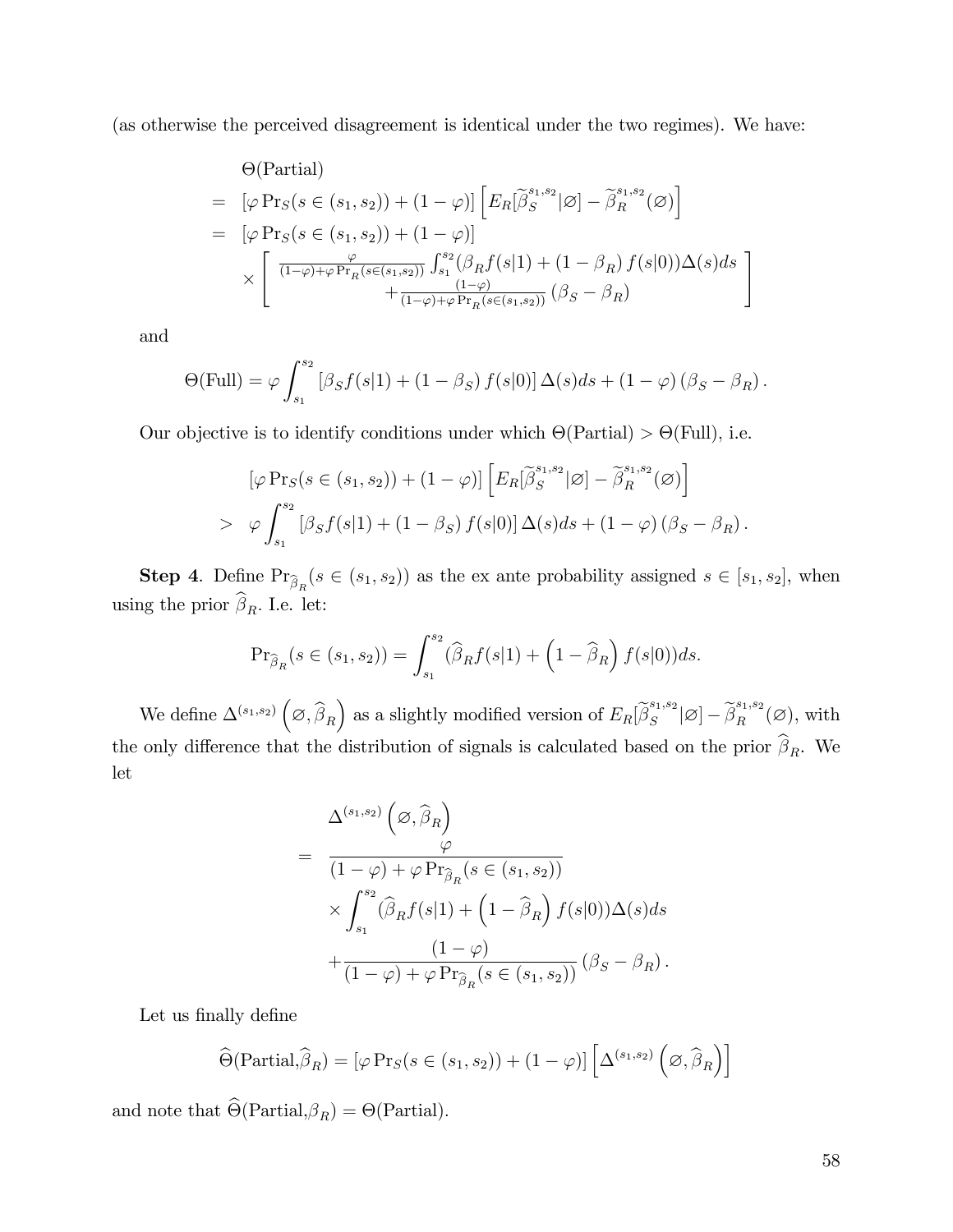In what follows, we shall consider the value of the above function for  $\beta_R = \beta_S$  and for  $\beta_R \in (1 - \beta_S, \beta_S)$ . We show in step 5 that  $\Theta(\text{Partial}, \beta_S) = \Theta(\text{Full})$ . We show in step 6 that for any  $\beta_R \in (1-\beta_S, \beta_S)$ , we have  $\Theta(\text{Partial}, \beta_R) > \Theta(\text{Full})$ . Given that by assumption  $\beta_R \in (1 - \beta_S, \beta_S)$ , this implies that in particular  $\Theta(\text{Partial}, \beta_R) = \Theta(\text{Partial}) > \Theta(\text{Full})$ .

**Step 5**. Note that when setting  $\beta_R = \beta_S$ , we have:

$$
\begin{aligned}\n&\hat{\Theta}(\text{Partial}, \beta_S) \\
&= [\varphi \Pr_S(s \in (s_1, s_2)) + (1 - \varphi)] \left[ \Delta^{(s_1, s_2)}(\varnothing, \beta_S) \right] \\
&= [\varphi \Pr_S(s \in (s_1, s_2)) + (1 - \varphi)] \\
&\times \left[ \frac{\varphi}{(1 - \varphi) + \varphi \Pr_S(s \in (s_1, s_2))} \int_{s_1}^{s_2} (\beta_S f(s|1) + (1 - \beta_S) f(s|0)) \Delta(s) ds \right] \\
&= \varphi \int_{s_1}^{s_2} [\beta_S f(s|1) + (1 - \beta_S) f(s|0)] \Delta(s) ds + (1 - \varphi) (\beta_S - \beta_R) \\
&= \Theta(\text{Full}).\n\end{aligned}
$$

**Step 6.** Here, we show that  $\Delta^{(s_1,s_2)}\left(\emptyset,\widehat{\beta}_R\right)$ ) increases (resp. decreases) as  $\widehat{\boldsymbol{\beta}}_{R}$  decreases (resp. increases), for  $\widehat{\beta}_R \leq \beta_S$ . Note that we can rewrite  $\Delta^{(s_1, s_2)}\left(\emptyset, \widehat{\beta}_R\right)$ as follows:

$$
\Delta^{(s_1,s_2)}(\varnothing,\widehat{\beta}_R)
$$
\n
$$
= \begin{bmatrix}\n\frac{\varphi \Pr_{\widehat{\beta}_R}(s \in (s_1,s_2))}{(1-\varphi)+\varphi \Pr_{\widehat{\beta}_R}(s \in (s_1,s_2))} \int_{s_1}^{s_2} \frac{(\widehat{\beta}_R f(s|1)+ (1-\widehat{\beta}_R) f(s|0))}{\Pr_{\widehat{\beta}_R}(s \in (s_1,s_2))} \Delta(s) ds \\
+\frac{(1-\varphi)}{(1-\varphi)+\varphi \Pr_{\widehat{\beta}_R}(s \in (s_1,s_2))} (\beta_S - \beta_R)\n\end{bmatrix}.
$$

From the above expression, note that  $\Delta^{(s_1,s_2)}\left(\emptyset,\widehat{\beta}_R\right)$  is thus a weighted average of the expressions

$$
E_{\widehat{\beta}_R} \left[ \widetilde{\beta}_S(s) - \widetilde{\beta}_R(s) \, | s \in [s_1, s_2] \right]
$$
  
= 
$$
\int_{s_1}^{s_2} \frac{(\widehat{\beta}_R f(s|1) + (1 - \widehat{\beta}_R) f(s|0))}{\Pr_{\widehat{\beta}_R}(s \in (s_1, s_2))} \Delta(s) ds
$$

and  $(\beta_S - \beta_R)$ . The first expression is weighted by  $\frac{\varphi Pr_{\hat{\beta}_R}(s \in (s_1, s_2))}{(1-\varphi)+\varphi Pr_{\hat{\beta}_R}(s \in (s_1, s_2))}$  $\frac{1}{(1-\varphi)+\varphi \Pr_{\widehat{\beta}_R}(s\in (s_1,s_2))}$  and the second is weighted by  $\frac{(1-\varphi)}{(1-\varphi)+\varphi Pr_{\widehat{\beta}_R}(s\in (s_1,s_2))}$ . In other words,  $\Delta^{(s_1,s_2)}\left(\emptyset,\widehat{\widehat{\beta}}_R\right)$  $\int$  can be written as:

$$
\Delta^{(s_1, s_2)}(\varnothing, \widehat{\beta}_R) = p(\widehat{\beta}_R)A(\widehat{\beta}_R) + (1 - p(\widehat{\beta}_R))(\beta_S - \beta_R),
$$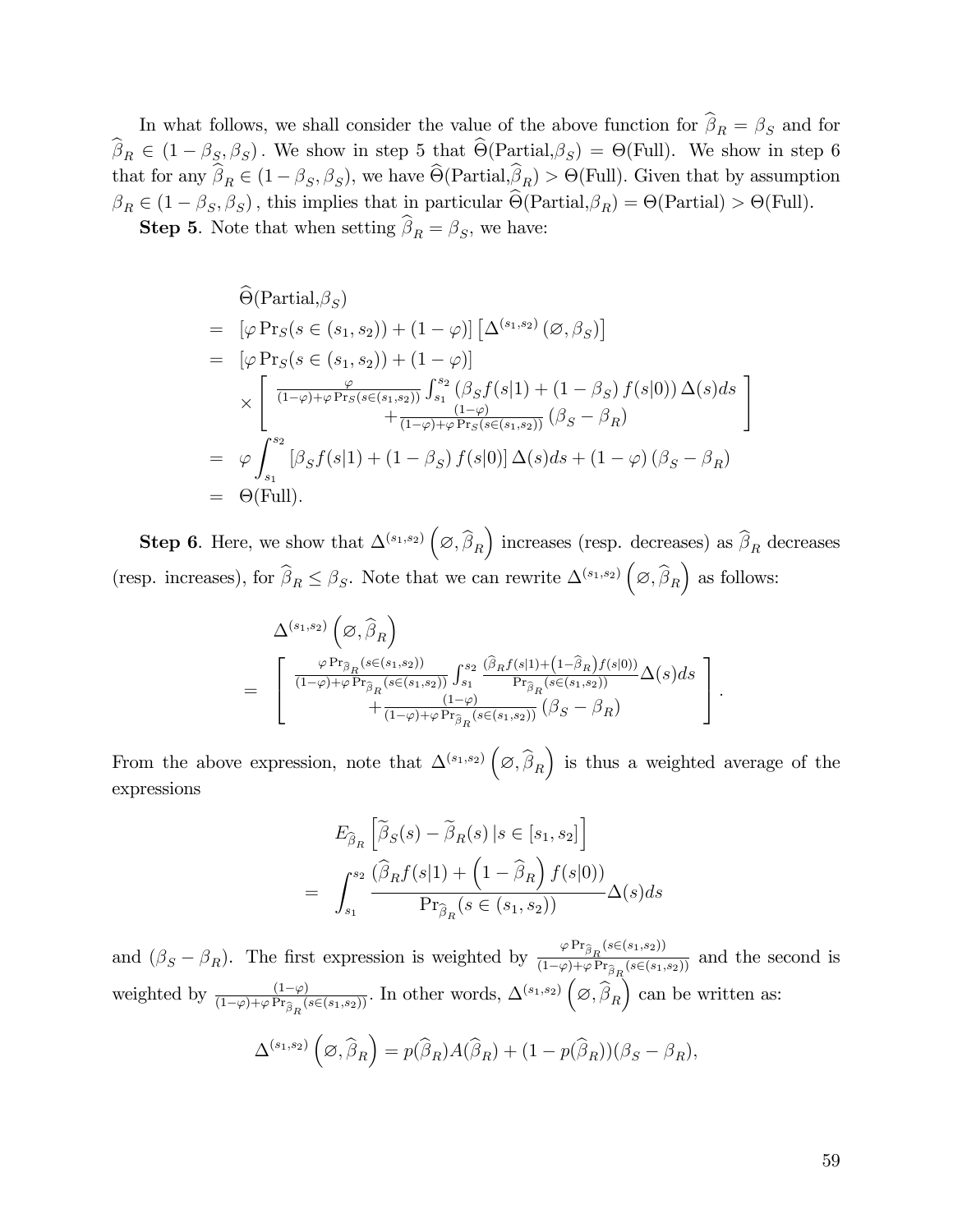where we let

$$
p(\widehat{\beta}_R) = \frac{\varphi \Pr_{\widehat{\beta}_R}(s \in (s_1, s_2))}{(1 - \varphi) + \varphi \Pr_{\widehat{\beta}_R}(s \in (s_1, s_2))}
$$

and we let

$$
A(\widehat{\beta}_R) = E_{\widehat{\beta}_R} \left[ \widetilde{\beta}_S(s) - \widetilde{\beta}_R(s) \, | s \in [s_1, s_2] \right].
$$

The derivative of  $\Delta^{(s_1,s_2)}\left(\emptyset,\widehat{\beta}_R\right)$ ) w.r.t.  $\widehat{\beta}_R$  is thus given by

$$
\frac{\partial \Delta^{(s_1, s_2)}(\varnothing, \widehat{\beta}_R)}{\partial \widehat{\beta}_R} = \frac{\partial p(\widehat{\beta}_R)}{\partial \widehat{\beta}_R} A(\widehat{\beta}_R) + p(\widehat{\beta}_R) \frac{\partial A(\widehat{\beta}_R)}{\partial \widehat{\beta}_R} - \frac{\partial p(\widehat{\beta}_R)}{\partial \widehat{\beta}_R} (\beta_S - \beta_R)
$$

$$
= p(\widehat{\beta}_R) \frac{\partial A(\widehat{\beta}_R)}{\partial \widehat{\beta}_R} + \frac{\partial p(\widehat{\beta}_R)}{\partial \widehat{\beta}_R} \left[ A(\widehat{\beta}_R) - (\beta_S - \beta_R) \right].
$$

In order to prove that  $\frac{\partial \Delta^{(s_1,s_2)}(\varnothing,\widehat{\beta}_R)}{\widehat{\varnothing}^2}$  $\frac{\partial^2 E(\mathcal{L}, \beta_R)}{\partial \hat{\beta}_R}$  < 0 for  $\beta_R \in (1 - \beta_S, \beta_S)$ , it thus suffices to show that  $\frac{\partial A(\beta_R)}{\partial \widehat{\phi}}$  $\frac{A(\beta_R)}{\partial \widehat{\beta}_R} < 0,$ 

$$
\left[A(\widehat{\beta}_R) - (\beta_S - \beta_R)\right] > 0
$$

and  $\frac{\partial p(\beta_R)}{\partial \widehat{\phi}}$  $\frac{p(B_R)}{\partial \hat{\beta}_R}$  < 0. We show in what follows that these properties are indeed satisfied for R  $\beta_R \in (1-\beta_S, \beta_S).$ 

Note first that  $\frac{\partial \Pr_{\widehat{\beta}_R}(s \in (s_1, s_2))}{\widehat{\beta}_R}$  $\frac{\partial \hat{\beta}_R}{\partial \hat{\beta}_R} = \int_{s_1}^{s_2} (f(s|1) - f(s|0))ds$ , which is strictly negative given that we know that  $f(s|0) > f(s|1)$  for any  $s \in [s_1, s_2]$ , recalling that  $s_1 < s_2 < \tilde{s}$  by assumption. It follows immediately that  $\frac{(1-\varphi)}{(1-\varphi)+\varphi \Pr_{\widehat{\beta}_R}(s \in (s_1,s_2))} = 1 - p(\widehat{\beta}_R)$  increases in  $\widehat{\beta}_R$  and that  $\frac{\varphi \Pr_{\widehat{\beta}_R}(s \in (s_1,s_2))}{(1-\varphi) + \varphi \Pr_{\widehat{\beta}_R}(s \in (s_1,s_2))}$  $\frac{\beta P^{-1}\beta_R(c\in(0,1),2)}{(1-\varphi)+\varphi Pr_{\widehat{\beta}_R}(s\in(s_1,s_2))} = p(\beta_R)$  decreases in  $\beta_R$ . Second, to show that  $A(\beta_R)-(\beta_S-\beta_R) >$ 0 note that by the facts that  $s_1 < s_2 < \tilde{s}$ , that  $\Delta(s_1) = \Delta(s_2)$  in SDE and that  $\Delta(s)$  is hum shaped in s, we obtain

 $\beta_{\mathcal{S}} - \beta_{\mathcal{B}} = \Delta(\widetilde{s}) < \Delta(s_1) < \Delta(s) | s \in (s_1, s_2).$ 

Third, we now show that  $A(\widehat{\beta}_R) = E_{\widehat{\beta}_R} \left[ \left( \widetilde{\beta}_S(s) - \widetilde{\beta}_R(s) \right) | s \in [s_1, s_2] \right]$  decreases as  $\widehat{\beta}_R$  increases.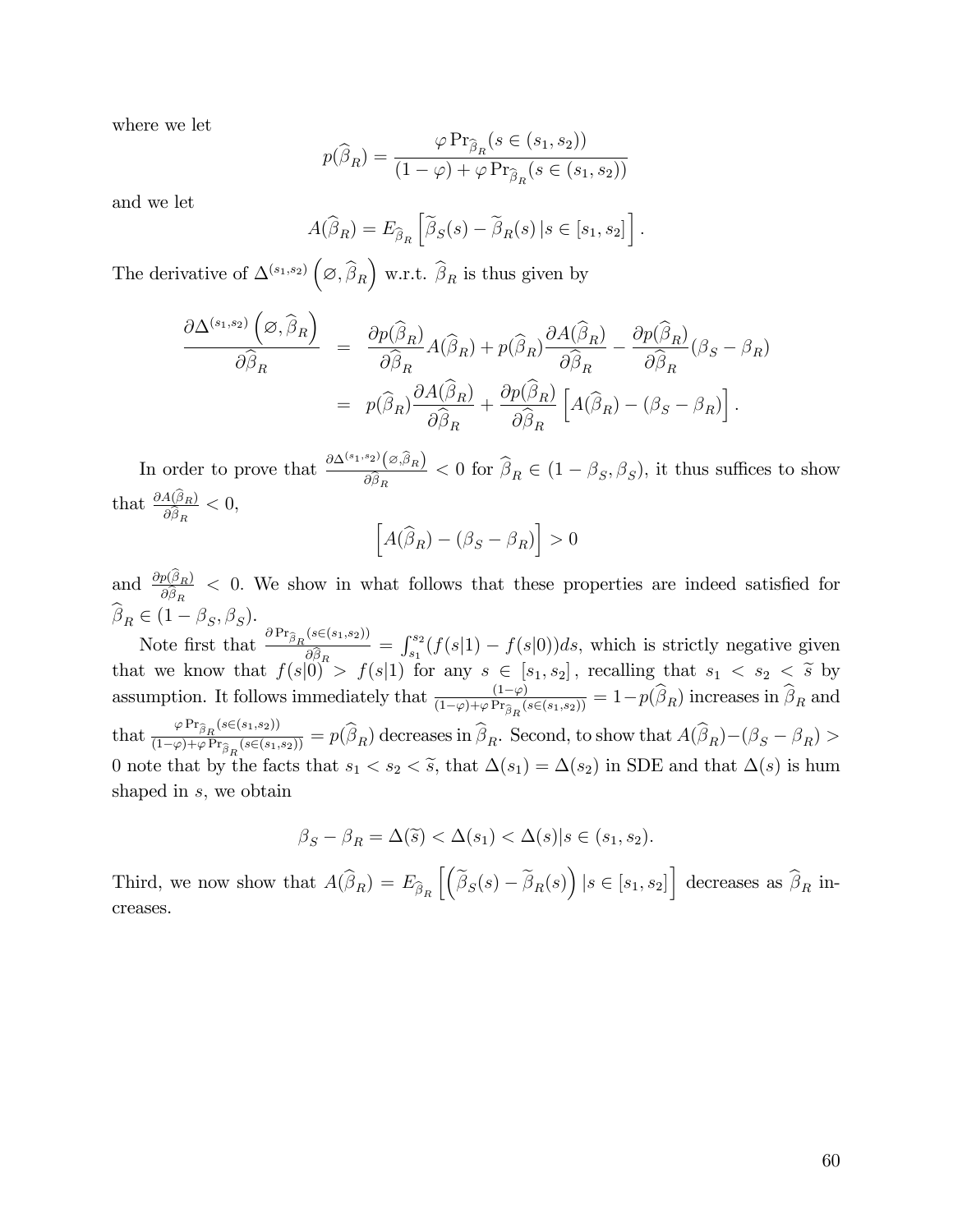Note that:

$$
\begin{array}{c} \frac{\partial\left[\int_{s_{1}}^{s_{2}}\frac{(\widehat{\beta}_{R}f(s|1)+\left(1-\widehat{\beta}_{R}\right)f(s|0)\right)}{\partial\widehat{\beta}_{R}}\Delta(s)ds\right]}{\partial\widehat{\beta}_{R}} \\ \frac{\partial}{\widehat{\beta}_{R}} \\ =\quad \int_{s_{1}}^{s_{2}}\frac{\left(\int\left(f(s|1)-f(s|0)\right)\left[\int_{s_{1}}^{s_{2}}\widehat{\beta}_{R}f(s|1)+\left(1-\widehat{\beta}_{R}\right)f(s|0)\right]\left[\int_{s_{1}}^{s_{2}}(f(s|1)-f(s|0))ds\right]}{\left[\Pr_{\widehat{\beta}_{R}}(s\in(s_{1},s_{2}))\right]^{2}}\Delta(s)ds\right]} \\ =\quad \frac{\left(\quad\quad\left[\int_{s_{1}}^{s_{2}}\widehat{\beta}_{R}f(s|1)+\left(1-\widehat{\beta}_{R}\right)f(s|0)ds\right]\left[\int_{s_{1}}^{s_{2}}(f(s|1)-f(s|0))\Delta(s)ds\right]}{\left[\Pr_{\widehat{\beta}_{R}}(s\in(s_{1},s_{2})\right]^{2}}\right]} \\ =\quad \frac{\left(\quad\quad\left[\int_{s_{1}}^{s_{2}}(f(s|1)-f(s|0))ds\right]\left[\int_{s_{1}}^{s_{2}}\left(\widehat{\beta}_{R}f(s|1)+\left(1-\widehat{\beta}_{R}\right)f(s|0)\right)\Delta(s)ds\right]}{\left[\Pr_{\widehat{\beta}_{R}}(s\in(s_{1},s_{2})\right]^{2}}\right]} \\ =\quad \frac{\left(\quad\quad\left[\int_{s_{1}}^{s_{2}}(f(s|1)-f(s|0))ds\right]\left[\int_{s_{1}}^{s_{2}}\left(\widehat{\beta}_{R}f(s|1)+\left(1-\widehat{\beta}_{R}\right)f(s|0)\right)\Delta(s)ds\right]}{\left[\Pr_{\widehat{\beta}_{R}}(s\in(s_{1},s_{2}))\right]^{2}}\right]} \\ <\quad \frac{\left(\quad\quad\left[\int_{s_{1}}^{s_{2}}\widehat{\beta}_{R}f(s|1)+\left(1-\widehat{\beta}_{R}\right)f(s|0)ds\right]\left[\int_{s_{1}}^{s_{2}}(f(s|1)-f(s|0))\Delta(s)ds\right]}{\left[\Pr_{\widehat{\beta}_{R}}(s\in(s_{1},s_{2}))\right]
$$

Above, the first equality follows from the application of Leibniz' rule. The first and the second inequality follow from applying Hölder's inequality.

Thus, we have shown that  $\frac{\partial \Delta^{(s_1,s_2)}(\varnothing,\widehat{\beta}_R)}{\widehat{\mathcal{A}}^2}$  $\frac{\partial^2 \tilde{B}_{R}}{\partial \hat{\beta}_R} < 0$ . This implies that  $\partial\Theta(\operatorname{Partial}, \beta_R)$  $\partial \beta_R$  $< 0.$ 

In sum, we obtain that for  $\beta_S > \beta_R$  and  $s_1 < s_2 < \widetilde{s}$  it holds

$$
\Theta(\text{Partial}) = \widehat{\Theta}(\text{Partial}, \beta_R) > \widehat{\Theta}(\text{Partial}, \beta_S) = \Theta(\text{Full}).\tag{60}
$$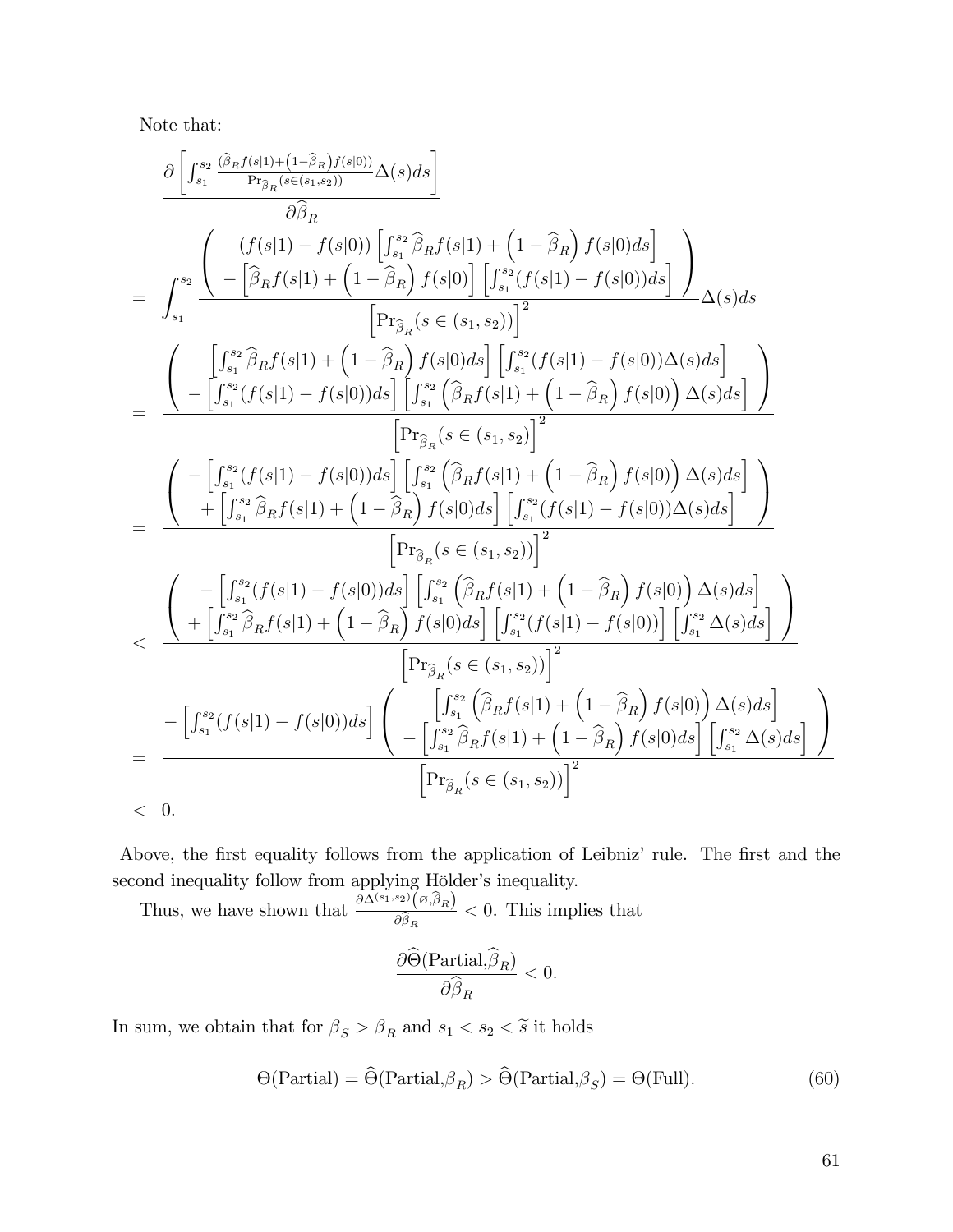Here, the inequality follows from the previous inequality, while the second equality is by Step 5.

**Step 7.** Suppose now instead that  $\beta_S < \beta_R$  and  $s_1 < s_2 < \tilde{s}$ . Note that combining the assumptions  $\beta_S < \beta_R$  and  $s_1 < s_2 < \tilde{s}$  implies that  $\beta_R \in (\beta_S, 1)$  by Lemma V.D. The argument follows the same logic as above. It still holds true  $\Theta(\text{Partial}, \beta_S) = \Theta(\text{Full})$  and that  $\Theta(\text{Partial}, \beta_R) = \Theta(\text{Partial})$ . It also still holds true that  $\Theta(\text{Partial}, \beta_R)$  is decreasing in  $\beta_R$ . It follows that

$$
\Theta(\text{Partial}) = \widehat{\Theta}(\text{Partial}, \beta_R) < \widehat{\Theta}(\text{Partial}, \beta_S) = \Theta(\text{Full}).
$$

 $\blacksquare$ 

#### Proof of Proposition 8

The argument here is exactly identical to the proof of the counterpart of this result for the case of binary signals (Proposition 4).  $\blacksquare$ 

## Appendix VIII: Proposition 9

#### Proof of Proposition 9.1.a).

**Step 1**. We here prove that there are finite  $\sigma' < \sigma''$  such that  $\sigma$  increases disagreement if and only if  $\sigma \notin [\sigma', \sigma'']$ . Recall that the perceived disagreement is given by

$$
\Delta(d, \beta_S, \beta_R) = |E_R[E_S[\omega|\sigma]|d] - E_R[\omega|d]|.
$$
\n(61)

Note that

$$
E_i\left[\omega\left|\sigma\right.\right] = \frac{\mu_i \frac{1}{\gamma_i^2} + \sigma \frac{1}{\gamma_\varepsilon^2}}{\frac{1}{\gamma_i^2} + \frac{1}{\gamma_\varepsilon^2}}.
$$

Hence,

$$
\Delta(\sigma) = |E_S[\omega|\sigma] - E_R[\omega|\sigma]| = |D(\sigma)|,
$$
\n(62)

where

$$
D(\sigma)
$$
\n
$$
= \frac{\mu_S \frac{1}{\gamma_S^2} + \sigma \frac{1}{\gamma_\varepsilon^2}}{\frac{1}{\gamma_S^2} + \frac{1}{\gamma_\varepsilon^2}} - \frac{\mu_R \frac{1}{\gamma_R^2} + \sigma \frac{1}{\gamma_\varepsilon^2}}{\frac{1}{\gamma_R^2} + \frac{1}{\gamma_\varepsilon^2}}\n= -\frac{\gamma_\varepsilon^2}{(\gamma_R^2 + \gamma_\varepsilon^2)(\gamma_S^2 + \gamma_\varepsilon^2)} \left[\sigma \left(\gamma_R^2 - \gamma_S^2\right) - \gamma_R^2 \mu_S + \gamma_S^2 \mu_R + (\mu_R - \mu_S) \gamma_\varepsilon^2\right].
$$
\n(63)

Note that  $D(\sigma)$  is a linear function, so that it has a unique root in  $\Re$ . Consequently,  $|D(\sigma)|$  is V-shaped in  $\sigma$ , with the minimum value of 0. It follows immediately that there exist  $\sigma' < \sigma''$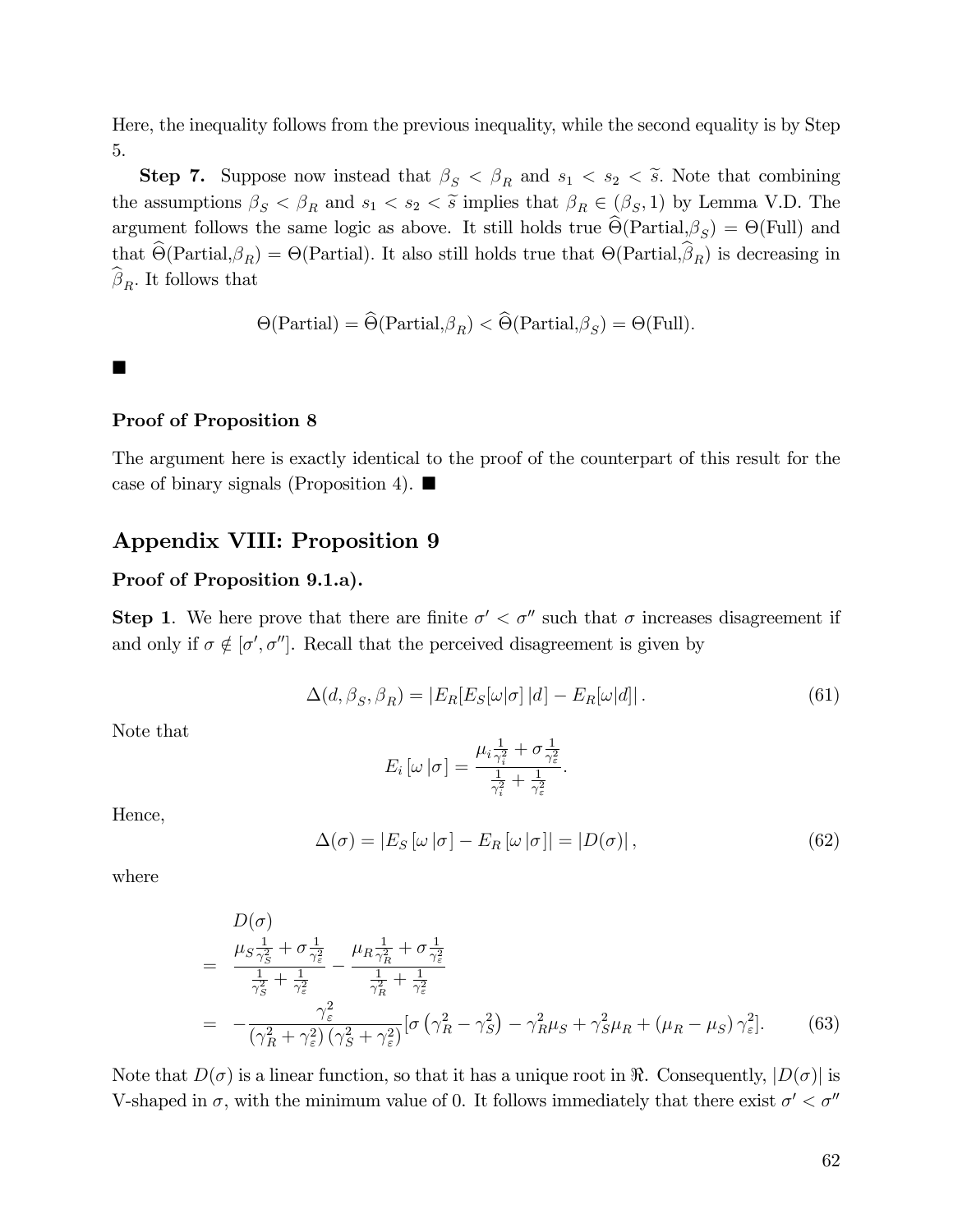such that  $|D(\sigma)| > |\mu_S - \mu_R|$  (i.e.  $\sigma$  increases disagreement) if and only if  $\sigma \notin [\sigma', \sigma'']$ .

**Step 2.** Let us show that any equilibrium under  $\gamma_S \neq \gamma_R$  and  $\mu_S \neq \mu_R$  features a disclosure interval  $[\underline{\sigma}, \overline{\sigma}]$  such that  $\sigma$  is disclosed if and only if  $\sigma \in [\underline{\sigma}, \overline{\sigma}]$ .

First, note that FD never exists under  $\gamma_S \neq \gamma_R$  by Step 1, since otherwise S would have an incentive to deviate by concealing any signal  $\sigma$  such that  $|D(\sigma)| > |\mu_S - \mu_R|$ .

Second, note that an equilibrium with disclosure rule  $\widetilde{D}$  must feature a positive and finite value of perceived disagreement conditional on no disclosure  $\Delta^D(\emptyset)$ . The fact that  $\Delta^D(\emptyset)$ should be finite can be shown by contradiction. Suppose indeed that  $\Delta^D(\emptyset)$  is not finite. Then there would exist an FD-equilibrium, as S would always favour disclosing over not disclosing. But we know that there exists no FD-equilibrium, as stated above. The fact that  $\Delta^D(\emptyset)$  must be positive can also be shown by contradiction. If this is not the case, then in equilibrium all signals must be concealed other than the unique signal  $\tilde{\sigma}$  such that  $D(\tilde{\sigma}) = 0$ . Then,  $R$ 's posterior belief distribution will not change after no disclosure, while  $R$  would expect that S's posterior mean will be strictly between  $\mu_R$  and  $\mu_S$ .<sup>30</sup> Hence,  $\Delta^D(\emptyset) > 0$ which is a contradiction.

Consider thus an equilibrium with disclosure rule  $\overline{D}$  featuring a positive and finite  $\Delta^D(\varnothing)$ . In this case, every signal  $\sigma$  such that  $\Delta(\sigma) \leq \Delta^D(\varnothing)$  will be disclosed, and every signal such that  $\Delta(\sigma) > \Delta^D(\emptyset)$  will not be disclosed. Given that  $\Delta^D(\sigma)$  is V-shaped in  $\sigma$ , the claim follows. Next, by (62) and linearity of  $D(\sigma)$  it follows that  $\Delta(\sigma)$  is symmetric around  $\tilde{\sigma}$ , where

$$
\Delta(\tilde{\sigma}) = 0 \Leftrightarrow \nD(\tilde{\sigma}) = 0 \Leftrightarrow \n\tilde{\sigma} = \frac{\mu_S(\gamma_R^2 + \gamma_\varepsilon^2) - \mu_R(\gamma_S^2 + \gamma_\varepsilon^2)}{\gamma_R^2 - \gamma_S^2}.
$$
\n(64)

Consequently, the disclosure interval (characterized by  $\{\sigma : \Delta(\sigma) \leq \Delta^D(\emptyset)\}\)$  for a given equilibrium  $\Delta^D(\varnothing)$ ) is also symmetric around  $\widetilde{\sigma}$ .

Step 3. This shows existence of an equilibrium of the type characterized in Step 2. Denote  $R$ 's perceived disagreement conditional on disclosure in an equilibrium featuring

 $30$ See Chapter 10 of Technical Appendix in Vives (2010).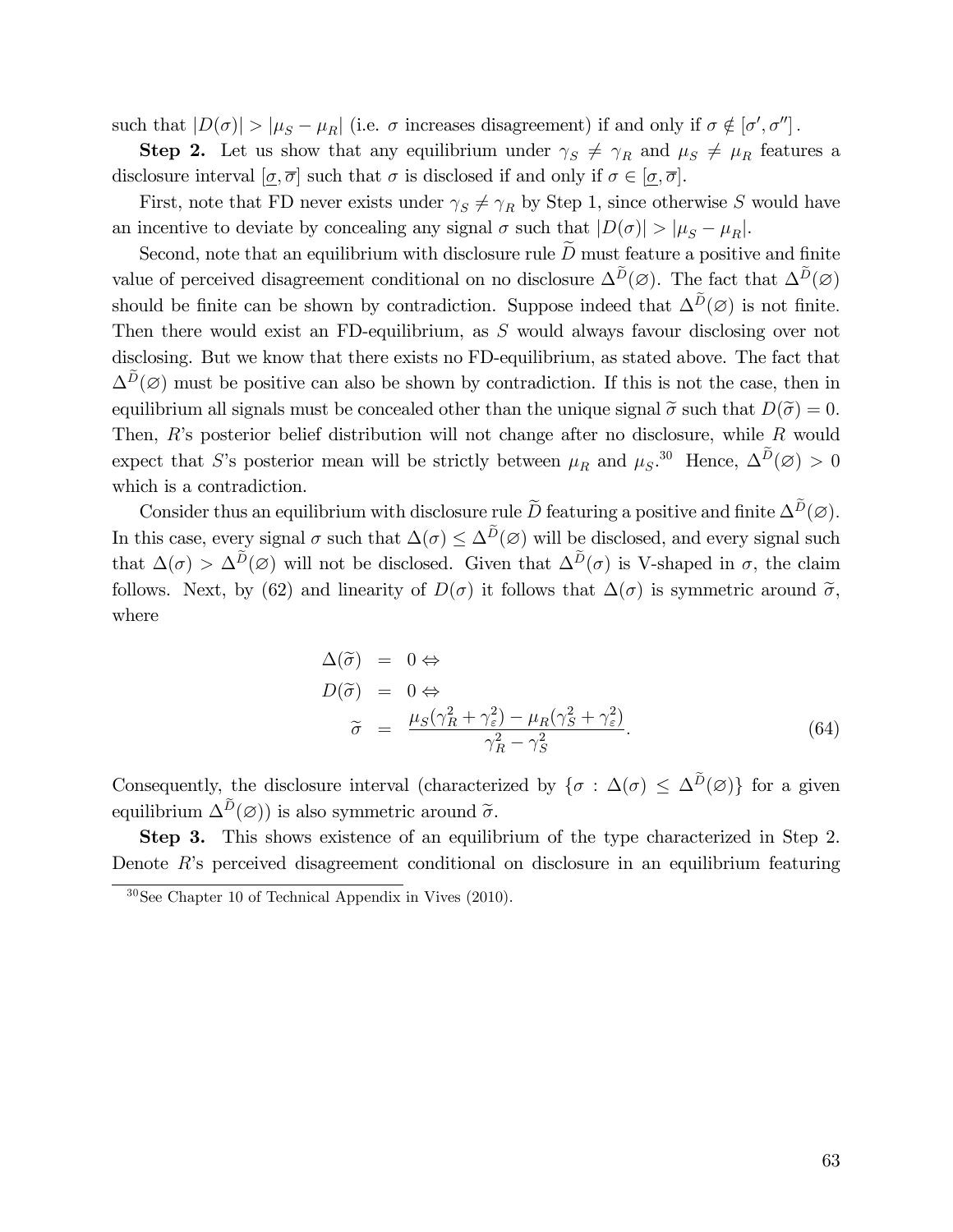disclosure interval  $(\underline{\sigma}, \overline{\sigma})$  as  $\Delta^{(\underline{\sigma}, \overline{\sigma})}(\varnothing)$ . We have

$$
\Delta^{(\underline{\sigma},\overline{\sigma})}(\varnothing) = \left| \tau \mu_S + (1-\tau) \begin{bmatrix} \int_{\sigma \leq \underline{\sigma}} E_S[\omega | \sigma] \tilde{f}(\sigma | d = \varnothing, \underline{\sigma}, \overline{\sigma}) d\sigma \\ + \int_{\sigma \geq \overline{\sigma}} E_S[\omega | \sigma] \tilde{f}(\sigma | d = \varnothing, \underline{\sigma}, \overline{\sigma}) d\sigma \end{bmatrix} \right| \n- \tau \mu_R - (1-\tau) \begin{bmatrix} \int_{\sigma \leq \underline{\sigma}} E_R[\omega | \sigma] \tilde{f}(\sigma | d = \varnothing, \underline{\sigma}, \overline{\sigma}) d\sigma \\ + \int_{\sigma \geq \overline{\sigma}} E_R[\omega | \sigma] \tilde{f}(\sigma | d = \varnothing, \underline{\sigma}, \overline{\sigma}) d\sigma \end{bmatrix} \right| \n= \left| \tau(\mu_S - \mu_R) + (1-\tau) \begin{bmatrix} \int_{\sigma \leq \underline{\sigma}} (E_S[\omega | \sigma] - E_R[\omega | \sigma]) \tilde{f}(\sigma | d = \varnothing, \underline{\sigma}, \overline{\sigma}) d\sigma \\ + \int_{\sigma \geq \overline{\sigma}} (E_S[\omega | \sigma] - E_R[\omega | \sigma]) \tilde{f}(\sigma | d = \varnothing, \underline{\sigma}, \overline{\sigma}) d\sigma \end{bmatrix} \right|,
$$

where  $\tau = P(\sigma = \varnothing | d = \varnothing, \underline{\sigma}, \overline{\sigma})$ , and  $\widetilde{f}(\sigma | d = \varnothing, \underline{\sigma}, \overline{\sigma})$  is the conditional distribution of  $\sigma$ given  $d = \emptyset$  from the perspective of R, in an equilibrium featuring disclosure interval  $[\underline{\sigma}, \overline{\sigma}]$ .

Given the V-shape of  $\Delta(\sigma)$ , a profile  $\underline{\sigma}, \overline{\sigma}$  constitutes an equilibrium if and only if:

$$
\Delta^{(\underline{\sigma}, \overline{\sigma})}(\varnothing) = \Delta(\underline{\sigma}) = \Delta(\overline{\sigma}).\tag{65}
$$

For any given  $x > 0$ , let  $\underline{\sigma}(x)$ ,  $\overline{\sigma}(x)$  denote the unique pair of signals satisfying

$$
\Delta(\underline{\sigma}(x)) = \Delta(\overline{\sigma}(x)) = x,
$$

which exists for any  $x > 0$  given that (63) is unbounded. Hence, the equilibrium condition (65) is equivalent to

$$
\Delta^{(\underline{\sigma}(x),\overline{\sigma}(x))}(\varnothing) = x.
$$
\n(66)

Note that for  $x = 0$ , i.e. if all signals are concealed, then it must be true that

$$
\Delta^{(\underline{\sigma}(0),\overline{\sigma}(0))}(\varnothing) > 0 \tag{67}
$$

(see Step 2).

Next, let us show that

$$
\lim_{x \to \infty} \Delta^{(\underline{\sigma}(x), \overline{\sigma}(x))}(\varnothing) = |\mu_S - \mu_R| < x.
$$

Note that

$$
\Delta^{(\underline{\sigma}(x),\overline{\sigma}(x))}(\varnothing) = |P(\sigma = \varnothing|d = \varnothing, \underline{\sigma}(x), \overline{\sigma}(x))(\mu_S - \mu_R) + \varsigma(\underline{\sigma}(x), \overline{\sigma}(x))|,
$$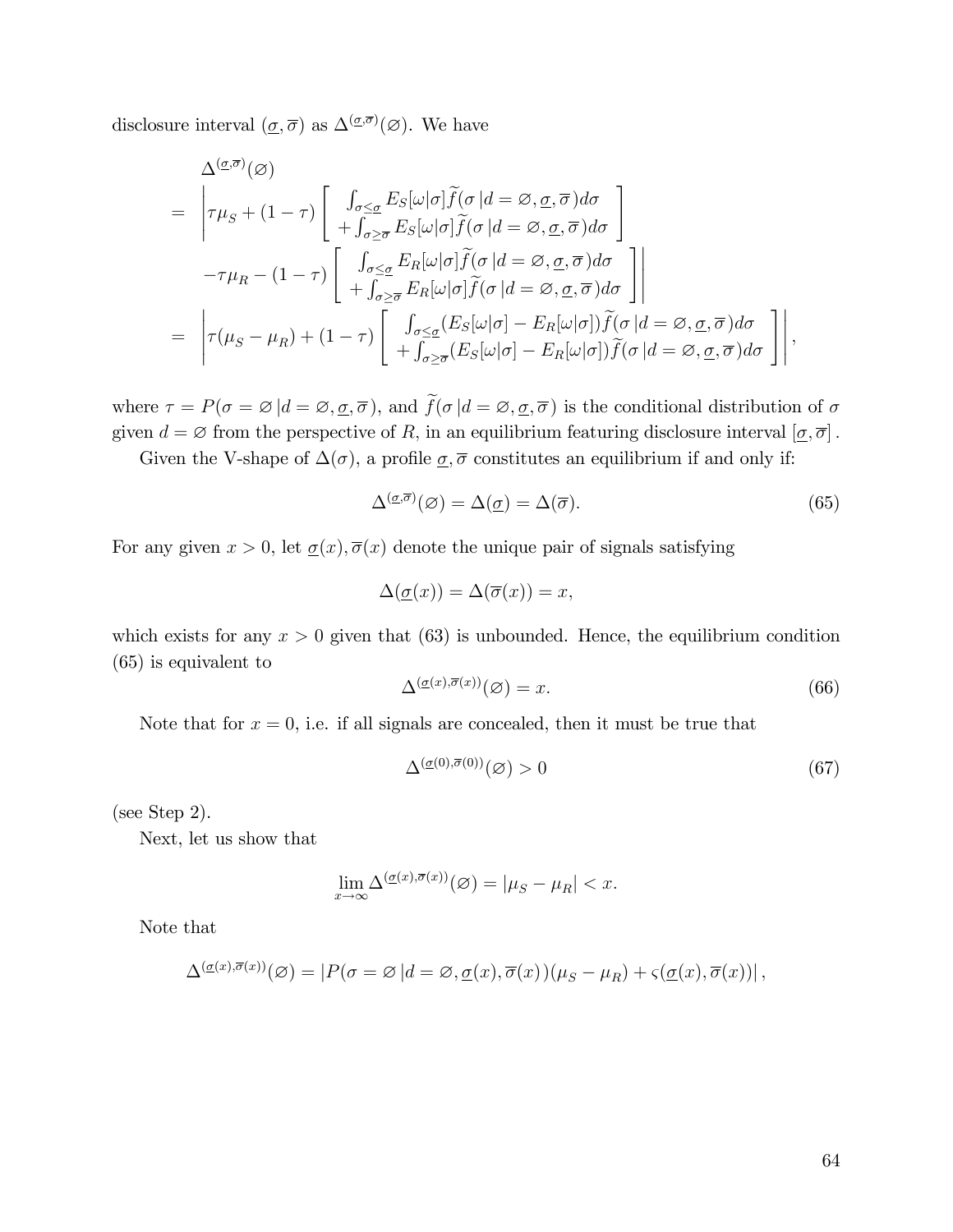where

$$
\varsigma(\underline{\sigma}(x),\overline{\sigma}(x))
$$
\n
$$
= P(\sigma \neq \varnothing | d = \varnothing, \underline{\sigma}(x),\overline{\sigma}(x)) \left[ \begin{array}{c} \int_{\sigma \leq \underline{\sigma}(x)} D(\sigma) \widetilde{f}(\sigma | d = \varnothing, \underline{\sigma}(x), \overline{\sigma}(x)) d\sigma \\ + \int_{\sigma \geq \overline{\sigma}(x)} D(\sigma) \widetilde{f}(\sigma | d = \varnothing, \underline{\sigma}(x), \overline{\sigma}(x)) d\sigma \end{array} \right]
$$

Let us show that  $\lim_{x \to \infty} \varsigma(\underline{\sigma}(x), \overline{\sigma}(x)) = 0$ . We have

$$
\varsigma(\underline{\sigma}(x),\overline{\sigma}(x)) = \frac{\varphi P(\sigma \notin [\underline{\sigma}(x),\overline{\sigma}(x)])}{\varphi P(\sigma \notin [\underline{\sigma}(x),\overline{\sigma}(x)]) + (1-\varphi)}
$$
\n
$$
\times \left[ \begin{array}{c} \int_{\sigma \leq \underline{\sigma}(x)} D(\sigma) \widetilde{f}(\sigma | d = \varnothing, \underline{\sigma}(x), \overline{\sigma}(x)) d\sigma \\ + \int_{\sigma \geq \overline{\sigma}(x)} D(\sigma) \widetilde{f}(\sigma | d = \varnothing, \underline{\sigma}(x), \overline{\sigma}(x)) d\sigma \end{array} \right]
$$
\n
$$
= \frac{\varphi P(\sigma \notin [\underline{\sigma}(x),\overline{\sigma}(x)])}{\varphi P(\sigma \notin [\underline{\sigma}(x),\overline{\sigma}(x)]) + (1-\varphi)} \left[ \begin{array}{c} \int_{\sigma \leq \underline{\sigma}(x)} D(\sigma) \frac{f(\sigma)}{P(\sigma \notin [\underline{\sigma}(x),\overline{\sigma}(x)])} d\sigma \\ + \int_{\sigma \geq \overline{\sigma}(x)} D(\sigma) \frac{f(\sigma)}{P(\sigma \notin [\underline{\sigma}(x),\overline{\sigma}(x)])} d\sigma \end{array} \right]
$$
\n
$$
= \frac{\varphi}{\varphi P(\sigma \notin [\underline{\sigma}(x),\overline{\sigma}(x)]) + (1-\varphi)} \left[ \begin{array}{c} \int_{\sigma \leq \underline{\sigma}(x)} D(\sigma) f(\sigma) d\sigma \\ + \int_{\sigma \geq \overline{\sigma}(x)} D(\sigma) f(\sigma) d\sigma \end{array} \right]. \tag{68}
$$

Note that

$$
\lim_{x \to \infty} \frac{\varphi}{\varphi P(\sigma \notin [\underline{\sigma}(x), \bar{\sigma}(x)]) + (1 - \varphi)} = \frac{\varphi}{1 - \phi}.
$$
\n(69)

At the same time, given that  $E[D(\sigma)]$  must be finite (since  $\sigma$  is normally distributed and  $D(\sigma)$  is linear in  $\sigma$ ), we have

$$
\lim_{x \to \infty} \int_{\sigma \leq \underline{\sigma}(x)} D(\sigma) f(\sigma) d\sigma
$$
\n
$$
= \lim_{x \to \infty} \left( E[D(\sigma)] - \int_{\sigma > \underline{\sigma}(x)} D(\sigma) f(\sigma) d\sigma \right)
$$
\n
$$
= E[D(\sigma)] - \lim_{x \to \infty} \int_{\underline{\sigma}(x)}^{\infty} D(\sigma) f(\sigma) d\sigma
$$
\n
$$
= E[D(\sigma)] - E[D(\sigma)] = 0. \tag{70}
$$

where the third equality is due to the fact that  $\underline{\sigma}(x)$  must be linear in x (since its inverse function  $\Delta(\sigma)$  is linear in  $\sigma$ ). By the same argument,

$$
\lim_{x \to \infty} \int_{\sigma \ge \overline{\sigma}(x)} D(\sigma) f(\sigma) d\sigma = 0.
$$
\n(71)

(68), (69), (70) and (71) together imply

$$
\lim_{x \to \infty} \varsigma(\underline{\sigma}(x), \overline{\sigma}(x)) = 0. \tag{72}
$$

: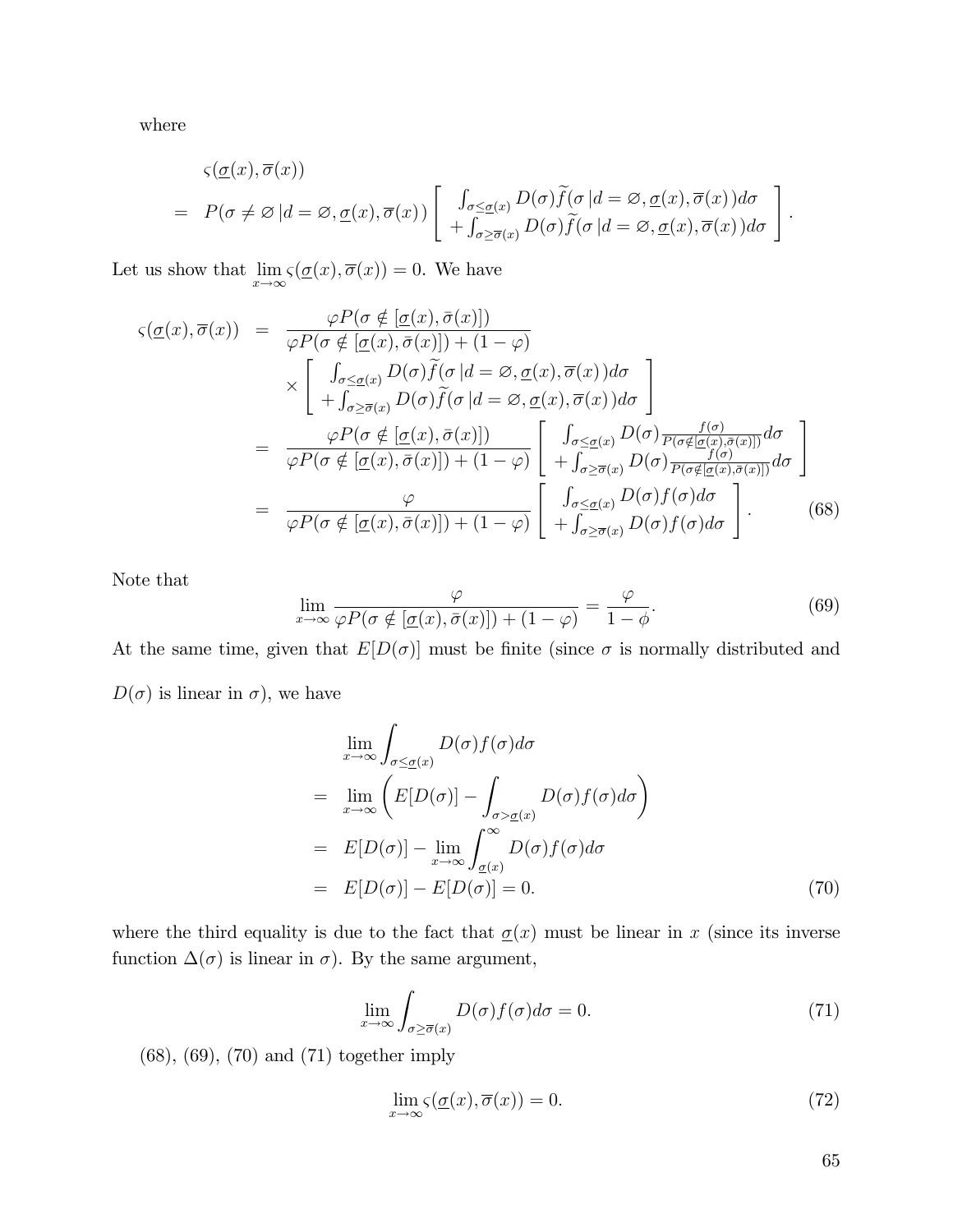We may conclude that

$$
\lim_{x \to \infty} \Delta^{(\underline{\sigma}(x), \overline{\sigma}(x))}(\varnothing) = |\mu_S - \mu_R| < x. \tag{73}
$$

Given the continuity of

 $\Delta^{(\underline{\sigma}(x),\overline{\sigma}(x))}(\varnothing)$ 

in x, it follows from (67) and (73) that as x increases from  $\underline{x} = 0$  to  $+\infty$ , there is some  $x \in (0, +\infty)$  such that the equilibrium condition (66) is satisfied.

#### Proof of Proposition 9.1.b).

Assume  $\mu_R > \mu_S$  (the proof for  $\mu_R < \mu_S$  proceeds symmetrically). We obtain

$$
\mu_S - \widetilde{\sigma} = \frac{(\mu_R - \mu_S)(\gamma_S^2 + \gamma_\varepsilon^2)}{\gamma_R^2 - \gamma_S^2},
$$

$$
\mu_R - \widetilde{\sigma} = \frac{(\mu_R - \mu_S)(\gamma_R^2 + \gamma_\varepsilon^2)}{\gamma_R^2 - \gamma_S^2}.
$$

Hence, if  $\gamma_R > \gamma_S$  we get  $\tilde{\sigma} < \mu_S < \mu_R$ , while if  $\gamma_R < \gamma_S$  we get  $\tilde{\sigma} > \mu_R > \mu_S$ . Thus,  $\widetilde{\sigma} \notin [\mu_S, \mu_R]$  while  $\widetilde{\sigma}$  is closer to the mean of the more confident player.

Finally, note that the Hausdorff distance between the disclosure interval  $D = [\tilde{\sigma} - \eta, \tilde{\sigma} + \eta]$ and a mean  $\mu_i$  is given by the largest distance between a point in D and  $\mu_i$ . In case if  $\gamma_R > \gamma_S$ so that  $\tilde{\sigma} < \mu_S < \mu_R$ , the furthest point from either  $\mu_S$  or  $\mu_R$  is  $\tilde{\sigma} - \eta$ , which is then closer to the prior of the more confident player  $\mu_S$ . In case if  $\gamma_R < \gamma_S$  so that  $\tilde{\sigma} > \mu_R > \mu_S$ , the furthest point from either  $\mu_S$  or  $\mu_R$  is  $\tilde{\sigma} + \eta$ , which is then closer to the prior of the more confident player  $\mu_R$ .

#### Proof of Proposition 9.2.

Let  $\gamma_S^2 \neq \gamma_R^2$  and  $\mu_S = \mu_R = \mu$ . Recall from Step 1 in the proof of Proposition 9.1.b) that  $\Delta(\sigma)$  is symmetrically V-shaped around  $\tilde{\sigma}$  while  $\Delta(\tilde{\sigma}) = 0$ . This immediately implies that any signal weakly increases disagreement relative to the prior disagreement (of 0).

We first show that there exists an equilibrium  $\tilde{D}$  where all signals besides  $\tilde{\sigma} = \mu$  are not disclosed, while  $\tilde{\sigma}$  is disclosed with an arbitrary probability in [0,1]. Indeed, in this case the posterior disagreement conditional on no disclosure  $\Delta^D(\emptyset)$  is equal to 0, since the posterior means of both  $S$ 's and  $R$ 's belief distributions in the eyes of  $R$  are then equal to the prior mean  $\mu$ . Hence, given the shape of  $\Delta(\sigma)$ , S indeed strictly prefers non-disclosure over disclosure for any  $\sigma$  except for  $\tilde{\sigma}$ , where he is indifferent.

Let us show that no other equilibrium exists. Assume by contradiction that there exists an equilibrium disclosure rule D' such that some other signals besides  $\tilde{\sigma}$  are disclosed with positive probability. Then,  $\Delta^{D'}(\emptyset)$  must be strictly positive as otherwise S would strictly prefer to conceal all signals other than  $\tilde{\sigma}$ . But if  $\Delta^{D'}(\emptyset) > 0$ , then every signal  $\sigma$  such that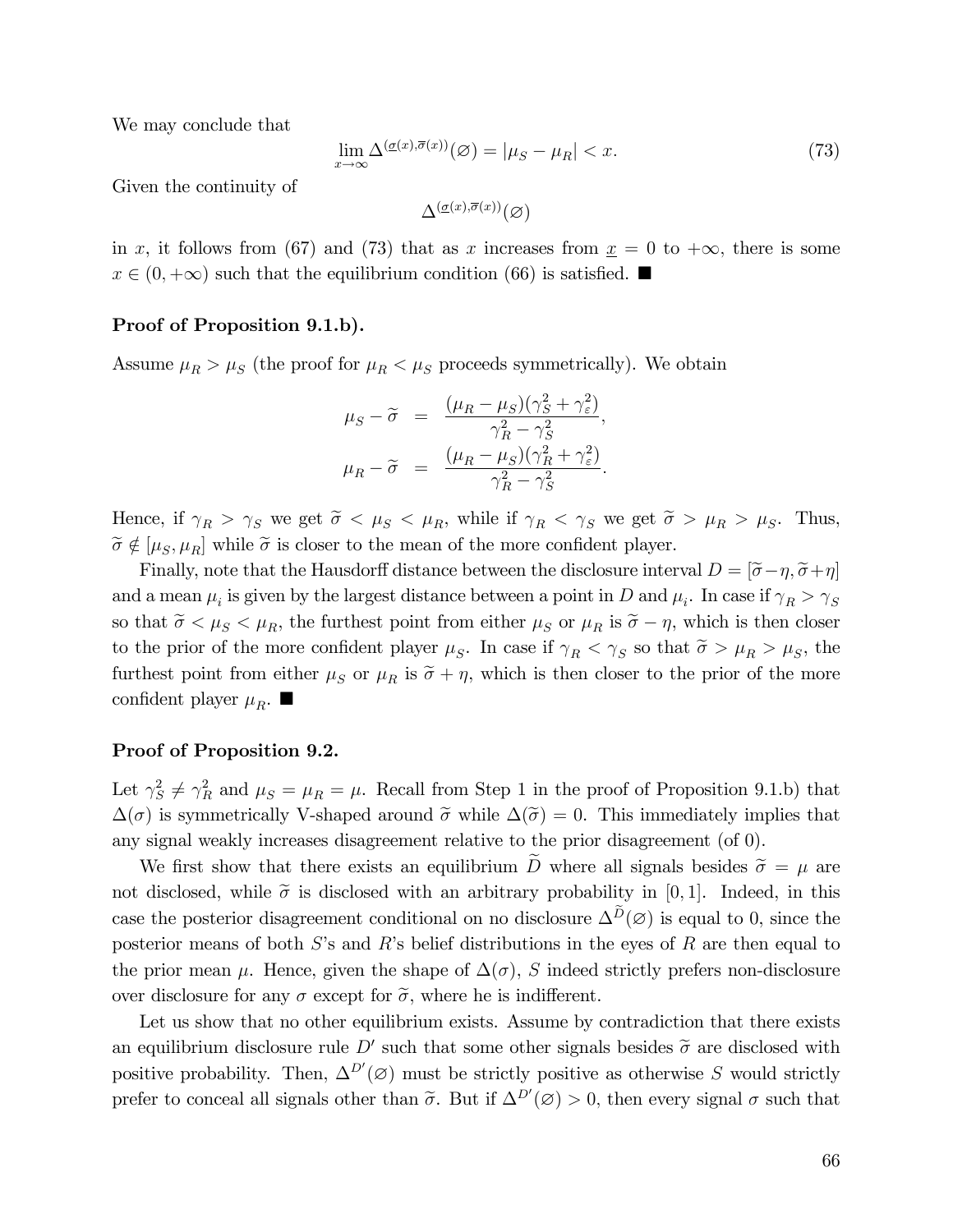$\Delta(\sigma) \leq \Delta^{D'}(\emptyset)$  will be disclosed and every signal such that  $\Delta(\sigma) > \Delta^{D'}(\emptyset)$  will not be disclosed. Given the symmetric V-shape of  $\Delta(\sigma)$ , S must disclose signals belonging to an interval  $[\sigma, \overline{\sigma}]$  which is symmetric around  $\tilde{\sigma}$ . Then,

$$
\Delta^{D'}(\varnothing) = \left| \tau(\mu_S - \mu_R) + (1 - \tau) \left[ \begin{array}{c} \int_{\sigma \leq \underline{\sigma}} D(\sigma) \widetilde{f}(\sigma) \, d = \varnothing, \underline{\sigma}, \overline{\sigma} \, d\sigma \\ + \int_{\sigma \geq \overline{\sigma}} D(\sigma) \widetilde{f}(\sigma) \, d = \varnothing, \underline{\sigma}, \overline{\sigma} \, d\sigma \end{array} \right] \right|,
$$

where  $D(\sigma)$  is given by (63),  $\tau = P(\sigma = \varnothing | d = \varnothing, \underline{\sigma}, \overline{\sigma})$ , and  $\widetilde{f}(\sigma | d = \varnothing, \underline{\sigma}, \overline{\sigma})$  is the conditional distribution of  $\sigma$  given  $d = \varnothing$  from the perspective of R. Given  $\mu_S = \mu_R$  this further simplifies to

$$
\Delta^{D'}(\varnothing) = \left| (1-\tau) \left[ \int_{\sigma \leq \underline{\sigma}} Q(\sigma) d\sigma + \int_{\sigma \geq \overline{\sigma}} Q(\sigma) d\sigma \right] \right|, \tag{74}
$$

where  $Q(\sigma) = D(\sigma) \frac{f(\sigma)}{P(\sigma \notin [\underline{\sigma}(x), \overline{\sigma}(x)])}$ . Note furthermore that given linearity of  $D(\sigma)$ , we have  $D(\tilde{\sigma} + z) = -D(\tilde{\sigma} - z)$ . Besides, by (64), we have  $\tilde{\sigma} = \mu$  and hence  $f(\tilde{\sigma} + z) = f(\tilde{\sigma} - z)$ . Thus,  $Q(\tilde{\sigma} + z) = -Q(\tilde{\sigma} - z)$ , which by the symmetry of disclosure interval around  $\tilde{\sigma}$  yields

$$
\int_{\sigma \leq \underline{\sigma}} Q(\sigma) d\sigma + \int_{\sigma \geq \overline{\sigma}} Q(\sigma) d\sigma = 0.
$$

This together with (74) implies  $\Delta^{D'}(\emptyset) = 0$ , which is a contradiction. Thus, there exists no equilibrium where any signal besides for  $\tilde{\sigma}$  is disclosed.

#### Proof of Proposition 9.3.

**Step 1.** If  $\gamma_S^2 = \gamma_R^2$  and  $\mu_S \neq \mu_R$ , then

$$
\Delta(\sigma) = |E_S[\omega|\sigma] - E_R[\omega|\sigma]| = \left| \frac{\gamma_{\varepsilon}^2}{\gamma_R^2 + \gamma_{\varepsilon}^2} (\mu_S - \mu_R) \right|
$$
  
<  $|\mu_S - \mu_R|.$  (75)

Consequently, there exists an equilibrium with full disclosure. Let us show that no other equilibrium exists. Assume by contradiction that there exists an equilibrium featuring a